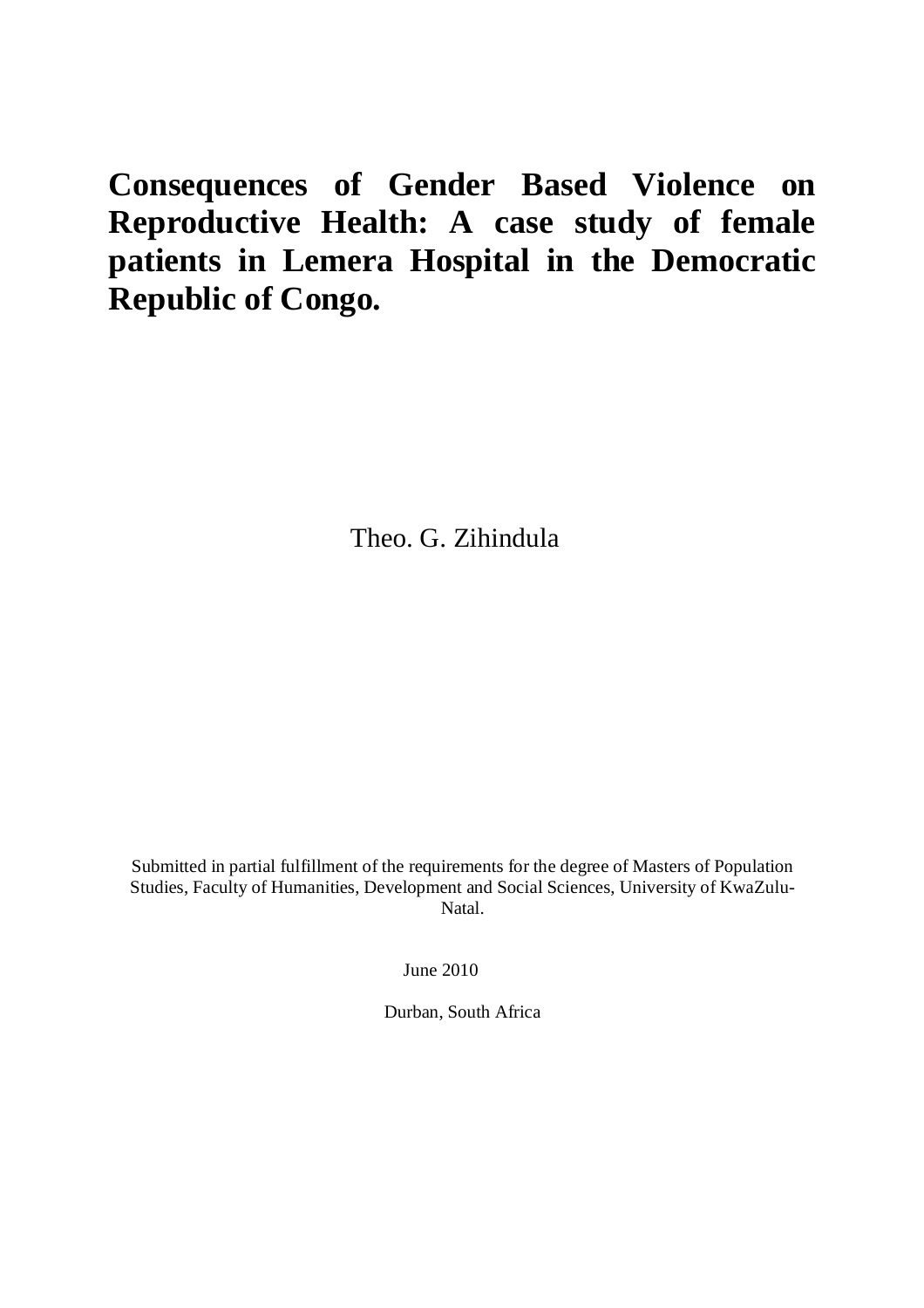### **DECLARATION**

I, Theo Ganzamungu. Zihindula declare that

The research reported in this dissertation, except where otherwise indicated, is my original work. I further declare that:

(i) This dissertation/thesis has not been submitted for any degree or examination at any other university

 (ii) This dissertation/thesis does not contain other persons' data, or other information, unless specifically acknowledged as being sourced from other persons.

 (iii) This dissertation/thesis does not contain other persons' writing, unless specifically acknowledged as being sourced from other researchers. Where other written sources have been quoted, then:

(a) Their words have been re-written but the general information attributed to them has been referenced;

(b) Where their exact words have been used, their writing has been placed inside quotations marks, and referenced.

(iv) Where I have reproduced a publication of which I am an author, co-author or editor, I have indicated in detail which part of the publication was actually written by myself alone and have fully referenced such publications

(v) This dissertation/thesis does not contain text, graphics or tables copied and pasted from the Internet, unless specifically acknowledged, and the source being detailed in the dissertation and in the References sections.

Signed (candidate): .............

Supervisor's signature……………………………..

Submitted in partial (for coursework) fulfilment of the requirements of the degree of Population Studies in the School of Development Studies, University of KwaZulu-Natal, Howard College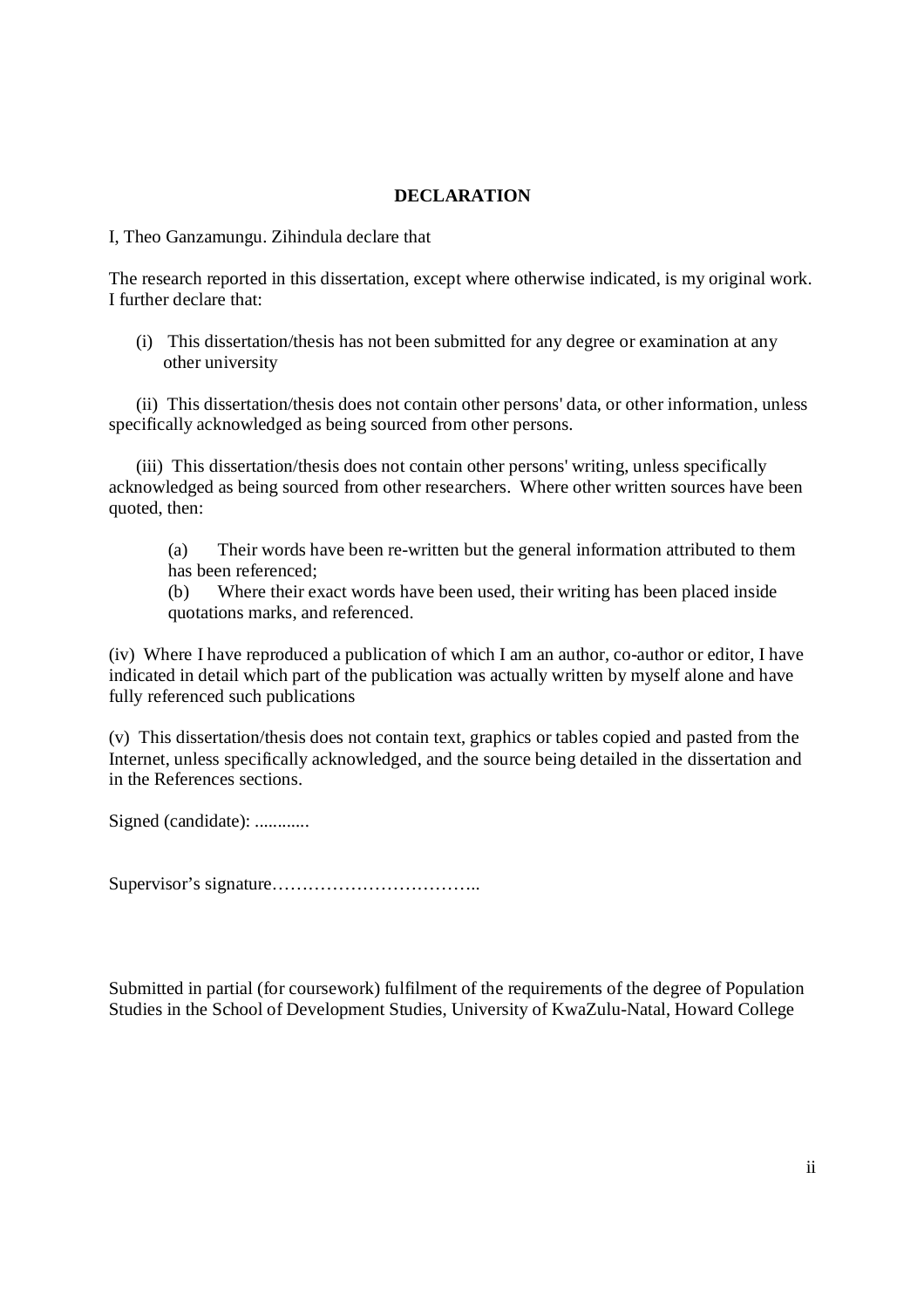# **DEDICATION**

This dissertation is dedicated to all women of the Democratic Republic of Congo who have been victims of the multiple consequences of gender based violence during the conflict from the year (1996 to 2010). It is more specifically dedicated to the survivors of rape living at Lemera/Panzi General Referral Hospital in Bukavu, in the Eastern province of the DRC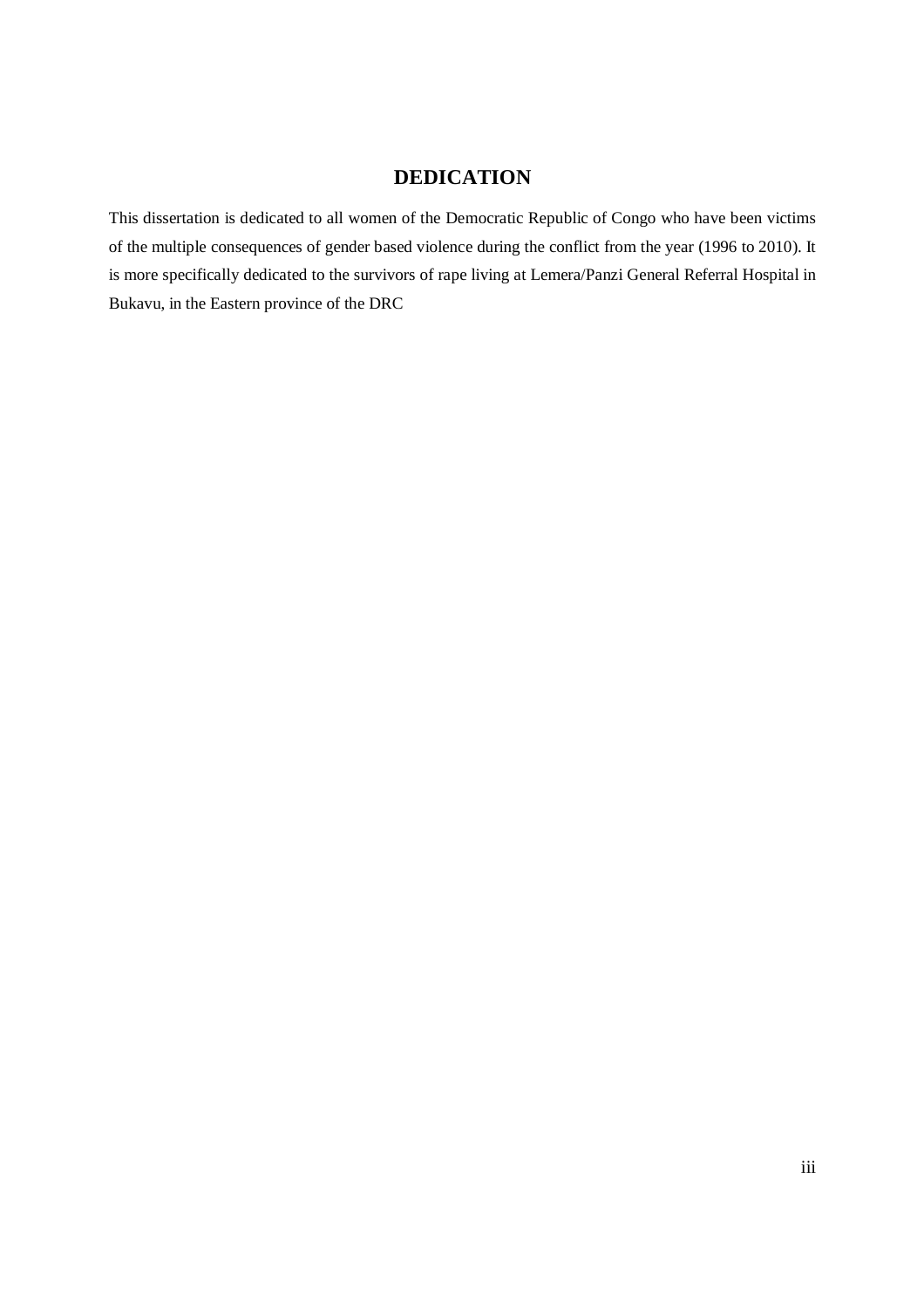#### **ACKNOWLEDGEMENTS**

My sincere gratitude to the following:

God almighty for helping me and guiding me until the completion of this study. May it be a testimony of his love and mercy to all who will read it, especially to the survivors of GBV.

My Supervisor, Professor Pranitha Maharaj not only for her guidance, encouragement and support, but has mothered regardless of my mistakes and ignorance throughout this study.

My family, for the encouragement, unconditional love and support they offered me throughout the study.

Mr Zihindula and Da Ruth: You have been a great inspiration to me during this study. I am honoured and proud having you for my parents. May you live longer to enjoy the fruits of your labour.

DMC members and CODELU de la Diaspora who have been praying for me and could never give up in encouraging me even when it was hard for me to bear.

Dr Denis Mukwege, Berckis Masheka, Maman Cecile, Mamy, Viviane, Mr Salehmalu; brief, all the staff of the Panzi General Referral Hospital, for allowing me to conduct this study at the hospital, and without whom this work could then not have been achieved.

Finally to everyone who has contributed to the successfulness of this thesis in one way or the other

My Million Thanks to you all people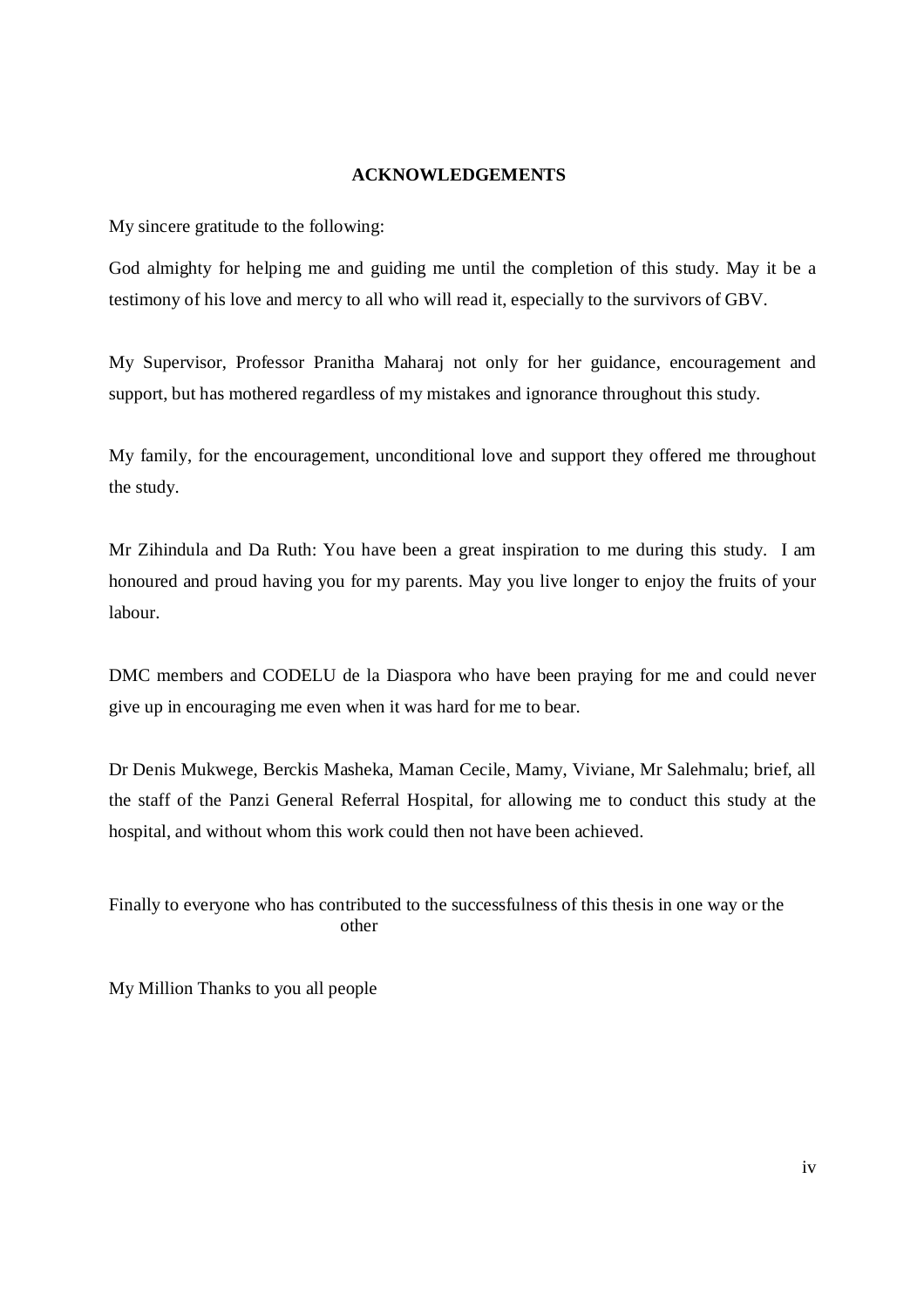#### **ABSTRACT**

This study was conducted in order to explore the experiences of survivors of gender based violence in the Democratic Republic of Congo. The aim was to determine the impact of gender based violence on the reproductive health of women. The study was carried out at a hospital in the eastern province of the country. In-depth interviews were conducted with women survivors of rape and informant interviews with staff at the hospital. A total of twenty one participants participated in the study. The findings show that women suffered humiliation, physical and psychological torture during their rape. Some women were raped by a number of men. The rape also had serious consequences for their sexual and reproductive health. Some of the effects of their rape were long-term: it resulted in an unwanted pregnancy or HIV/AIDS. Many of the women expressed their fears for the future. They were particularly worried about their children, especially those who were divorced following their rape and those who lived with HIV/AIDS.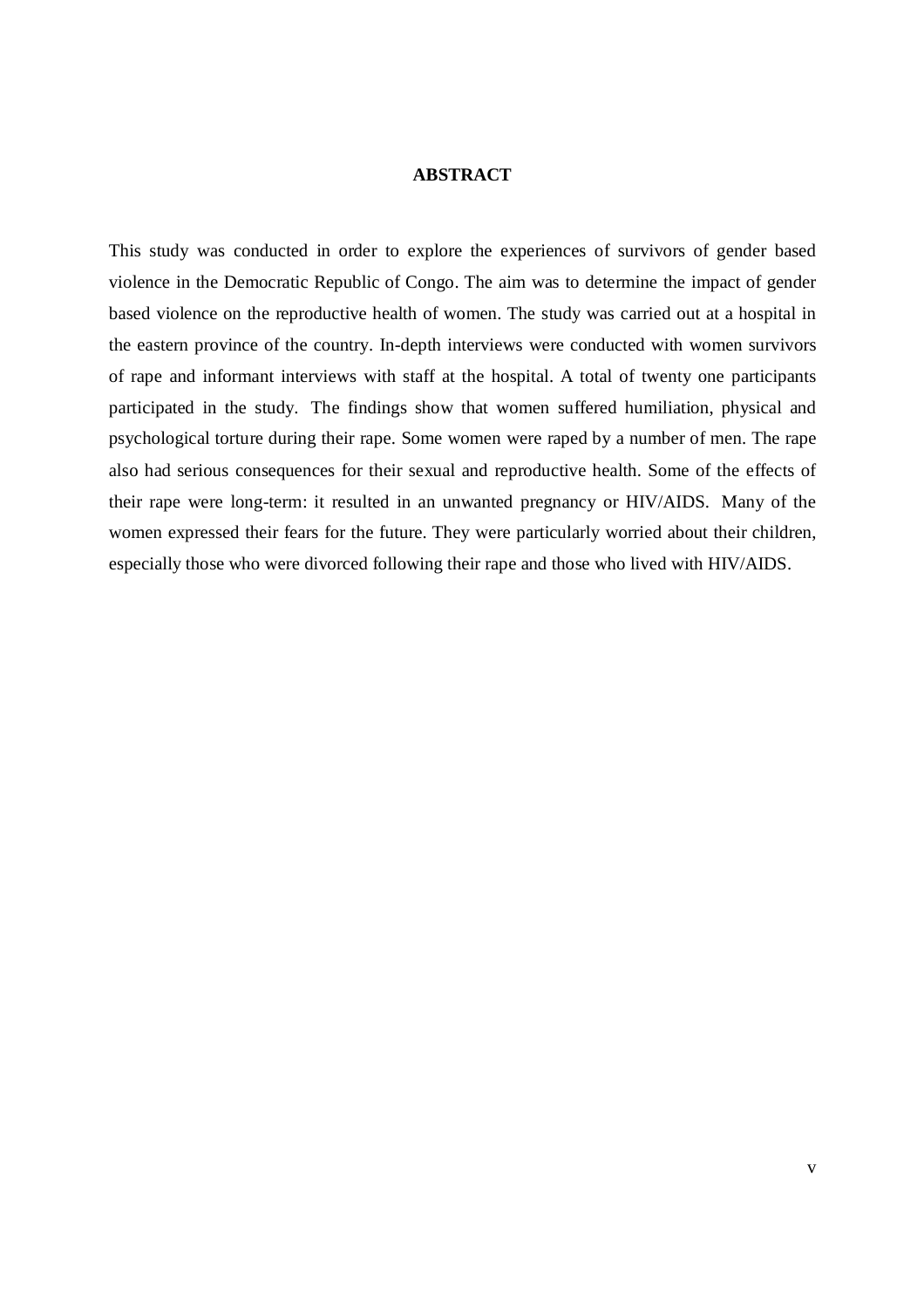#### LIST OF ELLIPSIS and ABREVIATIONS

ANC: African National Congress CEPAC: Communaute des Egises Libre et Pentecoste an Afrique Central Community of Free Pentecostal Churches in Central Africa CEDAW: Convention on the Elimination of All Forms of Discrimination against Women CSVR: Centre for the Study of Violence and Reconciliation DRC : Democratic Republic of Congo GBV: Gender Based Violence HIV: Human Immunodeficiency Virus HRW: Human Rights Watch IASC: International Arctic Science Committee IFPP: Irish Forum for Psychoanalytic Psychotherapy NGO: Non Governmental Organisation NPRH: National Programme on Reproductive Health PTSD: post traumatic stress disorder RFDP: Raison de Femme pour la Defence de Droits et la Paix Women's Reason for the Rights defense and Peace SADC: Southern African Development Community SFVS: Synergie des Femmes pour les Victimes des Violence Sexuelles Synergy of women for the victims of sexual violence WHO: World Health Organization STIs: Sexually Transmissible Diseases UNAIDS: United Nations programme on AIDS UN: United Nations UNFPA: United Nation Population Fund UNESCO: United Nations Educational, Scientific and Cultural Organization UNDP: United Nations Development Programme UNICEF; United Nations Children's Fund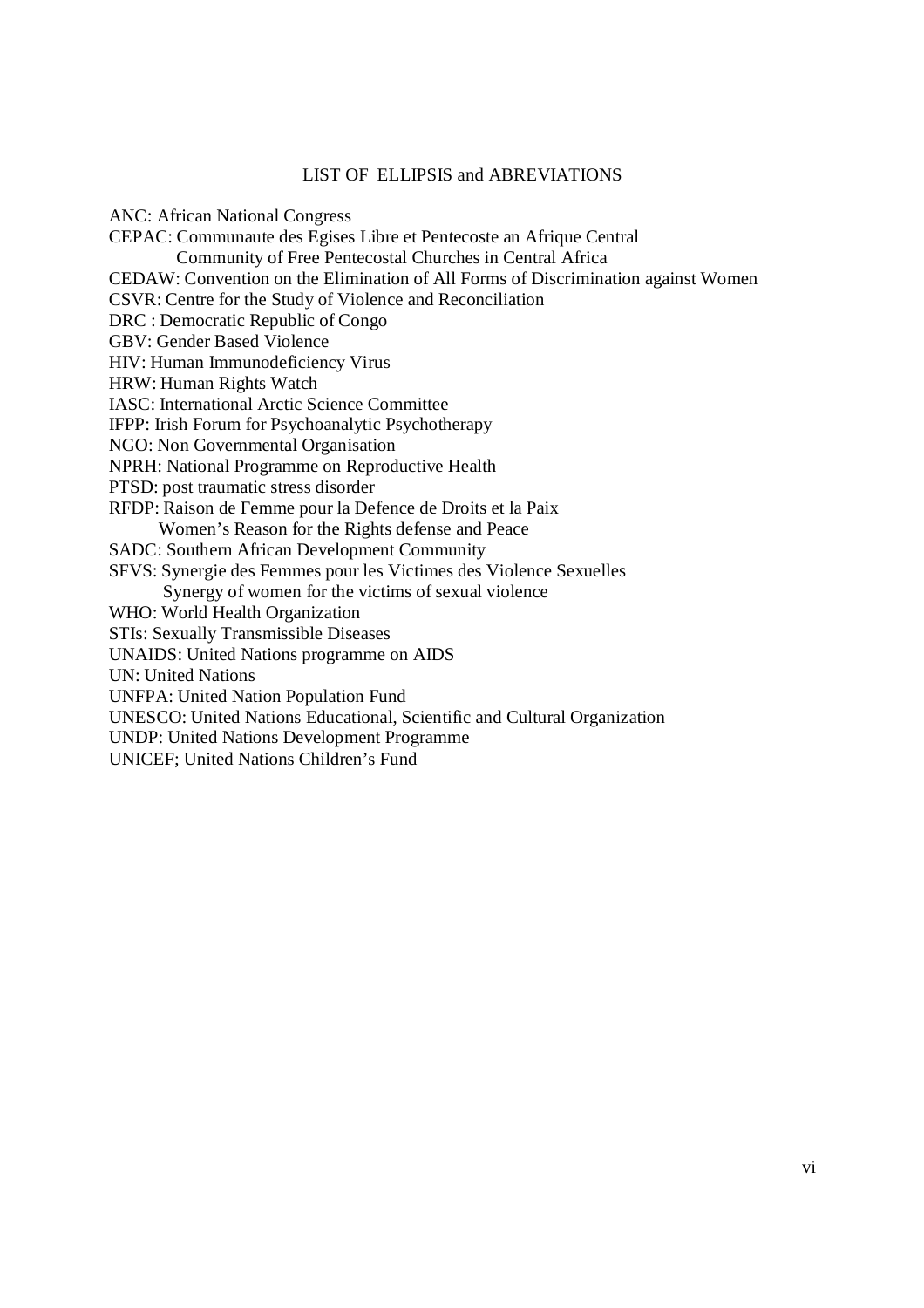### LISTE OF TABLES

**Table 4.1**: Sample Characteristics

- **Table 4.2**: Participants' Level of Education
- **Table 4.3**: Summary of the number of survivors suffering from one or more rape related physical or psychological effects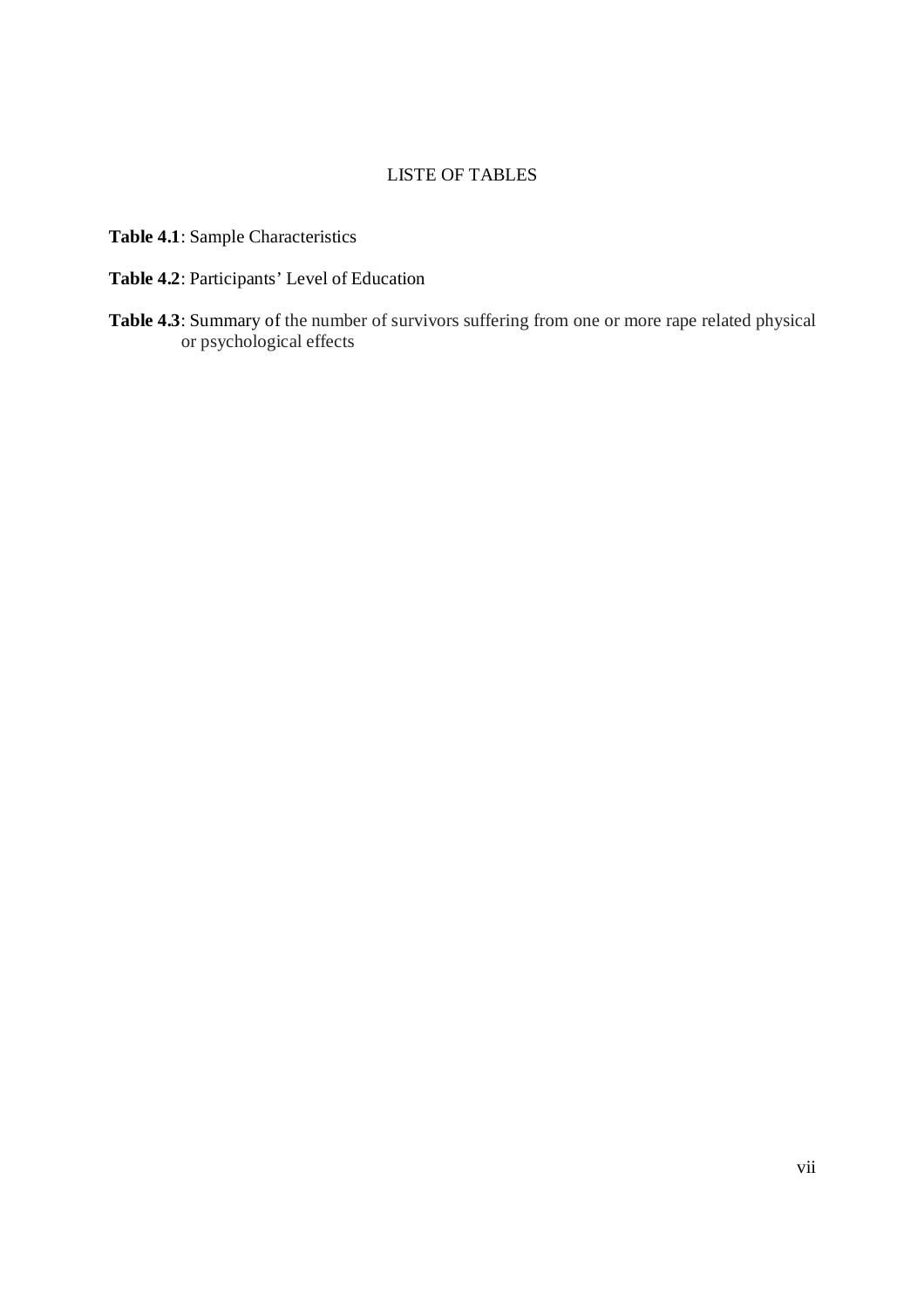# TABLE OF CONTENTS

#### PAGE

| <b>CHAPTER ONE: INTRODUCTION</b><br>1.1 Background and Outline of the Research<br>1.2 Gender Based Violence and HIV/AIDS | $\mathbf{1}$<br>3 |
|--------------------------------------------------------------------------------------------------------------------------|-------------------|
| 1.3 Aims of the study                                                                                                    | 6                 |
| 1.4 Theoretical Framework<br>1.5 Organization of the Study                                                               | 7<br>12           |
| <b>CHAPTER TWO: LITERATURE REVIEW</b>                                                                                    |                   |
| 2. Introduction                                                                                                          | 13                |
| 2.1 Causes of Gender Based Violence                                                                                      | 13                |
| 2.1.1 Global Overview                                                                                                    | 14                |
| 2.1.2 Women's Status in Congolese Society                                                                                | 16                |
| 2.1.3 Construction of Masculinity                                                                                        | 16                |
| 2.1.4 Cultural Abhorrence of Women                                                                                       | 17                |
| 2.1.5 Patriarchy                                                                                                         | 19                |
| 2.1 Consequences of Gender Based Violence                                                                                | 19                |
| 2.2.1 Physical Consequences                                                                                              | 20                |
| 2.2.2 Psychological Consequences                                                                                         | 21                |
| 2.2.3 Social Consequences                                                                                                | 22                |
| 2.2.4 Medical Consequences                                                                                               | 23                |
| 2.2.5 Economic Consequences                                                                                              | 25                |
| 2.2.6 Secondary Victimization                                                                                            | 26                |
| 2.2.7 Conclusion                                                                                                         | 26                |
| <b>CHAPTER THREE: RESEARCH METHODOLOGY</b>                                                                               |                   |
| 3.1 Introduction                                                                                                         | 28                |
| 3.2 Geographical Situation                                                                                               | 28                |
| 3.3 Methodology                                                                                                          | 30                |
| 3.4 In-depth Interviews                                                                                                  | 32                |
| 3.5 Sample                                                                                                               | 33                |
| 3.6 Methods of Data Collection                                                                                           | 34                |
| 3.7 Data Analysis                                                                                                        | 35                |
| 3.8 Ethical Consideration                                                                                                | 36                |
| 3.9 Limitation of the Study                                                                                              | 36                |

## CHAPTER FOUR: RESULTS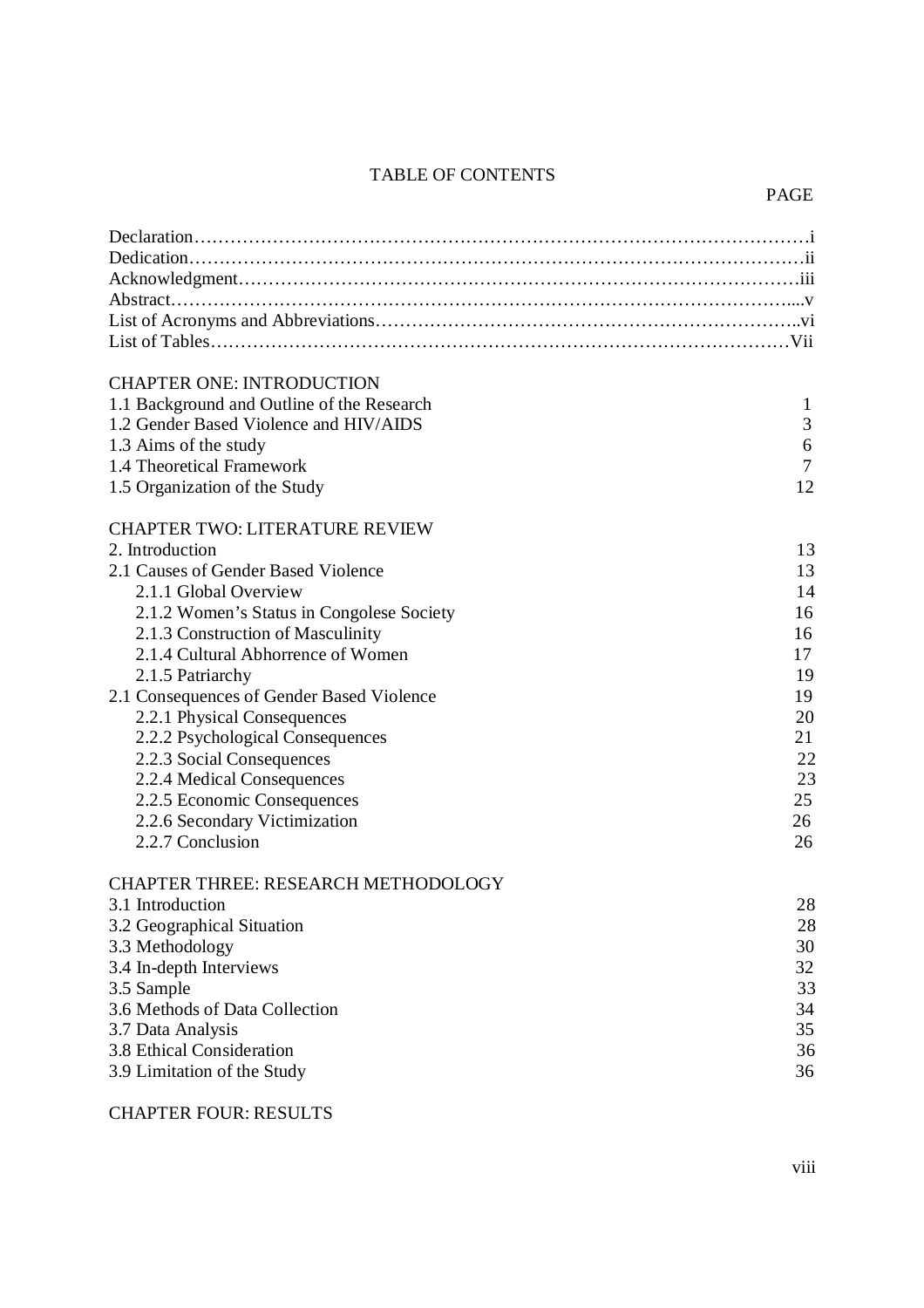| 4.1 Introduction                                                                 | 37 |
|----------------------------------------------------------------------------------|----|
| 4.2 Sample Characteristics                                                       | 37 |
| 4.3 Types of Rapes                                                               | 40 |
| 4.3.1 Planned Rape                                                               | 40 |
| 4.3.2 Forced Rape                                                                | 42 |
| 4.3.3 Gang Rape                                                                  | 43 |
| 4.3.4 Individual Rape                                                            | 45 |
| 4.3.5 Insertion of objects into the victims' private parts or shooting into them | 46 |
| 4.4 Changes in Womanhood                                                         | 48 |
| 4.4.1 Loss of Identity                                                           | 48 |
| 4.4.2 Changed Intimate Relationships                                             | 49 |
| 4.4.3 Loss of hope for Marriage and Childbearing                                 | 51 |
| 4.5 Survivors of Rape                                                            | 52 |
| 4.5.1 Humiliation                                                                | 52 |
| 4.5.2 Destruction of Culture                                                     | 53 |
| 4.5.3 Torture                                                                    | 54 |
| 4.6 Main causes of Women rape in the Democratic Republic of Congo                | 55 |
| 4.6.1 Socio-economic Status of Women in the Democratic Republic of Congo         | 55 |
| 4.6.2 Women's place in the Congolese Society                                     | 56 |
| 4.6.3 The Rapist                                                                 | 56 |
| 4.7 Long time Consequences of being raped                                        | 57 |
| 4.7.1 Health Consequences                                                        | 58 |
| 4.7.2 Physical and Reproductive Health Consequences                              | 59 |
| 4.7.3 Aftermaths                                                                 | 63 |
| <b>CHAPTER FIVE: DISCUSSION AND CONCLUSION</b>                                   |    |
| 5.1 Discussion                                                                   | 66 |
| 5.2 Recommendations                                                              | 73 |
| 5.3 Conclusion                                                                   | 74 |
| Reference list                                                                   | 76 |
| Appendix                                                                         | 87 |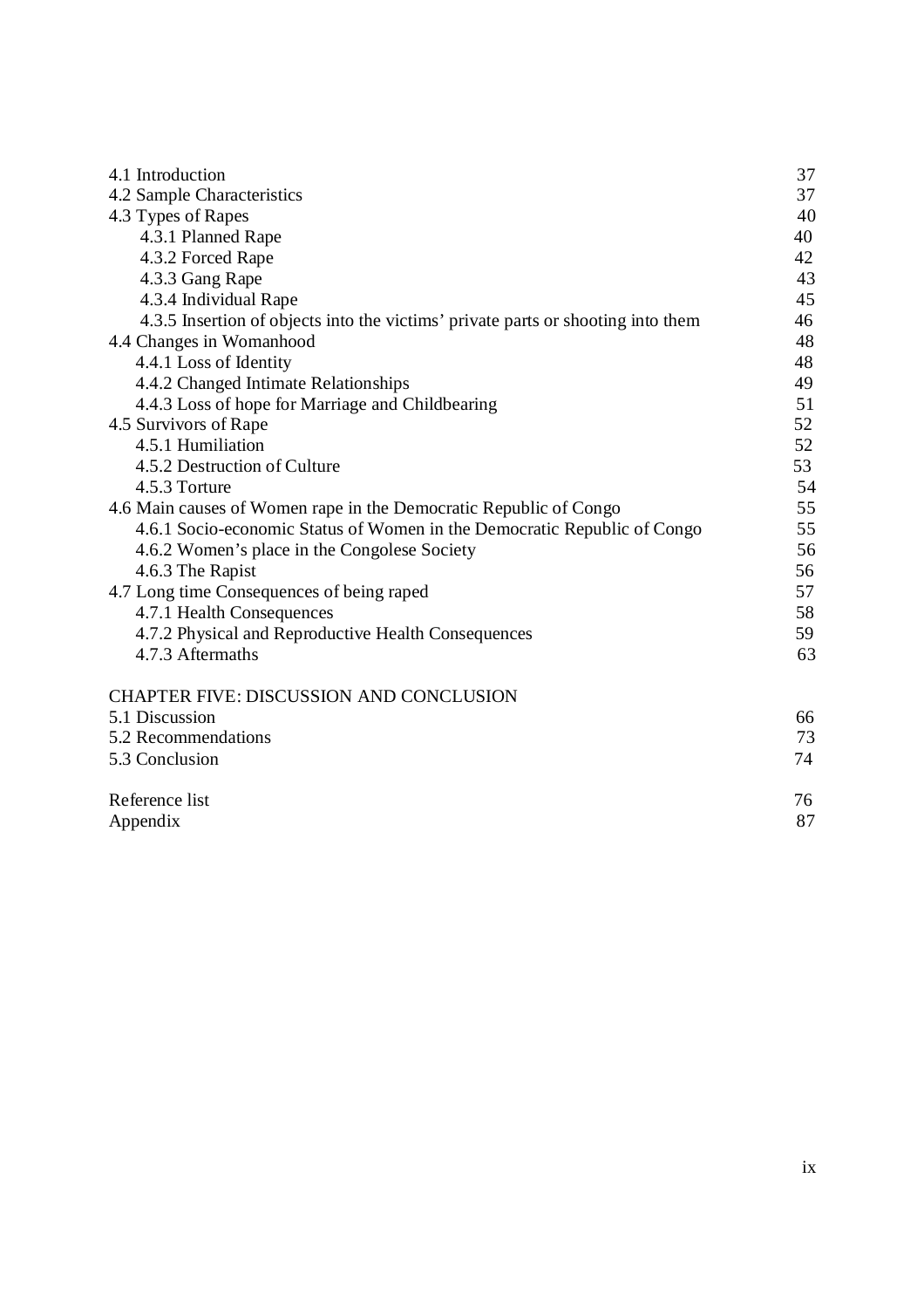# **CHAPTER ONE**

## **INTRODUCTION**

#### **1.1 Background and outline of research**

In the year 1996 the Democratic Republic of the Congo had known a so called liberation war led by the former president Laurent Desire Kabila, who after his death in early 2001 was succeeded by his son Joseph Kabila. This war has caused many problems, but the most serious one still prevalent in the country is the problem of gender based violence. A report from Amnesty International indicates that the eastern province was the most affected by the war and that at least 40,000 female civilians have been raped over the past ten years during the conflict in the Democratic Republic of the Congo (DRC) (Cherie, 2006). While the above statistics represent the whole country, the United Nations reports 27,000 sexual assaults in South Kivu province alone (UNAIDS, 2005-2006).

Cherie (2006) compares the Congolese situation with what has happened in Rwanda in the 1994 genocide, and observes that in the DRC gender based violence is used as a weapon to weaken the fabric of communities that women work so hard to maintain. Furthermore, UNFPA (2006) reports that fear of sexual violence severely restricts the economic activities of women for example, going to the market, collecting water, gathering firewood, among others. In order to document the experiences of survivors of gender based violence, the study draws on in-depths interviews with female patients at a hospital in the eastern province of the DRC.

According to Baker (2007) there is no single or universal definition of gender-based violence (GBV). The meaning of GBV differs according to country, community and legal context. The lack of a clear and commonly accepted language inhibits the development of an effective reporting system and/or databases, and thus hinders prevention, monitoring and advocacy efforts. The term "gender based violence", in its widest sense, refers to the physical, emotional or sexual abuse of a survivor. This study adopts the inclusive terminology employed by the World Health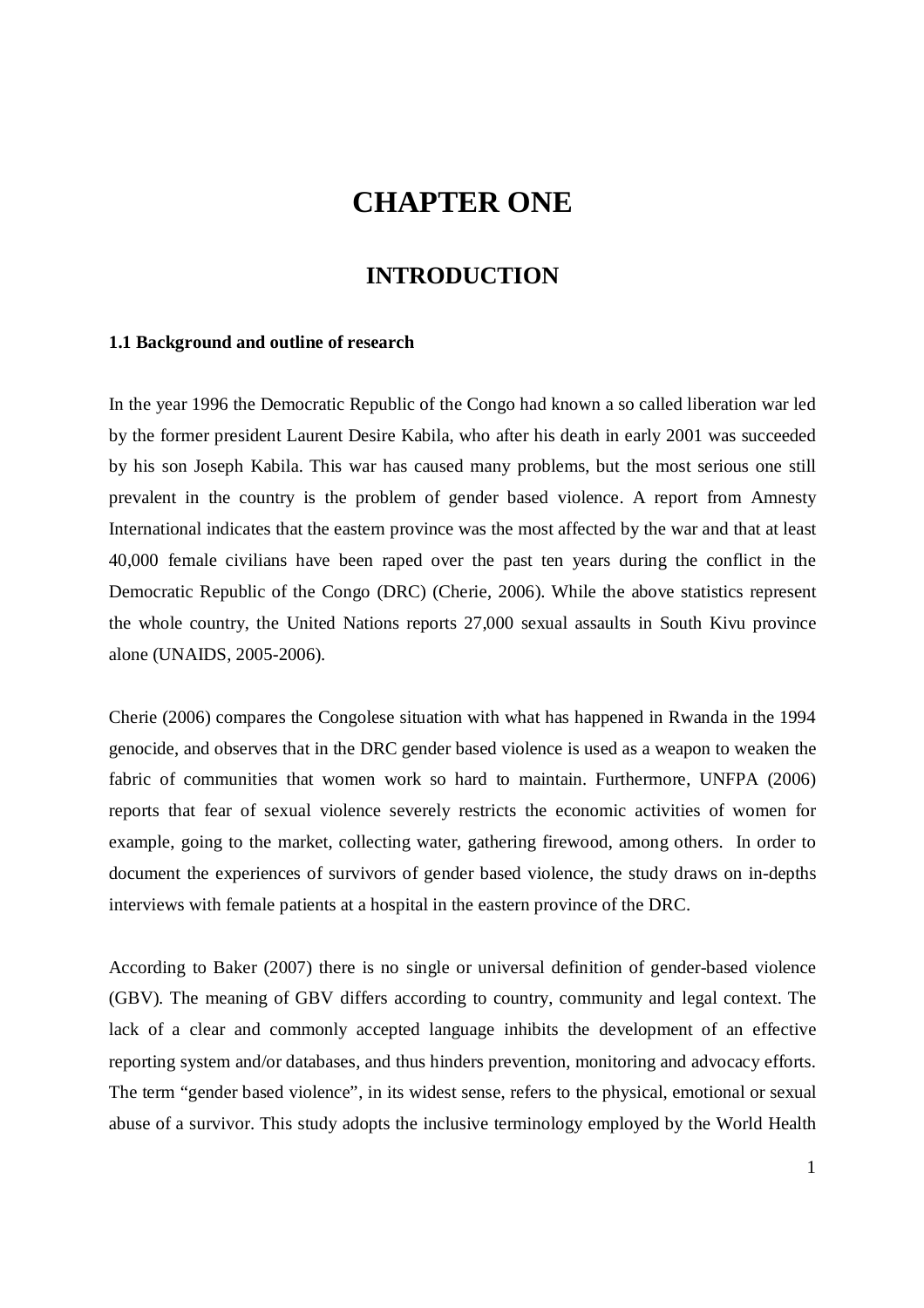Organization (2003b), which defines gender based violence as "any sexual act, attempt to obtain a sexual act, unwanted sexual comments or advances, or acts to traffic women's sexuality, using coercion, threats of harm or physical force, by any person regardless of relationship to the survivor, in any setting, including but not limited to home and work". The scope of the definition is here expanded to include forced sex, sexual coercion and rape of adult and adolescent men and women, and child sexual abuse. The definition also includes: the use of physical violence or psychological pressure to compel a person to participate in a sexual act against their will, whether or not the sexual act is consummated; a sexual act (whether attempted or consummated) involving a person who is incapable of understanding the nature or significance of the act, or of indicating his or her refusal to participate in the act; e.g. because of disability, or because of the effects of alcohol or other substances, or because of intimidation or pressure (WHO, 2003b; Saltzman et al., 1999).

The term gender-based violence is used interchangeably with the term violence against women**,**  although the United Nations (UN) has narrowed the definition of violence against women to refer to "any act of gender-based violence that results in, or is likely to result in physical, sexual or psychological harm or suffering to women, including threats of such acts, coercion or arbitrary deprivations of liberty, whether occurring in public or private life" (UN, 1993). Gender based violence is an umbrella term that includes, at least, rape, attempted rape, sexual abuse and sexual exploitation. It involves "any sexual act, attempt to obtain a sexual act, unwanted sexual comments or advances, or acts to traffic a person's sexuality, using coercion, threats of harm or physical force, by any person regardless of relationship to the survivor, in any setting, including but not limited to home and work" (IASC, 2005).

According to UNESCO (1999: 53) GBV is defined as any act of violence that is likely to result in physical, sexual or psychological harm or suffering to women, including threats of such acts, coercion or arbitrary deprivation of liberty, whether occurring in public or in private life. It further stresses that violence against women is one of the crucial social mechanisms by which women are forced into a subordinate position (UNESCO, 1999:52). Contextualizing rape in times of peace, Cowling cited in Mukamana (2004:8) defines rape as an act of vaginal, oral or anal contact involving force or threat of injury, or when the victim is asleep, unconscious,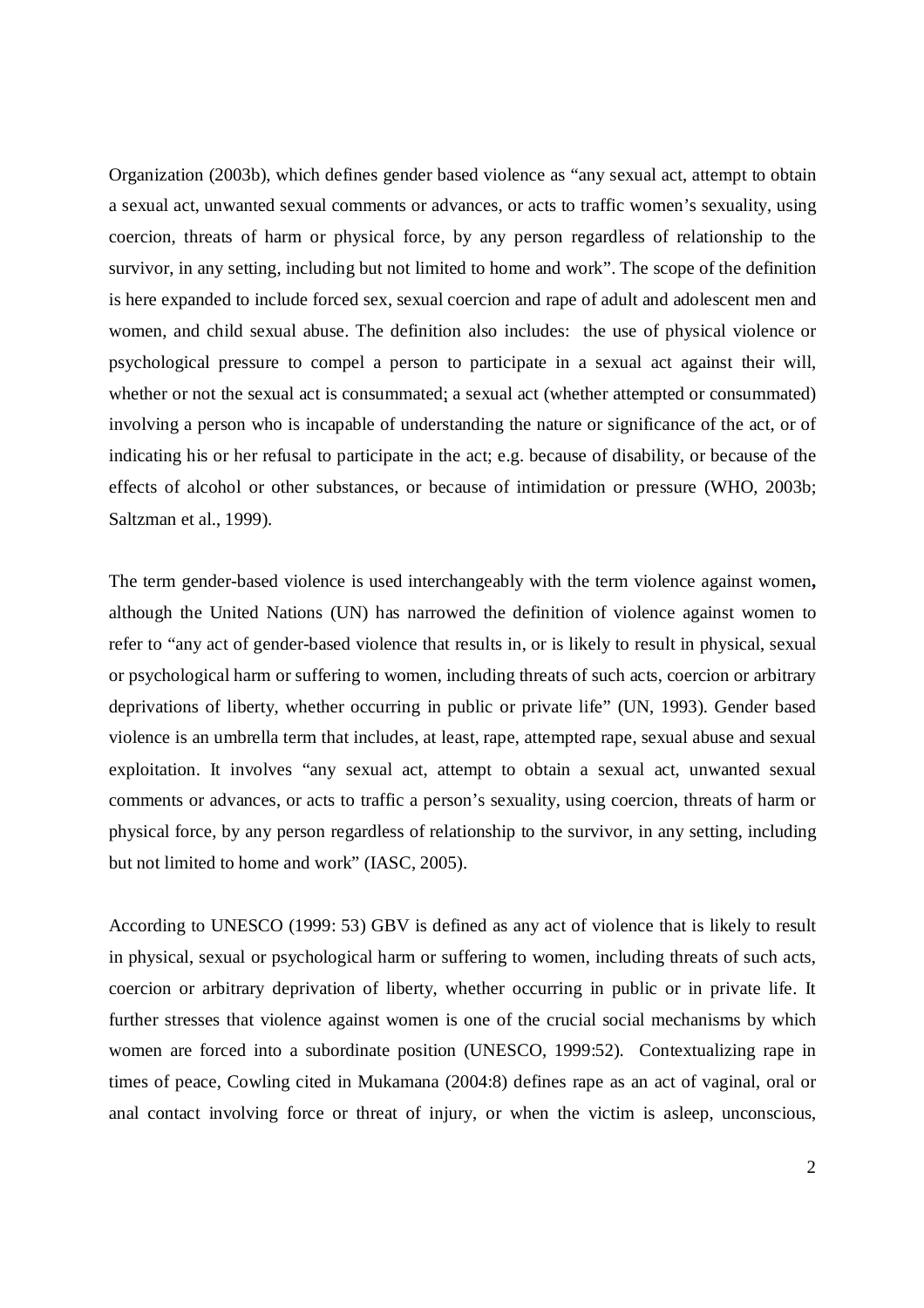severely drugged or psychologically helpless. According to Gottschall, rape in war (unlike rape in peace) is identified not as a crime of sexual passion but as crime motivated by the desire of man to exert dominance over women (Gottschall, 2004). Other authors like Hayden (2000), however defines mass rape as "social action, by a coordination of a large numbers of rapists".

Examining its causes, in line with the UNFPA (2005), gender-based violence is rooted in structural unequal power relations between men and women in society. It is the most direct form in which men can and are using their power over women. Furthermore, power inequalities between women and men and the masculine culture are the major causes of gender based violence.

#### **1.2 Gender based Violence and HIV/AIDS**

Looking at the risks of gender based violence, the evidence is compelling. Research conducted by the Pan American Health Organization (2007) shows a direct link between gender-based violence and HIV infection, as well as unwanted pregnancies. These findings are supported by studies carried out in Rwanda and Tanzania that indicated that the risk of HIV infection among women who are victims of gender-based violence is up to three times higher compared to women who have not been subjected to violent behaviours (UNAIDS, 2007). It has also been discussed that, just as rape against women increases their risk to HIV, it is also one of the main causes of unwanted pregnancies. According to Goodwin (2004):

"HIV positive women as a result of their status are more likely to face stigma, discrimination, and violation and rights violations from their intimate partners, families, communities and states. There have been cases reported of HIV positive women being denied their sexual and reproductive rights by health practitioners merely because of their HIV status. HIV positive women also face the possibility of disinheritance and dispossession from their families".

Gender inequality and violence against women often inhibit women and girls' abilities to take full advantage of crucial, even life-saving, services. A recent UNFPA (2006) and WHO (2005) report notes that in the context of AIDS, violence against a woman can interfere with her ability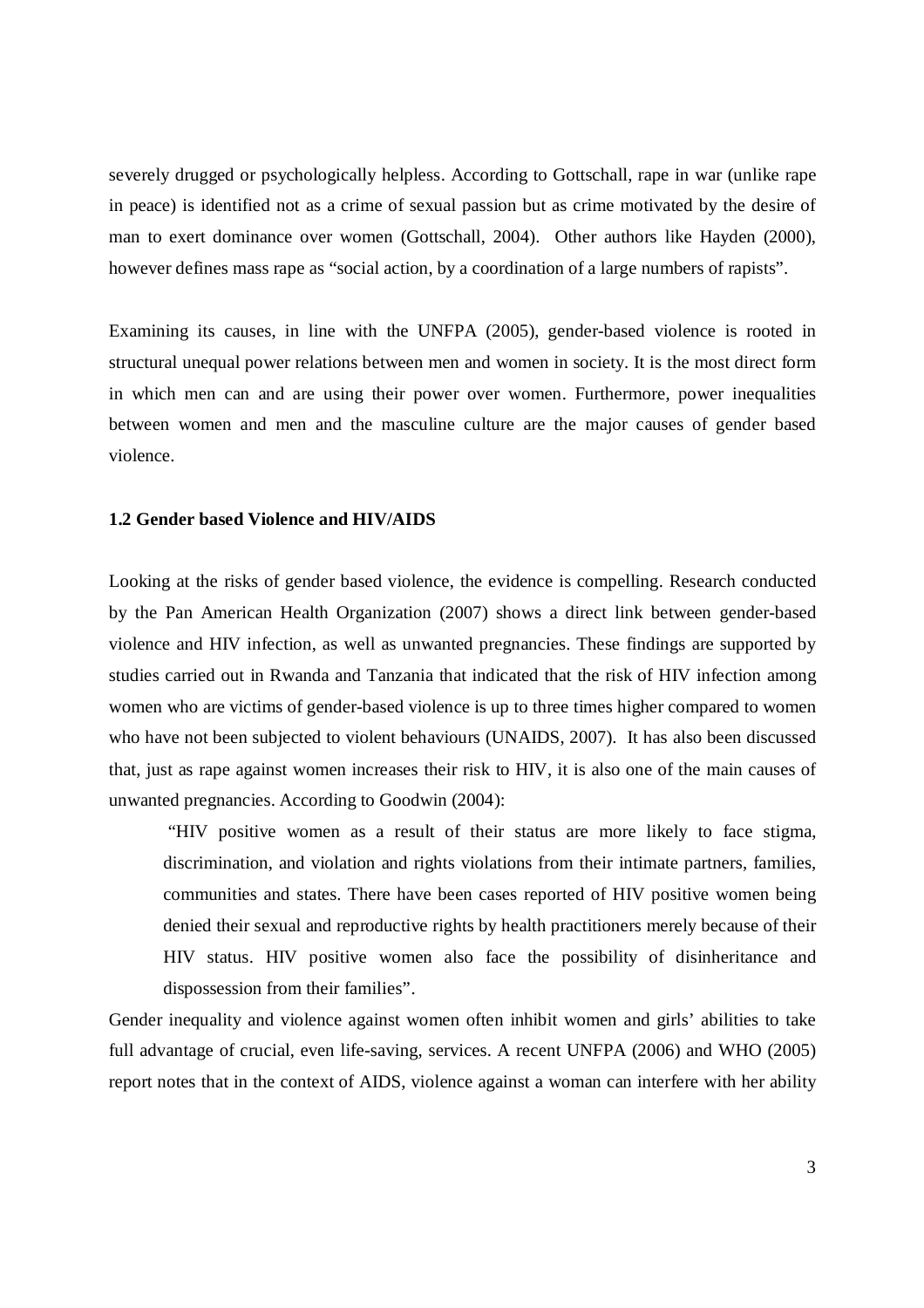to access treatment and care, and also maintain adherence to antiretroviral therapy or feed her infant in the way she would like.

It is important to indicate that gender based violence increases the risk of HIV/AIDS among women in the same way it does for unwanted pregnancies. For example a report from Amnesty International (2007), shows that among women who were identified as rape victims in the North and South Kivu alone, 40% of them were pregnant or have given birth to a child whose father will forever remain unknown. These however are not the only consequences that rape victims suffer. Holmes et al. (1996: 175) stated that: "in conflict situations, raped women are often traumatized and stigmatized. In many cultures, women can be abandoned, divorced, and declared unmarriageable if they have been raped. Furthermore, many raped women become impregnated; contracts sexually transmitted infections, and suffer gynecological injuries that require reconstructive surgery". While in case of rape it is not easy or possible to use contraception, research indicates that in the DRC, the issue of contraception is still debated and contraceptives not easily accessed (Kayembe et al., 2006:15).

However, Amnesty International (2007) has shown that despite the large public attention that these rape cases received, the DRC is not the only nation in which rape during war time occurs. Goodwin (2004:5) testifies that it was also the case for Rwanda during the 1994 genocide when the report from Amnesty International and the Human Right Watch (HRW) estimated that at least 15,000 women had been assaulted and raped during the genocide. However, what makes the case of the Eastern DRC personal and unique, according to the report from Amnesty International (2005), is the fast spread of HIV /AIDS and the fact that it has tripled from the beginning of the conflict to date. Additionally, the report from Dr Denis Mukwege the director of Panzi General Referral Hospital indicates that out of the total rape survivors being treated at Lemera hospital 40% are HIV positive (Amnesty International, 2005).

It is clear that HIV/AIDS is often deliberately used as a weapon to infect women through rape. Experts estimate that some 60% of all combatants in the DRC are infected with HIV/AIDS (Amnesty International, 2007). It is by virtue of this that the journalist Jan Goodwin (2004) describes rape as a cheaper weapon than bullets, implying that soldiers use HIV/AIDS as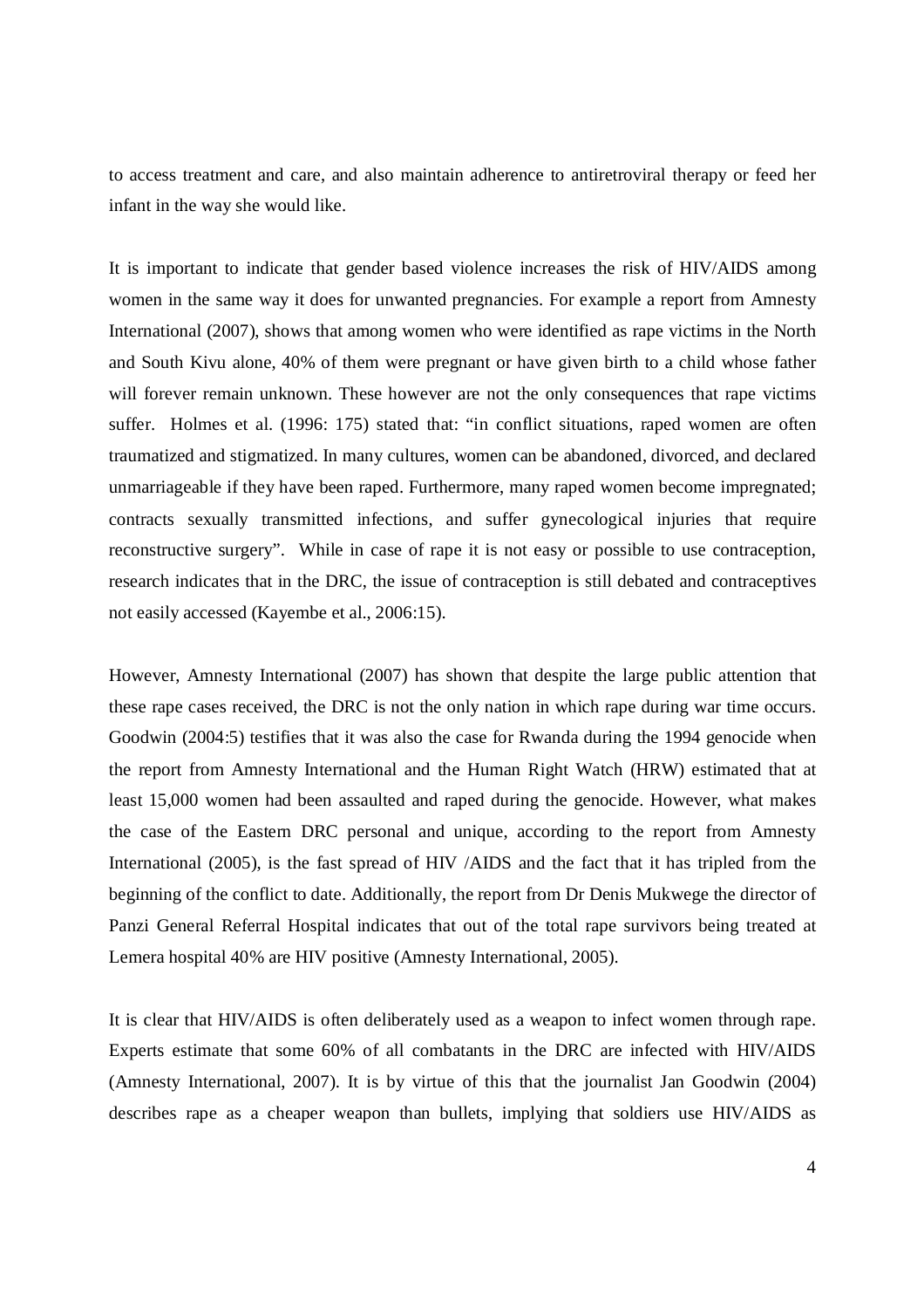ammunition to demolish and devastate. The epidemic has become a weapon with which to continually harm the victims. The onset of the HIV/AIDS pandemic found a bosom friend in the pandemic of rape against women. The intersection of the two remains a testimony of the cost of ignoring calls to end violence against women (Goodwin, 2004). It remains a stark reminder that the violation of rights in one sphere leads to more serious violation in other spheres resulting in compounded situations.

Despite the establishment of the National Program on Reproductive Health (NPRH), which seeks to promote contraceptive use, the proportion of women of reproductive age who regularly use modern contraceptive methods remains consistently low in the DRC (Bertrand et al., 1985). The prevalence of the use of modern contraceptives among women of reproductive age generally does not exceed 5%, and the trend has not changed since 1983 (Bertrand et al., 1985). The DRC experiences both high fertility of 7.3 children per woman and a high maternal mortality rate of 1298 per 100,000 live births (UNICEF, 2002). These high rates demonstrate the need for specific and effective strategies to improve reproductive health that is being worsened by conflicts and wars leading to women being raped regularly in the eastern province of the country (Amnesty International, 2007). However, considering the definition of the term reproductive health, one can easily conclude that the DRC still has a long way to go in addressing and eradicating this problem. According to the WHO (2005) The understanding or meaning that people attach to reproductive health is the right of all women and men to be informed, to have access to safe, effective, affordable, and acceptable methods of family planning of their choice, and to have access to appropriate health care services that enable women to safely go through pregnancy and childbirth (2005:15). Furthermore, the Programme of Action of the International Conference on Population and Development ICPD (1994) defined reproductive health as "a state of complete physical, mental and social well-being and not merely the absence of disease or infirmity, in all matters relating to the reproductive system and to its functions and processes".

Existing evidence has also revealed that rape is the major way that increases the risks of unwanted pregnancies. According to HRW (2002), in a country like the DRC where abortion is forbidden by law, even in the case of rape the risks of unwanted pregnancy and unsafe abortion are very high. Carpenter (2000) documents the problem of unwanted pregnancies and the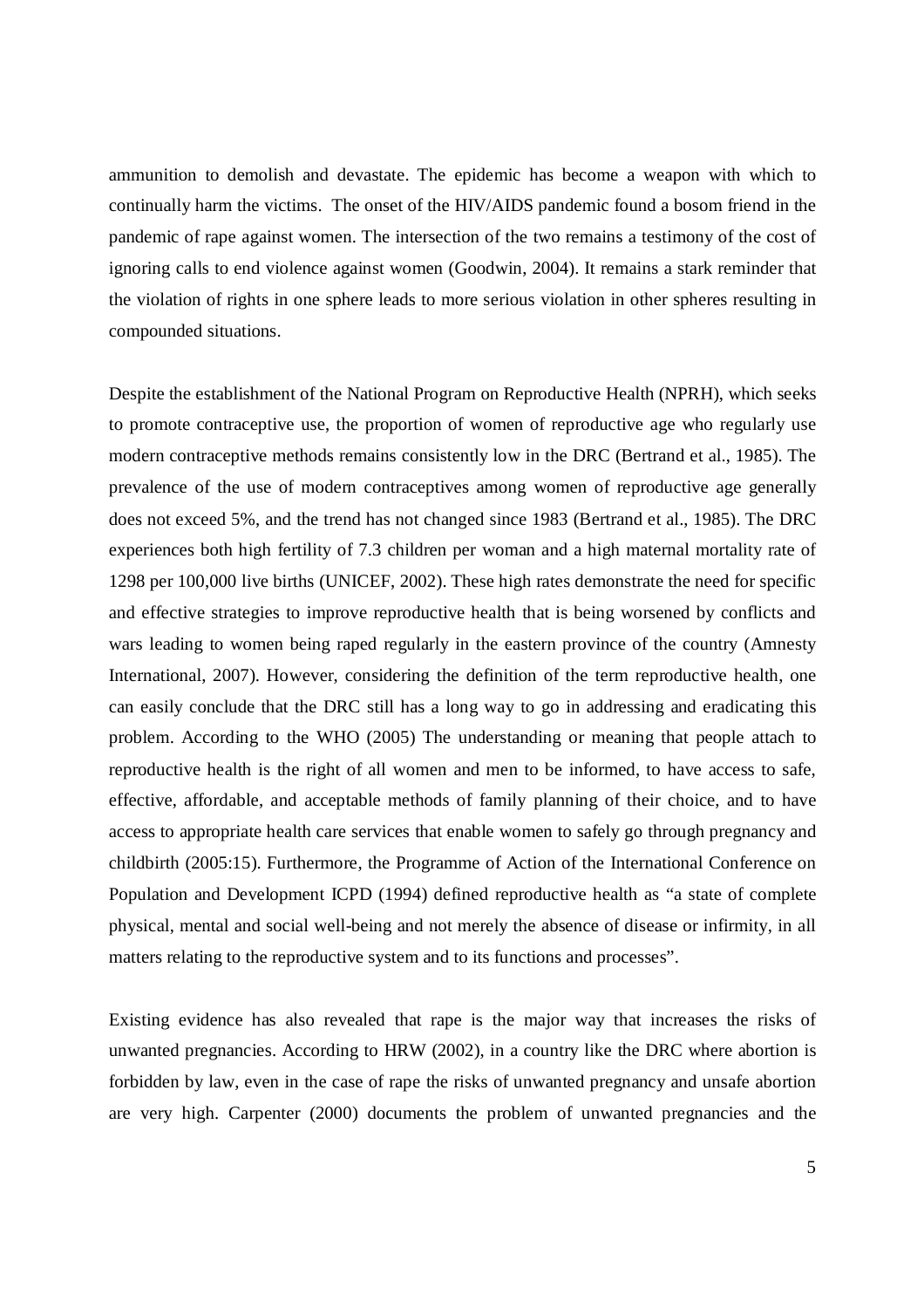findings reveals that, humanitarian policy documents and guidelines for the protection of children in conflict situations have failed to describe how to address the situation of children born to rape victims. The report suggests that "these children do not necessarily experience war in the same way as child soldiers; refugees, displaced children or war orphans do, but are rather victims of abuse and stigma during and after the war". However, little research has been conducted into the living conditions of children born following rape and it can justifiably be assumed that so-called 'rape children' face high risks of infanticide, stigma, neglect and discrimination. A report by UNICEF (2005) indicates that, some children have been called 'Interahamwe' after the Rwandan militia who had crossed the border to DRC, and are thus stigmatized for life.

Furthermore, GBV may contribute indirectly and directly to unwanted pregnancies. Women who suffer sexual abuse during their youth may more often have unwanted pregnancies. The reasons may however be multiple: abuse has been associated with loss of control, anxiety, and fear -all of which can contribute to risky sexual behaviour. For example, unprotected sex or forced rape; impair a woman's ability to use contraceptives consistently, or make it difficult for her to negotiate contraceptive use with the perpetrator. Women living in situations of sexual violence may also not be able to discuss contraceptive use. Moreover, since many cases of rape and incest go unreported, the number of resulting pregnancies can only be estimated. It may be assumed that many of these pregnancies are unwanted, because access to pregnancy contraception is unavailable or restricted in many places (de Bruyn, 1999).

This study focuses on two aspects of the consequences of reproductive health: the risks of unwanted pregnancies and the spread of HIV/AIDS. This with acknowledgement that Africa has the highest level of HIV, and there is a need to address and prevent the fast spread of the virus as well as unwanted pregnancies, which are dominating in this particular province of the country. This study aims to fill the knowledge gap in an under-researched country and was motivated by the fact that the burden of reproductive health is shouldered by women alone who face huge barriers and difficulties when it comes to their health needs, and recognizes that fact that they face additional violence during times of war.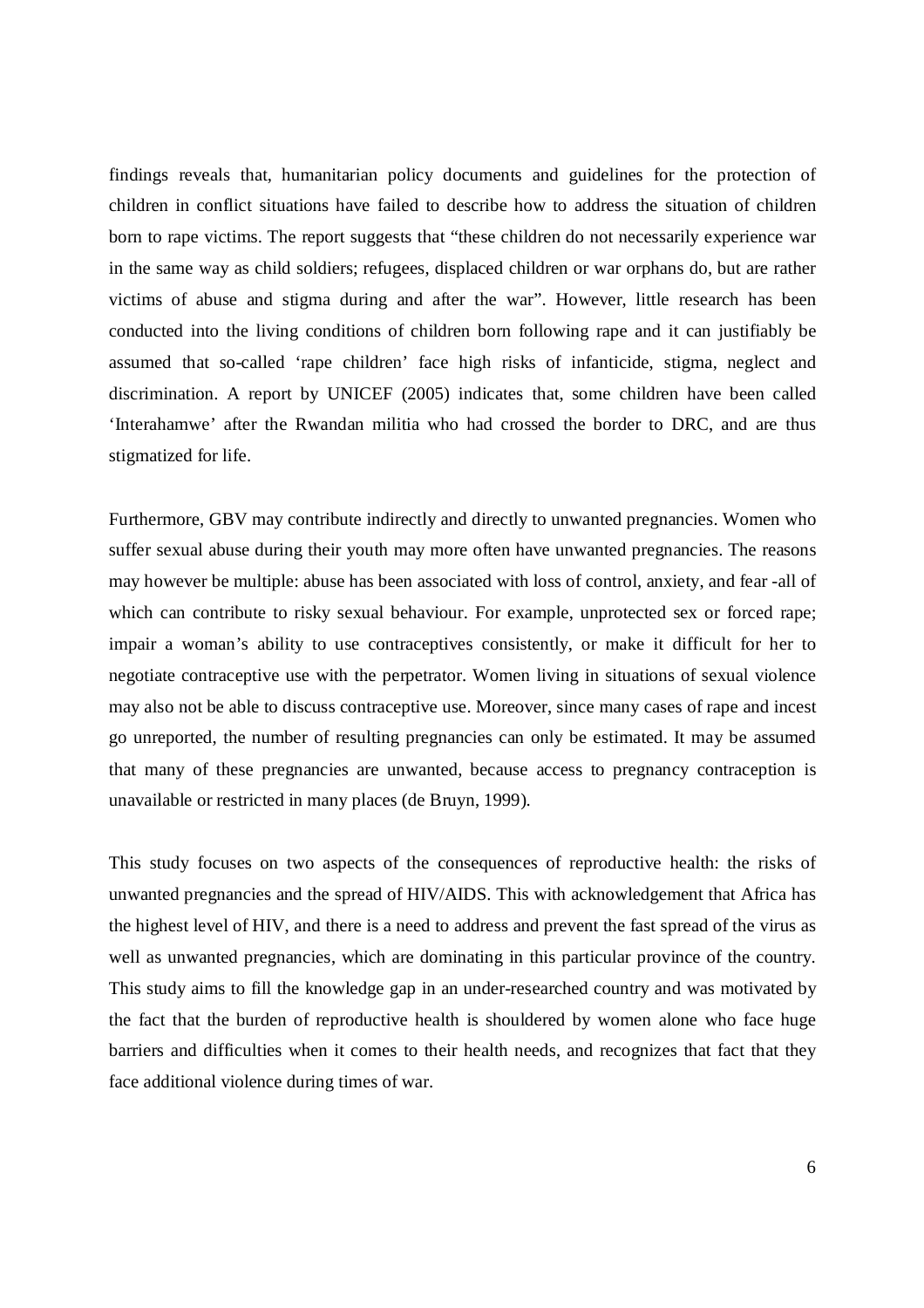#### **1.3 Aim of the Study**

The aim of this research was to explore the experiences of survivors of gender based violence (GBV) by:

- documenting the experiences of gender based violence of women in a conflict situation;
- determining the risks associated with gender based violence and how it impacts on reproductive health outcomes;
- ascertaining the risk of unwanted pregnancies and HIV infection among women survivors of gender based violence;
- examining the barriers to changing behaviour as well as the obstacles women face in protecting themselves against gender based violence

## **1.4 Theoretical Framework**

In order to explore violence against women in the context of war, it is important to examine theories on rape in everyday settings. The theoretical approaches to gender based violence or specifically rape, have taken many different paths from biological theories to the controltheories. I will attempt to outline four major theories pertaining to rape: the biological theory, the developmental theory, the commodification theory and lastly the control theory. Although all four theories are considered in this study, the commodification and the control theory are most relevant to the study.

#### *Biological Theory*

Thornhill (1999) outlines the biological theory of rape in his book, "The biology of human rape". Rape is viewed as an evolutionary concept, in that it promotes group and/or reproductive success. Thornhill (1999) asserts that rape increases male numbers and thereby the reproductive success of males. He also argues that rape is a "byproduct of men's adaptation for pursuit of casual, non-committal, consensual sex." Rape becomes a natural part of the male psyche, an adaptable feature. It is seen as something that innately exists within some males because of high levels of testosterone, therefore it is something that cannot be eliminated or destroyed (ibid).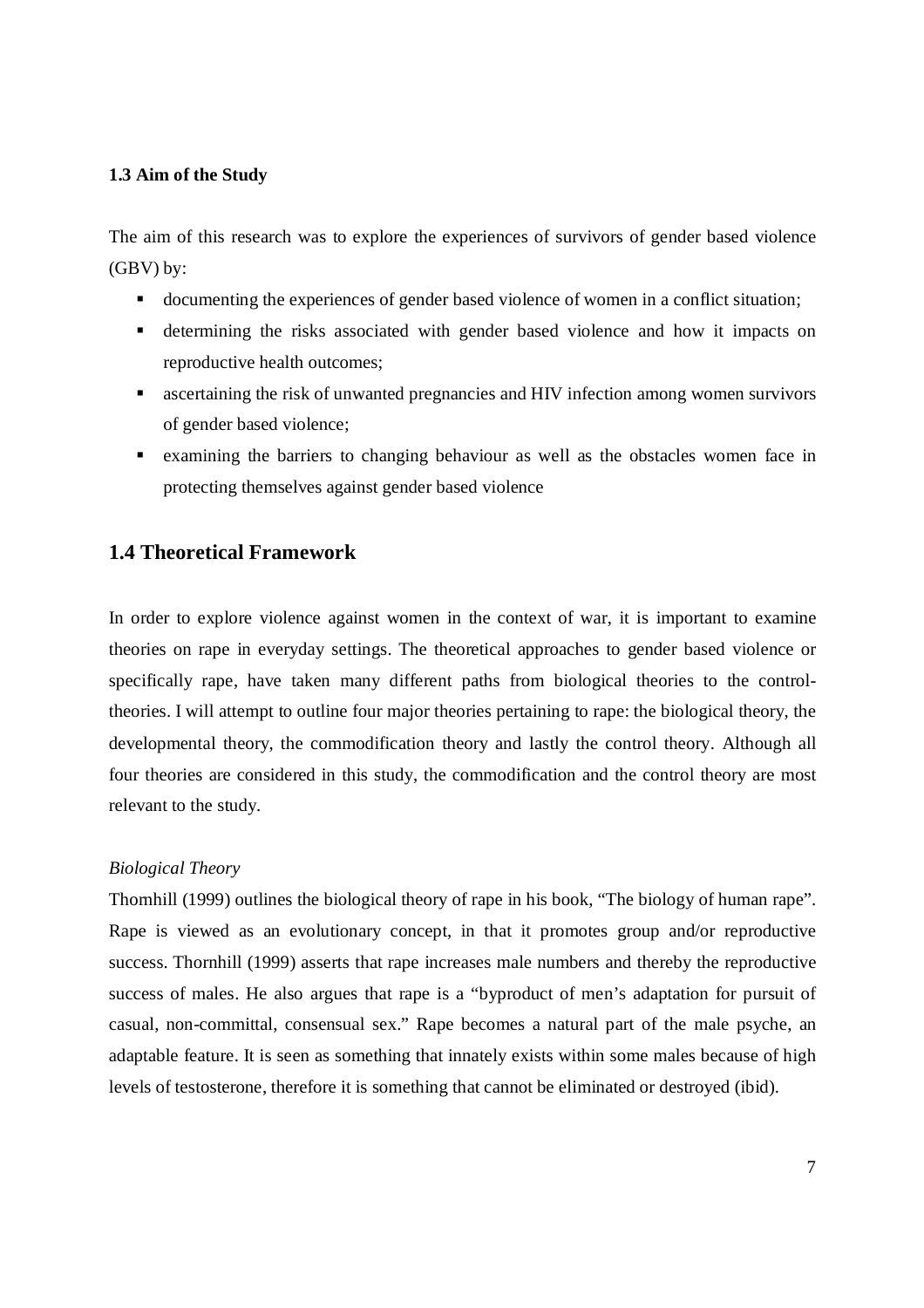Opposing theorists argue that, it becomes risky to attach a biological definition to rape implying that it is a natural process and, one that must be adapted to and accepted as a part of humanity. Thornhill (1999) citing Baker (2007:1) states "rape appears to have existed in human evolutionary history, as seen in women's adaptations to deal with rape" (2007:1). When examining rape during times of conflict, this approach suggests that rape becomes a situation to adapt to because its existence appears inevitable. Perhaps women's silence is their way of adapting to a situation that looks unchangeable according to biological theory.

#### *Commodification Theory*

The commodification theory argues that rape is a crime of property. Sex becomes a commodity, which is stolen from women by a rapist. Baker (2007), in an article, entitled "Once a rapist" states:

"For some, sex is a commodity, and if sex is a commodity, then taking it is theft…we live in a culture that rarely discusses sex as anything other than a commodity….Instead, young men are bombarded by a culture that sexualizes commodities and commodifies women's sexuality. Companies sell products by selling the sexuality of the women endorsing the product. The product and the sex are purposefully conflated. Sex is also purposefully commodified… what motivates rapists may not be substantively different from that which motivates men who go to prostitutes or purchase tickets to peep shows. None of these acts requires mutual enjoyment or emotional intimacy and they are called sex. Thus, men are able to satisfy a desire for sex without having to incorporate the complexities of sexually intimate communication…This cultural endorsement of marketing of sex as a commodified good leads to an increased desire for, and sense of entitlement to sex…Thus it is not surprising that one study found thirty –nine percent of convicted rapists were caught in the course of robbery. As many of these men conceded, they raped her because she was there" (Baker 2007).

In this excerpt, Baker (2007) points to rape stemming from a societal push of making sex a commodity. A commodity is something that can be easily exchanged and made readily available. Sex is no longer something sacred, shared between two individuals; it has become mass marketed, publicised. Then sex becomes something that can be easily acquired and sexual desire something that needs to be satisfied by any means necessary. Rubin (1975) points to the ways in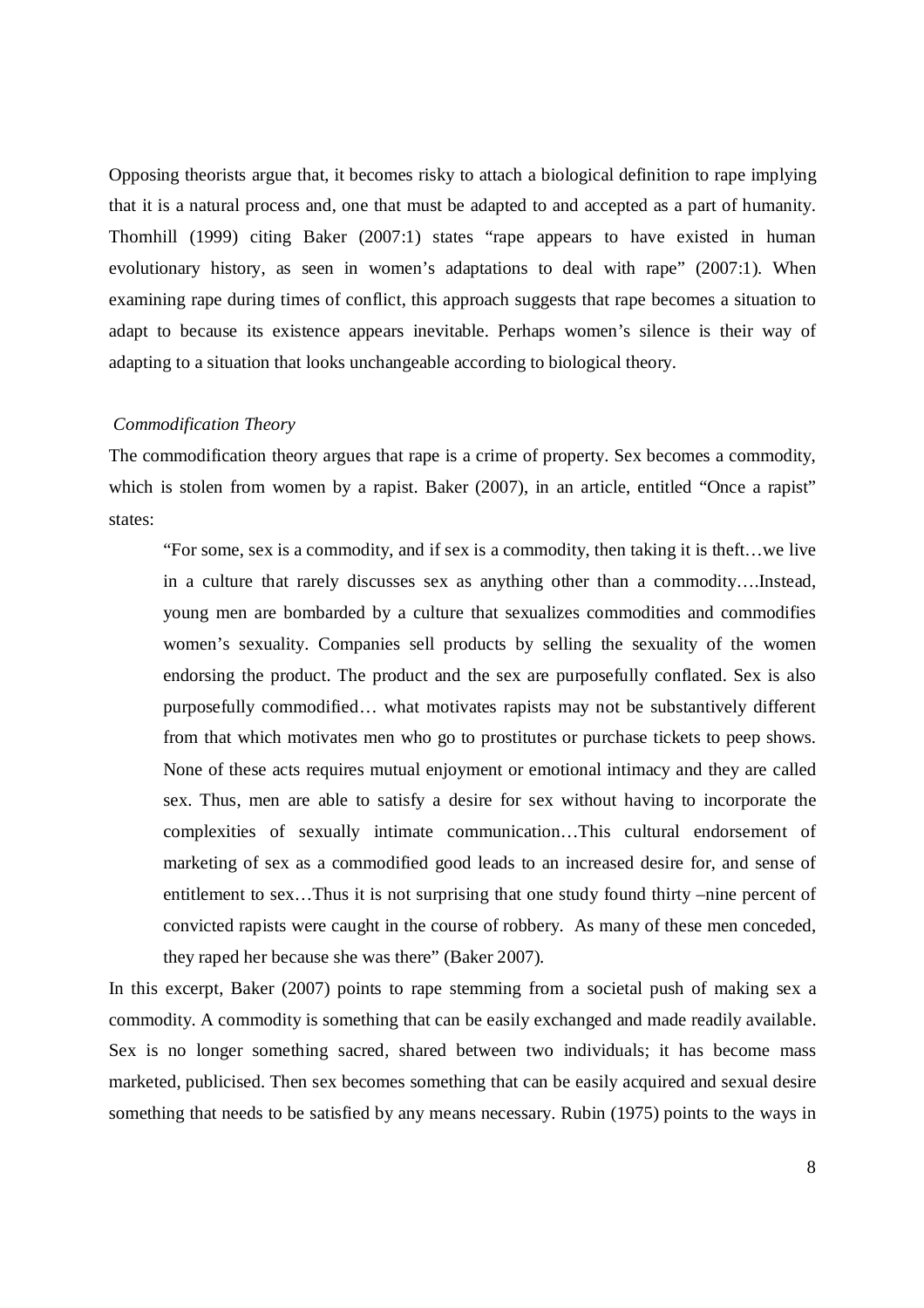which women's bodies and sexualities have been exchanged and commodified, which adds to the inequalities in society. Women are given in marriage, taken in battle, exchanged for favors, sent as tribute, traded, bought and sold (Rubin1975:118). Therefore, because sex, sexuality and women's bodies are treated as objects some men find it justifiable to take, sell, and destroy.

#### *Development Theory*

Malamuth and Hellmann (1998) propose a development theory which describes rape proneness among men as not caused by genetic variation rather by developmental events over the course of their lives involving learning. Their analysis suggests that men who rape are more likely to come from an extreme developmental background that involves "impersonal and short –term social relationships and backgrounds in which manipulation, coercion and violence are valid ways of conducting social relationships (1998:2)". The theory thus attempts to create a correlation between a person's background and their rape proneness. In the end they assert that rape is related to an insecure sense of masculinity, hostility, distrust, and a desire to subordinate women (ibid).

#### *Control Theory*

The last theory views rape as a mechanism of control. The assumption of gender roles plays a large role in this theory. In the eyes of the rapist, women are viewed as submissive and obedient to men who are the aggressive and dominant partners. There have been numerous studies concluding that there are no sexual functions fulfilled in the male brain whilst raping. Rather what gives him satisfaction is the humiliation and degradation of the victim and a sense of power and domination over women (Seifert, 1996:36).

Elaborating on the above, it has been suggested that in control theory, the destruction of a culture is the ideal goal (Seifert, 1996). Marie-Madeleine Kisoni, a Congolese counselor who works with raped women and children, comments about these rapes not being just an individual act. "Why do they rape a child... we don't understand there's spirit of bestiality here now. I've seen 2-and 3year olds raped. The rebels want to kill us, but it's more painful to kill the spirit instead" (Goodwin, 2004:18). Kisoni draws upon the effect these acts against women and children have on the community. It would be quick and easy to kill people, but to destroy their mental and spiritual wellbeing, is a destruction that lasts forever (Amnesty International, 2006).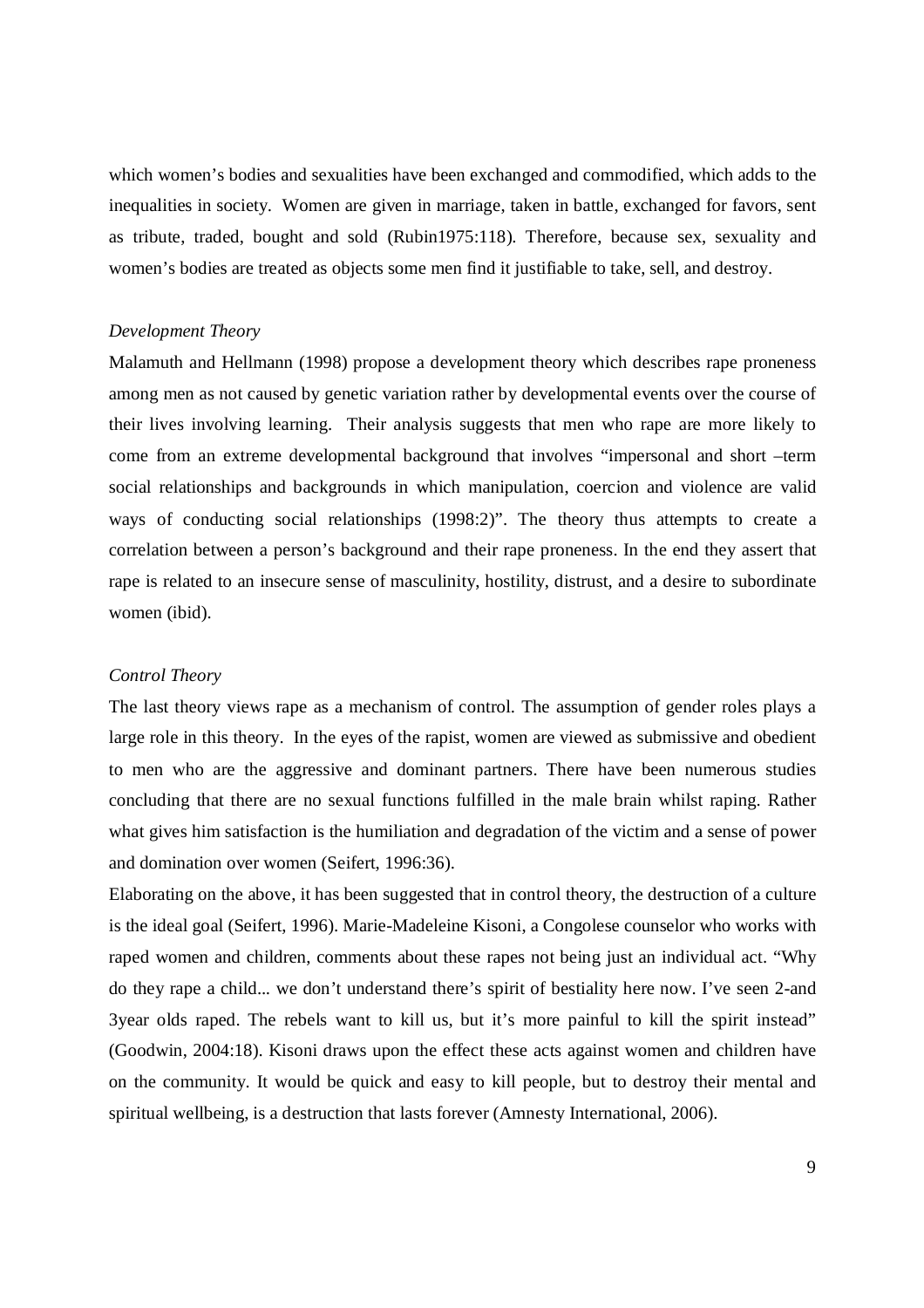The question arises, how applicable are these theories in explaining violence against women during times of conflict? The biological theory does not really fit the pattern. During times of conflict there are sharp increases of sexual violence against women with negative effects on their reproductive health (Moffett, 2006:1310). Thus if the biological theory was true there would be no difference between instances of rape during war and during times of peace. But if women are being used instead of other methods such as destroying land or animals, then the commodification theory is applicable. Women are viewed as representations and objects during times of war, they are seen as representations of the nation that can be easily destroyed and humiliated. The third theory relies on the assumption that only a certain type of soldier would commit these atrocities; one that has a serious delinquent background and lack of significant relationships. Unfortunately, because rapes in times of war are virtually undocumented, it is not possible to know the personality type of the rapist and the diversity between rapists. Therefore the developmental theory is more applicable in individual cases, rather than mass systematical rape.

The control theory becomes applicable because in the case of mass rape during times of war, the act of rape is no longer about fulfilling the sexual needs of the rapists. It is about control, domination and humiliation of the opposing side. Scarry (1985) argues that sexual torture and rape are vehicles for exertions of power. Seifert (1999:40) states: "this structure may be in part premeditated, seems for the most part unconscious, and is in either case based on the nature of pain, the nature of power, the interaction between the two, and the interaction between the ultimate source of each—the body, locus of pain, and the voice, the locust of power. Sexual torture is used to control the power of women and therefore transfers that power to the male perpetrator" (ibid).

Koo (2002) states that, rape is always used as a form of torture and a tool of political power. Rape and the threat of rape are used to "gather information from women, to instill urgency into ransom-payers, as a means of punishment and as a tool of intimidation and humiliation to ensure civilian compliance" (Koo, 2002:528). Seifert cites Pohl's (1992) argument that rape displays an unconscious disrespect for women that exists in western culture. Pohl argues that even in times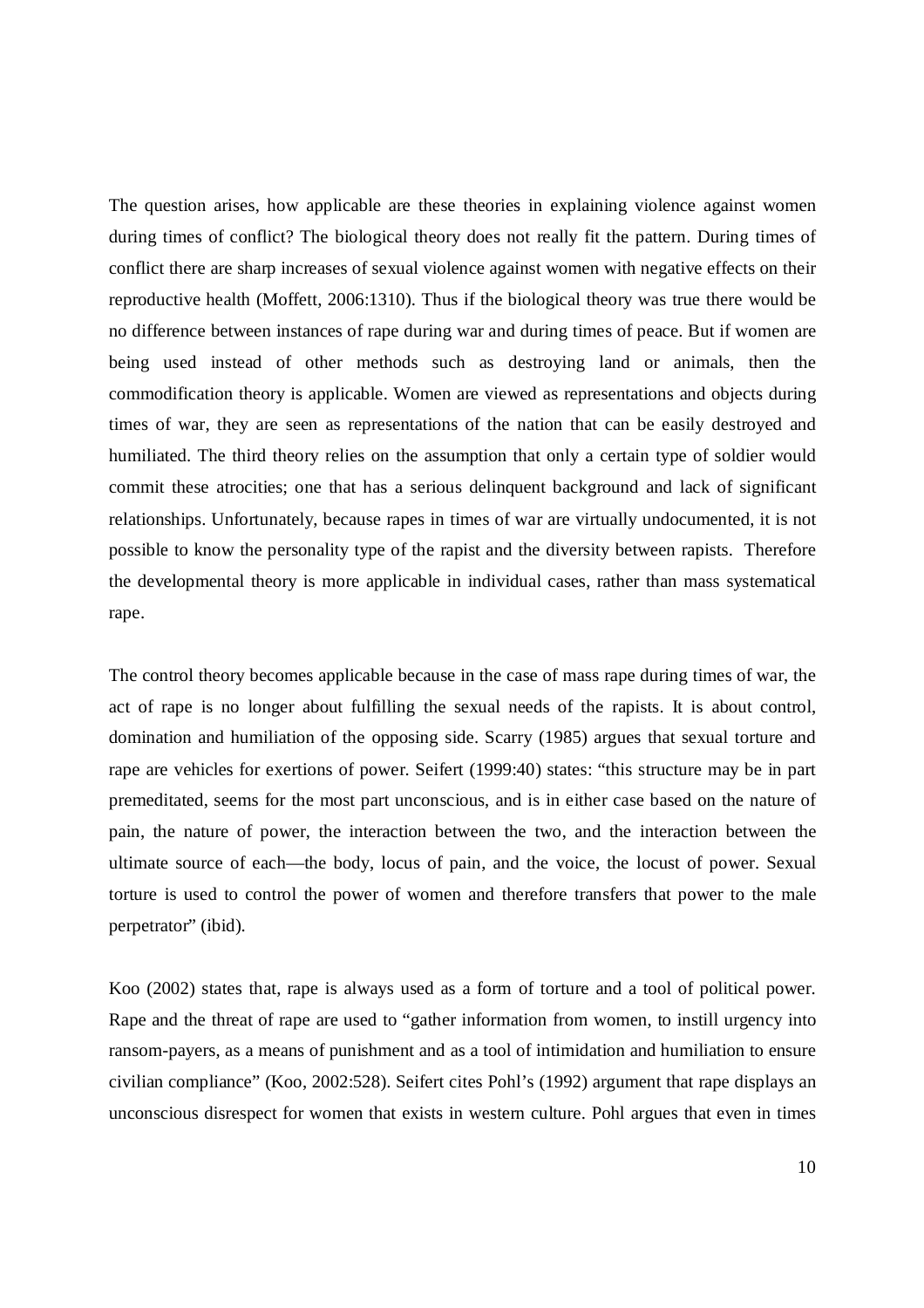of peace, evidence for the disrespect of women is evident in the arena of socially accepted pornography and desensitises the physical violence of men against women (Seifert, 1996:38). Pohl states that: "war becomes the vehicle in which men can play out their unconscious beliefs about women in the form of rape" (ibid). Campanaro (2001) asserts by virtue of their gender alone, women become victims of one of the most appalling forms of war tactics.

Littlewood (1997:8) claims that "sexual violence has been argued to be the depersonalisation of women, a conscious process of intimidation by all men which keeps all women in a state of fear". Amongst soldiers at war, there already exists a dehumanising mechanism which is carried over onto their view of civilian women during times of conflict. In most wars, a tactic among the combat teams is to view the enemy as less than human, which makes it easier for them to fight them without a conscience. The enemy is no longer referred to as human; rather they are given nouns as names. For example, during World War II, The Japanese were called "Japs". The mind must first eliminate any human characteristics attached to the enemy. Consequently, the same defense mechanism is used among civilian women. They are no longer viewed as women but as a physical representation of a nation. They are merely seen as vehicles to devastate and humiliate a nation as is the case in both the neighboring countries of the DRC and Rwanda during the war times. However, rape attempts to achieve humiliation, not only on a personal level but on a national scale. Cherie (2006) describes rape and other sexual acts of violence as warfare; as a means to humiliate shame, degrade and terrify an entire group (2006: 10). This displays the unfortunate success of mass systematic rape and the effect it can have on its victims. For example in Rwanda during the 1994 genocide, militia and the military frequently preferred to sexually abuse women in front of their families or in front of the entire village (Shanks, 2000:154). Rape is no longer a personal act between the rapist and the victim; it becomes a publicised defamation of a woman's sexuality. Her sexuality and body are put on display and abused publicly as means of warfare. She becomes minimised to a body, something which can easily be destroyed to never reproduce again.

Linking the above to feminist theories, it is argued that rape against women in African countries is perpetuated by patriarchal power. Weedon (1987:2) concurs: "this power relation takes many forms, from the sexual division of labour and the social organization of procreation to the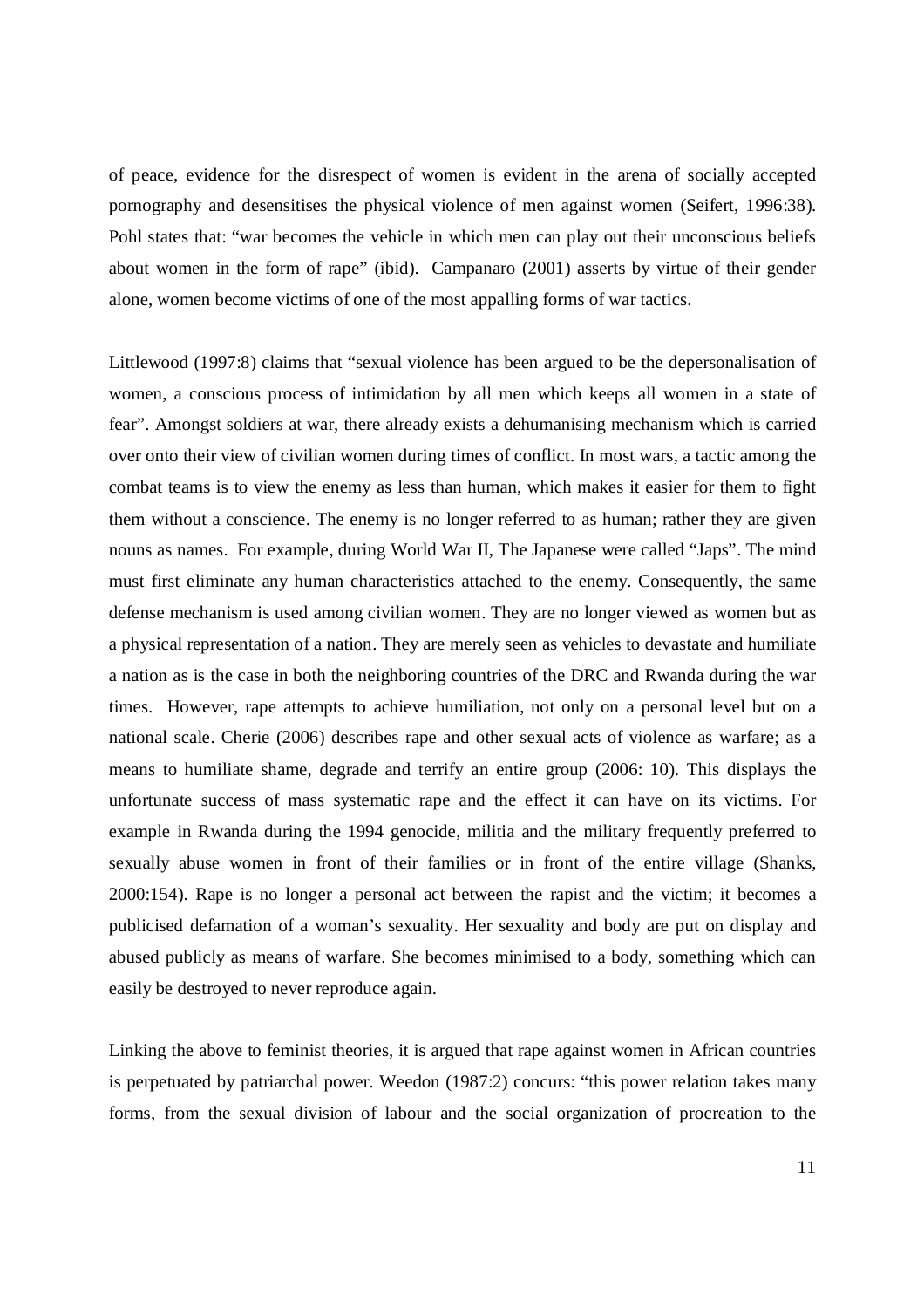internalized norms of femininity by which we live". Furthermore, feminists and other writers want to see an end to this endemic act, and they encourage people to be able to envision a relationship between the sexes that involves sharing, warmth, and equality of the social system in which these values are fostered (Thornhill 1999; Weedon 1982; Baker 2007 and Seifert, 1996).

Studies conducted by Landes (1998:11) emphasise that "feminist theory aims in part to overcome the gender hierarchy that gives men more power than women". Cohen in Schwartz, (1997:84) describes feminist theory as our tutor, which broke open the convenient, conventional understandings that, blanketed in denial, had masked any meaningful opportunity for knowledge and understanding of the central condition of many women's lives: "that they are ruled by male violence". Therefore, for this study the power debate will provide insight as to why rape occurs and its long-term effects. In the context of feminist discourse, Mackinnon argues that in the male system, rape of women is an act by which some men are against other men, in other words it may be a sign and a form of expression to men, a way men communicate with another, but to women it is real violence (Mackinnon, 2006:171).

However, the point here is not to provide a definitive response to this title of this study, but to show that this theoretical framework helps us to gain a deeper understanding of the context of GBV during times of war in the eastern province of the DRC and the consequences of this act on the reproductive health of women in this province as well as in the country at large.

#### **1.5. Organization of the Dissertation**

This study is made up of six chapters. Chapter one is the introduction that comprises; the background of the research, the definition of terms, the objectives and aims of the study, the intersection between gender based violence and HIV/AIDS, and the theories informing the study. Chapter two reviews the literature and looks at various elements such as; the causes and consequences of gender based violence, HIV/AIDS, unwanted pregnancies, contraception and the general aftermaths. Chapter three outlines the methods used for data collection and data analysis. Chapter four presents the findings of the study and the implications of the results. Chapter five presents the discussion of the results, the recommendation and the final conclusion.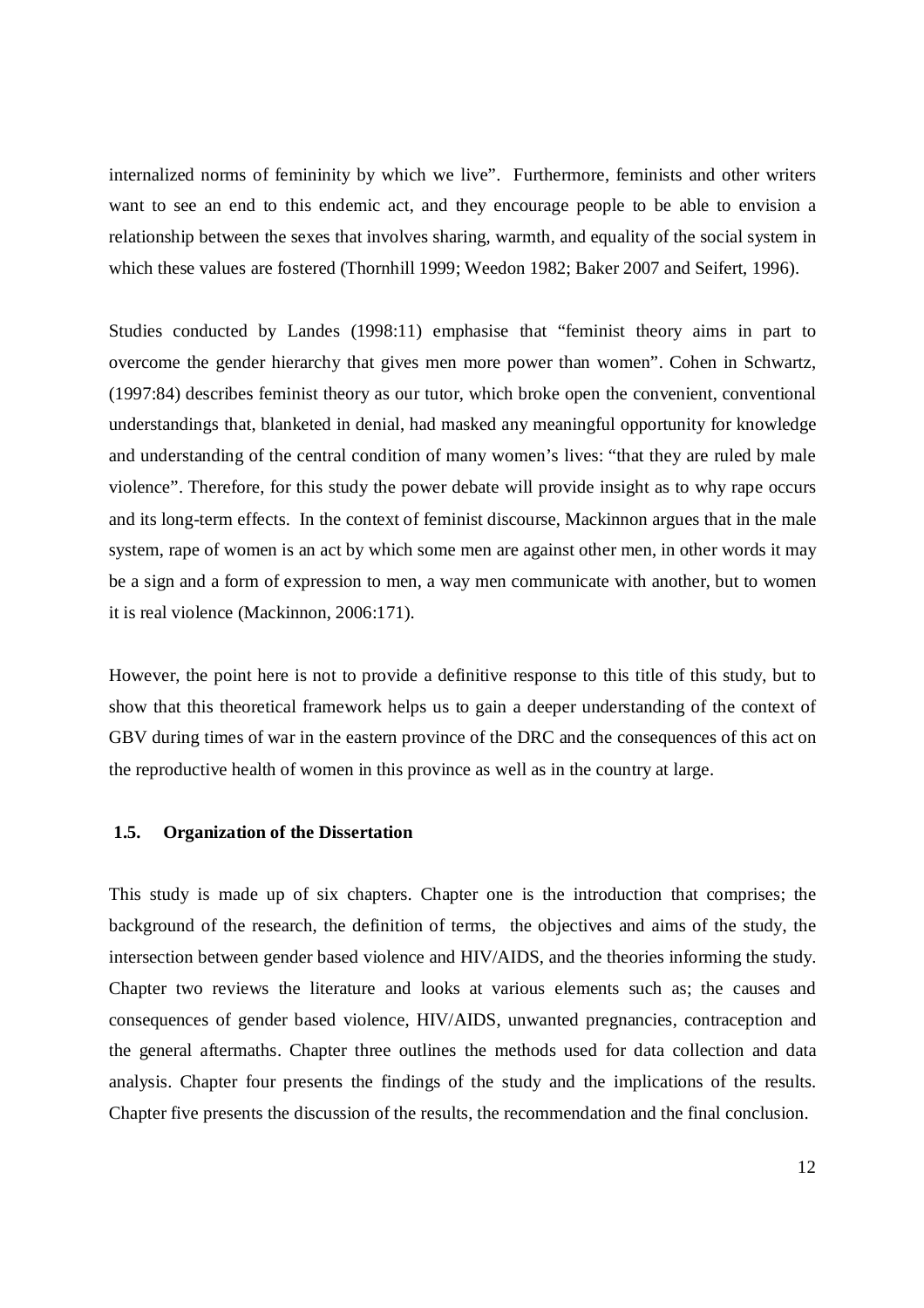# **CHAPTER TWO**

# **LITERATURE REVIEW**

#### **2. Introduction**

The literature review aims to synthesize the findings from evidence-based interventions, and to review previous studies on gender based violence. It is structured around two components namely: the causes and consequences of gender based violence. In line with Terre Blanche and Durrheim (1999), this literature review involves more than merely citing as many sources as possible, but highlights pertinent literature and contributes to the field by providing a novel and focused reading of the literature.

## **2. 1 Causes of Gender Based Violence**

Examining the causes of gender based violence, Taslitz (1999:25) argues that, "for most men, aggression, whether physical or verbal, is instrumental, a way of controlling others, attaining social or material benefits, dominance, and self esteem". In other words, aggression is central to a man's behavior. And men are central to society's institutions. Therefore, male aggression creates the atmosphere for rape because society grants men the role of control over women in all institutions. Lefkowitz (1999) supports this view indicating that, what he has observed in life are too often stories about military bases, big business, universities, professional sports organisations where women are humiliated and abused by men who think that they have license to do whatever they want to them.

In war, rape has been used as a strategic weapon to destroy and demoralise the civilian population. A report from HRW (1998) indicates that by systematically targeting women, the symbolic life-source of the community, the enemy aims to attack the family structure. Furthermore, if a woman is impregnated, it grants a victory to the enemy because of the humiliation of being forced to carry the seed of the enemy. The rapists in this conflict are men from armed groups including Rwandan soldiers, Rwandan Hutus, Burundian rebels of the Forces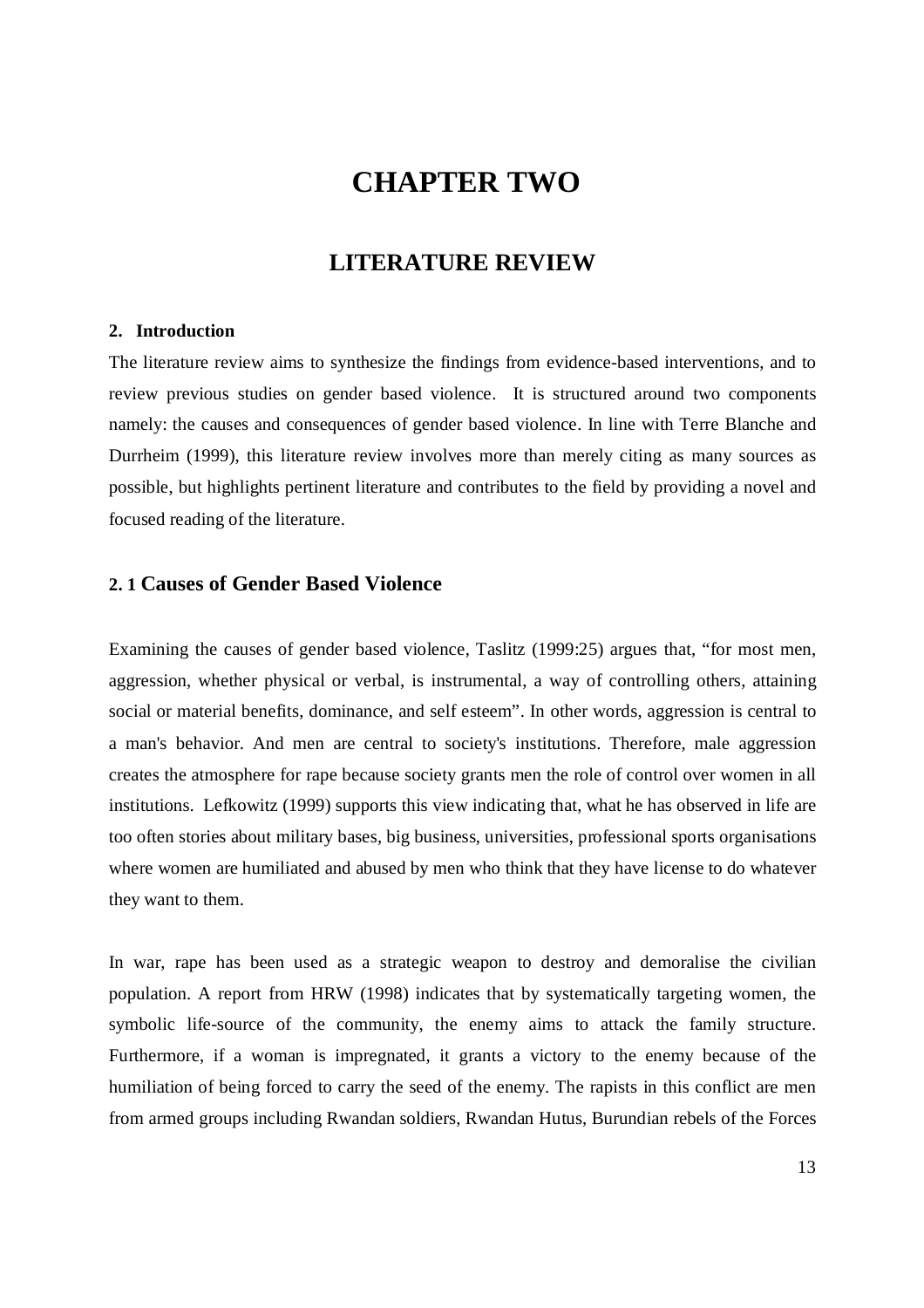for the Defense of Democracy, the Mai-Mai, the Front for National Liberation, and the combatants of the Congolese army (Jefferson, 2004). However, in patriarchal societies like the DRC in general and South Kivu in particular, women do not have adequate economic resources to survive. Their subordination to men is a byproduct of their economic deficiency and the fact that men own all economic opportunities (including their women). This subordination of women finds expression in the fact that some women victims choose not to come forward to report their ordeals. For traditional women, to report a crime committed by men against them, is to have subscribed to the 'alien atmosphere of foreign inspiration' (Narayan, 1997:6).

#### **2.1.1 Global overview**

Resick (1998) stresses that in armed conflicts sexual gender based violence is often used as a tactic in ethnic cleansing or as part of a strategy to destroy community bonds. The United Nations (1995) observes that women may be viewed as trophies and are forced into sexual slavery and kept to provide domestic services to the armed troops. One of the root causes of sexual violence is the subordinate status of women and girls in many countries. Itano (2009) claims that discrimination and unequal power relations lie at the heart of women's greater vulnerability to gender based violence and that addressing the inequality that is deeply entrenched in all societies must be central to their responses to the issue. As discussed above, many factors can contribute to the vulnerability of women in a Congolese society and are thus major causes of GBV. However, this is not unique to the DRC only; additional reports have shown similarities in most African countries such as South Africa, Zimbabwe and others. Research conducted in South Africa suggests that it has one of the highest rates of rape in the world, where about 50,000 rapes were reported in 2001 alone, although women's groups say this is just a small percentage of the total number. They estimate that a woman is raped every 26 seconds and a child every 15 minutes (Itano, 2009). The South African police service gives a slightly lower estimate of one woman every 36 seconds (Jewkes, 2007). Other activists say that the rape problem in South Africa is due largely to the lack of power of women, which is both a legacy of apartheid and of traditional African beliefs about the role of women. Ultimately, many observers say that one of the main reasons rape is so prevalent in South Africa is because the justice system is so ineffective in dealing with rape. Most rapists walk free. Of the more than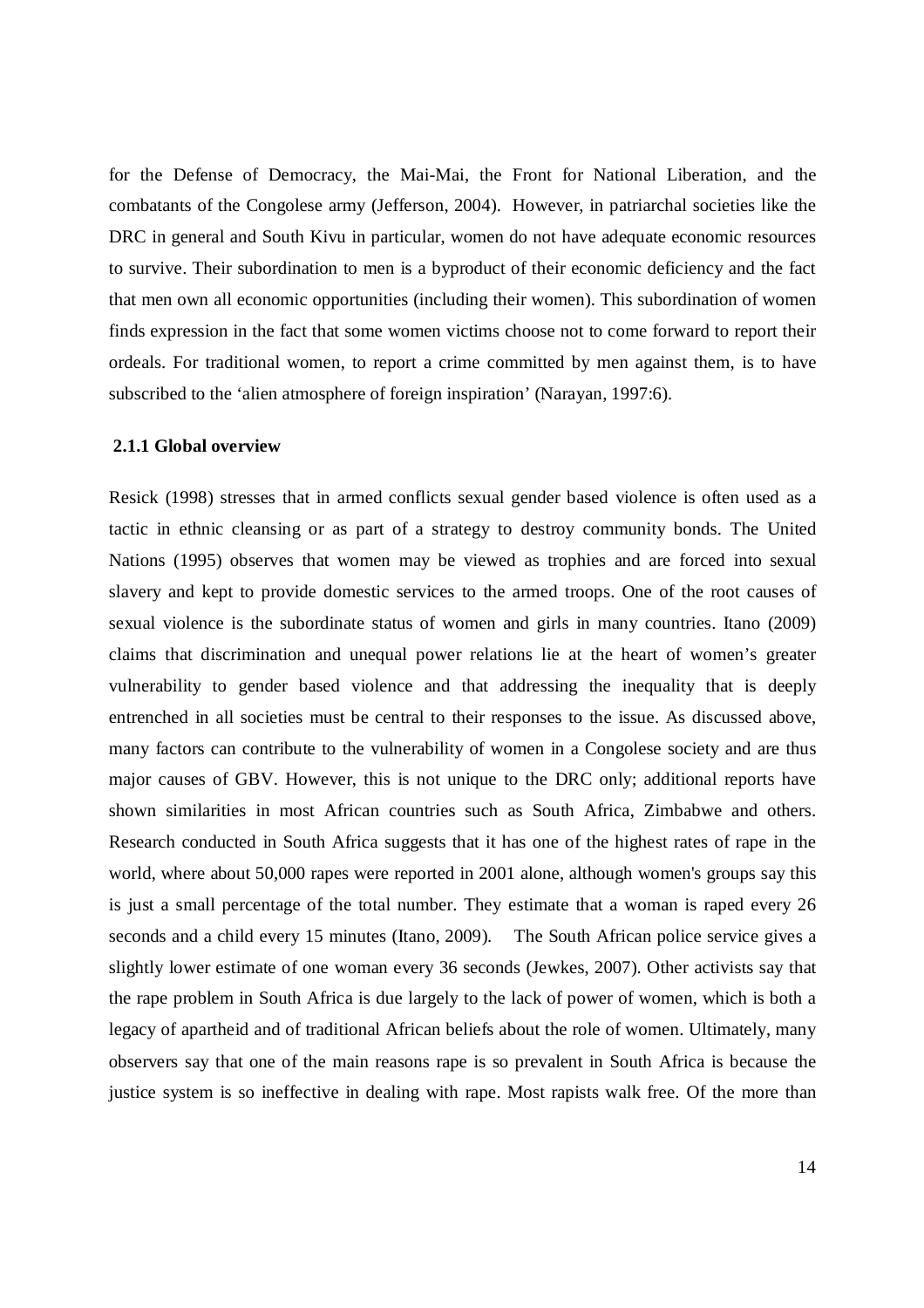50,000 rapes reported to police across the country in 2001, only about 5,000 resulted in convictions (Itano, 2009).

According to Jewkes et al. (2003) many people in South Africa have been extremely brutalised by the political violence in the country's past, the disruption of families and communities, high levels of poverty, and very high levels of violence of all forms. The direction of much of this violence at women and girls might be explained by sexual inequalities, a culture of male sexual entitlement, and a climate of relative impunity for rape (Jewkes et al., 2003). Pitcher and Bowley (2002) suggest the myth that having sex with a virgin will cure a man of the HIV infection, is an important cause of women rape and that of child rape in particular. Furthermore, research in South Africa suggests that the high rape levels are due to ideas about masculinity based on gender hierarchy and that the sexual entitlement of men is rooted in an African ideal of manhood (Jewkes, 2007).

Certain community and societal-level risk factors are associated with higher or more severe rates of sexual violence. WHO (2003a) identifies the following factors that support male superiority and entitlement; social norms that tolerate or justify violence against women; weak community sanctions against perpetrators; poverty; high levels of crime and conflict in society generally. All these factors have been presented above and apply both to the case of the DRC as well as South Africa.

Research conducted in different countries indicated that, traditional gender roles prescribing female submission and male dominance are linked to rape. In Australia, Germany, and Japan, rates of violent sexual offenses were related to national levels of dominant masculinity (ibid). Neapolitan (1997) argues that rigid gender roles and promotion of an ideology of male toughness are related to violence against women.

This supports the statement made by Muehlenhard, Danoff-Burg, and Powch (1996) that, different rapists commit rape for different reasons, and any one rapist may rape for different reasons at different times. However, many cultural factors seem to contribute to rape, and the following commonly held myths contribute to date and marital rape: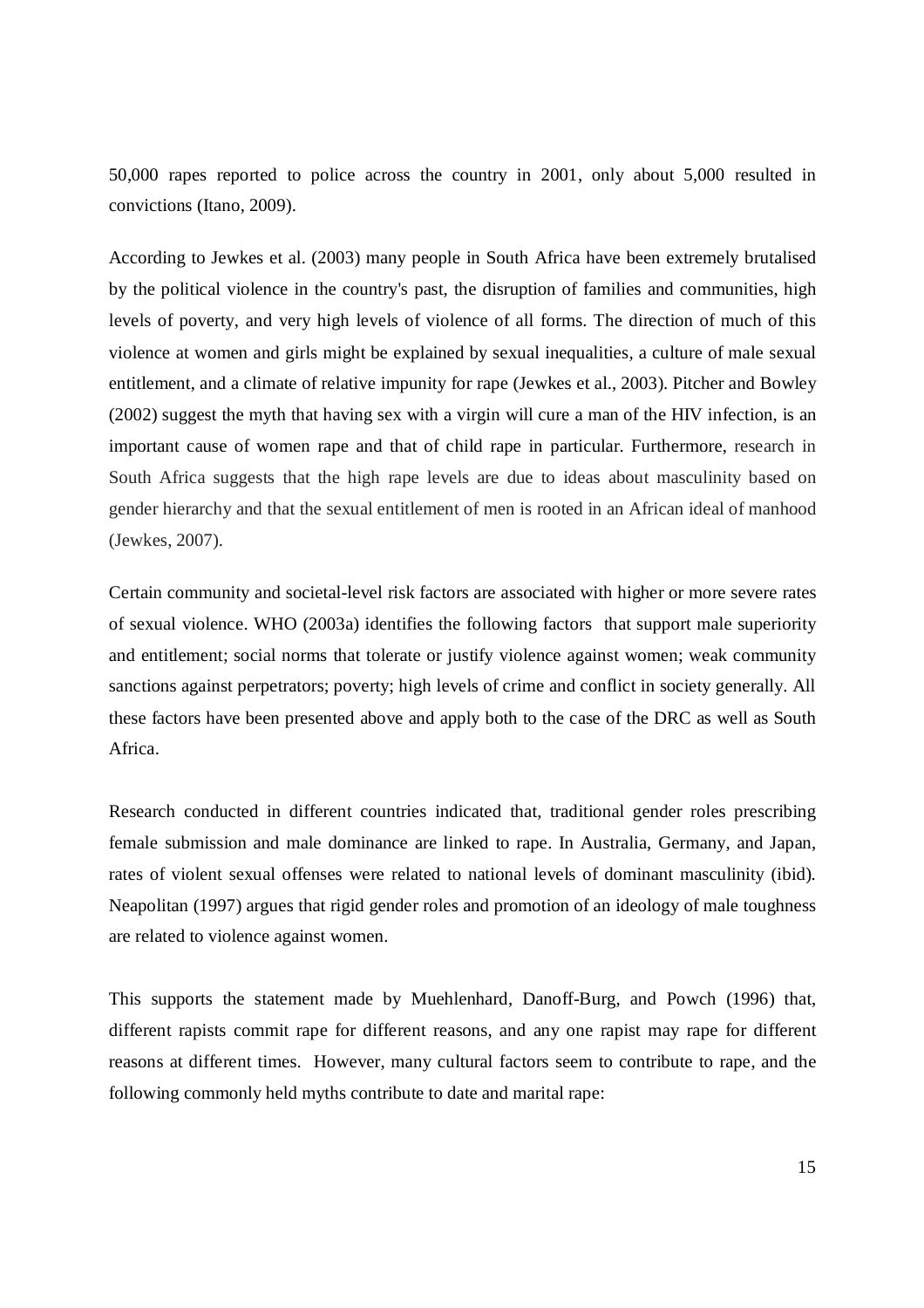"a man must have sex to prove his masculinity; when women say no to sex, they really mean yes, so men should ignore women's refusals; if a woman engages in kissing or petting, she is obligated to engage in sexual intercourse; what goes on between a husband and a wife is no one else's business, and the man should be head of the household. These are dangerous myths that can lead to rape" (Burt et al., 1991).

#### **2.1.2 Women's Status in Congolese Society,**

Women are traditionally seen as second-class citizens in the DRC. In Congolese society, there exists an old set of rules called the Family Code that subordinates women by requiring them to obey the husband, the recognised head of the household (HRW, 2002). While the family code has been abolished and replaced by equalising reformed family codes, this tradition is deeply rooted, and the status of women remains subordinate to men. The old code dictates that a woman must live wherever her husband chooses to live and that she requires her husband's authority to bring a case to court (Jefferson, 2004). Furthermore, the management of wealth is to be entrusted to the husband. The fact that women have been relegated to lower status in society does not necessarily imply lesser importance. It could instead be an attempt to protect women because of their reproductive importance to the community (Galleguillos, 2007). A virgin-whore dichotomy is created, such that society holds virgins in the highest regard and tries to protect them. If a woman is defiled, she is seen as a whore and worthless.

Due to their lower status, women are reluctant to ask their husbands to use condoms to protect themselves against HIV/AIDS and other sexually transmitted diseases. Additionally, women tend to have large families, especially in rural areas, thus limiting a woman's options for independence from her husband (HRW, 2002). This inequality extends to all facets of daily life, including the opportunities for girls to get an education because educating boys is considered more important, and thus a higher percentage of boys attend school than girls in the DRC (Kirchner, 2007). This enduring cultural norm is known by the perpetrators of GBV and is specifically used to destroy the society psychosocially by targeting its most protected members.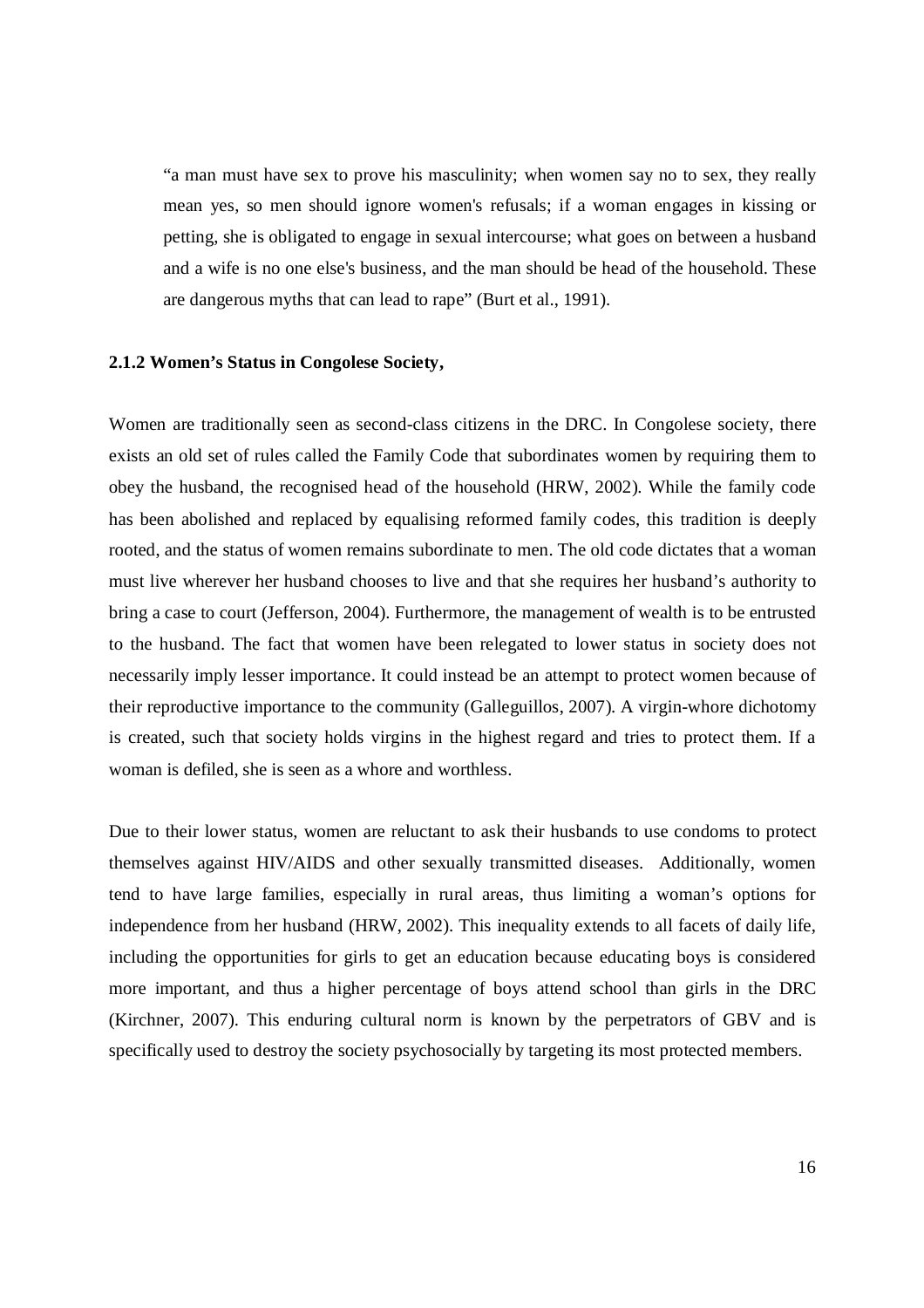#### **2.1.3 Construction of Masculinity**

Rape is also a result of the construction of masculinity that armies offer their soldiers, and the idolisation of masculinity. It is a confirmation and strengthening of masculinity (Hong, 2000). The construction of masculinity and its confirmation has its roots in everyday life. In his research conducted in Sub-Saharan Africa, Baker (2007:5) writes that the chief mandate or social requirement for achieving manhood in Africa, in other words to be a man is to achieve some level of financial independence, employment or income, and subsequently to start a family.

The role of culture is evident in the DRC, where custom and tradition dictate that young men who are circumcised are men who are entitled to sexual relations. In many places uncircumcised men are not awarded the same respect nor are they actually regarded as having achieved manhood. Baker (2007:25) points out that at a basic level, boys involved in the most brutal of armed insurgencies become 'big men' by being in control of a given setting and being able to exert violence on those around them. Young men who become combatants in these settings are often bombarded before becoming combatants and after, with violent images of manhood, whether in the form of Rambo films, gangster rap, or the idolisation of 'big men' such as Charles Taylor (ibid). As a result the rape of women by these newly empowered young men becomes a confirmation of their newly acquired male status.

This social construction of masculinity has consequences for young soldiers when they return to normal civilian life. They fear that they are no longer men. A study conducted in 1998 by the Center for the Study of Violence and Reconciliation in South Africa highlights this tragedy, showing that "those who participated in the front lines with the African National Congress (ANC) in South Africa perceived themselves as relegated to second –class status once returned to civilian life (CSVR, 1998). A similar study by Peters, Richards and Vlassenroot and Raeymaekers (2003:114) also asserts that such men who have wielded power in settings of war are reluctant to return to normal life where they perceive themselves to be subordinate again. This problem is of significance to the Congo conflict, for it may be argued that some soldiers do not want peace and will continue to fight in order to carry guns and pursue behaviors that are equated with being men, even if peace has been agreed upon.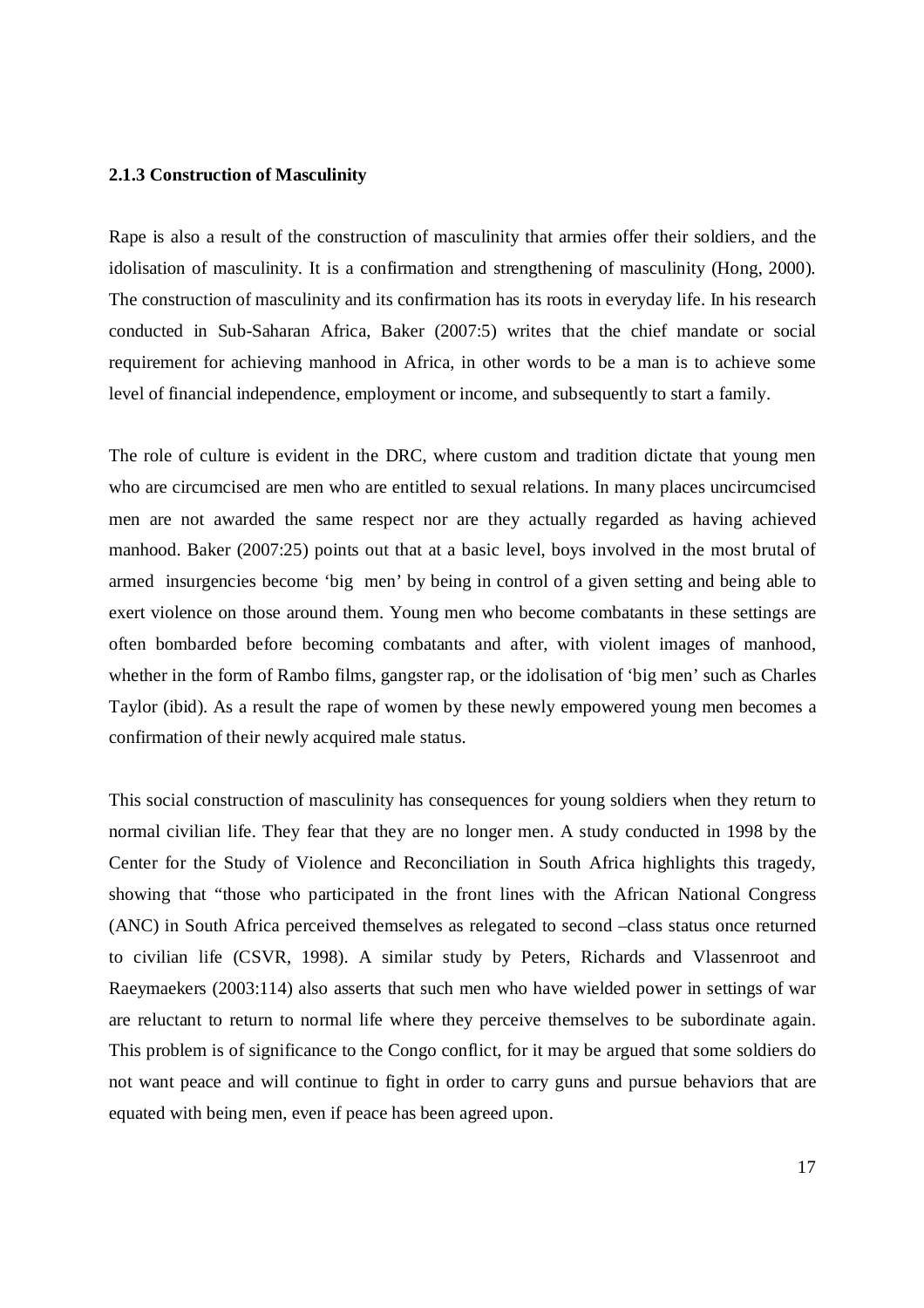#### **2.1.4 Cultural rejection of women**

Women are socially and culturally perceived as 'the other', mostly as irrational, unpredictable, unreliable, and feeble minded by men (Hodgson and Kelly, 2004:102). Furthermore, Congolese institutions are patriarchal, ruled and governed by rules that are familiar to men and conducive to "defining, controlling, and regulating women" which according to Hodgson and Kelly (2004: 102) are so infused with male domination that sexual violence can be defended, perpetuated, and condoned. Anderson (2004) adds that, culture exerts such a powerful force on defining what a man is and how he behaves, that the entire society needs to change in order to end gender based violence. Because women lack such power and dominance in society, they hardly ever challenge the fact that rape is a part of their existence, they just modify their behavior in order to minimise the chances of being raped.

Orgies of rape therefore originate in a cultural hatred of women that is acted out in extreme situations. This literature advances that rape remains an extreme act of male violence against women which would not be possible without general feelings of hostility towards women. According to Seifert (1996) however, the 'enemy' concept, is problematic in this context as enemies usually know that they are enemies to each other. Women do not normally expect to be attacked on a massive scale. Seifert (1996) invites us to face the fact that in our societies there are varying degrees of hatred towards women. Making reference to Graham and Dworkin's (1981) views, these feelings of hatred and contempt manifest themselves in the socially accepted pornography that celebrates the physical violence of men against women in peace time. Evidently, many men and many women come to regard these hate filled images as normal. She adds that it is against this background that war becomes an exploration where fantasies of destruction are encouraged and acted out (ibid).

Pornography style brutality against women came to be perceived as normal practice since women could not defend themselves and therefore became the prey of anyone. The pornography –style atrocities against women, were also witnessed during the rape of Muslim and women during the war in Bosnia and Herzegovina as well as during the 1994 Rwandan genocide (Henri,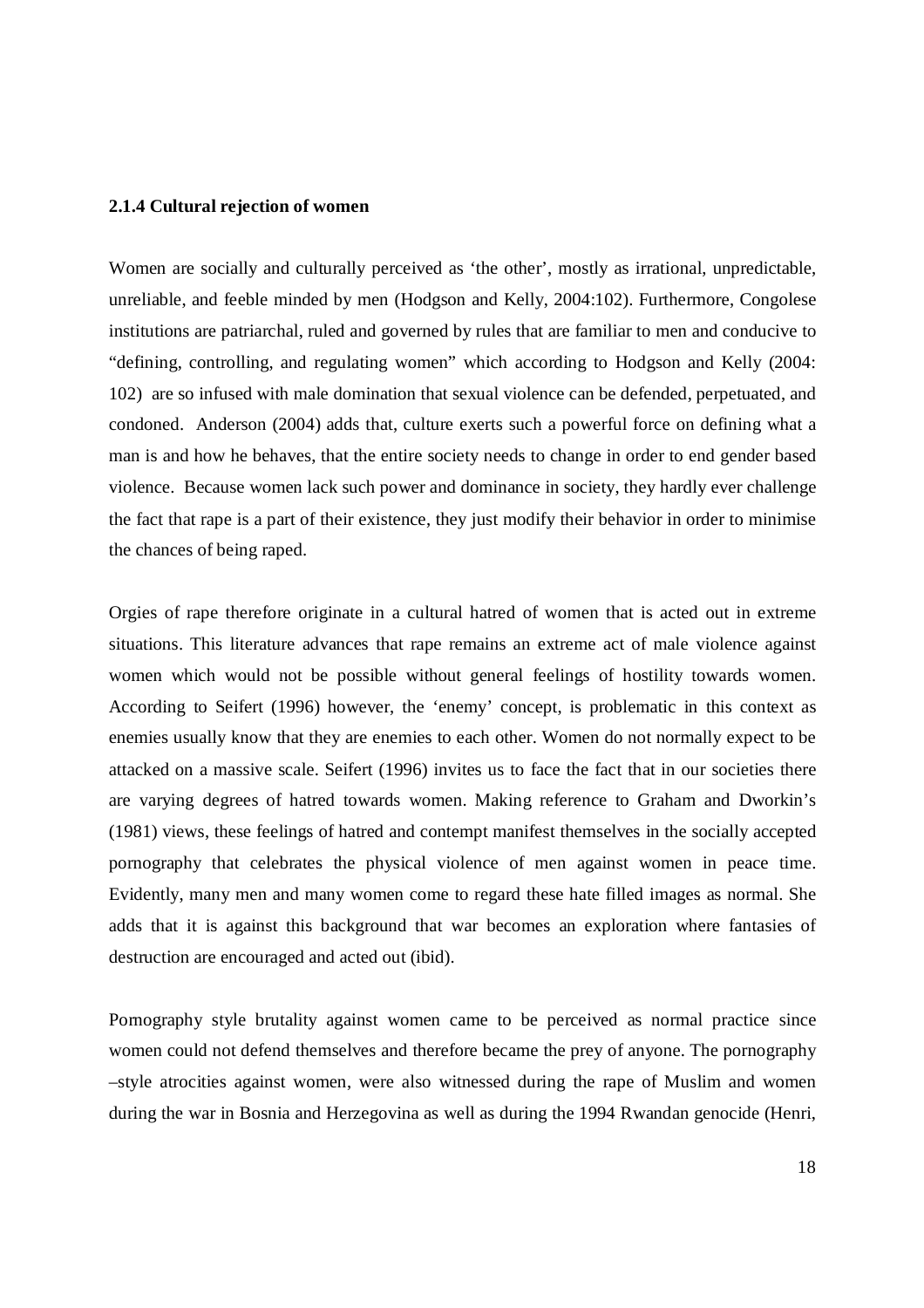2005). A similar situation was also witnessed during the Second World War where Jewish women were raped by the Nazi mob. When the Russians passed through Germany, Russian soldiers are reported to have raped German women in what came to be viewed as revenge rape. Back in 1914 for example Henri (2005:67) notes: "German troops systematically raped Belgian women in an attempt to persuade the British and Americans in entering the war. Similarly, during the occupation of China by Japanese troops, the systematic rape of Chinese women took place"

#### **2.1.5 Patriarchy**

Some researchers suggest that patriarchy is a root cause of rape. According to Connell (2003) patriarchy gives men power and an excuse to control and dominate women. That is why rape occurs to such an extent that it appears to be an acceptable and inevitable part of human existence. Good et al. (1995) point out that rape is such a culturally and socially accepted phenomena in that the very behaviours that society values and perpetuates as inherently male are, in fact, at their most extreme, the behaviours that lead to rape.

Although the Congolese culture considers itself progressive and open minded, certain ideals and assumptions regarding gender roles persist. Specifically, a man should be strong, dominant, decisive, aggressive, and controlling as the head of a household and his wife should be subservient, quiet, nurturing and passive in his custody and charge. These roles are prevalent throughout the culture and include all interactions between men and women. They are also, unfortunately, fundamental in creating an environment conducive to rape (HRW, 2002; CEDAW, 2006; Good et al., 1995; Connell, 2003; UNICEF, 2001). The acceptance and perpetuation of traditional male and female roles carries clear indications for rape. Thus, the literature reveals that men who endorse more traditional male gender roles have greater participation in GBV (Good et al., 1995).

### **2.2 Consequences of Gender based Violence**

Social, economic, and gender issues are increasingly recognised as significant factors behind the HIV epidemic, and increases the likelihood that sex will not be safe, voluntary, or pleasurable.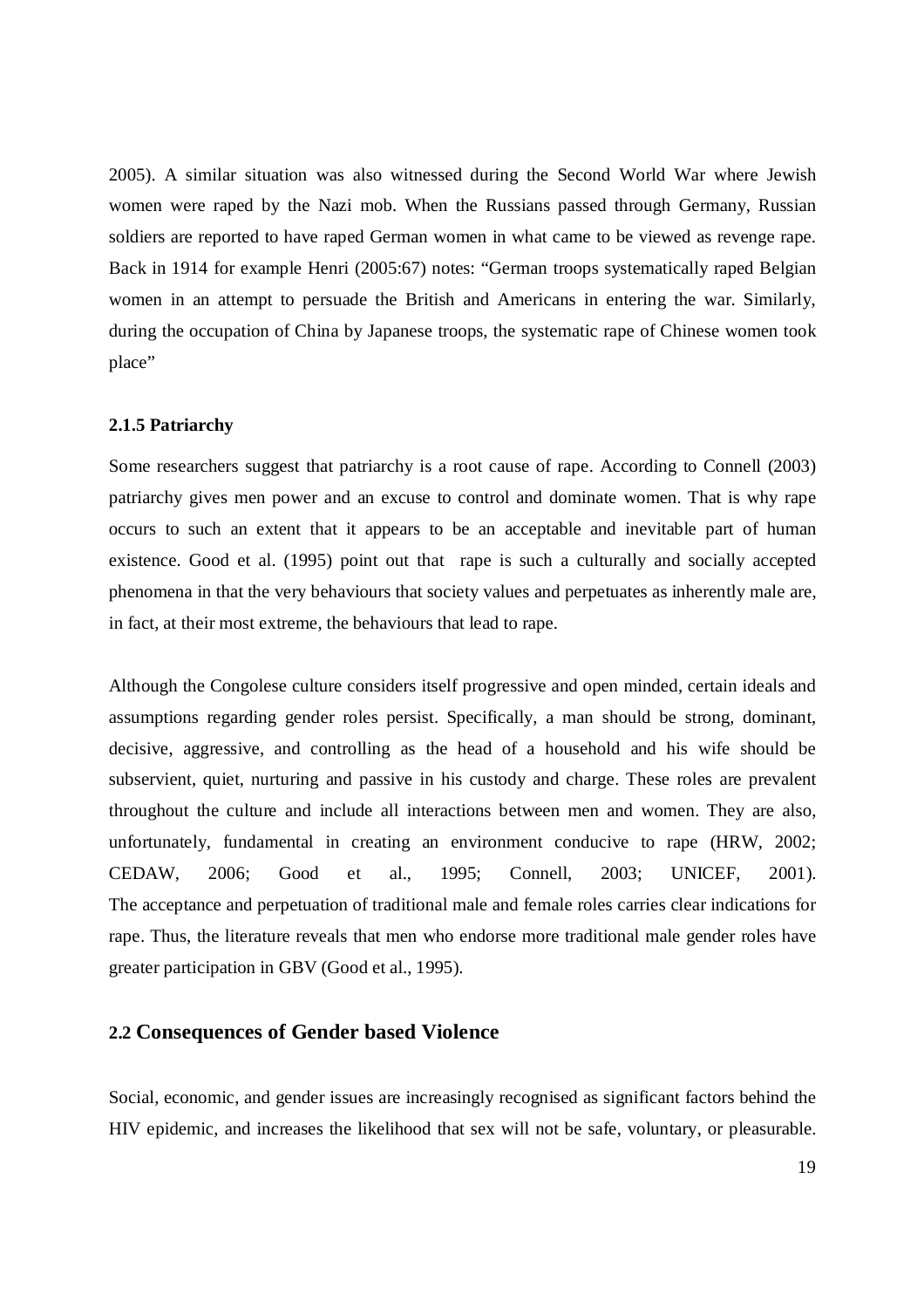Violence against women and children, of both sexes, has gained international recognition as a serious social and human rights concern affecting all societies. But epidemiological evidence shows that GBV is a major cause of ill health among women and girls, as seen from death and disabilities due to injuries, and through increased vulnerability to a range of physical and mental health problems (Mugawe and Powell, 2006). Female survivors of GBV not only sustain physical injuries, but are more likely than other women to have unintended pregnancies, to report symptoms of reproductive tract infections, to have multiple partners, and less likely to use condoms and other contraceptives (IFPP 2004; Campbell and Self, 2004). Violence and the fear of violence severely limit women's contribution to socio-economic development, thereby hindering the achievement of the Millennium Development Goals and other national development goals. Rape and domestic violence account for 5-10% of healthy years lost by women (WHO, 2001).

If one wishes to fully comprehend and appreciate the consequences of sexual assault for the victim, Combrinck and Skepu (2003) advise it is important that rape and other forms of gender based violence be understood as a traumatic event. The authors perceive rape not just as unwanted sex but also as a highly traumatic experience. Combrinck and Skepu (2003) state that in the aftermath of rape, survivors complain of insomnia, nausea, and nightmares as well dissociative or numbing symptoms. It is worth noting that there are a number of other consequences of rape which are listed below.

#### **2.2.1 Physical consequences**

Sexual GBV can lead to serious physical health consequences. Physical consequences may include injuries such as fistulas or vaginal bleeding, infections, unwanted pregnancies and sexually transmitted diseases including HIV/AIDS and many other STIs. In many countries, women who become pregnant as a result of having been raped are forced to bear the child or risk their lives through unsafe abortion-practices (Goodwin, 2004). Selina, 12 years old who was raped and whose scars of the ordeal are still visible struggles to tell her story: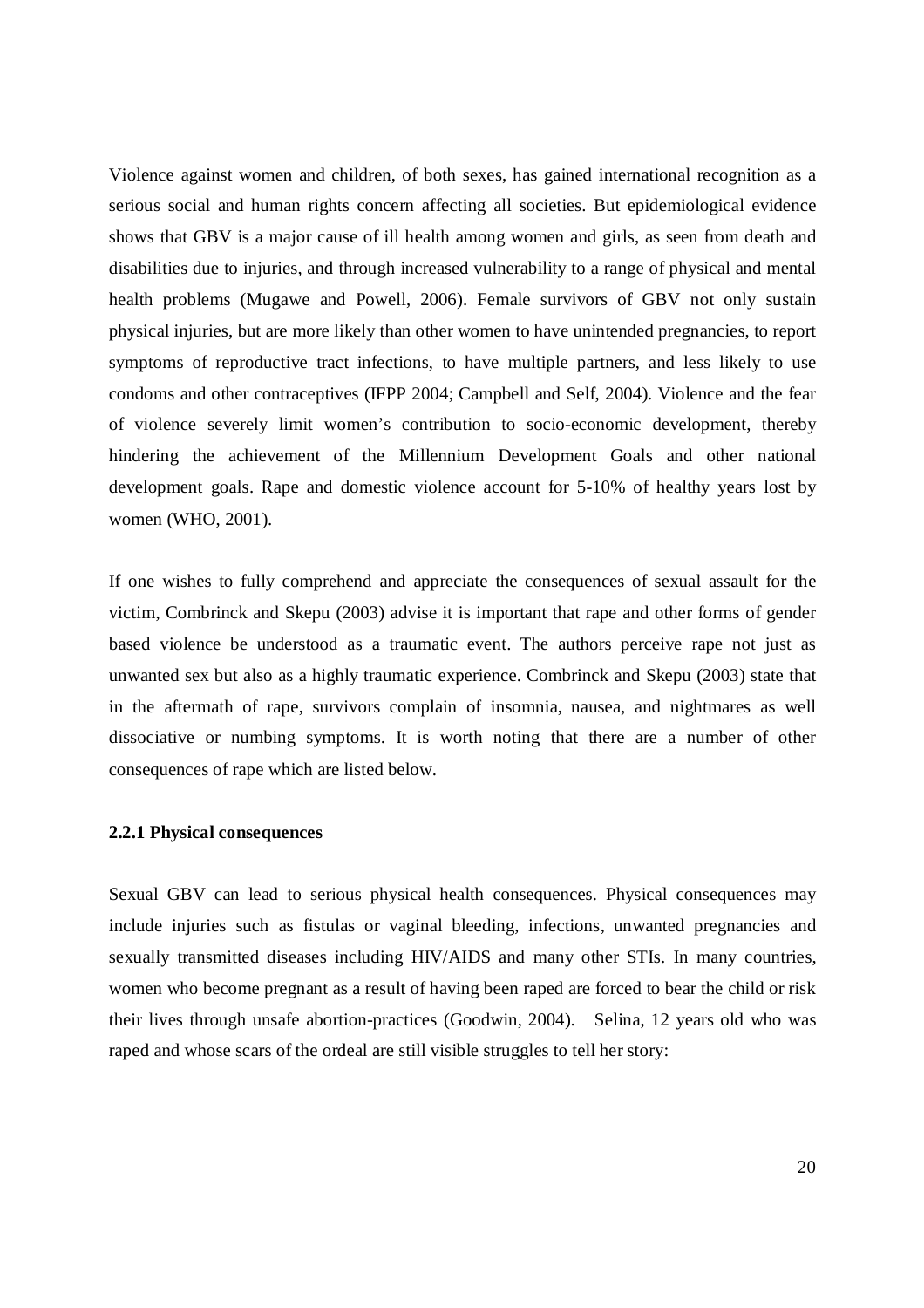"When I was fetching water, I felt someone come behind me, 'she recalls'. I saw that it was somebody in military uniform. He took a stone and stuffed it in my mouth and carried me off into the bushes, my cries were not heard at the nearby road and the soldier proceeded to rape me. When people finally came to my aid, he had fled" (Amnesty International, 2005:12).

Selina's story is shocking, but it is not rare. It is believed that hundreds of thousands of women and children have been raped in the DRC and each one has her own story to tell. According to Amnesty International (2005), most of these women raped in such ways are being diagnosed HIV positive and carrying the virus and have no one to blame except the rapist who remains unknown.

Lewis (2002:21) agrees that every rape is different and survivors have different reactions to the experience of rape. A woman's reaction to rape is shaped by many factors, such as: who the rapist is, what kind of person he is and how he behaves during and after the rape, the woman's age and experience of life, who she is, what and how her life was before the rape, how she behaved after the rape and what happened afterwards, the circumstances of the rape and the woman's relationship with the rapist.

Physical symptoms may result from crime, injuries, pregnancy and sexually transmitted diseases. Post et al. (2002) found that factors such as vaginal tearing and other injuries which often occur during rape could increase the risk of HIV transmission in cases where the rapist is HIV positive. These physical problems interact with psychological symptoms and may complicate recovery from the trauma (Root, 1996). Moreover, McFarlane (1995) argues that beyond the immediate effect of the violence, the prolonged stress reaction of victims may take a toll on their health. Research has shown that women who have been raped report more symptoms of illness and view their health as worse than non-victims and visit their physicians more frequently (Davis et al., 1997).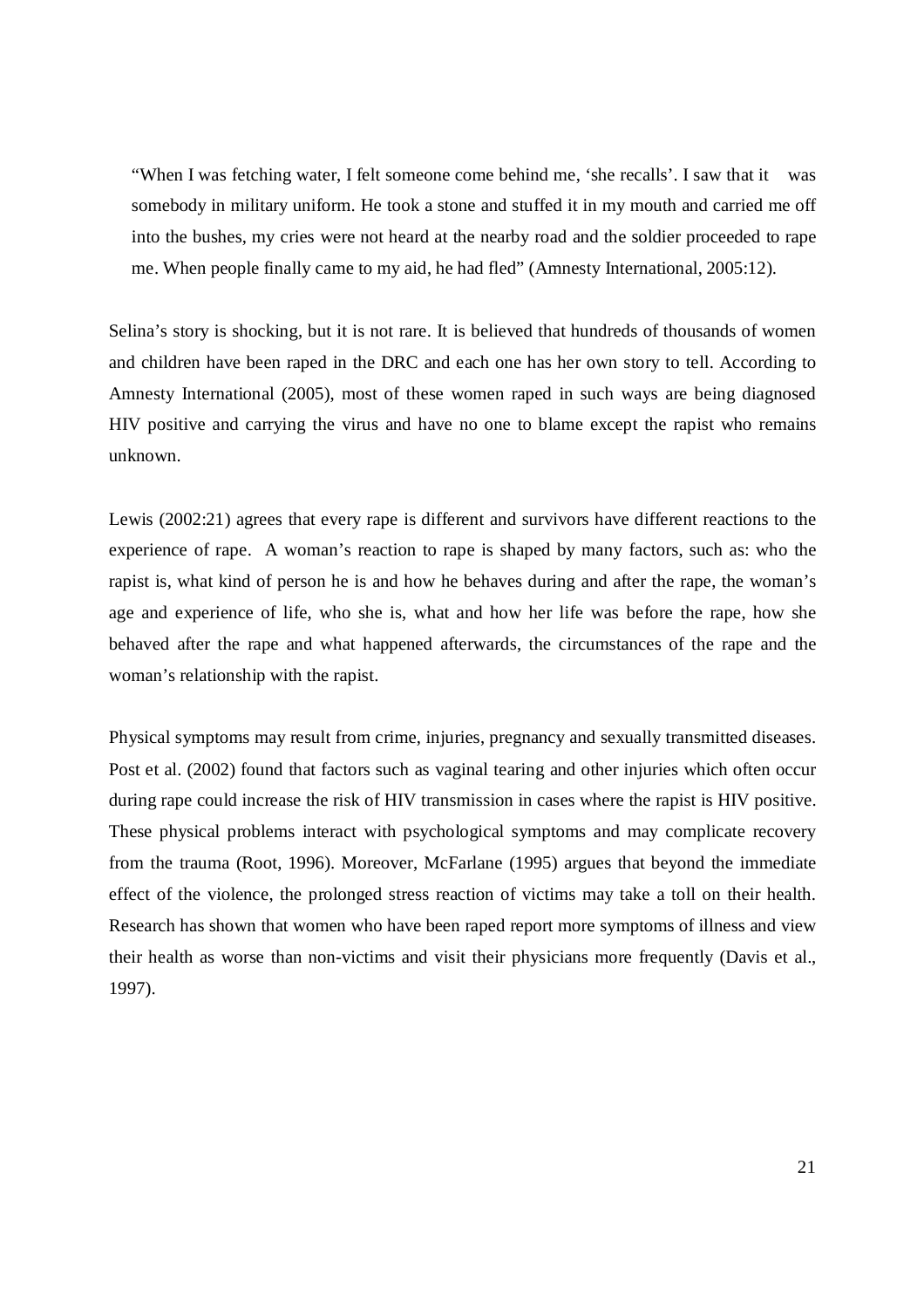#### **2.2.2 Psychological Consequences**

Resick (1998) reports that each rape victim responds in her own way to being raped. Some women respond immediately in an emotionally upset and tearful manner. Others react in a more calm and controlled way with little expressed emotion as if nothing dramatic has happened, often claiming that they feel distanced from the attack or that the whole thing seems unreal (1998:8-9). Additionally, physiological effects frequently follow a rape. Victims may change in their sleep patterns (insomnia, early awakening and nightmares), change in eating patterns as well as report reduced sexual satisfaction and sexual activities. Many women also report withdrawing from any sexual contact (Ellis, 1999).

Psychological consequences include anxiety, anger, depression and post traumatic stress (PTS). Women, who experience sexual assault, are more likely to attempt or commit suicide. In addition, victims face stigmatization and social exclusion. Heger and Emma (1995:13) state that psychological effects have been investigated from different vantage parts and these effects are emotional, cognitive and interpersonal. Emotional effects include depression, anxiety, somatization, hostility, substance abuse, confusion, suicidal ideation, and self destructive tendencies, negative self evaluation, guilty, perceived helplessness and distrust of others. There are also a personality change which Tsai cites in Mckendrick and Hoffman, (1990:125). There is overwhelming evidence that a victim of rape experiences negative long-term effects in the quality of personal adjustment and inter-personal relationships. Sometimes a victim may show signs of sadness and social withdrawal which is different from her personality, selfdestructiveness and aggressive behaviours towards other people. She may also suffer from lack

of confidence, feelings of helplessness, a sense of isolation, and an inability to form heterosexual relationships.

Various sources have witnessed the increased cases of rape in the Eastern DRC. Girls as young as three and women as old as seventy-five have been raped and mutilated in Eastern Congo. "Women are dying two types of death," says Christine Karumba the Country Director of Women for Women International in DRC. "The two types of death are the physical and the emotional death. The physical death is where you are no longer alive to walk the earth, and the emotional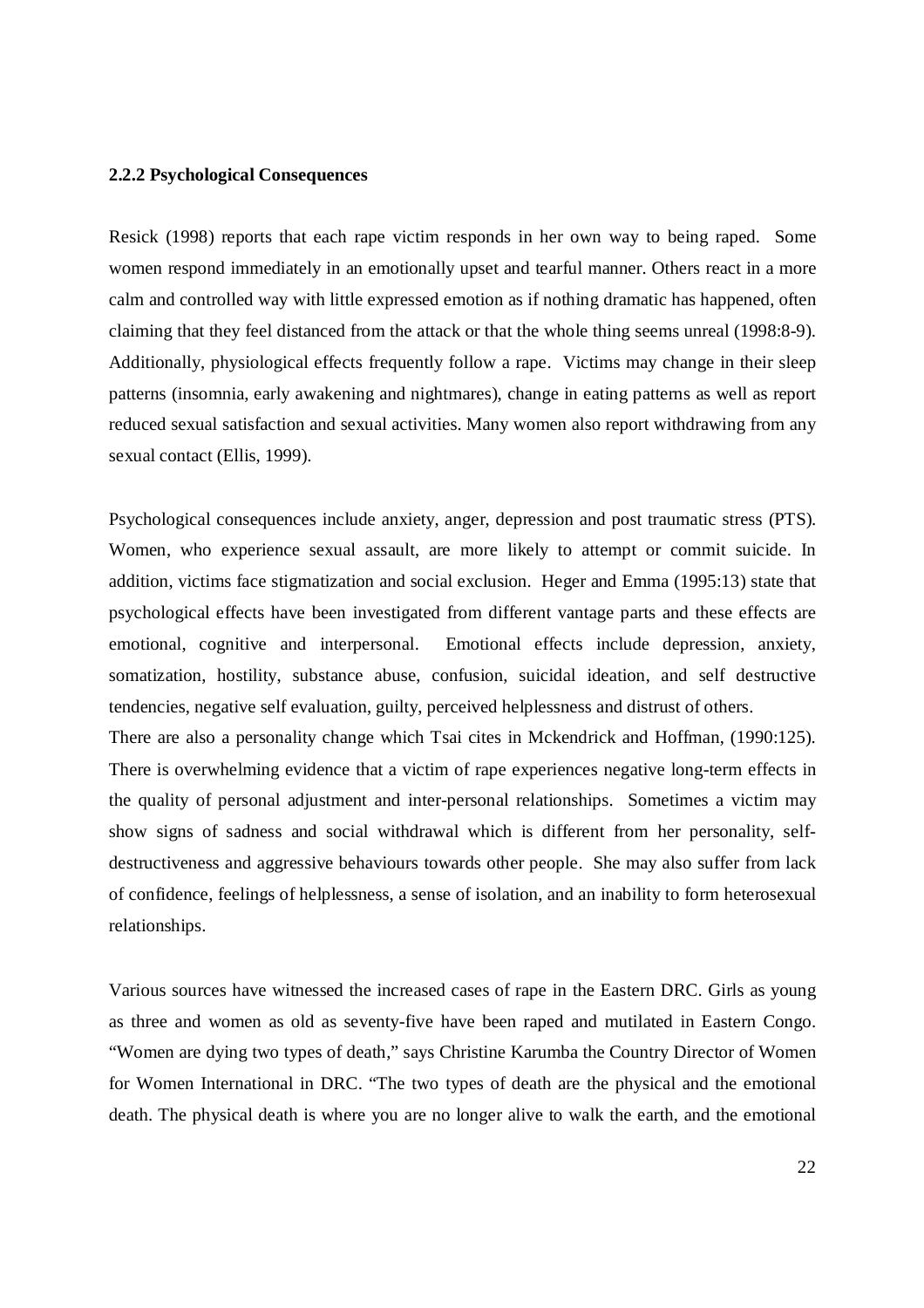death is where you no longer see signs of hope and are dead inside although living" (United Nations, 2006). Karumba has vivid recollection of growing up in the DRC and witnessing the trauma of living day by day not knowing if it was going to be your last which became an everyday occurrence for many. The intensity and frequency of rape as a weapon of terror is worse than anywhere else in the world. "Women are raped, mutilated and kept as sex slaves, and then turned away from their families and left with no hope to rebuild their lives. Without hope, women cannot survive," says Karumba reporting to Amnesty International (2007).

#### **2.2.3 Social Consequences**

 The literature suggests that it is very important to understand how people view victims of rape. Such attitudes are frequently characterized by victim blaming. Attitudes towards rape seem to be linked to traditional gender role stereotypes, in particular those related to sexual behavior (Acock and Ireland, 1993 cited in Fresse et al., 2004). Social tolerance of rape has several extremely important consequences for the victim, as she is more likely to blame herself for the assault, which then has an important impact on her recovery (Everstine and Everstine, 1989).

In some cultural settings, women are blamed for being raped, and subsequently lose their function within their community and society or are repudiated by their families. This often leads to poverty and exacerbates existing gender inequalities (WHO, 2005). The literature continuously reveals that women who are victims of GBV are ostracised from society and condemned as damaged goods that are no longer worth anything. Amnesty International (2004) has revealed that the exclusion these women experience is born out of enduring cultural stigmas, heavily influenced by the rigid Roman Catholic religion predominant in the DRC. Other religions include Islam, which also maintains conservative and traditional family values. The sexual virtue of women is heavily valued in traditional rural societies (Shanks et al., 2001). A woman who is raped, and therefore is no longer a virgin, will not receive a dowry and will not be able to find a husband (Pratt and Werchick, 2004).

The Human Rights Watch reports that a married woman will often be rejected by her husband and abandoned by her family, leading to economic hardship for the woman as her husband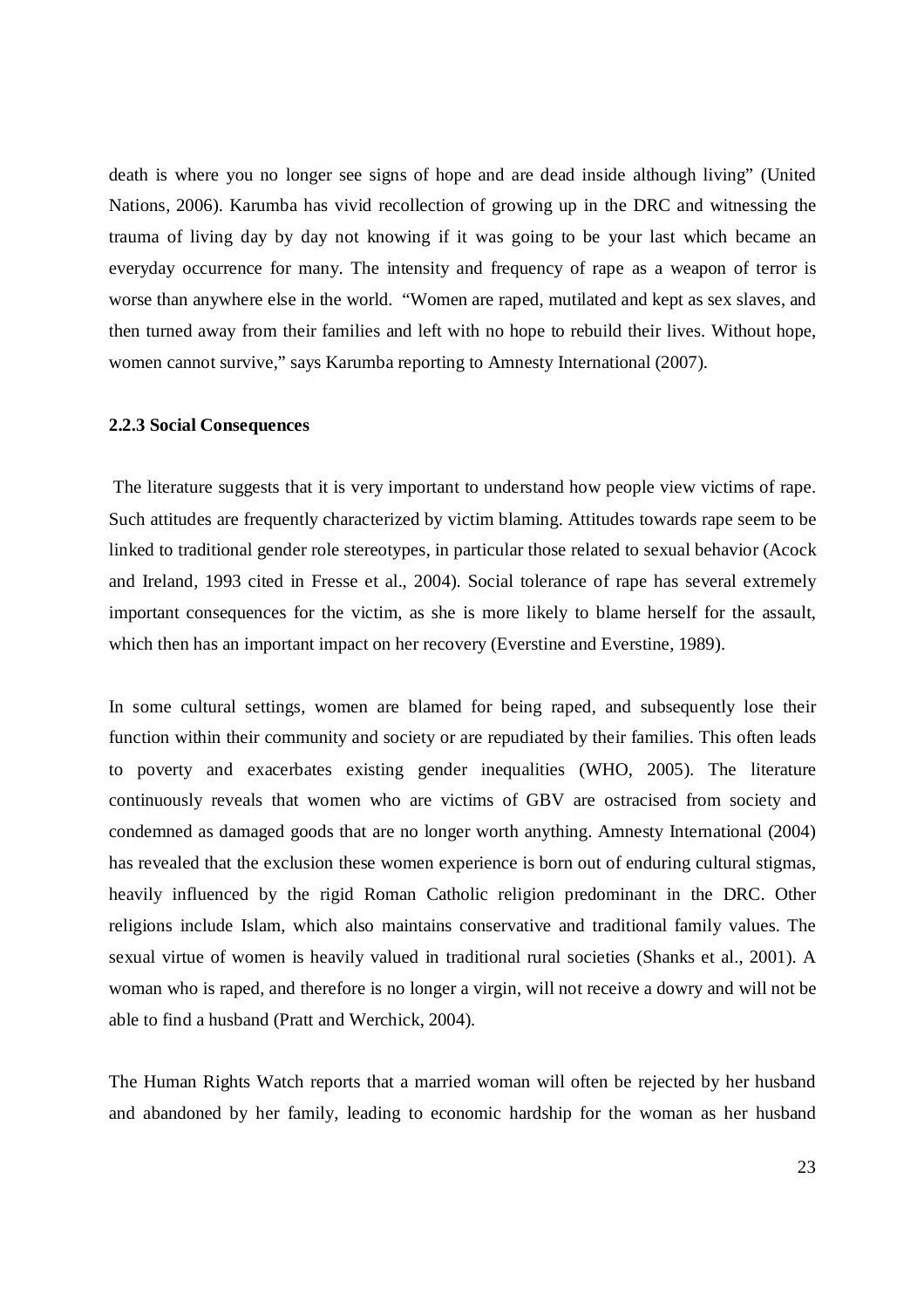generally controls the finances (HRW, 2002). If the woman becomes pregnant after being raped, this generates even more shame since Roman Catholicism forbids abortion even for rape victims, and the woman is forced to carry the enemy's child (HRW, 2002: 84). Victims of sexual violence are also marginalised for possibly being infected with HIV/AIDS. Families do not want the burden of caring for a person who is infected, and the presence of HIV/AIDS in the community frightens people and sparks tension (HRW, 2002). This is a very serious concern since it was found that there was a twenty-seven percent chance of being HIV-positive among rape survivors compared to a three to six percent HIV positive rate found in pre-natal clinics (Pratt and Werchick, 2004).

#### **2.2.4 Medical Consequences**

The medical consequences of GBV going on in the DRC are vast because of the uniquely brutal character of the rapes. According to Pavlish (2005), gang rape and sadistic mutilation of women lead to adverse medical conditions such as fistulae (holes in vaginal tissues), and a wide range of sexually transmitted infections, including HIV/AIDS. These medical effects and other resulting injuries impact on the victim's ability to do daily work; women have trouble with daily tasks that are critical for survival, including securing and preparing food and water, collecting and carrying wood, caring for children and maintaining the household.

The issue of HIV and AIDS as well as other sexually transmitted diseases, cannot be ignored in any study of war and gender based violence as they are inextricably linked. The report of the Joint United Nations Programme on AIDS (UNAIDS) at the 2002 AIDS conference noted that there is strong evidence that war is a factor in the rapid spread of the virus. The consequences of war included the collapse of health and education services, and dramatically increased instances of rape and prostitution which only fuelled the pandemic. This report notes that throughout the world military personnel are among the most susceptible populations to HIV and AIDS, and these are the alleged perpetrators of rape in the DRC (Amnesty International, 2004).

Relating the above report to the situation of the DRC during the 1996-2009 conflicts, Brackaman (1999) recalls that Rwandan and Ugandan troops have on several occasions enacted reprisals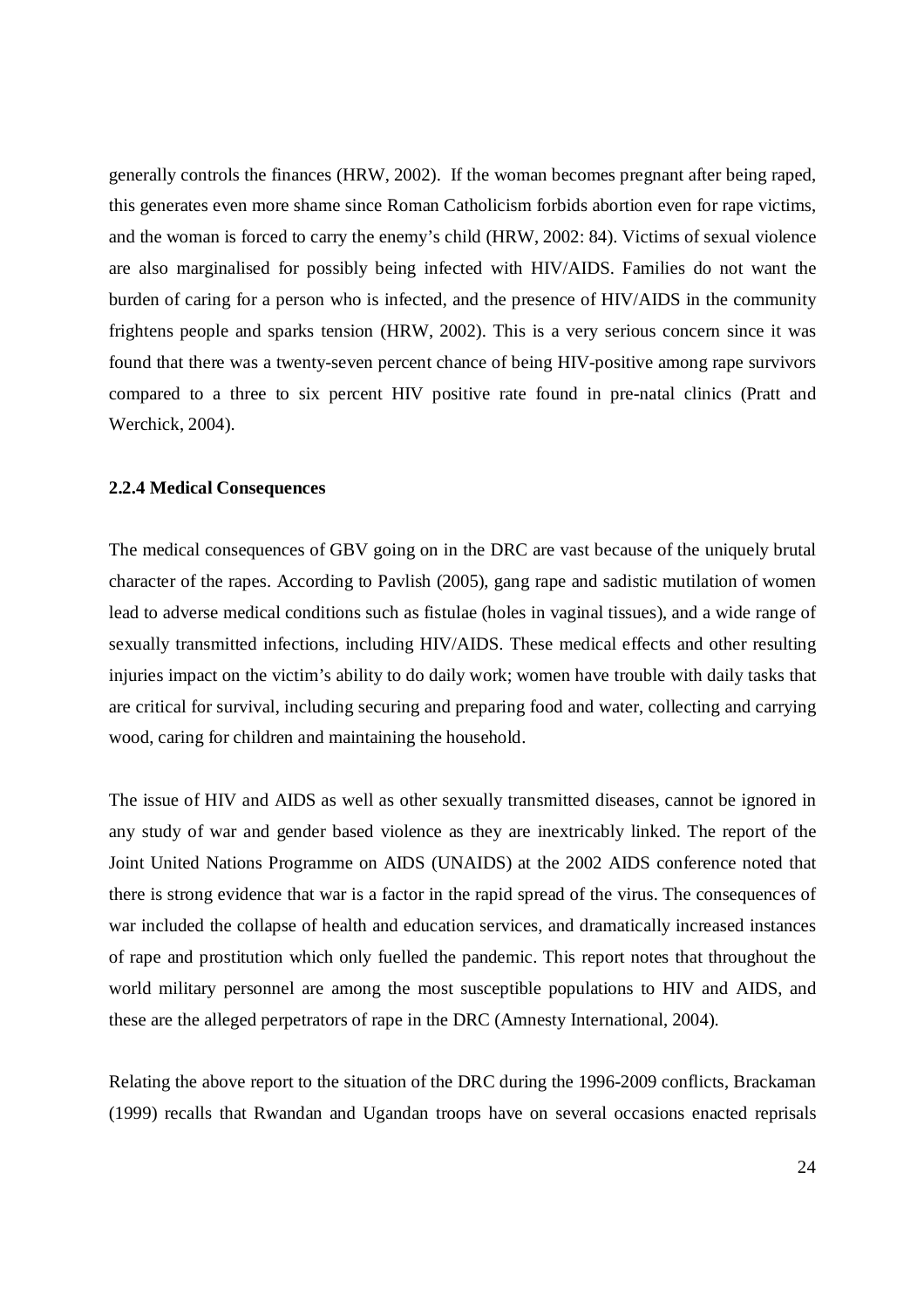against local people (women and men), leaving thousands dead in south Kivu, and north Kivu and that there have been numerous reports of rapes by men involved in fighting, many of whom were HIV positive. Although HIV /AIDS remain a reality even in peace time in this millennium, north and south Kivu, represent a case of grave concern. Highlighting the issue of health with a specific focus on HIV /AIDS in these two provinces, the United Nations (2001) states that:

"Two million people are infected with the AIDS virus twice as many in 1999. The eastern provinces have the highest rates , with the number of people infected having increased fivefold (from 4 to 22 per cent) over the two years in towns such as Uvira, Bukavu, Goma ".

Added to trauma and despair resulting from their rape experience during these conflicts, many raped women victims who were mutilated and shot in their vaginas have often been diagnosed with fistulas. Goodwin (1997) and Amnesty International (2005) stress that for these victims; their capacity for reproduction was destroyed. Similarly, those living with HIV/AIDS as a legacy of rape during these conflicts have shattered lives. Apart from the inhumane acts against them, many other victims have been deliberately displaced from their land and forced in hostile refugee camps. Gingerich (2005) argues that militaristic tactics like these are an effective tool to create a sense of fear in the civilian population and to restrict their freedom of movement and economic activity.

However, the DRC is not the only country where violence against women is increasing the risks of HIV infection. The research reveals that in some other African countries such as South Africa the percentage of HIV positive women is higher than that of men (Gilbert and Walker, 2002). The prevalence of abuse is between 20-30 percent with one percent of women being raped each year (Jewkes, 2000). Furthermore, many researchers in this field indicate that gender inequalities and intimate violence directed at a female partner have already been established as risk factors in contracting HIV (Ackermann and Declerck, 2002; Walters et al., 2000). Many abused women fear contracting HIV (Wingood and Raj, 2000). A study in the United States found that of the 68% of women who reported experiencing abuse during their lifetimes, 65% had already been abused before they were infected, and 33% experienced abuse after they were infected. Interestingly, the severity of the abuse led to an increase in the number of women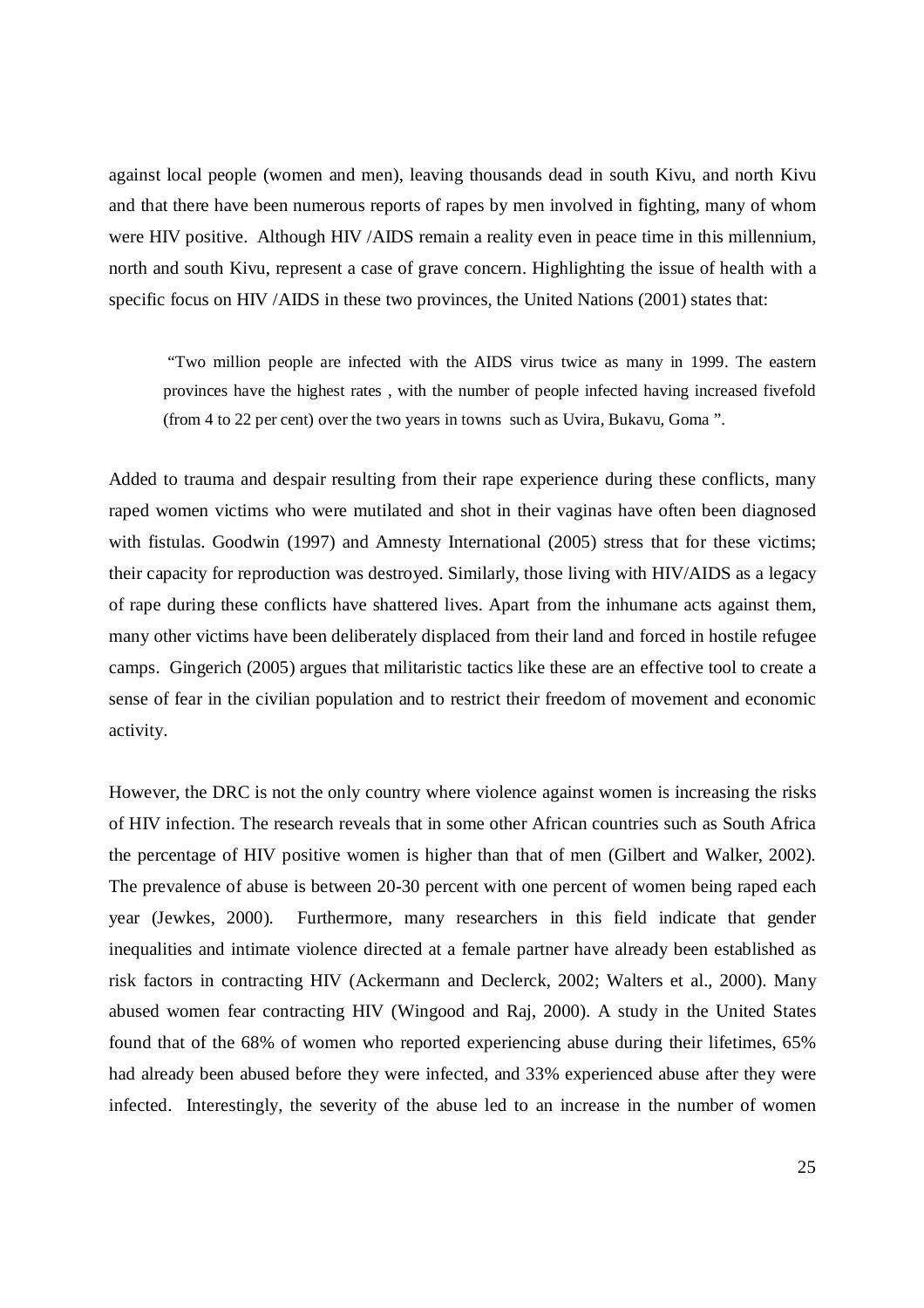reporting their HIV-sero-positive status (Sowell et al., 2002). McDonnell and Faden (2001) also found that 63% of HIV positive women had been sexually or physically abused at least once. The research finally indicates that GBV is certainly one of the important causes of HIV infection. A study found that women fear immediate violence more than possibly contracting HIV and therefore often resign themselves to sexual demands and violence (Gilbert et al., 2000). The above raises the question what has been the response of the government.

#### **2.2.5 Economic Consequences**

Economic exclusion is another consequence of gender based violence. The livelihoods and prospects of women following rape are drastically limited due to abandonment by the family and the loss of related income. Medical repercussions can also prevent the victims from performing the physical work that would usually earn them an income. Women who work in agriculture and trading often cannot return to the fields because they have been physically weakened by the injuries caused by the rapists, and thus lose out economically. They may also fear that they may be targeted again if, for example, it was in the fields where the rape took place (Amnesty International, 2004).

Cherniack (2007) after conducting the study amongst these women in the DRC has recommended in this regard that a woman who is ostracised from society, suffering from medical consequences of rape and is economically excluded needs to be medically and psychosocially rehabilitated and reintegrated into society. Instead, a status of pariahs is created, permanently keeping raped women on the fringes of society.

#### **2.2.6 Secondary Victimization**

Holmstrom and Burgess (1978) cited in Combrinck and Skepu (2003) claim that rape does not end with the departure of the perpetrator. The processes involved in reporting the case, the medical examination, follow-up counseling, and court procedures can be equally devastating for the victim. Combrinck and Skepu (2003:11) describe this phenomenon of secondary victimization as: "the unsympathetic, disbelieving and inappropriate responses that victims of sexual assault experience at the hands of society in general and at each stage of the criminal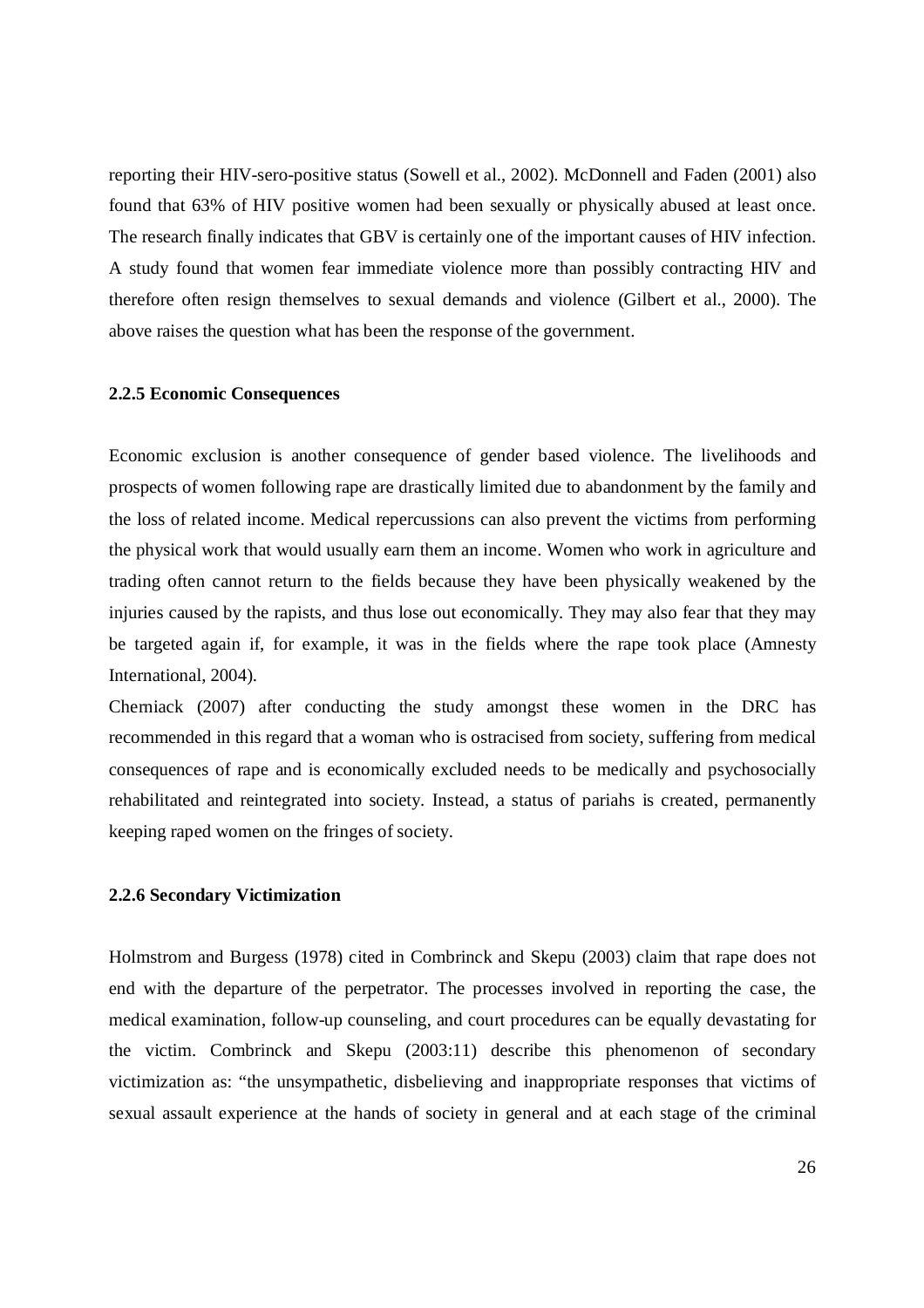justice process". Such responses which are based on stereotypical perceptions of rape and of how rape victims should behave, serve to exacerbate the effects of sexual assault on the victims. Williams (1984) cited in Campbell and Raja (1999), defines secondary victimisation as "a prolonged and compounded consequence of certain behaviours; it results from negative, judgmental attitudes directed toward the victim, which results in a lack of support, perhaps even condemnation and alienation of the victim (1994:67). The authors indicate further that when service providers become insensitive and start blaming victims; these attitudes are also considered as traumatizing the victims again. Moreover, the subjugation of the needs and the psychological bounderies of rape victims to agencies' needs make survivors feel violated again (ibid). For example, Campbell and Raja (1999) prove this when they conducted a survey with the mental health professionals and 84% of the total surveyed agreed that contact with social service providers re-traumatizes rape victims.

#### **2.2.7 Conclusion**

The literature review was an important and integral stage in this study's research process. It discussed the key concepts of the study namely the causes and consequences of GBV. It illustrated and demonstrated the different types of effects of gender based violence on women. It also examined the consequences of rape for this group of women. Furthermore, the intention of this literature review was to explore the interconnection between the rape of women in the DRC and the reasons for these rapes. It is clearly evident that there was premeditated planning of gender based violence in this province during war time. Interestingly however, the literature review has revealed that hypotheses which postulate sexual violence against women as a tactic of warfare have proven to be of little use when applied to the case of neighboring Rwanda. The social construction of masculinity; the Congolese woman's status in her society; patriarchy in armed conflicts can be drawn upon to shed light on the some of the causal social roots of gender based violence in wartime, which has negative implications on women's socio-economic status and their reproductive health.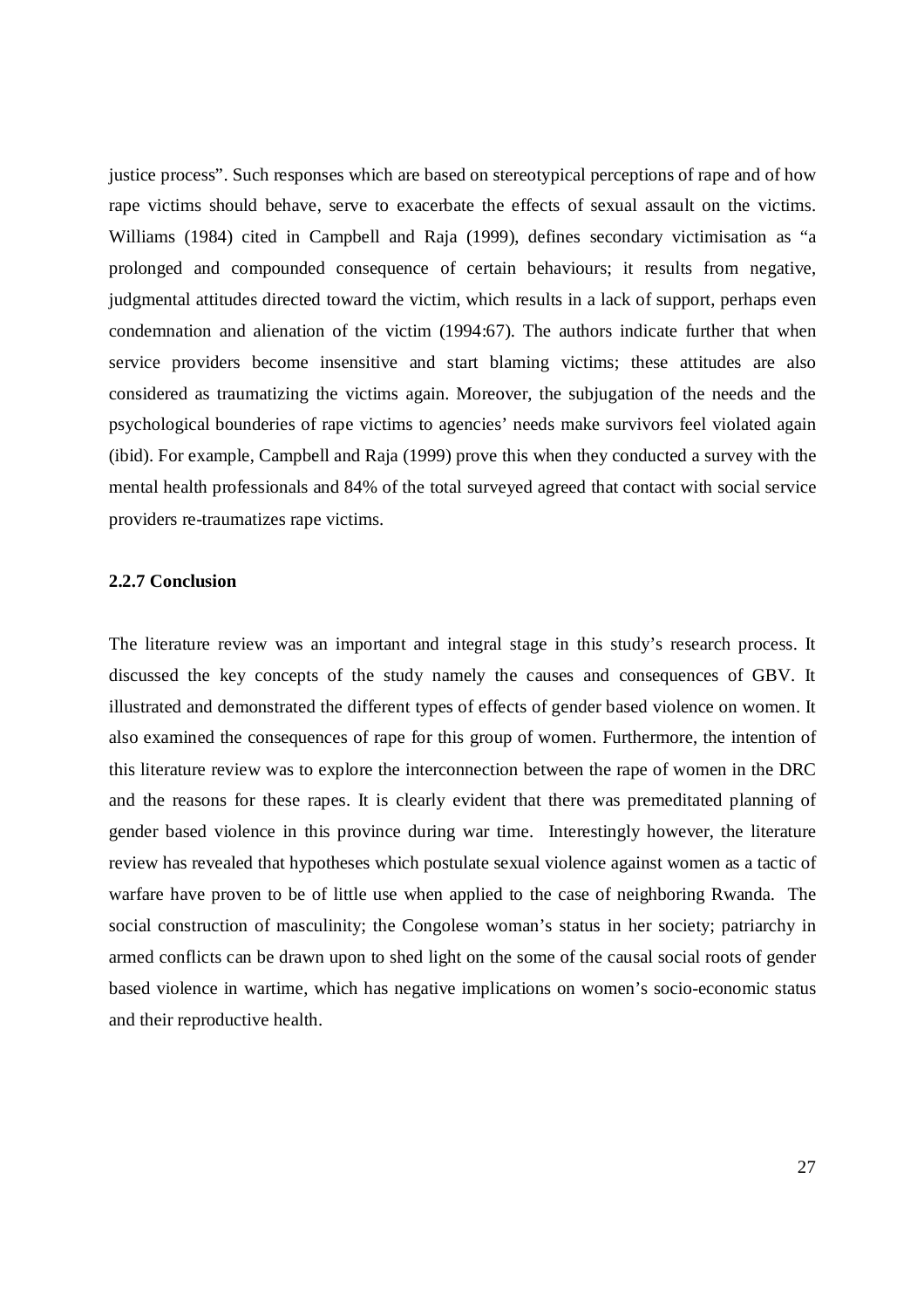# **CHAPTER THREE**

# **RESEARCH METHODOLOGY**

#### **3.1 Introduction**

The methodology used in this study guided the researcher to follow certain procedures in order to be able to analyse data. According to Marlow (1998) the qualitative methodology focuses on the underlying meaning and patterns of relationships, enabling one to obtain rich in-depth information. This motivated the researcher to use a qualitative approach for this study. Women survivors of rape who participated in the study were encouraged to relate in-depth their experiences of rape during the conflict in the DRC.

#### **3.2 Geographical Situation**

The Democratic Republic of the Congo is situated in central Africa. It is the third largest African country after Sudan and Algeria, with a land area of  $2.345.000 \text{ km}^2$ . The DRC was formerly variously known as the Congo Free State, the Belgian Congo, Congo-Leopoldville, Congo-Kinshasa, and Zaire. The nation is economically and regionally affiliated to Southern Africa as a member of the Southern African Development Community (SADC). It borders the Central African Republic and Sudan on the North, Uganda, Rwanda, and Burundi on the East; Zambia and Angola on the south, the Republic of the Congo on the west; and is separated from Tanzania by Lake Tanganyika on the East. The country enjoys access to the ocean through a fortykilometre stretch of Atlantic coastline at Muanda and the roughly nine-kilometre wide mouth of the Congo River which opens into the Gulf of Guinea.

 The country is vast and rich such that neighboring countries are all turning their eyes to the DRC for their prosperity. The eastern province which is close to the border of Rwanda, Uganda, Burundi and Tanzania has suffered the consequences of war. Armed men from the above cited countries emerged in the country from 1996 and embarked on war and violence. A report from Amnesty International (2005) states that women have been the most frequent victims of GBV and are most likely to be suffering its consequences. The survivors after the massacre are kept at the Panzi referral hospital in the eastern province, under control of the French medical doctor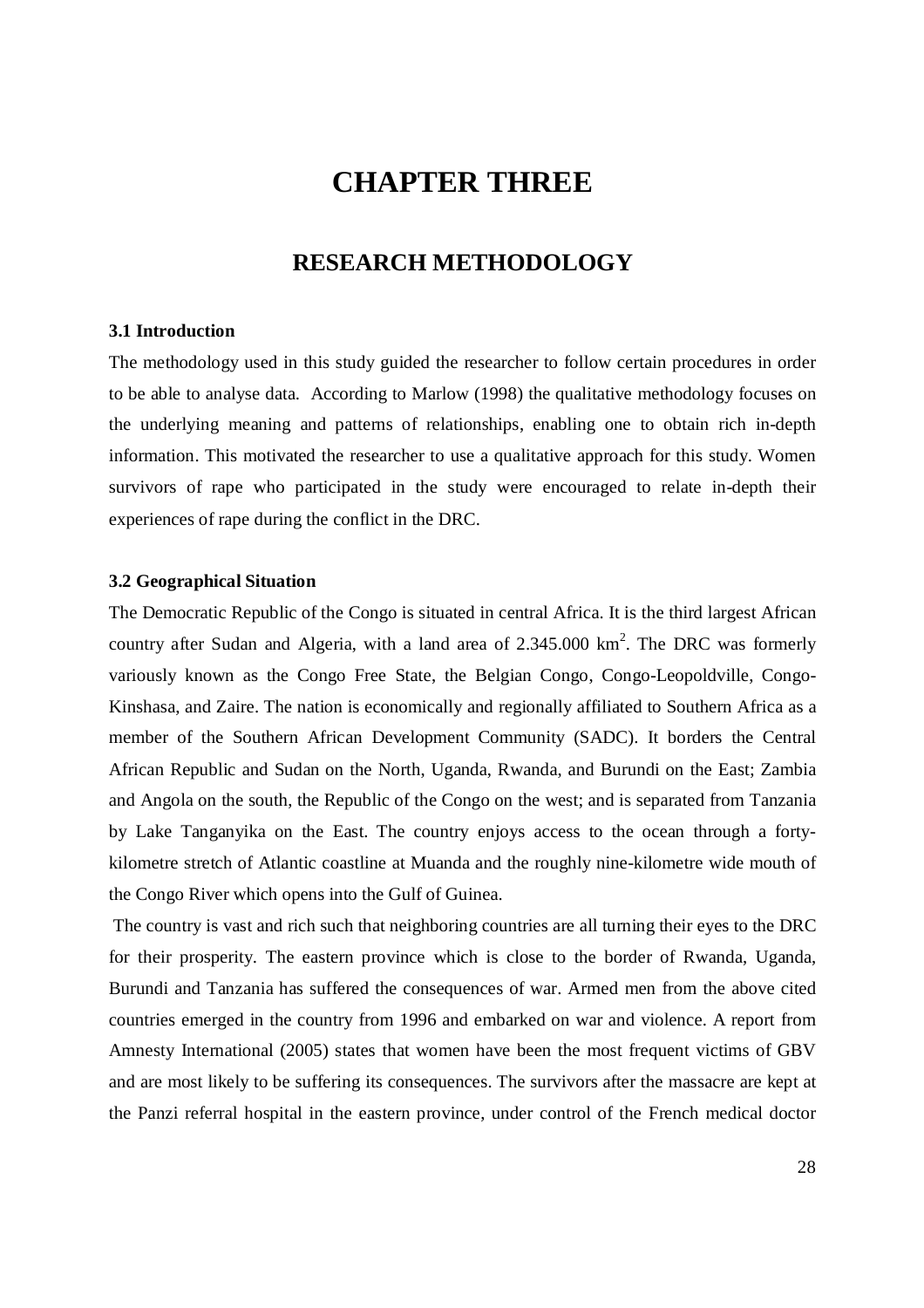Denis Mukwege. The study was conducted to understand the experiences of the women at the hospital. In-depth interviews were conducted with women who live at this centre plus two key informants.

#### **Figure 3,1: Map of the DRC**



Source: The world facts book, (2007)

*Brief History*: Established as a Belgian colony in 1908, the Republic of the Congo gained its independence in 1960, but its early years were marred by political and social instability. Colonel Joseph Mobutu seized power and declared himself president in the November 1965 coup. He subsequently changed his name - to Mobutu Sese Seko - as well as that of the country - to Zaire. Mobutu retained his position for 32 years through several sham elections, as well as through the use of brutal force. Ethnic strife and civil war, touched off by a massive inflow of refugees in 1994 from fighting in Rwanda and Burundi, led in May 1997 to the toppling of the Mobutu regime by a rebellion backed by Rwanda and Uganda and fronted by Laurent Desire Kabila. He renamed the country the Democratic Republic of the Congo (DRC), but in August 1998 his regime was itself challenged by a second insurrection again backed by Rwanda and Uganda. Troops from Angola, Chad, Namibia, Sudan, and Zimbabwe intervened to support Kabila's regime. A cease-fire was signed in July 1999 by the DRC armed rebel groups, Angola, Namibia,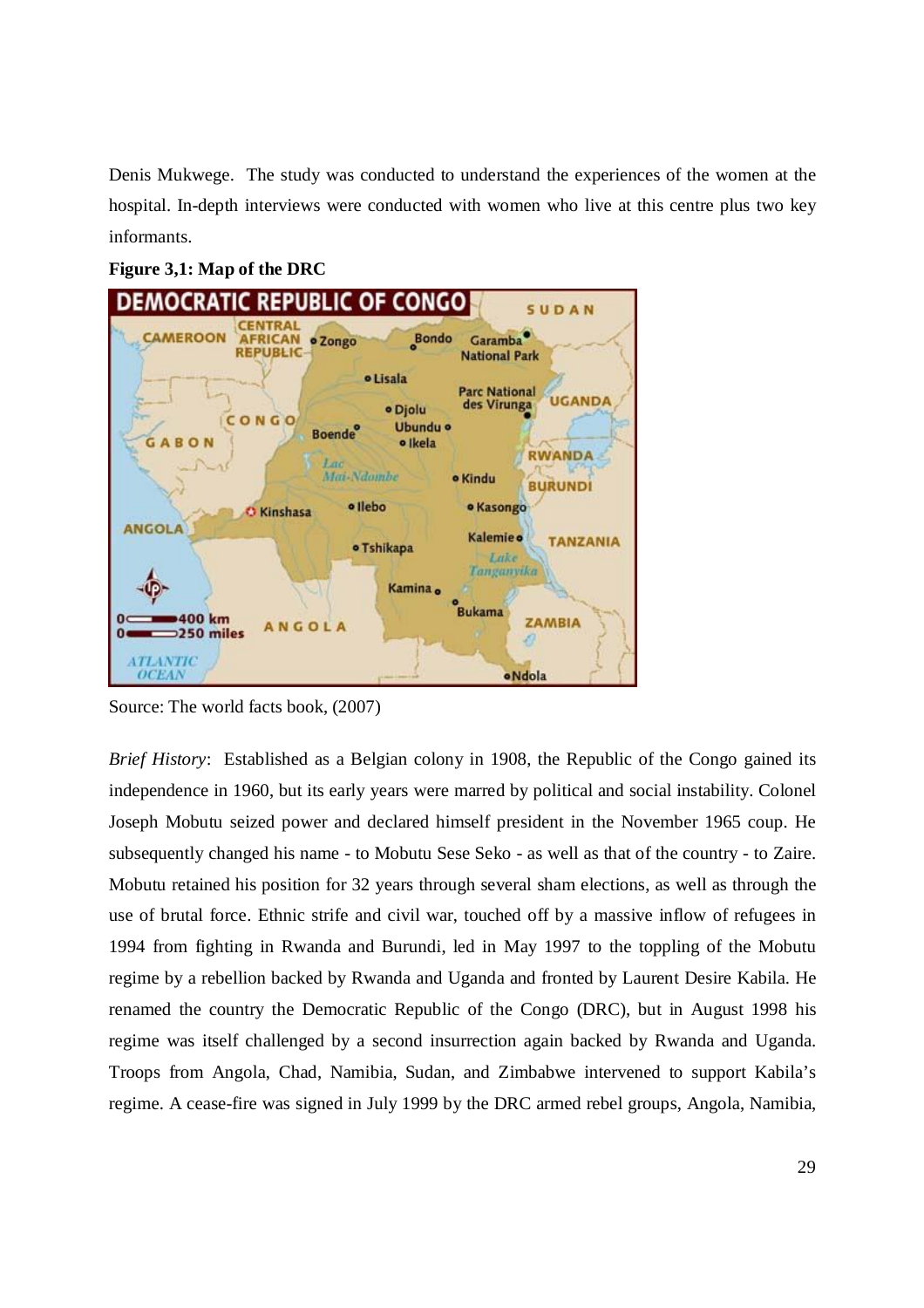Rwanda, Uganda, and Zimbabwe but sporadic fighting continued. Laurent Kabila was assassinated in January 2001 and his son, Joseph Kabila, was named head of state a month after. Unfortunately, Kabila's death and the takeover by his son did not result in the regulation of GBV; on the contrary, the situation has become much worse and until today there are still reports of women being sexually abused in the DRC (Amnesty International, 2007).

Lemera Hospital or Panzi General Referral Hospital:

The study was conducted at the Lemera (or Panzi General Referral) Hospital. This hospital was established by the French Doctor Denis Mukwege who grew up in Bukavu, where he first became aware of the need for better medical care in the region while visiting sick parishioners with his father, a Pentecostal minister. After studying medicine in Burundi, Mukwege returned to the Congo and worked at a hospital in the village of Lemera. Though initially interested in pediatric care, he switched his focus to obstetrics and gynecology after observing the harsh circumstances that many rural women faced while giving birth. He pursued further studies in Angers, France, and in 1989 established an obstetrics and gynecology service in Lemera in Uvira.

After the hospital in Lemera was destroyed during the civil war that erupted in the country in late 1996, Mukwege resettled in Bukavu. His original goal in founding the Panzi Hospital was to provide maternity care that was lacking in the area, but soon the hospital began to receive large numbers of sexual-assault victims, some as young as three years old and many with extreme injuries and mutilations. He then created a staff to specialize in the care of such patients, hoping to use prize money that he had received to establish services aimed at helping survivors of sexual violence rejoin society. Since then, this hospital has been receiving women survivors of rape in large numbers, and they have been treated while staying at the centre until full recover or healing. Some have been there between 5 to 10 years.

#### **3.3 Methodology**

This research largely utilises qualitative research methods. The study is based on in-depth interviews. Holloway (1979) states that: "each approach in qualitative research has its own underlying principles and procedures". Grinnell (1988:186) agrees with the above statement that; "the qualitative method focuses on describing and comprehending the subjective meaning of the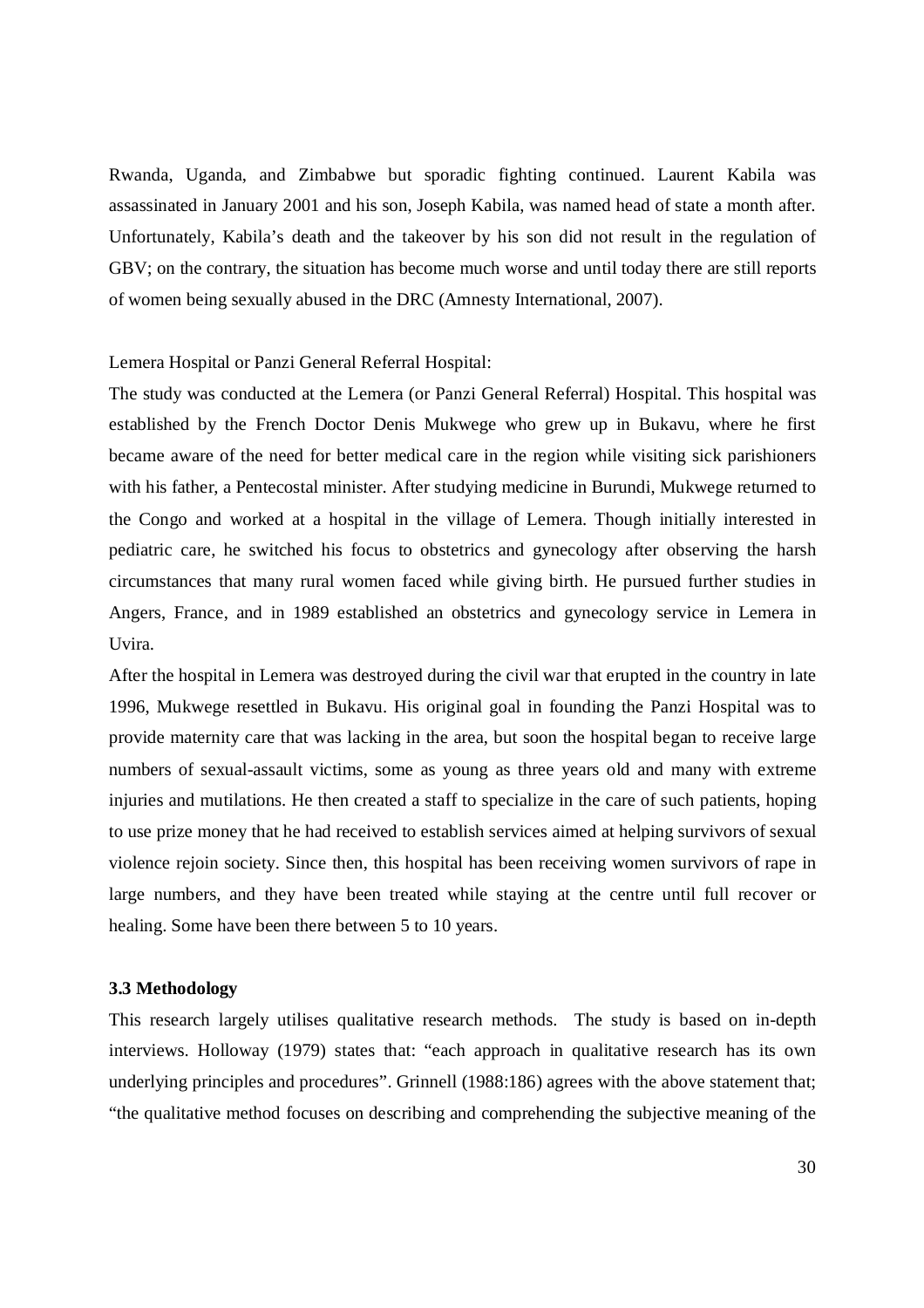events to individuals". Therefore, this research uses an exploratory descriptive design because it provided evidence of how women who have been victims of gender based violence suffer the consequences of this endemic practice and its aftermaths.

Qualitative research is a generic term for investigative methodologies described as ethnographic, naturalistic, anthropological, field, or participant observer research (Baily, 1997). It emphasises the importance of looking at variables in the natural setting in which they are found. Interaction between variables is important. Detailed data is gathered through open ended questions that provides direct quotations. The interviewer is an integral part of the investigation (Weseen and Wong, 2003:46). This differs from quantitative research which attempts to gather data by objective methods to provide information about relations, comparisons, and predictions and attempts to remove the investigator from the investigation (Smith, 1983). According to Baily (1997) the significance of qualitative research consists in placing stress on describing and understanding complex phenomena. It investigates, for instance, the relationships and patterns among factors or the context in which an activity happens. It is concentrated on understanding the multi-dimensional picture of the subject of investigation.

The researcher used a qualitative method in this study for different reasons because the methods are helpful not only in giving rich explanations of complex phenomena, but also in creating or evolving theories or conceptual bases, and in proposing hypotheses to clarify the phenomena. Baily (1997) indicates that beside its value, qualitative research consists in validating the information received. People are interviewed one after the other so that the obtained data can be taken as correct and believable reports of their opinions and experiences.

However, although the methodology is advantageous for this particular study, it has also some disadvantages. The primary disadvantage of qualitative research methods is that they are unreliable predictors of the population. That is, they can expand the list of possibilities, but they cannot be used to identify the best possibilities (Woodlife, 2004). Many researchers such as Monet et al. (2003:40) agree that:

"Researcher bias can bias the design of a study. Bias can enter into data collection. Sources or subjects may not all be equally credible, hence some subjects may be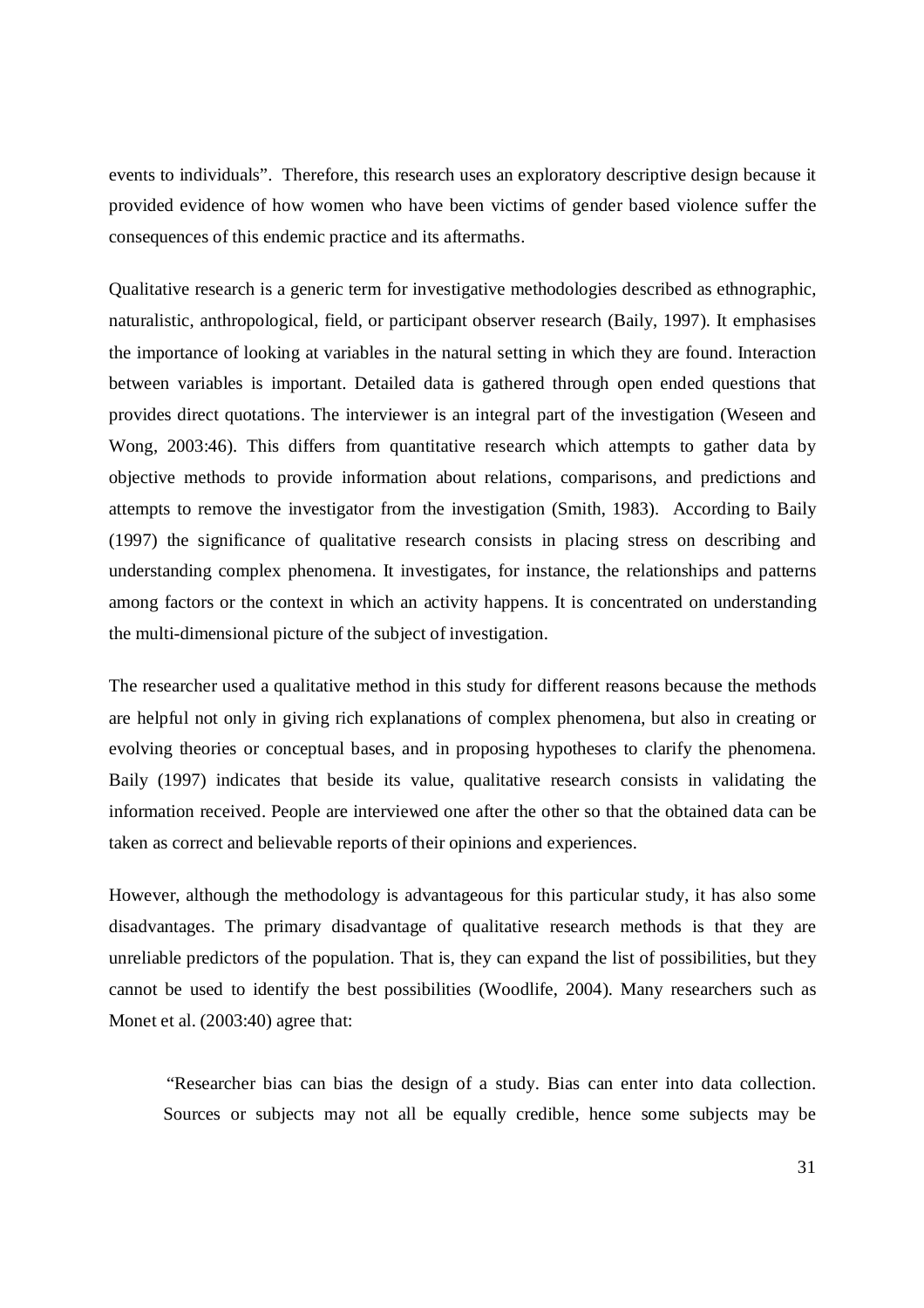previously influenced and affect the outcome of the study. Background information may be missing; study group may not be representative of the larger population; analysis of observations can be biased".

This implies that any group that is studied is altered to some degree by the very presence of the researcher. Therefore, all data collected is somewhat skewed. It takes time to build trust with participants to facilitate full and honest self representation. Short-term observational studies are at a particular disadvantage where trust building is concerned (Fine et al., 2003).

#### **3.4 In-depth Interviews**

The study was qualitative in nature using in-depth interviews as the main method of data collection. This refers to a naturalistic, interpretative approach concerned with understanding the meanings which people attach to actions, decisions, beliefs, values etc, within their social world, and understanding the mental mapping process that respondents use to make sense of and interpret the world around them (Ritchie and Lewis, 2003). It concentrates on words and observations to express reality and attempts to describe people's natural situations (ibid).

Therefore in-depth interviews were used as the main method of data collection in this study. In total twenty-one interviews were conducted, out of which 19 were survivors of rape and 2 were key informant interviews. In-depth interviews are used to explore conceptual issues at an early stage in the development of a questionnaire. Punch (2005) agrees that they can look at how respondents' answers to questions relate to their actual experiences. This technique can also be used to explore topics in their own right, to provide more depth about a subject or individual cases than a quantitative survey, or to complement quantitative enquiry. Issues can be explored in detail with participants. In-depth interviews involve open-ended questions asked by a researcher to an individual. The interviewer uses a topic guide but does not rely on a structured question set. Probing techniques are used to encourage respondents to give the fullest answer possible. According to Punch (2005), interviews are a very good way of accessing people's perceptions, meanings, definitions of situations and construction of reality. Furthermore, they are one of the most powerful ways of understanding others. The primary advantage of in-depth interviews is that they provide much more detailed information than what is available through other data collection methods, such as surveys. They also provide a more relaxed atmosphere in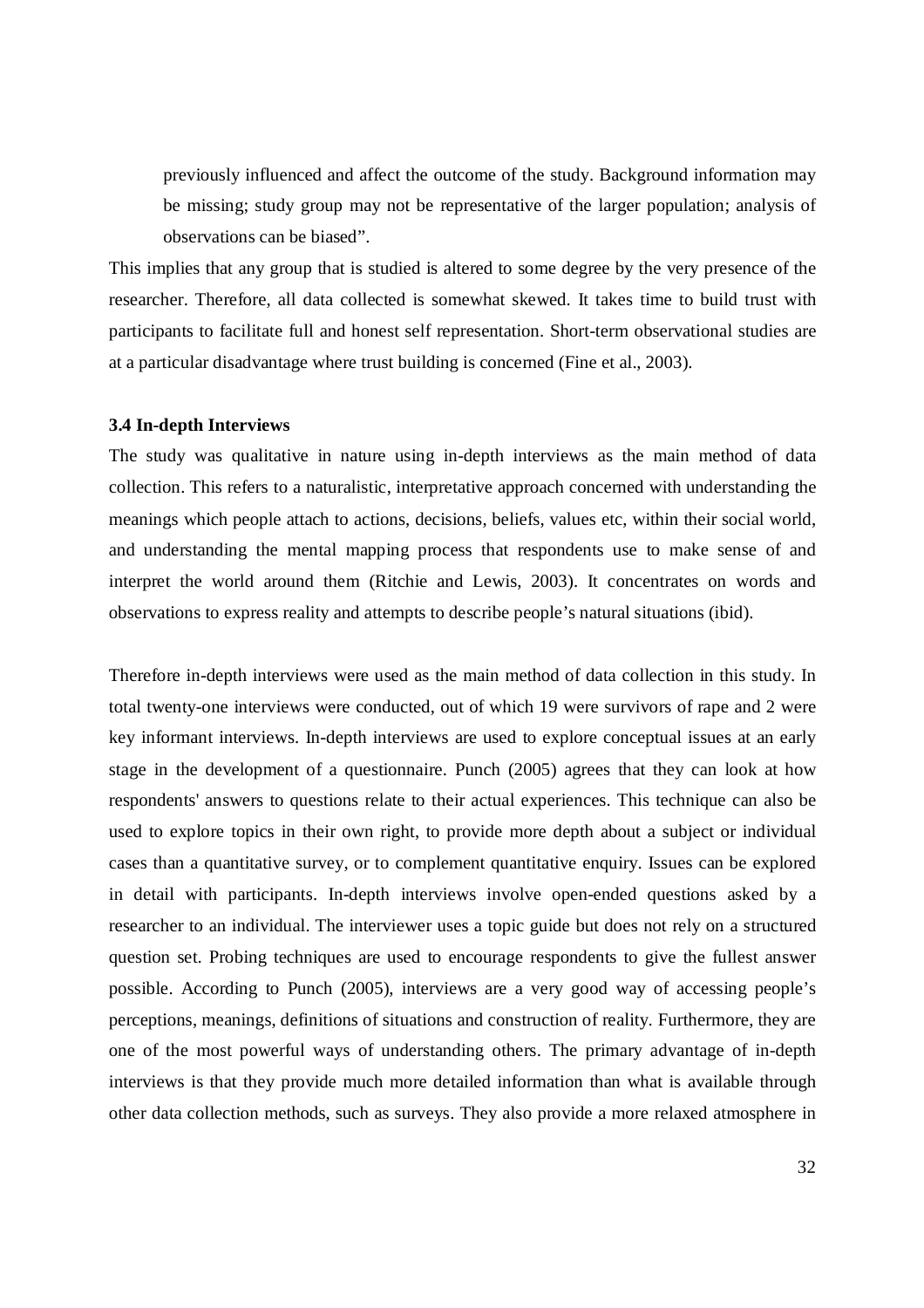which to collect information and people may feel more comfortable having a conversation about their programme as opposed to filling out a survey questionnaire.

However, there are also limitations to using in-depth interviews as they can be a time-intensive because of the time it takes to conduct interviews, transcribe them, and analyze the results. Additionally, Punch (2005) argues that interview responses are likely to be biased because of the influence exerted by the interviewer.

#### **3.5 Sample**

Congolese women who survived the massacre during the 14 years of war and who were raped during this period in different parts of the Congo and living at Panzi hospital, constituted the population of this study and the study was conducted only at Panzi hospital.

The director of the centre with two others health professionals identified the potential participants and they were personally approached by the researcher to invite them to willingly participate in the study. At the first meeting with the potential participants, the researcher explained the purpose of the research, the objectives and the ethical considerations. There was no age limits for the participants as most of them were affected and the act caused similar consequences on their reproductive health. However, the researcher together with the health professionals used purposive sampling to select participants. Polit and Hungler (1999) justify the advantages of purposive sampling as allowing the researcher to select the sample based on knowledge of the phenomena of the study. According to Blaxter and others, there is a wide range of sampling strategies that can be utilised. Blaxter et al. (2001) divide them into two groups, viz, probability and non-probability sampling. Sampling saves time labour and therefore money by reducing the numbers of cases involved. It allows for a concentration of effort on high quality information about the smallest number of cases involved (Mann, 1985). In a random sample, each person in the universe has an equal probability of being chosen for the sample (Bailey, 1982) and is chosen indiscriminately and not favoured by personal choice. The sampled group stands in good stead however as they are representations of a [wider] group which will be studied, and as such their characteristics are added together to present the general picture of the group itself (Mann, 1985). So to narrow down the sampling frame, the population target was women survivors at Lemera hospital.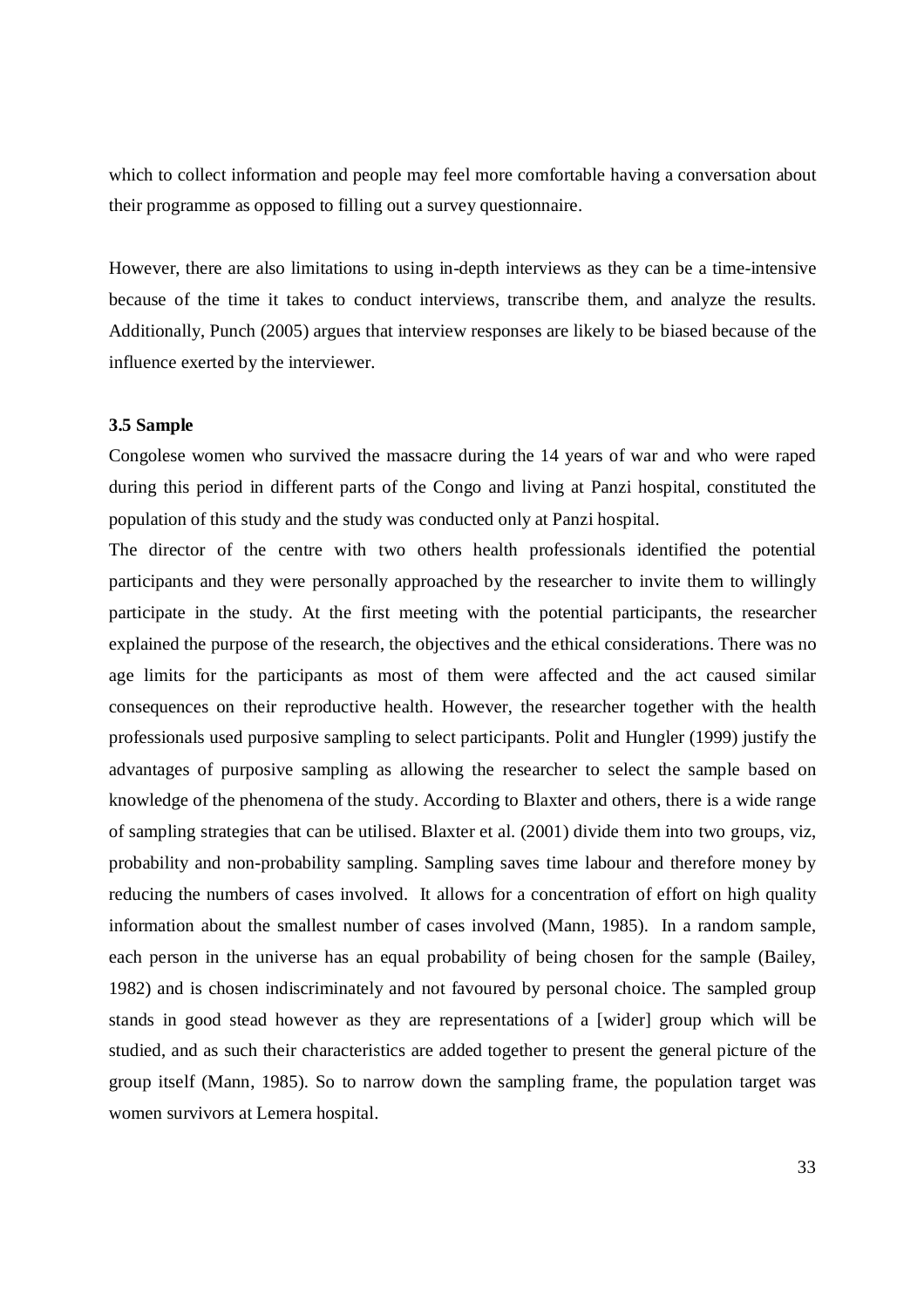As indicated in the previous chapter, this study was made up of 21 participants. The researcher used the participants' proper names, after asking them if they would like to use pseudonyms instead of their own names, and almost all of them replied:

"*We have nothing to hide anymore, after we have been raped, destroyed, despised, tortured and undressed in front of our children, husbands and neighbours. In fact it is better to show our real names so that the world and our government in particular will know that this is real we are really suffering, we have to show it and let it be known*".

#### **3.6 Methods of data collection**

 In this study, trust was established before the data collection stage started. This was done at the time the researcher went to the Panzi General Referral Hospital to ask for permission to conduct the research, and explained the purpose, the main aims and what was anticipated and expected by the researcher. Permission to collect data was obtained. The researcher explained the objectives and significance of the study to the staff that assisted in identifying the prospective participants. Aspects such as inclusion criteria, ethical considerations, and questions to be asked during the interviews were discussed beforehand. Time spent on each interview and the number of interviews conducted varied from one interviewee to another. A semi-structured interview schedule was used to collect data. In such interviews according to Marlow (1998) the interviewer is generally required to ask a certain number of specific questions, but additional probes are allowed and even encouraged. Mann (1985) adds that semi-structured interviews may use both closed and open-ended questions. For this research, a semi-structured interview schedule that was used was first translated from English to French and Swahili. Some people from the Northern Province could speak only French and some from the southern only Swahili.

In order to establish a trust relationship with the participants, the researcher conducted the first interview in which he explained the purpose, objectives and the significance of the study, and any question from the interviewee about the study or the researcher was answered in the first meeting. During the second interview when the researcher was meant to collect data, he found that the subject of rape was too sensitive, given that sexuality is a taboo topic in Congo culture.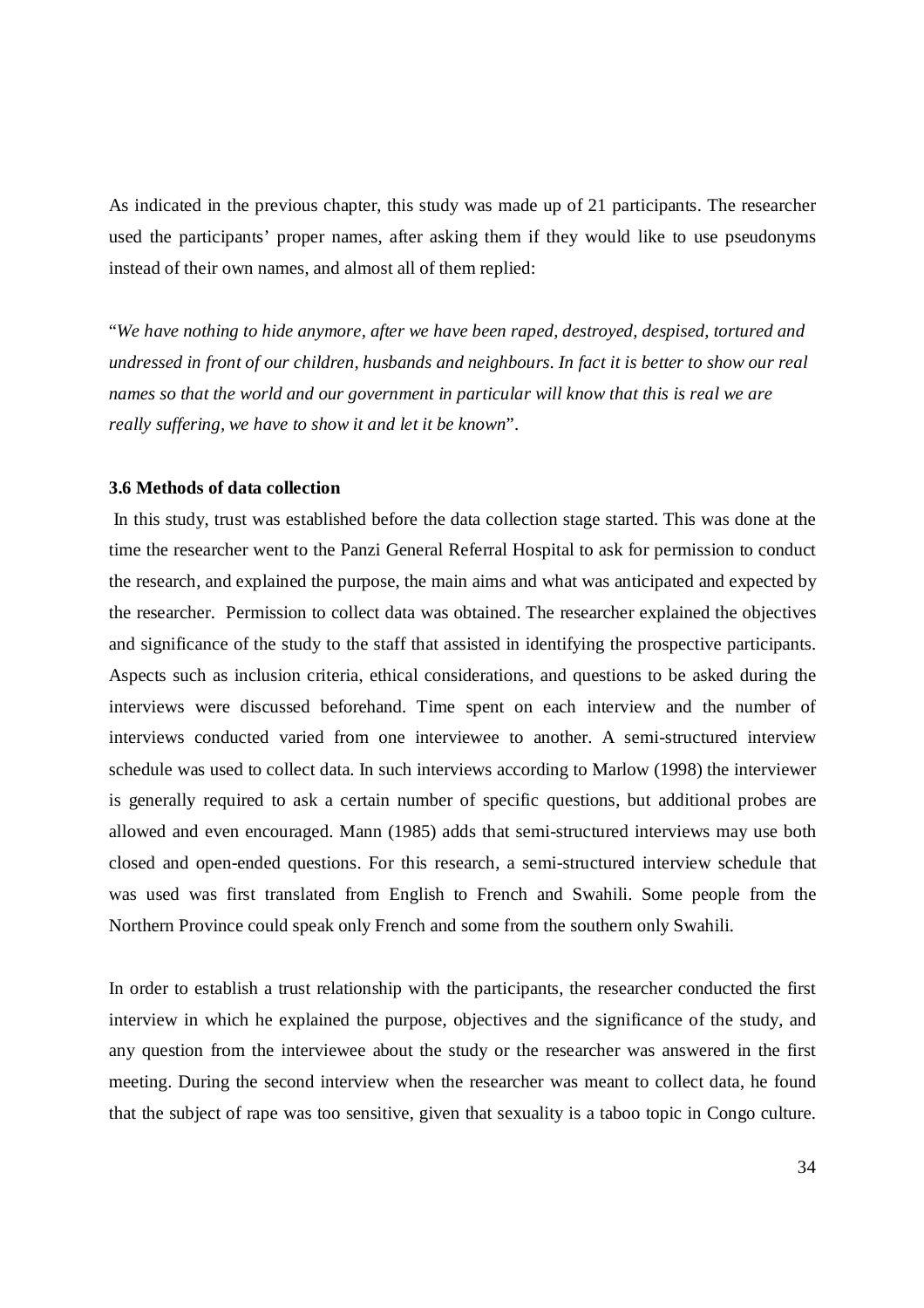To overcome these biases, the researcher chose to ask each woman to talk about her history as a survivor of war in the DRC rather than focusing on the causes and consequences of rape as it was stipulated in the interview schedule. The researcher realized that when the participants were discussing their histories in general, they inevitably included their experiences of being raped, and then questions were asked in line with the scheduled interview.

#### **3.7 Data Analysis**

Data was obtained from interviews which were conducted with 19 survivors of gender based violence and two key informants. All the interviews were tape-recorded and transcribed. Translation was done by the researcher alone who could speak the same language as the participants'; in fact Swahili is the researcher's mother tongue. Therefore, the researcher spent time listening to the tapes and translated the scripts from Swahili and the others from French to English. After this stage, all 21 transcripts were used for the analysis of the data. This was the stage where the researcher was finally able to understand the victims' experiences of GBV. Holloway and Wheeler (1996) argue that in data analysis of phenomenological enquiries, the researcher aims to uncover and produce a description of lived experience. This was described through verbatim interviews and then analysed, using thematic analysis.

After transcription, the researcher went through an intensive process of repeatedly reading and reviewing the transcripts and audiotapes. The main purpose of reviewing the transcripts was to identify fundamental thematic content in each transcript based on the words of the participant's accounts. To facilitate the analysis done manually, the seven stages of phenomenological analysis outlined by Colaizzi (1978) were used. That is, data was organized according to the research questions which related to the objectives of the study. The words and sentences relating to the consequences of GBV were highlighted. Themes with the same meaning were grouped together and sub-themes were developed. Themes with common characteristics were identified, and defined until six principal themes that represented the consequences of gender based violence on women's reproductive health were retained.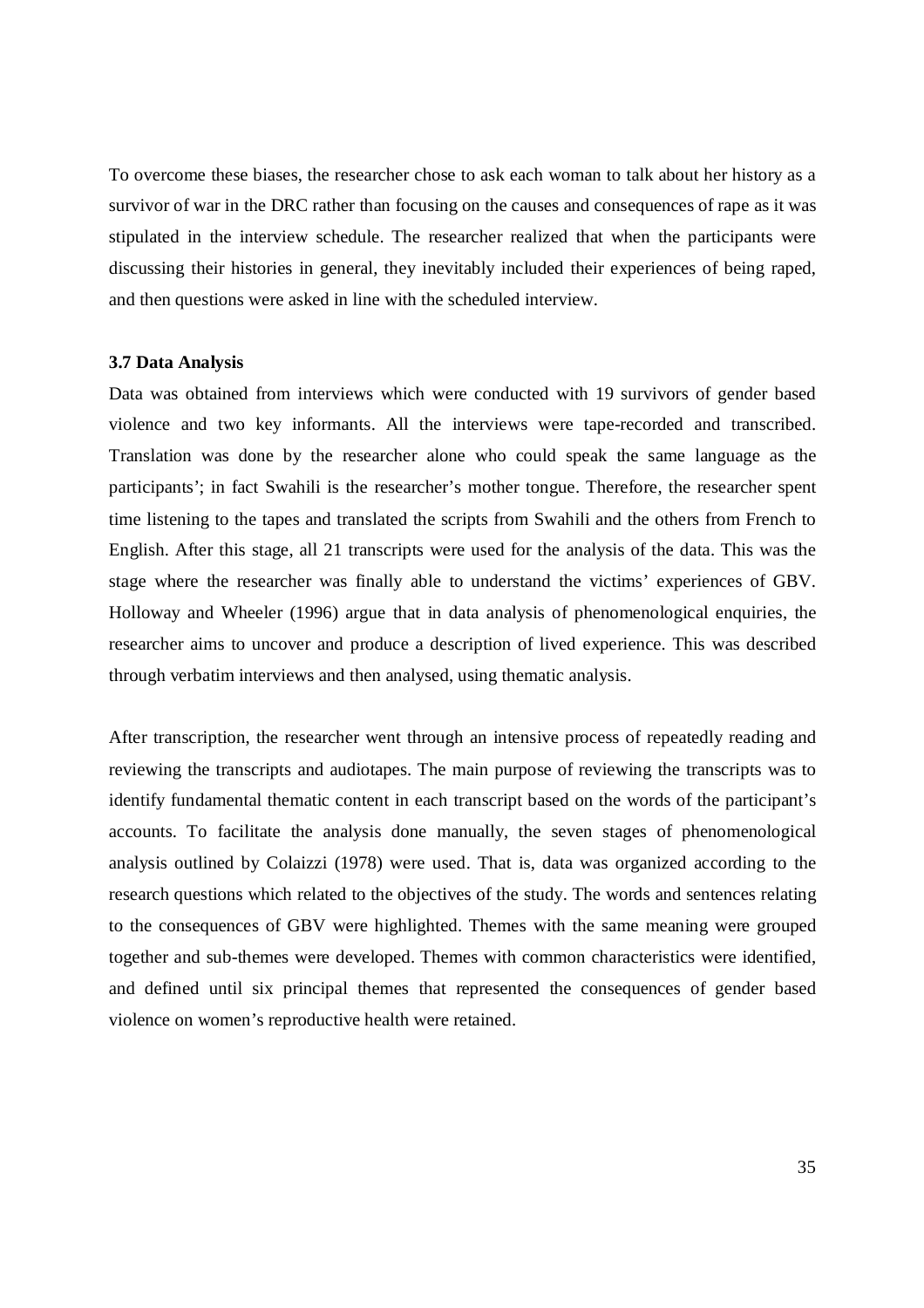#### **3.8 Ethical Considerations**

The University of KwaZulu-Natal provided the researcher with the ethical clearance to conduct this research, and the director of the Lemera hospital also granted him the permission to conduct research in the hospital. Each participant filled in an informed consent form and the participation in the study was voluntary. The interviewees were well informed and well aware that they could withdraw from the study at any time they felt uncomfortable or not willing to continue with the interview, and that their withdrawal would not affect the treatment they received at the hospital. The director of the hospital provided the researcher with a space for the interviews and this was very private. Once more, the purpose and objectives of the study were explained to the interviewee and this was tape-recorded with the written consent of each participant. Participants were guaranteed confidentiality and promised that the tape-recordings would be destroyed after the completion of the study. Finally, confidentiality was maintained throughout the research process, although in the interviews all the participants agreed that their names should appear as they are in the report.

#### **3.9 Limitations of the Study**

The limitation of this study is that it consisted only of a limited number of women who are part of those raped living at Lemera Panzi Hospital in Bukabu Kivu. The other limitation is that the sample was not truly representative of all women who had been raped. Additional members were contacted because they live at the place and may have additional information that was crucial for this research project. Therefore, due to the time constraints and limited resources a total of 21 interviews were conducted. The other limitation was the sample size of the respondents. The researcher did not have enough time to conduct interviews with a large number of survivors. The sensitivity of the topic was another limitation, because rape is a sensitive issue and in countries like the DRC, it is culturally taboo to discuss sexuality. Also, social desirability and self reporting were other limitations, as the researcher could not go beyond what the respondents wished to reveal. Furthermore, given the small sample size the results of the study are not generalizable to all women in the DRC.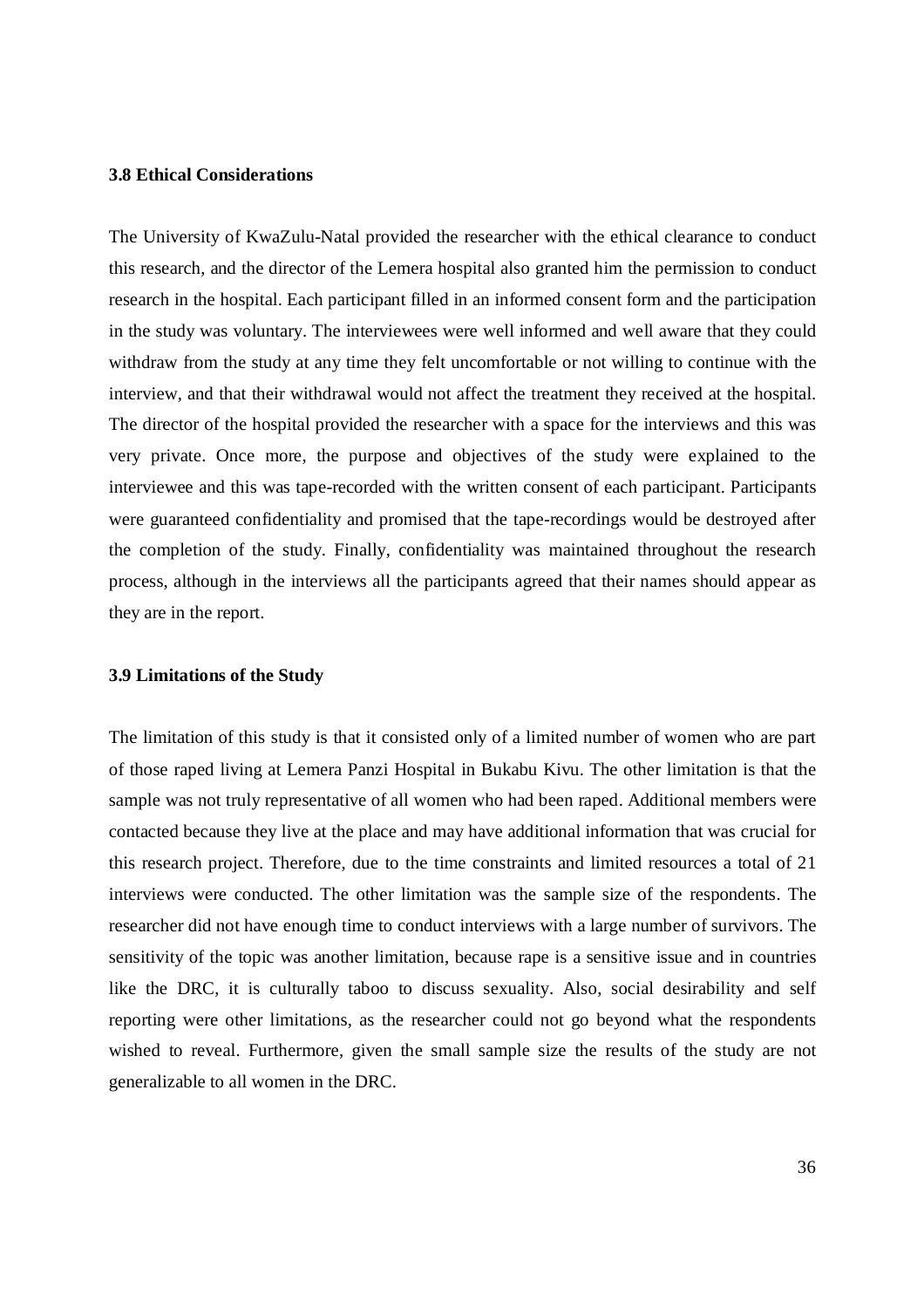# **CHAPTER FOUR RESULTS**

# **4.1 Introduction**

The researcher has organized the findings of the study into themes and sub-themes, which after being identified, are discussed in-depth, aligning them with existing literature. Then, at the end of the chapter, a short conclusion is drawn.

#### **4.2 Sample Characteristics**

Table 4.1 presents the socio-demographic characteristics of the sample of the study. In total, indepth interviews were conducted with 19 women who were victims of rape. In addition, two key informants were interviewed. All these women reported experiencing some form of gender based violence. The youngest woman was 13 years old and the oldest was 50 years old. Most of the women who were interviewed belonged to the Mushi ethnic group. A few of them also belonged to other ethnic groups including: Nande, Batembo, Babembe, Bahavu and Bafulero. The majority of the women were married, however many of them had been divorced by their husbands after they were raped.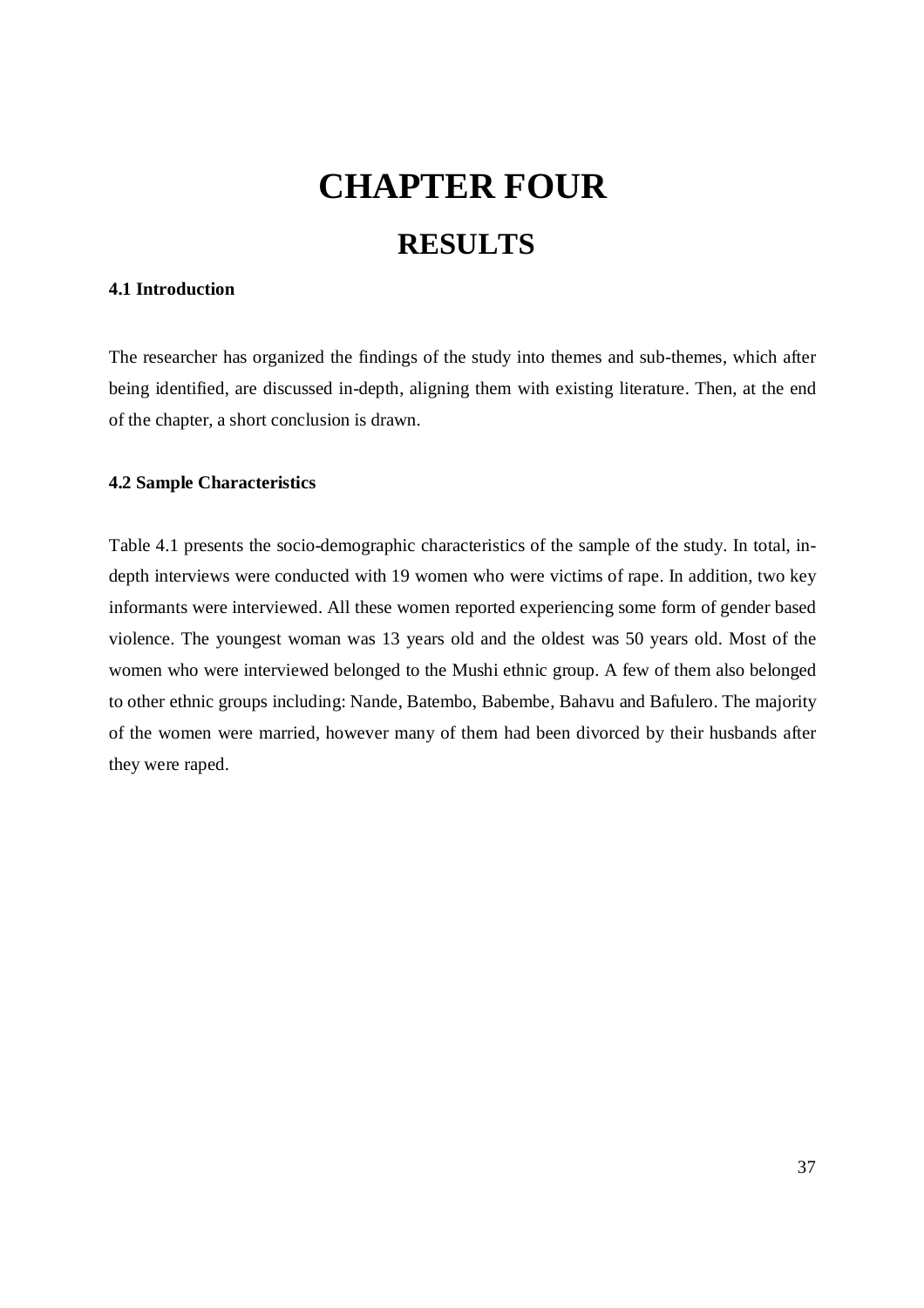#### Table 4. 1 Sample characteristics

| N <sub>0</sub>  | Names of survivors   | Age             | <b>Marital Status</b> | <b>Ethnic Group</b> |
|-----------------|----------------------|-----------------|-----------------------|---------------------|
| $\mathbf{1}$    | Charline Buhendwa    | $\overline{16}$ | Single                | Mushi               |
| $\overline{2}$  | Tulinabitu Rushingwa | $\overline{27}$ | Divorced              | <b>Bafulero</b>     |
| $\overline{3}$  | Machozi Muunga       | 44              | Married               | <b>Babembe</b>      |
| $\overline{4}$  | Benita Katindi       | $\overline{15}$ | Single                | <b>Barega</b>       |
| 5               | Aline Munguakonkwa   | 20              | Single                | Mushi               |
| 6               | Chele                | 25              | Married               | <b>Bahavu</b>       |
| $\overline{7}$  | Mazabuka             | $\overline{28}$ | Married               | Mushi               |
|                 | M'Rudahindwa         |                 |                       |                     |
| 8               | Madame M'Rujwejwe    | $\overline{50}$ | Divorced              | Mushi               |
| 9               | Bayongwa Kahusi      | 47              | Divorced              | <b>Bahavu</b>       |
| 10              | Agatha Bisimwa       | 14              | Single                | Murega              |
| 11              | Verdiane             | 45              | Divorced              | Mushi               |
| 12              | Zawadi               | 13              | Single                | <b>Batembo</b>      |
| $\overline{13}$ | Chibalonza Muka      | $\overline{22}$ | Divorced              | Mushi               |
| $\overline{14}$ | Asira Ponga          | 45              | Divorced              | Mukute              |
| 15              | Kabisuba Matenda     | 43              | Married               | Barega              |
| $\overline{16}$ | Mapendo Nyamise      | 30              | Married               | <b>Babembe</b>      |
| $\overline{17}$ | Sifa Mirindi         | $\overline{14}$ | Single                | Mushi               |
| $\overline{18}$ | Nadia Tumaini        | $\overline{13}$ | Single                | <b>Banande</b>      |
| 19              | Pendo Ngeranya       | 29              | Widow                 | Batembo             |
| 20              | Maman Cecile         | 33              | Married               | Nande               |
| 21              | Viviane Bafakulera   | 25              | Married               | Mushi               |

The analysis of the data shows here that, women who come from largely disadvantaged and vulnerable social groups are the main victims of rape in the DRC. Here the emphasis is placed more specifically on women who come from the deep rural areas and villages where the principal activities are: cultivation, trade and farming.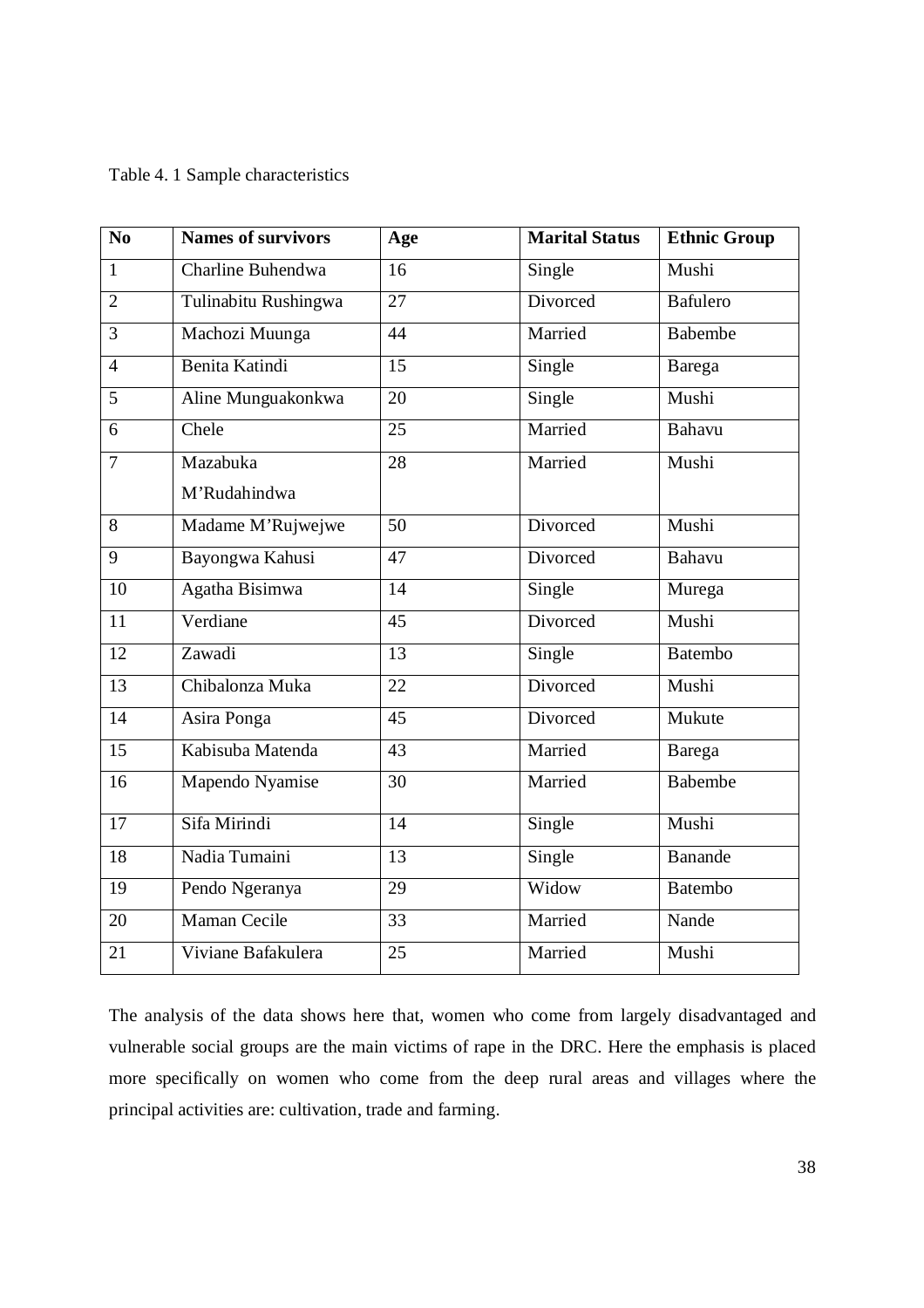**Table 4.2 Level of Education**

| <b>Educational Level</b> | <b>Numbers of women</b> | Occupation      | <b>Numbers of women</b> |
|--------------------------|-------------------------|-----------------|-------------------------|
| University               |                         | Unemployed      | 6                       |
| Secondary School         |                         | <b>Students</b> | 4                       |
| <b>Primary School</b>    |                         | Farmers         | $\mathfrak b$           |
| Never been to School     | 15                      | Traders         |                         |
| N                        | 19                      |                 | 19                      |

Table 4.2 presents the level of education and occupation of the women in the study. It suggests that the level of education is very low. Most of the women interviewed had never been to school. Only a few of them have attended tertiary education, while only one had attended primary school and three had attended secondary school. However, this is not strange in the DRC. The surveys carried out by UNICEF (2001) revealed that the illiteracy rate among Congolese women is 46%. The report further indicated that, the literacy rate is even lower in the rural areas, and the further the distance from towns, the less likely the children are to attend schools. This explains the reasons for low levels of education among women in the villages of the DRC.

An analysis of sample characteristics reveals that unemployed women and farmers accounted for the largest number of women. This implies that, the main victims of gender based violence in the eastern province of the DRC are mainly farmers and the unemployed. All the women live in the rural areas where according to Boute and Moulin (2003), 65% of the DRC population live and the main tasks of women include cultivating the fields, harvesting, gathering firewood for cooking and fetching water. One has to note that most of the above mentioned activities are carried out in isolated places; hence women are exposed to assaults of all kinds when they go out in search of food in the fields or to collect firewood. They often meet with their abusers and rapists in these isolated places.

The majority of women were either married or divorced. Among the single women, some of the rape victims were under 19 years of age, so they were still expecting to get married. Unfortunately, the act of rape and for some becoming mothers of unwanted children has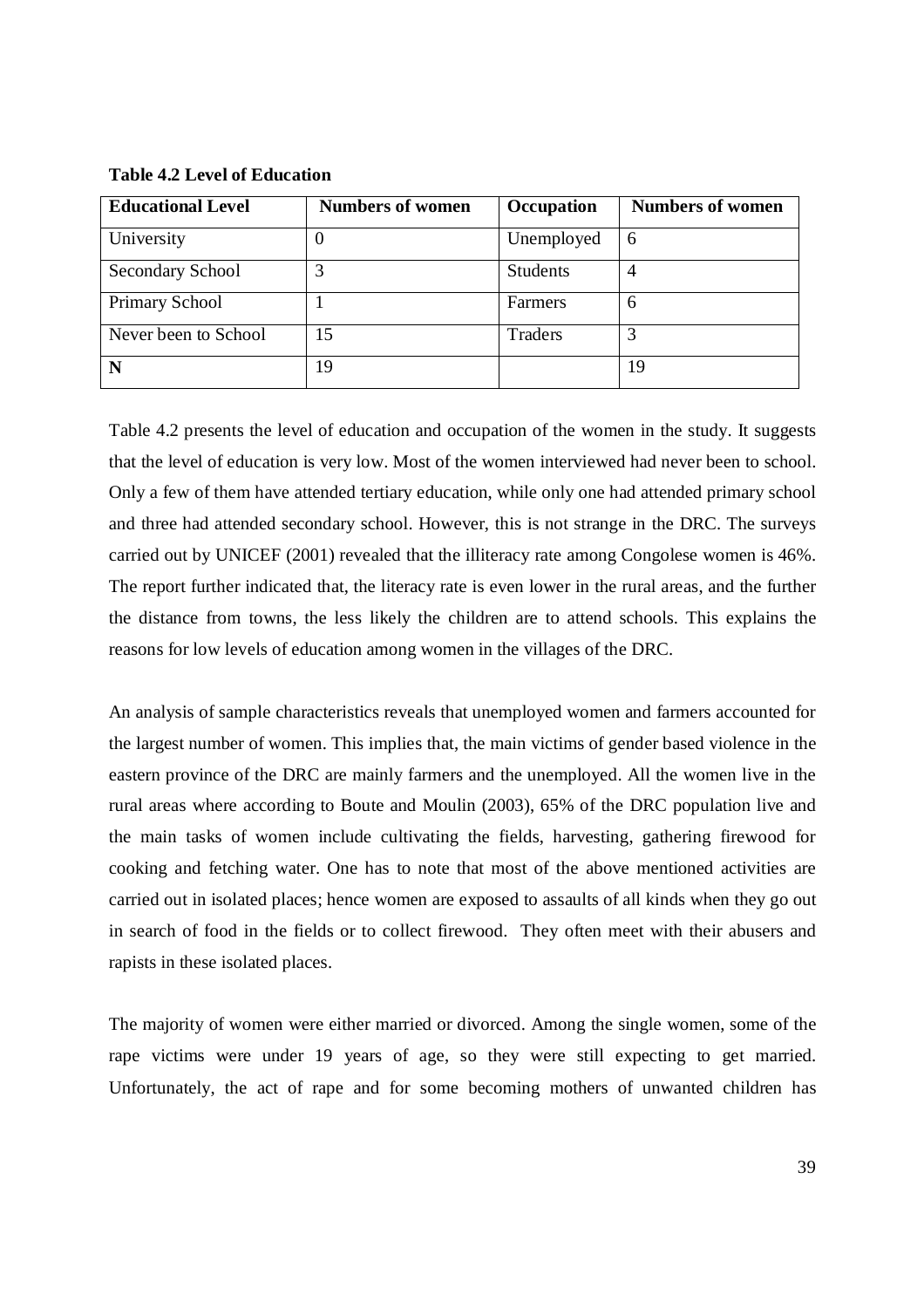destroyed their dreams of getting married in the future. For example, Sifa, a 14 year girl stated that:

"*I have no more hope for life anymore, I am neither a boy nor a girl, and cannot desire even being alive since I was told that I am carrying the virus which I did not want*".

However, the reason for the predominance of married women in this area is the low rate of school enrolment in rural areas and the custom of early marriage for young girls. This is partly due to the law which fixes the minimum age for marriage at 15 years for girls and 18 years for boys (RFDA 2003). Given this situation, the main preoccupation of a young girl is, from the age of 15 onwards is to get married and start her own home. In most poor families, the education of boys is given preference over that of girls. In this context, boys are socialized from an early age to become a 'real' man. This aligns with the argument by Connell (2003) that in patriarchal communities, males are raised differently from females and this makes them feel different and powerful compared to women, hence the sense of domination.

Table 4.1 contains the list of distribution of interviewees by ethnic group. It shows that, the interviewees came from eight different ethnic groups. These ethnic groups are mostly found in the Eastern province of the DRC, and occupy the four main territories which are geographically near to Rwanda and Burundi as well as the Ugandan border. The territories are namely: Mwenga (inhabited exclusively by the Barega) Walungu, Kabare (inhabited exclusively by the Bashi) and Plaine de la Ruzizi (Inhabited particularly by the Babembe and Bafuliru). As previously discussed, these territories are covered by a great forest rich in flora, fauna, minerals and are the hideouts of the Rwandese and Congolese armed groups, thus increasing women's exposure to gender based violence and other assaults.

# **4.3 Types of rapes**

The acts of gender based violence and rape were committed with unprecedented cruelty, the perpetrators having devised the most humiliating and degrading treatment they could inflict on their victims. In most cases and in this study particularly, rapes occurred in public places and in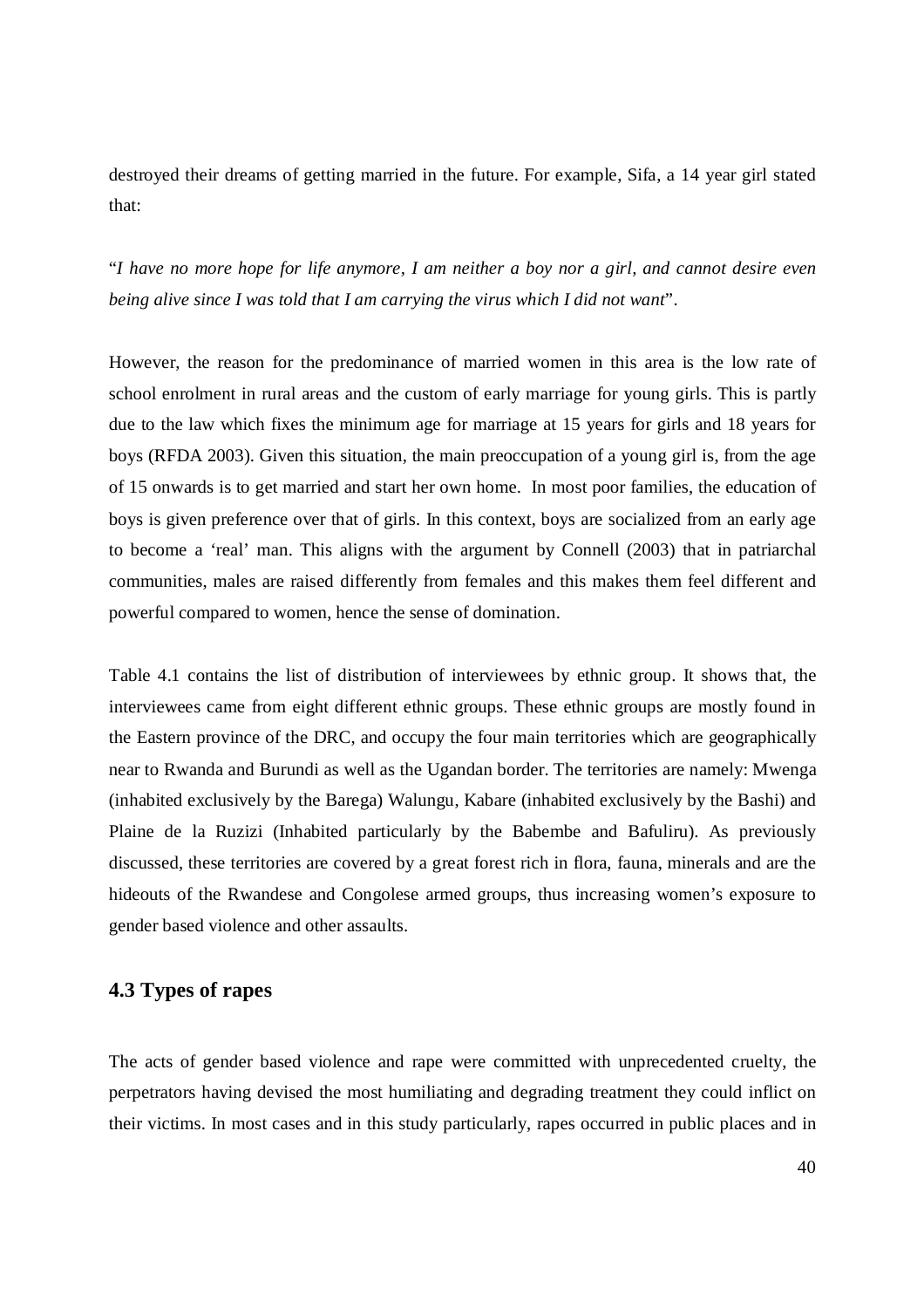the presence of family members, community members and witnesses. Five types of rape were identified: planned rape; forced rape; individual rape; gang rape and rape involving objects being inserted into the victims' genitals. In many cases, the rape victims were tortured some were murdered, married by force or if the victim resisted, was killed.

#### **4.3.1 Planned rape**

Richters (1998) defines planned rape as an act of committing pre-meditated sexual violence. Aligning this definition with that of Raison de Femme pour la Defence de Droits et la Paix; RFDA/P (2003), planned rape is when the rapists seem to have a specific aim in mind, for example, they may terrorise, loot, rape, then live with the goods that they have stolen. Such rapes seem to have been well planned and coordinated. Lining up this definition with what is happening in the DRC and after the researcher has gone through the respondents' answers, it was observed that in most cases, rapes were planned in advance by the rapists. Take for example the case of the Ninja village in the year 2007 where Bayongwa one of the respondents describes her experiences:

"*The interahamwe and other rebels who live in the mountains around the Ninja village, broke into our area at around 08:30, divided in groups, some entered the houses to rape women and kill every man that was in the houses, while others were busy packing every single stuff that they could eat or sell in the house, and when they were finished, they forced many young men to carry their stuff and some women who had become their wives there in the forest by force*"

#### She went on to explain:

 "*We have reported this matter to the local chief who told us that this was beyond his control and may also be killed if trying to protect us, so now you see, when the leaders fail to protect us, how can we be saved? Maybe they are also part of the deal and this is what makes me feel that this was a planned mass rape*"

In most cases, the rapes were reported to occur in forests and fields where the rapists could not be identified as they were wearing masks that concealed their faces. This is an indication of the state's failure to protect its own population. In this situation, the survivors have shown mistrust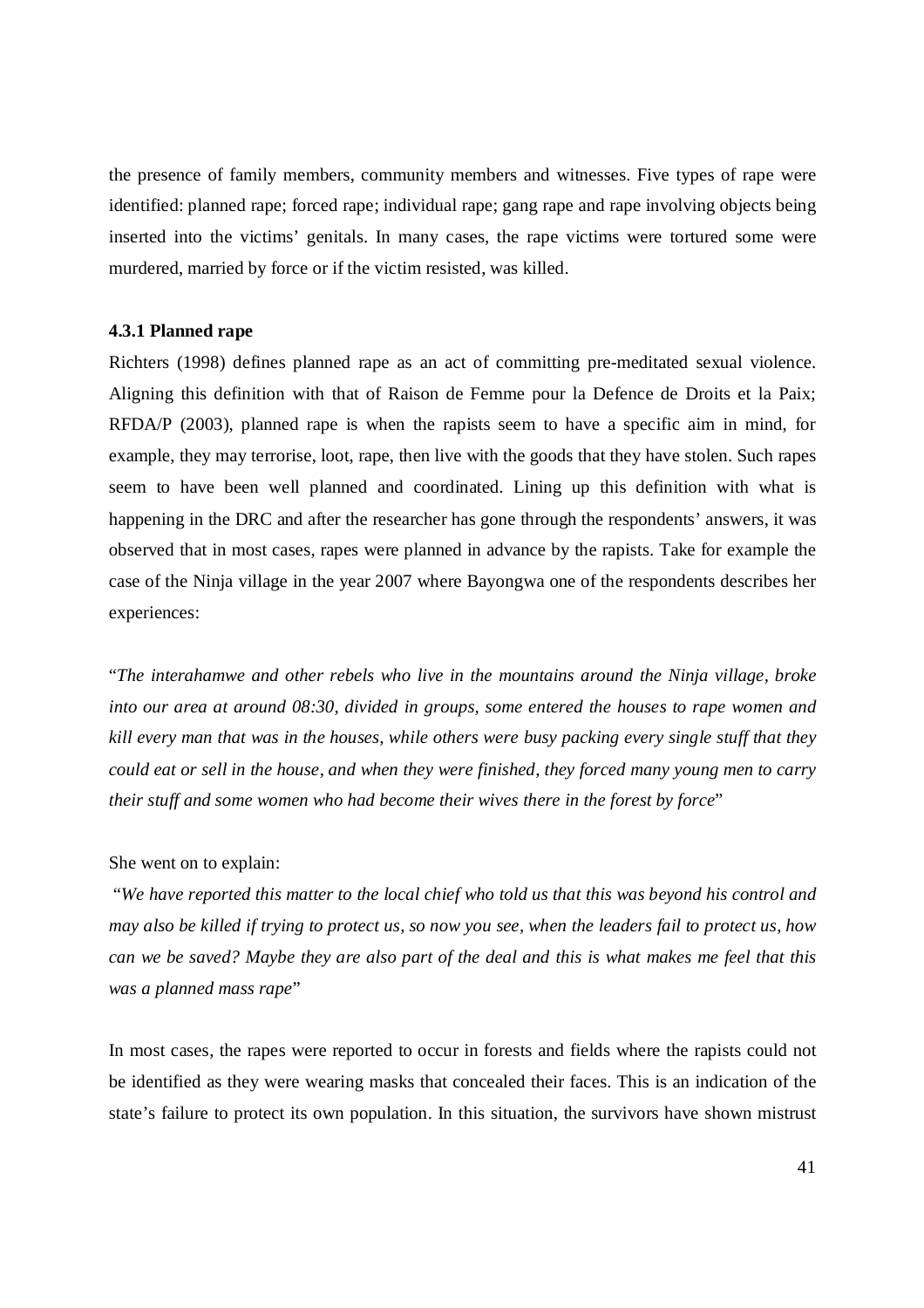in their leaders and have even suspected that they may be part of the group attacking them, since they did not react to their situation. Some men, who insisted on protecting their wives from rape, were killed or buried alive, while the process of pillaging and looting was continued by other group members. This had devastating consequences for the village and more particularly, the women.

#### **4.3.2 Forced rape**

While there is no precise definition of forced rape, some researchers have attempted to describe the meaning of the word. According to RFDP (2003), forced rape is described as an act of attackers forcing members of the same family to have incestuous sexual relations with each other, after having gang raped them. Many respondents reported that they were forced into sexual intercourse with their attackers. In this case they were not in a position to refuse or negotiate safer sex. Furthermore, when they tried to protect themselves they were subjected to serious torture and humiliation which resulted in death:

"*I was coming from the field with my husband when we met them, they tied my husband's hands and legs on a tree next to where they were standing, then they started pulling me next to my husband, then they started taking my clothes off. When I tried to protect myself, they hit me with a machete on my head, I fell down and did not know anything that happened after that, because when they finished raping me they all left me thinking I was dead, and they killed my husband at the same time, until Dorcas came to my rescue and transported me here for treatment*".

Many other cases were similar to this. Often, after having committed forced rape, the attackers would force members of the same family to have incestuous sexual relations with each other: e.g., between mother and son, father and daughter, brother and sister, aunt and nephew. According to Medecins sans Frontieres (2002) families were forced to watch the gang rape of one of their members, usually the mother or sisters. They were then made to dance naked, to applaud, and to sing obscene songs, while the rape was going on. Likewise, sons were forced to hold their mother or sister to prevent them from struggling while they were being raped. Although this type of rape happened all over South Kivu, the largest number of testimonies came from some of the DRC villages of Shabunda, Ninja and Kalehe.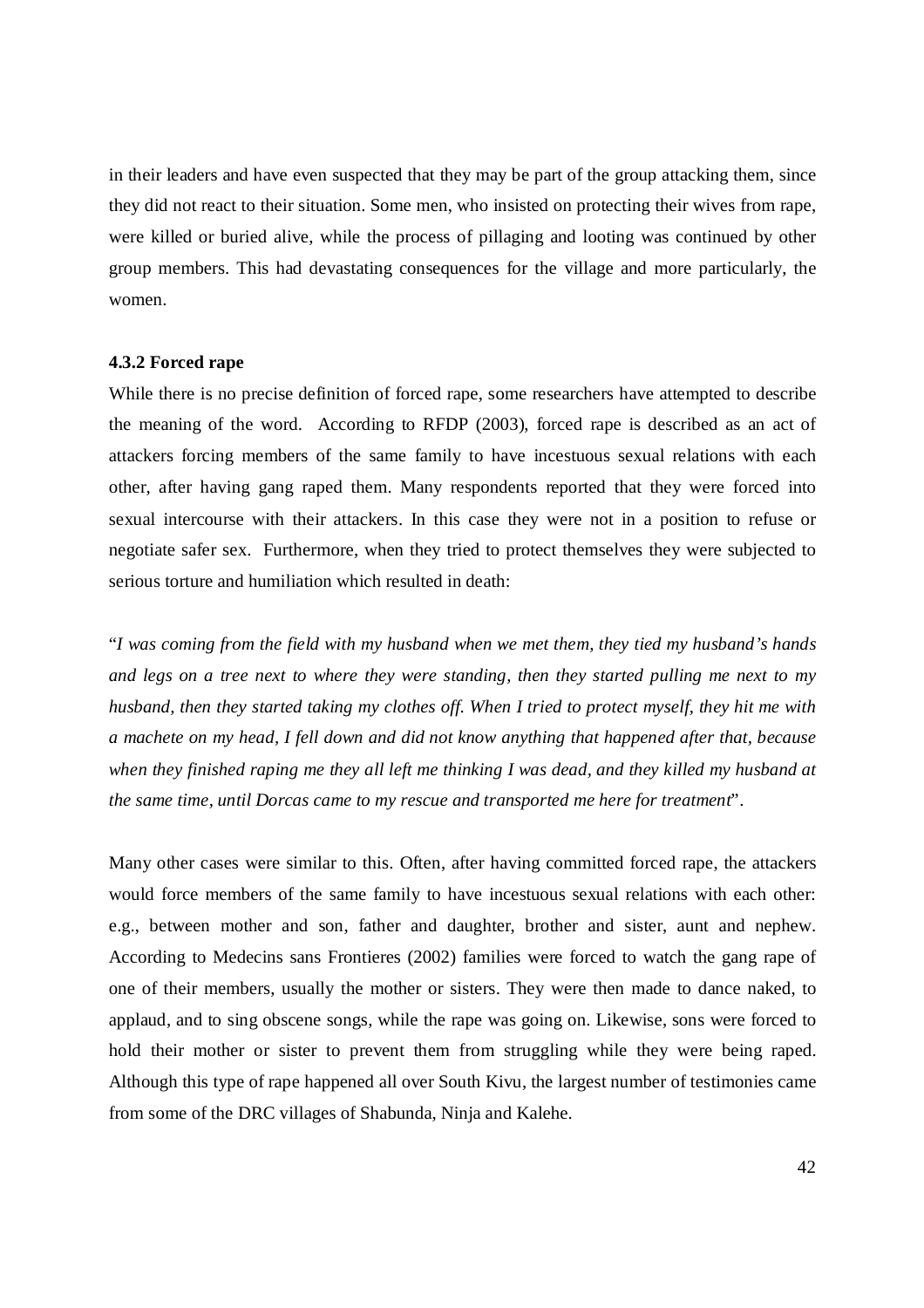In their study conducted in the DRC, Medecins sans frontiers (2002) reported that forced rape was the most dominant form of violence. They suggested that, these acts have been ongoing in the DRC for a long period of time. The common theme that emerged was the cruelty of the acts committed by the perpetrators. Bayongwa, one of the respondents who were raped in 2008 in the same village describes the trauma she was forced to experience in her testimony:

"*They came into my house, speaking Kinyerwanda and asked my husband to rape his daughter, when he refused, he was shot twice in the head and died, then they called my first son and asked him to have sex with me, he could not either because it is not in our culture, they tortured him until he died, then came my young children who they asked to hold my hands and watch while I was being raped. I felt ashamed and very humiliated*".

 She was forcibly raped while her children held her down. The rapist forced members of her family to participate in the rape and those who refused were tortured and eventually murdered. There were a number of similar cases, and in many cases, the perpetrators were identified as Kinyerwanda speakers. But the problem is that, most of the population in the Eastern province can speak this language, especially those who were in the army since 1996. It is therefore hard to confirm whether the rapist was truly a Rwandese, or Congolese, or even Burundian because there is no difference between Kirundi and Kinyarwanda.

#### **4.3.3 Gang rape**

The researcher considered gang rape as a form of rape where a woman is raped by at least two rapists, who may have sex one after the other or even simultaneously. In this report, out of the 19 respondents who were victims, 15 were gang raped and only 4 of them were raped by a single rapist. And for those raped by many, it happened one after the other or concurrently. This is graphically illustrated in the following comments:

*"Early in the morning of Tuesday, I was in the field, busy cutting wood, when four armed men suddenly appeared at the other end of the field. They forced me to undress and to volunteer myself to one of them. I refused. Then they took me, spreading my legs out and tying them, one to the bottom of a tree, the other to another tree trunk. They stuck my head between two sticks held*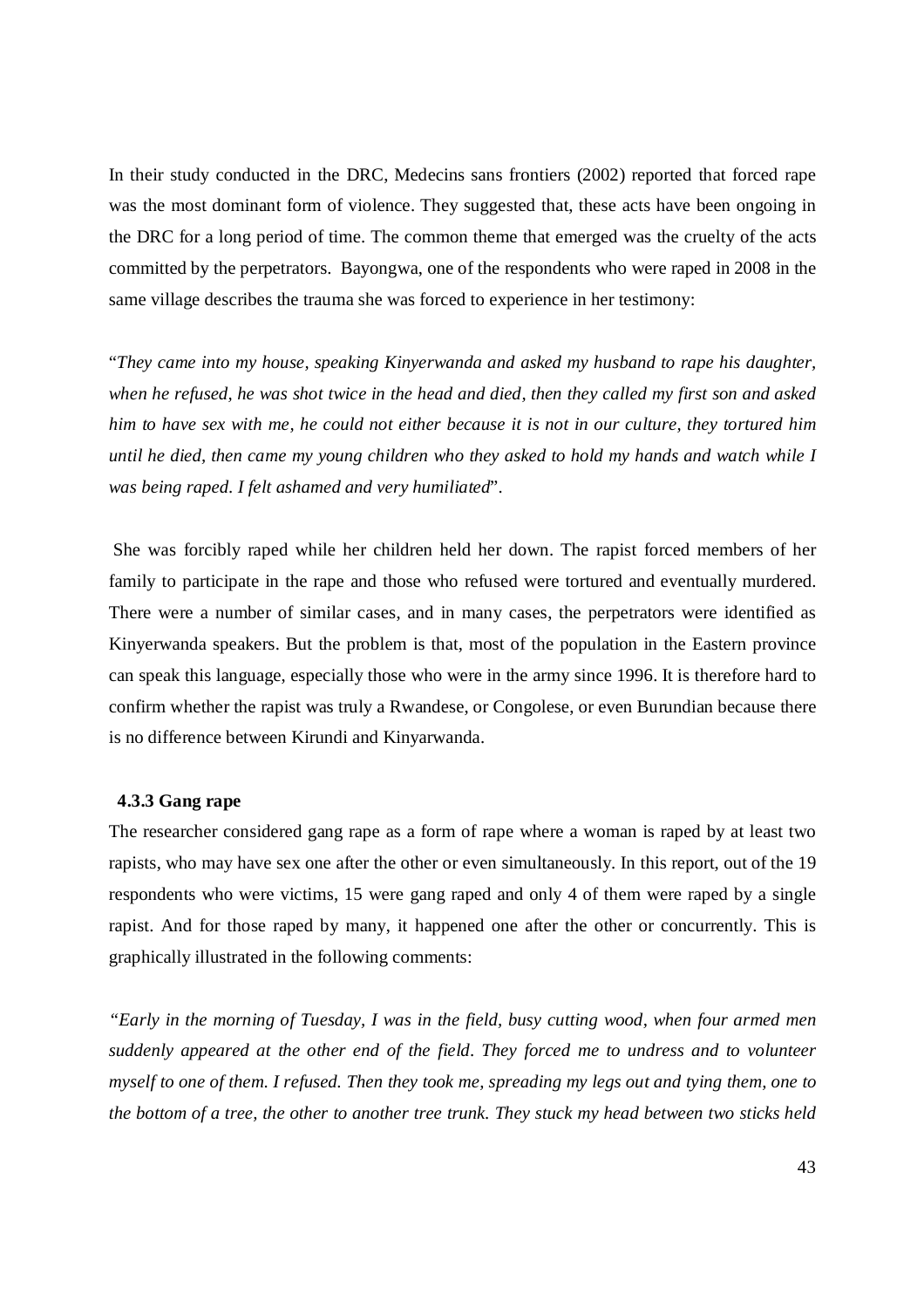*diagonally, so that I could not sit up without strangling myself. I stayed in this position and one of the attackers penetrated me forcefully from behind in the vagina, and the other pushed his penis into my mouth, right into my throat… I was eventually found by some neighbours who had watched my ordeal from a distance. When they found me I had fainted and was covered in blood…they could not come to my rescue earlier as they also feared to be raped or killed"*

*"……after the first one finished raping me, he called the other one to carry on. They all did the same thing until all of them were satisfied, while I was terrified and very exhausted after being raped by more than 10 men in less than an hour"*

Some women reported that they found the experience not only emotionally but also physically exhausting. There have been many reports like this throughout the whole interviews. Some other survivors indicated that, after one rapist finished having sex; the following rapist did not mind inserting his penis right away into their vagina, not even allowing the survivor to rest or clean herself. It is obvious that most of the reports are relatively similar because the perpetrators used a similar modus operandi. This is evident in the testimony of Asira Ponga who observes:

*"We went to gather beans from the field. We were 13 people but they chose the young girls amongst us then returned the old women and stayed with us. They were questioning us and if we responded that we want to live, they then took us to the bush and asked us to sleep with them until they were satisfied sexually. But if you say no, they kill you automatically. When they took us there, after using us for sex, they called our relatives to pay money for us to be freed, and every one of us had to make sure we satisfied at least 5 men sexually every day, mornings and nights".*

There were a number of women who were raped at the same time. In many cases they preferred young women. Many women were forced to submit because they feared for their lives. Women who refused to submit to the sexual demands of the men were killed. However, a number of respondents were raped by as many as 12 to 15 rapists. Asira Ponga who was raped in front of her son and husband while returning from the field stated that: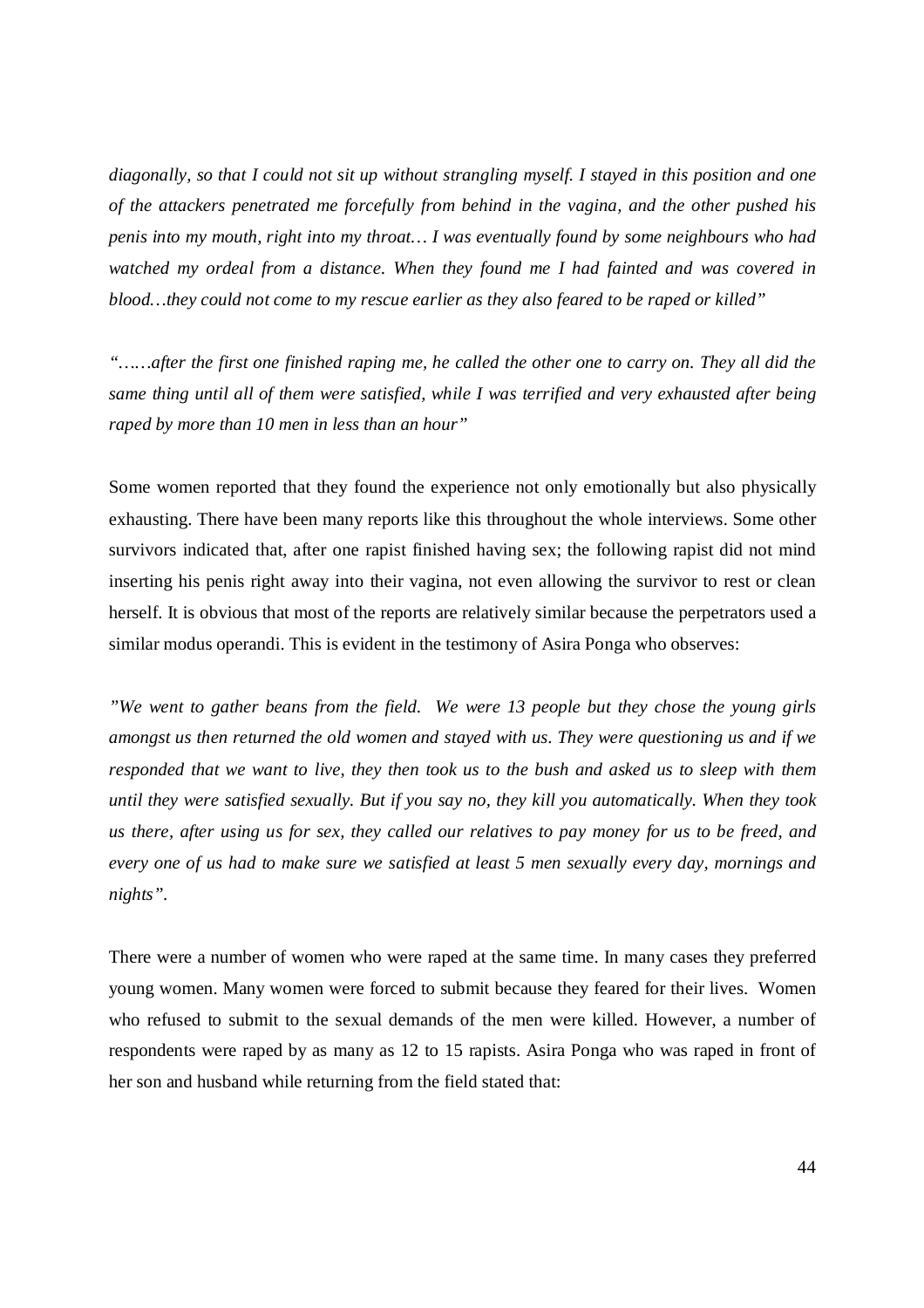*"The group of rapists started beating my husband with the gun on the neck, while asking me to kneel down….."*

 *"…………They asked me to kneel down and 12 men one after the other had sex with me"*

Survivors who reported being gang raped said they had lost control after the second or third time and hence they could not remember the actual number of men who had sex with them. Many remember how it started when they met with the rapists but what happened after that remained unknown to them as it was for most of them a time of pain, torture and beatings. Charline says:

*"I was going to the field, they met me there, and they raped me and left. The second time, they took me with them, in that time, if you do not smile, they beat you to death. They cover your eyes with cloth, and then they all rape you, and so they did it to me, I do not even known how many they were because after the fourth rapist, I lost control"*

*"……I was taken by force by five men who took me to the forest where I spent a month being raped day after day by these men and others who we met there in the forest"*

From the reports of many respondents, such situations of not identifying the rapists and losing control during the rape were common, and this was not a once off event but rather it happened continuously. However, as indicated above, most of the reports of gang rapes looked similar, appearing that they were planned. It was clear that this was very traumatic as many of the women felt helpless and powerless and were unable to resist their attackers.

#### **4.3.4 Individual rape**

There were cases where an individual rapist rapes a single woman. However, although most cases of rape were reported as gang and mass rape there were a few cases of individual rapes. Out of the sample of nineteen survivors interviewed four were victims of individual rapes. Nadia was raped by a single rapist. She reported: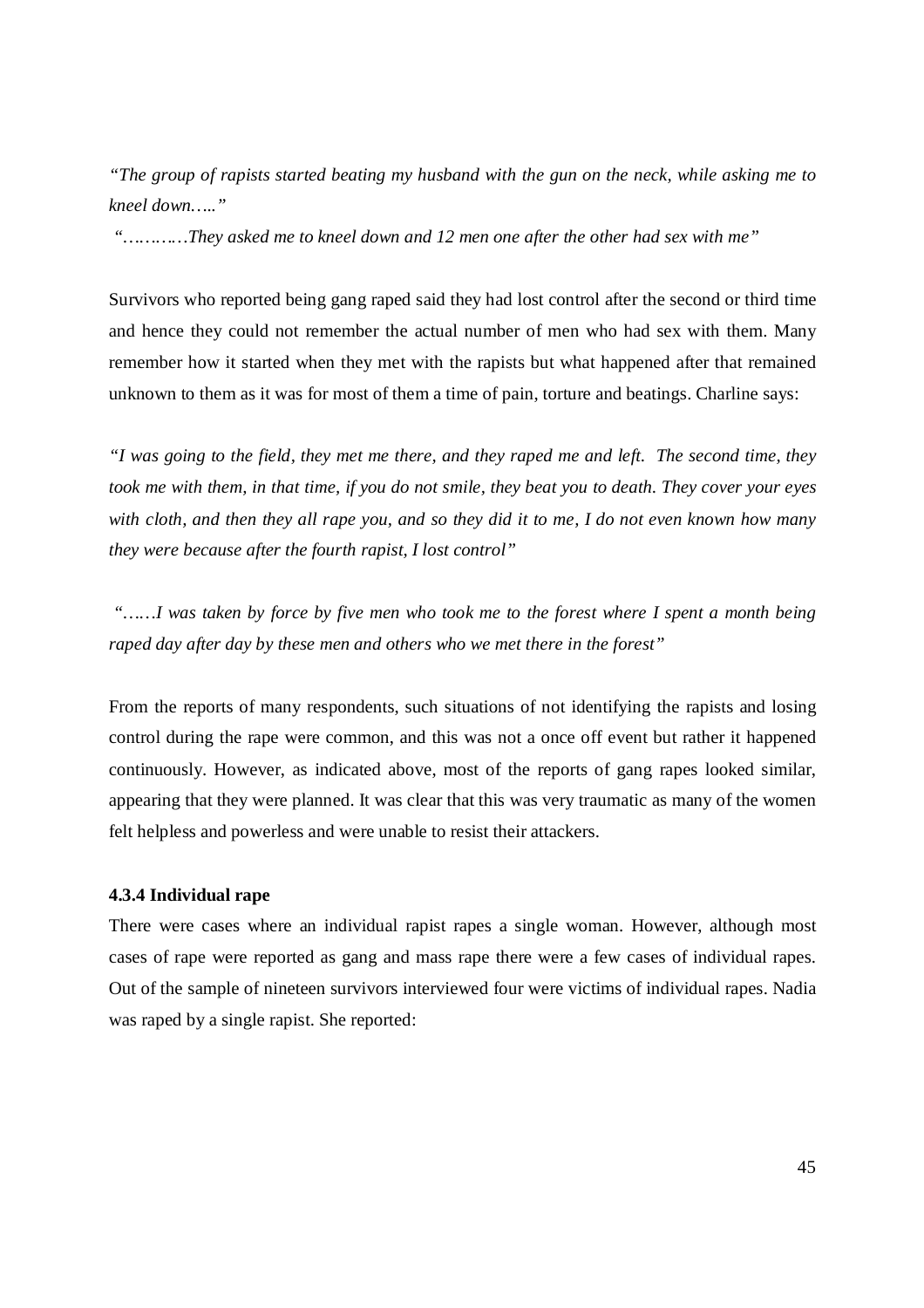*"A man used to come to my house, stepped in while there were no one at home, he called me inside the house. I met him, he immediately started taking off his clothes, he took mine off as well, then started raping me. He was a family friend and used to come to my house"*

#### Another respondent stated:

 *"The man was a Congolese not even a Rwandese, who pretended he was lost and wanted me to show him the way out from the area, while I was coming from school. He then took me to the forest where he lived and there he raped me and had been abusing me sexually for the last two month, just like his wife".*

This respondent's report suggests that, not only the rebels raped women but also members of the Congolese army, and sometimes people they knew. Beside the many acts of cruelty by the rebels, rape seems to be dominant even in the city where cases such as these were reported.

#### **4.3.5 Insertion of objects into the victim's private parts or shooting into them**

Some other survivors have indicated that after the rapists had finished raping them, they would then insert some objects into their private parts or just shoot bullets in the vagina. However, out of the 19 interviews, only two survivors reported having been victims of such acts.

*"I was in the field and getting ready to go home when these men came out of their hiding place. They tied me to a tree trunk that was lying on the ground. They tied my legs, spread out, to two other tree trunks. All of them, one after the other, raped me. Then they took one of the unripe bananas that I had gathered and pushed it into my vagina, moving it about, several times, claiming that I had been acting like a whore but that I had rejected the advances of one of them. They mocked me in Kinyarwanda saying that five men were not enough for me, that I needed more than ten. My attackers spoke Kinyarwanda very well among themselves. I was bathed in blood when my friends untied me. I am still suffering bad pains in my lower abdomen. I do not know when this will ever end, because the state of my vagina has totally changed since then".*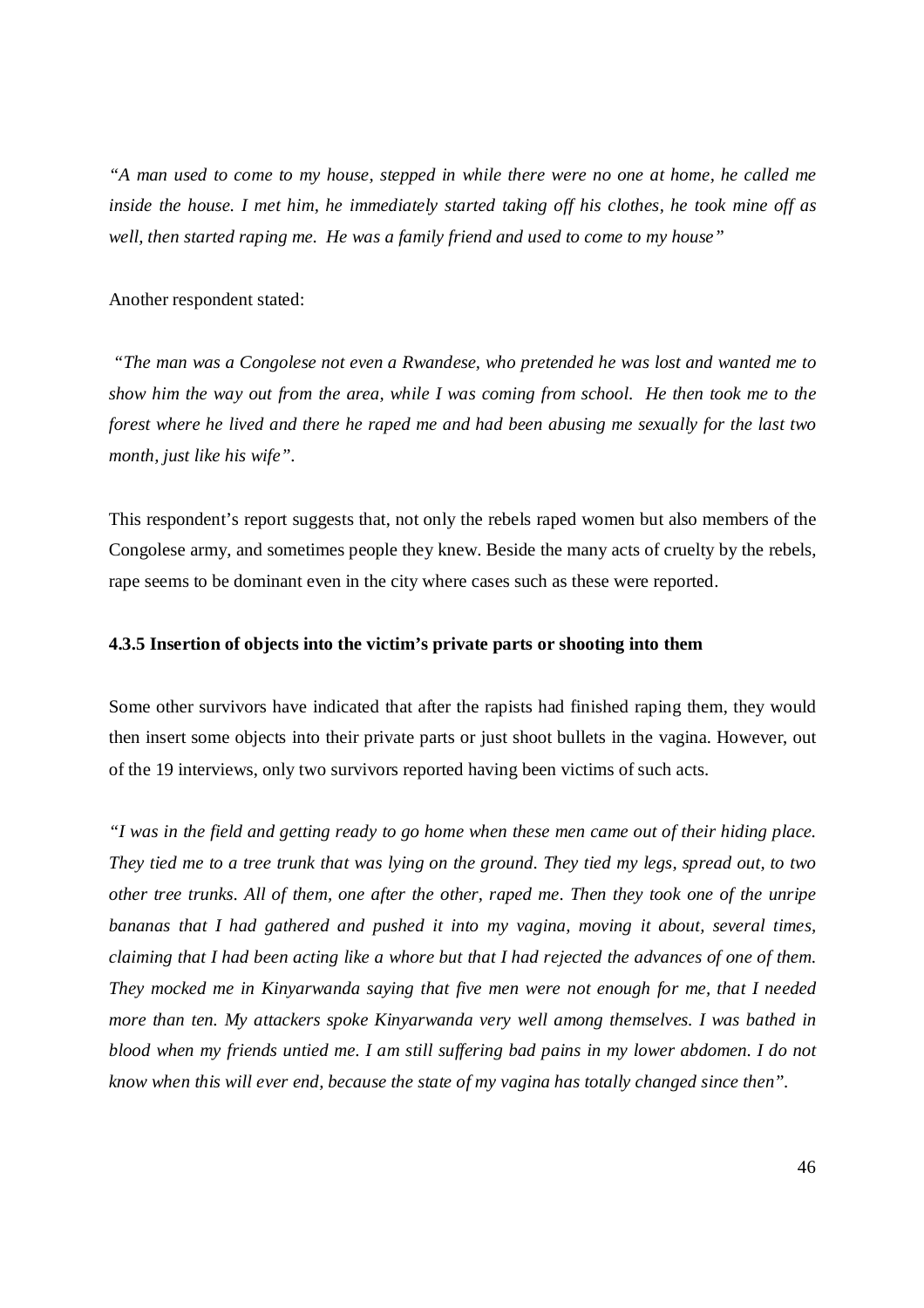*"After they all finished raping me, one of them took my bottle that contained my cooking oil, and he pushed it into my vagina, ordering me to sit down. One of them held me down with all his weight and holding my hands, to make it easier to push the bottle in. I bled a lot, because my vagina was torn and the whole part around it. This bleeding has not stopped until today"*

The consequences for the women were long-term and the use of extreme violence was clear. This type of rape has left many of the victims with a number of physical and medical consequences and pains which may never be healed. Moreover, most of this form of rape was accompanied by torture and beatings, especially when the survivor tried to protect herself. Machozi explains:

*"In December we were hunted by soldiers, I was caught by them, they started torturing me, beating me and wanting to rape me, then a man from CEPAC came to my rescue, took me to the church for prayers where they told me to go to Bukavu to meet with Dr Denis Mukwege at the Panzi General Referral Hospital for him to treat my pains"*

Some other victims of gang rape and planned rapes suffered the same trauma of insertion of objects in their vaginas which has left them with wounds and problems in their vaginas. Moreover, not only objects were inserted in the survivors' private parts but also in other parts of the bodies. Mapendo reports:

*"When the interahamwe hit me with a machete in my head, I fainted and I was taken to the hospital. Things started growing on my skin due to the rape, until we decided to leave the hospital to Nyabibwe because of hunger. However, I did not know I was raped at all because I lost conscience after being hit by the machete, until I then came here and got tested, but I found that I was not HIV positive, and did not have syphilis. The doctor said that I am only pregnant and my vagina and stomach are wounded"*

In the DRC many women are tortured, beaten and badly humiliated after being raped (RFDA 2003). A number of rapes are accompanied by torture, especially if the victims resist. These acts of GBV have left the victims with profound physical, psychological and emotional trauma. All of them said that the manner in which they had been assaulted and raped constituted the most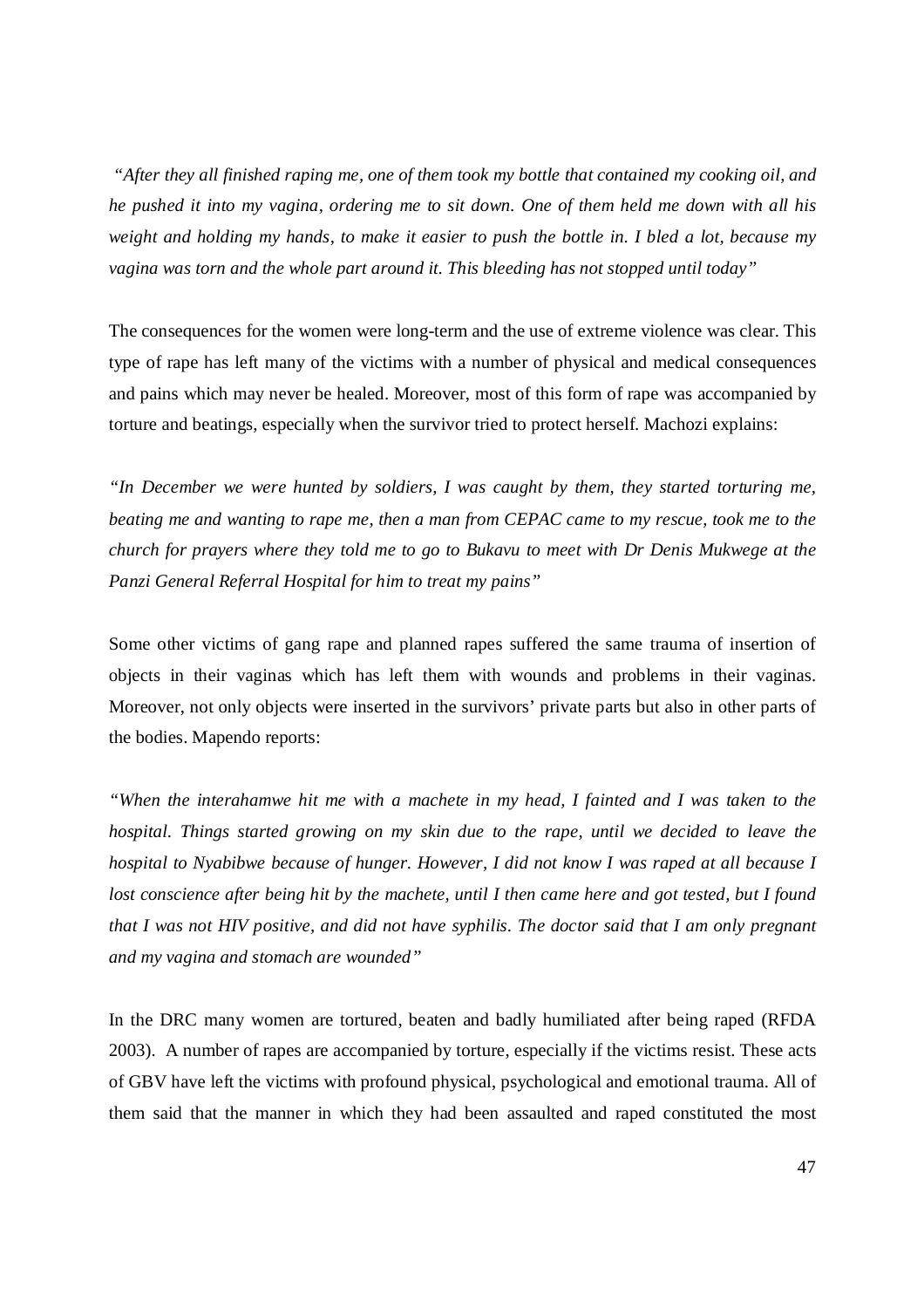degrading and humiliating experience they had ever lived through. They said that they had lost their dignity, their honour and their self-esteem. Their sense of self and their spiritual sensibilities had been seriously damaged. Several women interviewed in the DRC, and particularly in the Kivu province said that, they felt profound regret at having been forced to have sex by men who were not their husbands, which was contrary to their religious convictions, a finding consistent with other studies (UNFPA, 2006). According to the report from interviews previously conducted by RFDA in 2003, this trauma was exacerbated by the fact that many women who had been raped were stigmatised and ostracised by their spouse, families and communities

# **4.4 Changes in womanhood**

#### **4.4.1 Loss of identity**

During the interviews, many survivors indicated loss of identity since the rape took place. Many of them expressed a feeling of distress and despair especially those who had not previously been sexually active. The loss of their identity was linked to the loss of their virginity and being raped. This is explained by the declaration given by many participants in this study that, losing their virginity and being raped led to the loss of their identities. Some others even went further stating that they had no reason to continue living anymore. One of the interviewees declared:

*"I am worried that when I go there I will be given names, because myself I do not know whether I am a man now or a woman now, young or old, these things have confused me. I do not think I will ever get married anymore, and cannot study, so I am no one. In my culture having a child at my age and not being married, it means you are not to be married or even sit together with other girls in the community. I cannot also sit with old women because I am not also a mother.....for us a mother is a married woman."*

This testimony explains the implications that the rape has on a woman's integration in her community. Many of the women felt isolated and lost. They did not feel as if they belonged to their communities. They were particularly afraid of being ostracised by their community.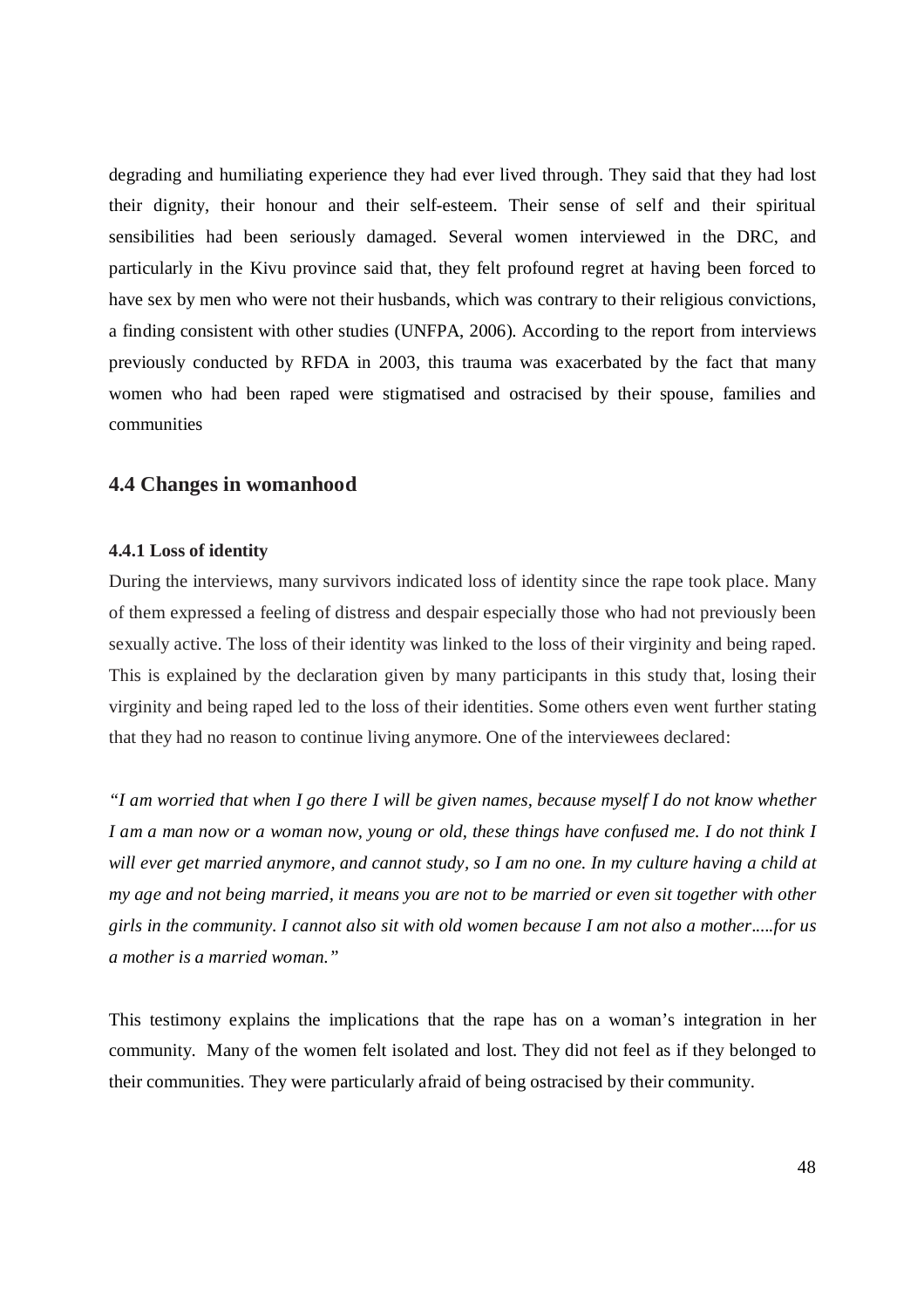#### **4.4.2 Changed intimate relationships**

Out of the 19 survivors interviewed, 13 were affected by changes in intimate relationships. Out of these 13, six have been married and divorced after the rape. The remaining were never married while four of them were in relationships but these relationships broke down. Some of the respondents explain;

*"I was married, living in good relationship with my husband for more than 23 years. But one day I went through a lot of troubles that I cannot easily explain. I went out looking for food for my children. Along the way I got caught by soldiers and taken to the forest, where they had sex with me. When I returned, my husband just said that "in my culture a wife cannot sleep with another man…"*

#### Another adds:

 *"…… He then said he cannot marry me again, after he saw me being raped in front of his eyes by twelve men"*

Yet another one states:

*"My husband chased me from our house because I was raped by other men"*

The rape had severe implications for their relationships. In most cases, it led to the termination of their relationship. Some married women were abandoned by their husbands. They were indirectly blamed for the rape. It was not acceptable for a woman to have sex with another man even if it is against their will. Bayongwa's statement explains further:

*"My husband denied me insisting that until I go for a test then he can only share a bed with me. The whole body of mine has changed since then, and in my house we had started living just like single people and not a married couple"*

In addition to the pains that these survivors went through, some of them reported a greater problem. They indicated that after a husband divorced his wife because she had been raped, he leaves all the family responsibilities in her hands, including care for the children, school fees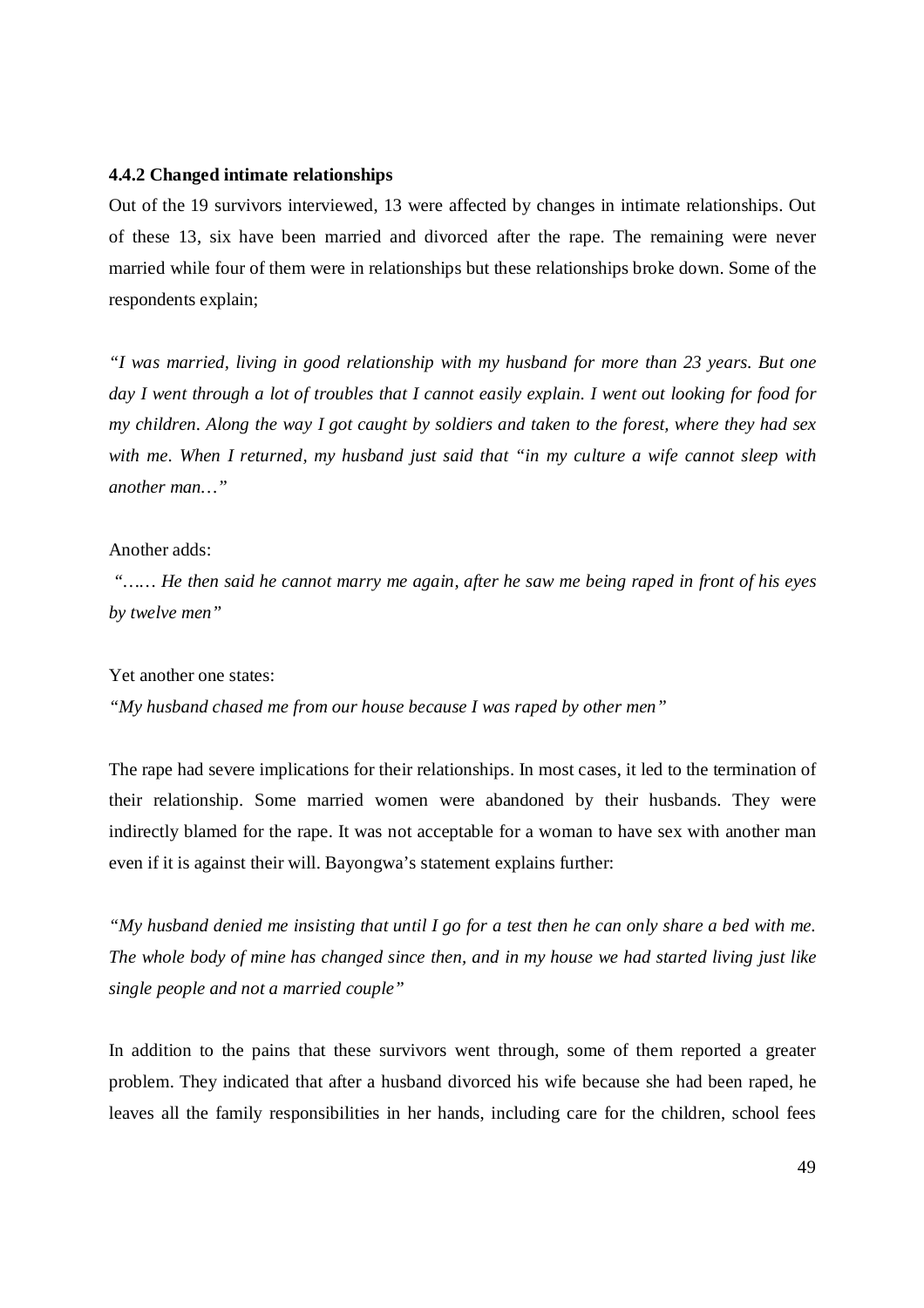payments and other expenses; even though he knows that the wife is not employed. Tulinabitu's case explains this:

*"My husband separated himself from me after this, and he left me alone with all children. I have two here and one left back with his grandparents".*

However, some husbands and boyfriends showed some considerations. After the rape, they encouraged their wives and/or girlfriends to undergo the HIV test and pregnancy test before they would consider staying together. Verdiane testifies:

*"My husband said: go to the doctor first if you want to stay with me, so they can test and confirm if you are not HIV positive. We went, bought cards then I was tested negative"*

Other survivors who were not in a relationship, for example Charline, who is single tells her sad story. Her family did not want to have anything to do with her after she was raped.

# *"My parents heard about this, but they do not just care about me anymore"*

Some of the women had never been involved in any form of sexual relationship. Some women faced rejection by their husbands, the same way single females were rejected by their own families and friends. Only a few survivors did not experience any changes in their intimate relationship. Some of the women had never been involved in any form of sexual relationship. Some of the women who were married, and in relationships, were not rejected by their partners nor their community and families after the incident. This is clear in the following statements by the respondents:

*"Community members had no problem with me, although they knew we were taken in the forest by the rapists for so long"*

*"My partner was influenced by his relatives to reject me for that cause but he did not agree with them, he still considers me and said he loves me still".*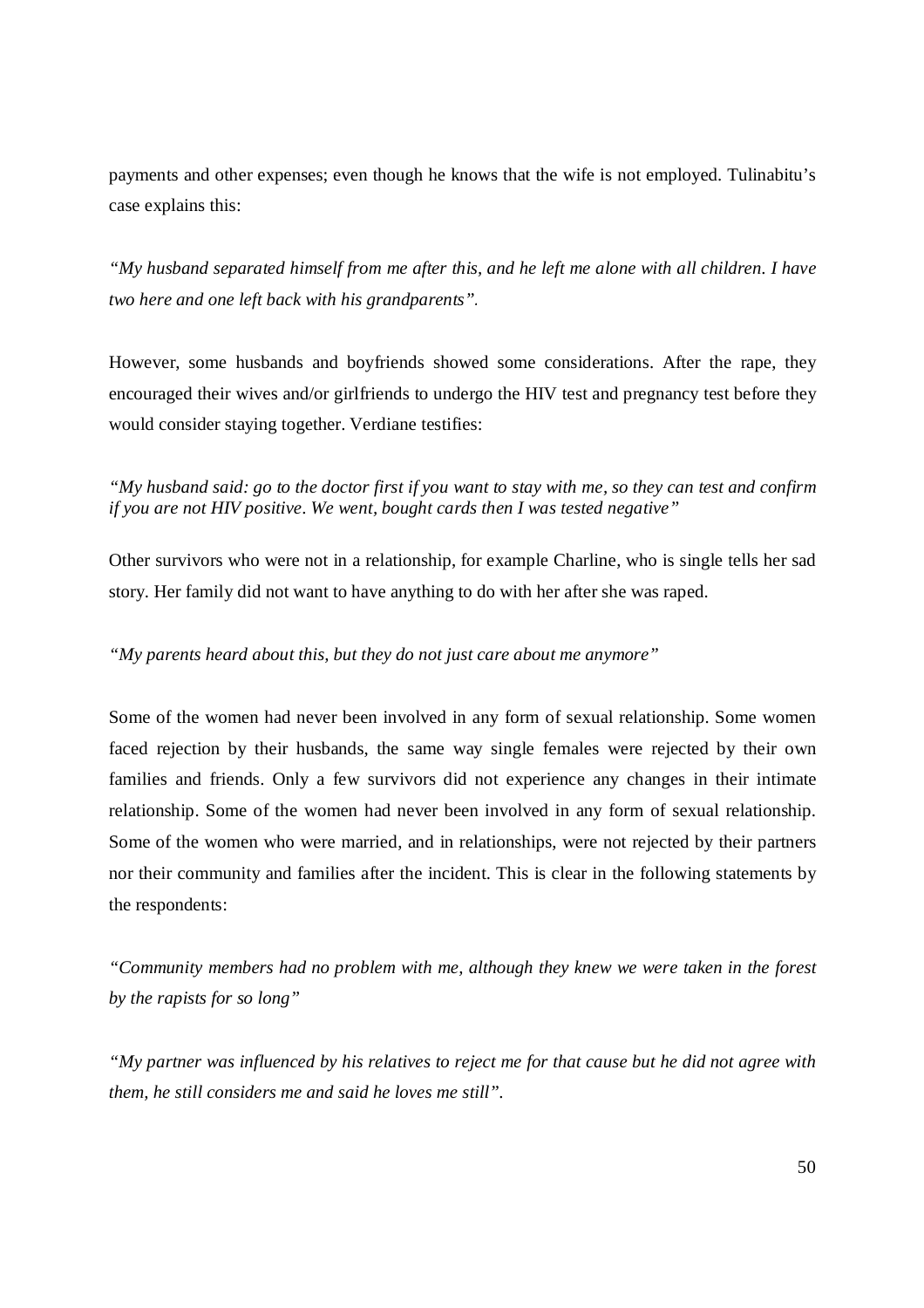*"My partner took me for a test, and he agreed to always support me despite what has happened, and especially after I was diagnosed HIV- negative"*

 *"When I came back my parents were so happy, members of the community rejoiced when they saw me"*

The report above reveals that from the sample interviewed, many survivors reported changes in their intimate relationships. Of the 19 survivors interviewed, only three did not experience any changes.

#### **4.4.3 Loss of hope for marriage and childbearing**

While in Congolese community marriage is highly valued and strong emphasis is placed on having children; some of the survivors reported feeling hopeless as they do not see themselves having children in the future. The fear of not producing children is high due to damages caused by the rapists to the survivor's reproductive system. Some of the women reported that they will not be able to have children because of the violence they were forced to endure and the damage it has caused. In the study, two respondents, Benitha and Tulinabitu give a clear picture of the survivors' sufferings:

*"I gave birth properly but felt hungry after delivery that was after a short while, then I decided to go to the forest searching for something to eat, there I met those rapists, they raped me then I started feeling pains. I met some men who gave me the direction to the Lemera hospital then I came. Since then I have had two operations here at this centre and the doctor said I will not be able to conceive a pregnancy any more, due to the severe damage in my vagina".*

*"I have only one problem now, I can never get married anymore, because in our tradition, it is very impossible for a 15 years old girl like me to have a child. They call us names which can never allow any man to marry us. So my future is now destroyed. In the communities we are being called wives of Interahamwe or rebels".*

In the DRC and in the eastern province particularly, women as young as 15 years old are no longer able to bear children and have no hope of getting married either. Furthermore, women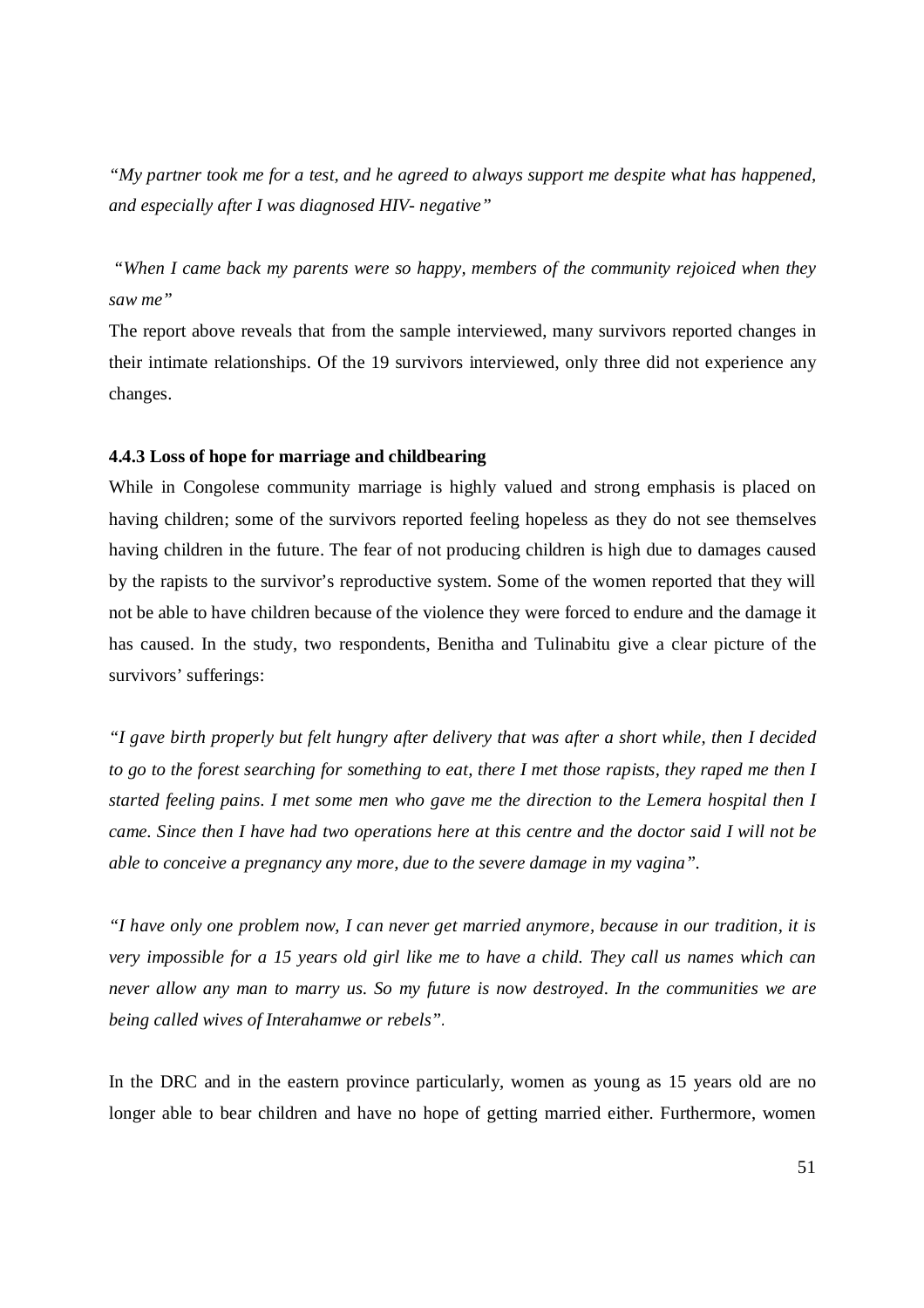who bear children out of the wedlock are likely to face stigma and discrimination and there are limited opportunities for them to get married.

# **4.5 Survivors of Rape**

The most frequently reported acts committed against the survivors before or after rape are: humiliation, destruction of culture and torture.

#### **4.5.1 Humiliation**

Many survivors indicated that they felt very humiliated by the acts of the rapists especially those who were raped in front of their family members or forced to rape each other, irrespective of family relationships. However, although rape has always existed in the traditional society of the DRC, it has been regarded nevertheless as a deeply reprehensible act and an extreme humiliation for the victim and her family, especially her husband. The testimonies from two of the respondents, Chibalonza and Madame demonstrate their humiliation:

*"They came into the house when we were sleeping, knocked and said they wanted to tell us something. They were interahamwe; they came in, started beating us, took everything in the house then raped me in front of everyone including my children. I felt so humiliated with my husband".*

 *"When they raped me, I was with my husband and he saw all these men raping me one after the other, and they forced him to stand there watching them…I felt very bad and humiliated. I wished I had died that day"*.

This respondent explained that she was not alone in feeling humiliated. It was also a humiliating experience for her husband who was forced to watch her being raped in front of all their children. Many participants also explained how humiliated they felt when raped in front of their community and family members. Sharon (1994) points out that, for a woman being raped involves the loss of many things, including the loss of control of her own body and her dignity and values. This is also clear in the statement by one respondent, Verdiane: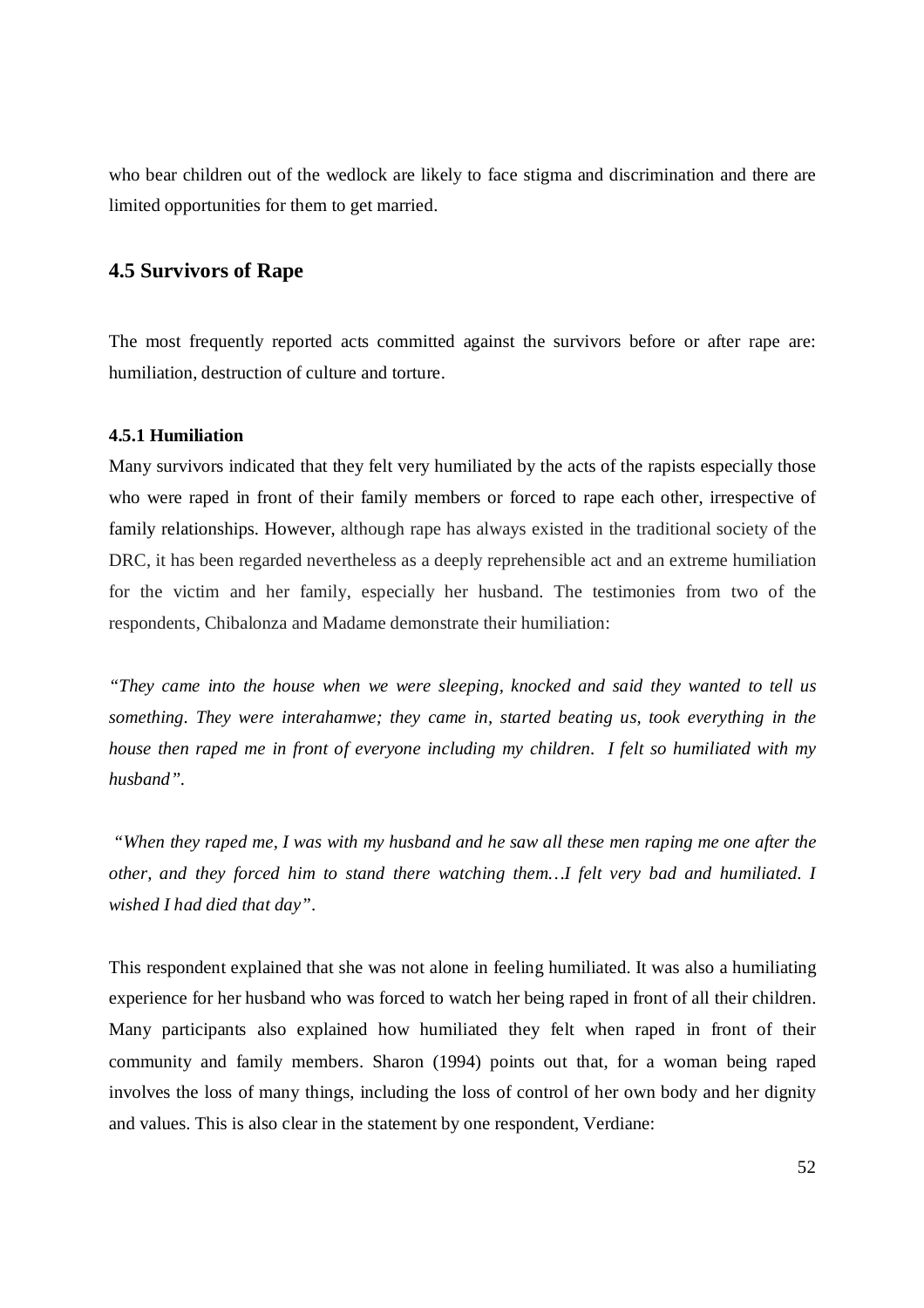*"I came here because of those enemies from the forest that came in our house, locked my husband and raped me. After, they asked my son to have sex with me as well, then insisting that my husband also should sleep with his daughter. I cannot be able to explain the sort of humiliation that I felt since then".*

One can observe that in most cases the reasons for women or their husbands feeling deeply humiliated, is due to the fact that, the rapists forced the husband and children to watch them raping their mother or wife. Furthermore, in the case of Verdiane, after she was raped by the men, they ordered her son to rape his mother. Richters (1998), states that rape is not an act of pleasure but of extreme violence implemented by sexual means. He added that the source of satisfaction for the rapist is the humiliation and degradation of the victims.

#### **4.5.2 Destruction of Culture**

During her interviews with Amnesty International (2005), Marie Kisoni indicated that, the destruction of culture which is an integral part of every society; is the main aim of rapists in the DRC. She further stressed that, raping a child or a young girl of less than 15 years, "is just destroying our culture". Furthermore, destroying young women's virginity and forcing family members to have sex with each other is not part of Congolese culture. Consider the testimony of Agatha the 14 years old young girl who was raped by many young men:

*"I got raped by a group of men, but by then I had not known a man, so it was very hard for me, because I was bleeding too much".*

The rapist must be aware that the Congolese community places a high value on virginity, so they decide to destroy it, in ways that dishonour women and the whole community at large. For example, raping a young virgin like Charline in the Congolese community is not only humiliating but a full violation of the country's culture, which regards virginity as a sign of purity. Moreover, the act of family members raping each other is not part of the country's culture. These acts are unspeakable in the DRC.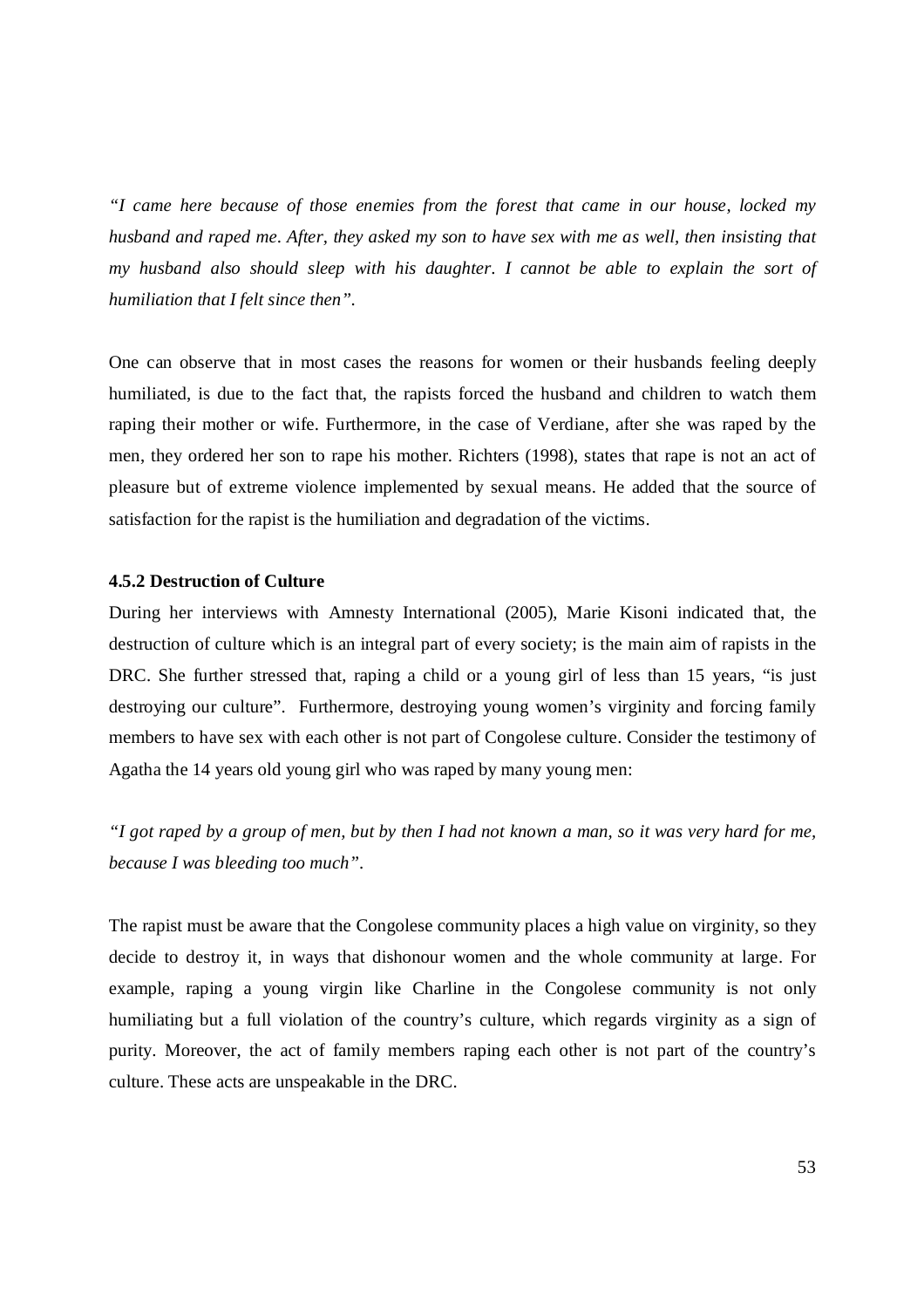#### **4.5.3 Torture**

The report suggests that, out of the 19 survivors who were interviewed, 13 of them reported being tortured, before or after being raped. Most women reported that they were tortured when they tried to protect themselves or their partners. The testimonies suggest the use of extreme brutality by the rapist. A number of women were raped by one or several individuals, with objects such as sharpened sticks or rifle barrels, and subjected to sexual humiliation. They were raped after being forced to watch the torture and murder of their families, as well as the ransacking of their houses. Many women were killed after being raped. Asira Ponga gives her testimony:

*"The reasons of me being here, since 2002, I was going to the field with my husband. We met a group of soldiers, and they let us go, but when we were coming back from the harvest, they stopped us together with my child, and asked us to give them some US dollars. They searched the two of us, and found 5000 Franc Congolais in my pocket. When my husband came, he saw his son already tied to a tree, and I was being tortured, beaten and forced to have sex in front of my son. They then started beating my husband, hitting the gun on his neck, while others were busy raping me".*

This describes the level of violence women were forced to endure. They felt completely helpless and defenceless, and there was nothing they could do to protect themselves. The victims stated that for them rape was an ultimate physical, psychological and social violation. Herman (2001) explains that the purpose of the rapist is mainly to terrorise, dominate and humiliate his victim, by rendering him or her completely helpless.

Based on the survivors' testimonies in this report, women in this study were publicly raped, and forced to watch others being raped, while also witnessing the tortures and killings of their loved ones. The torture that the survivors were subjected to, led to the loss of the will to live. Some of the survivors indicated during the interviews how they wished to die rather than being raped. Kabisuba says:

 "*They used me badly until there is no way to defend yourself and I don't have a way to explain the way I felt that day. I so wished to die because my life has lost its meaning*"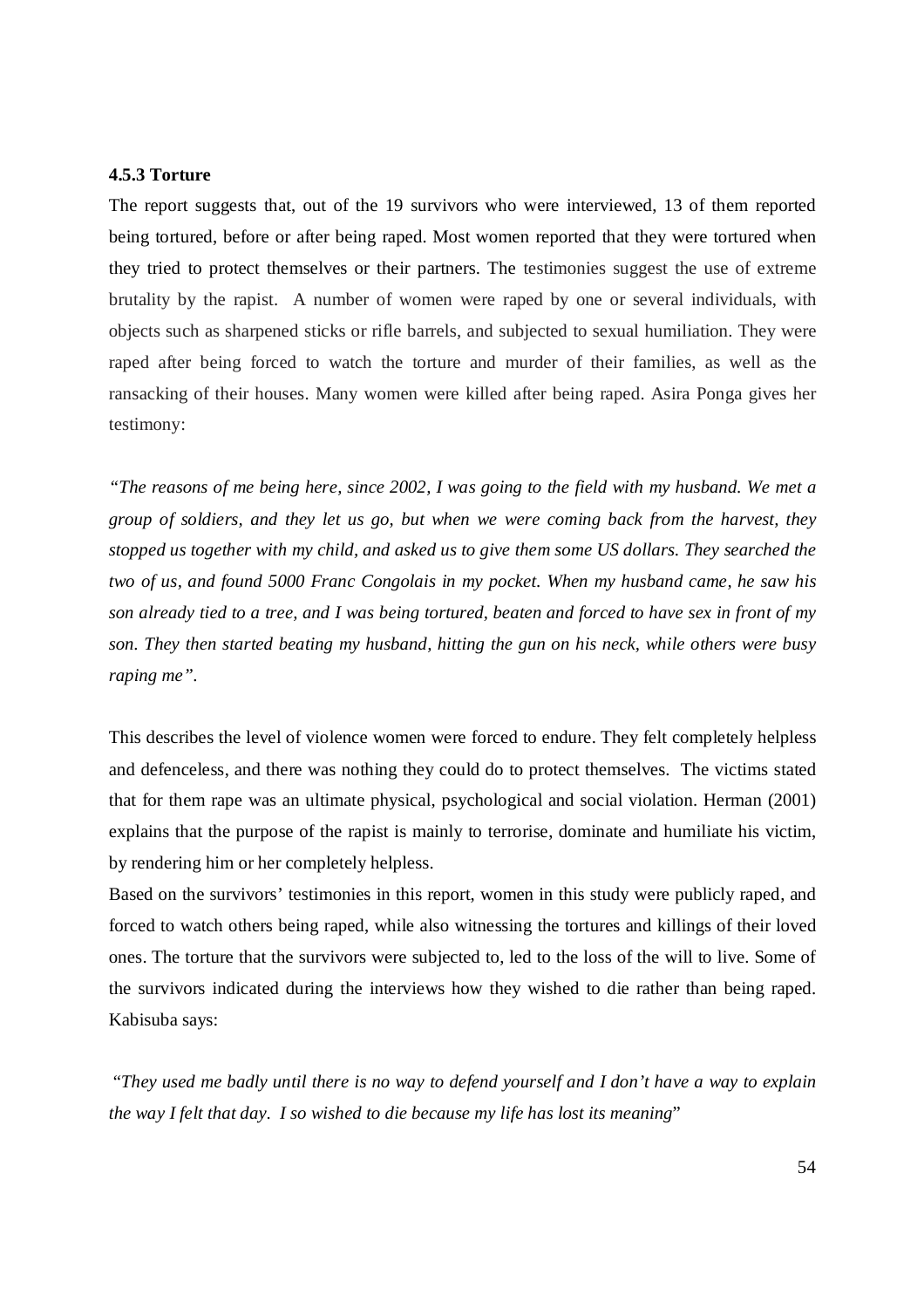In support of this testimony Resick (1998) states that in the case of extreme violence, the loss of hope to live and consciousness is a dissociative response. He argues that, this may have a survival value because it allows the individual not to consciously experience or remember the overwhelmingly traumatic event, resulting in symptoms of dissociation.

## **4.6 Main causes of women rape in the DRC**

During the interviews, respondents were asked whether they are aware of the main causes of rape in the DRC. Almost, every respondent said that, the real cause of these acts remain unknown, except that the aims of the rapists is to continuously humiliate, torture, and destroy women's reproductive lives. However, some causes were identified throughout the sub-themes and they are supported by the existing literature in this field.

#### **4.6.1 Socio-economic status of women in the DRC**

In addition to the data collected a review of the literature suggests that in order to understand why these acts of GBV are taking place in the DRC, it is necessary to take into consideration the socio-economic status of women in the country and particularly in the province of south Kivu. An awareness of the way gender relations are perceived, and, above all, men's attitudes to women's bodies in times of peace in the DRC and in the neighbouring countries where some of the perpetrators of this violence come from, makes it easier to understand how such atrocities could have occurred.

 HRW (2002), reports that, the war has had a devastating effect on women's economic and social activities. The report suggests that the already meagre resources and revenue of grassroots women's organizations, as well as their means of production, have been destroyed. In addition to the volatile security situation, women also face basic structural problems that exacerbate their impoverishment. Firstly, it is difficult for them to have access to land because of the overexploitation and overpopulation of fertile lands, and because of patriarchal traditions. In addition to this, the economic infrastructure that would have enabled them to carry on productive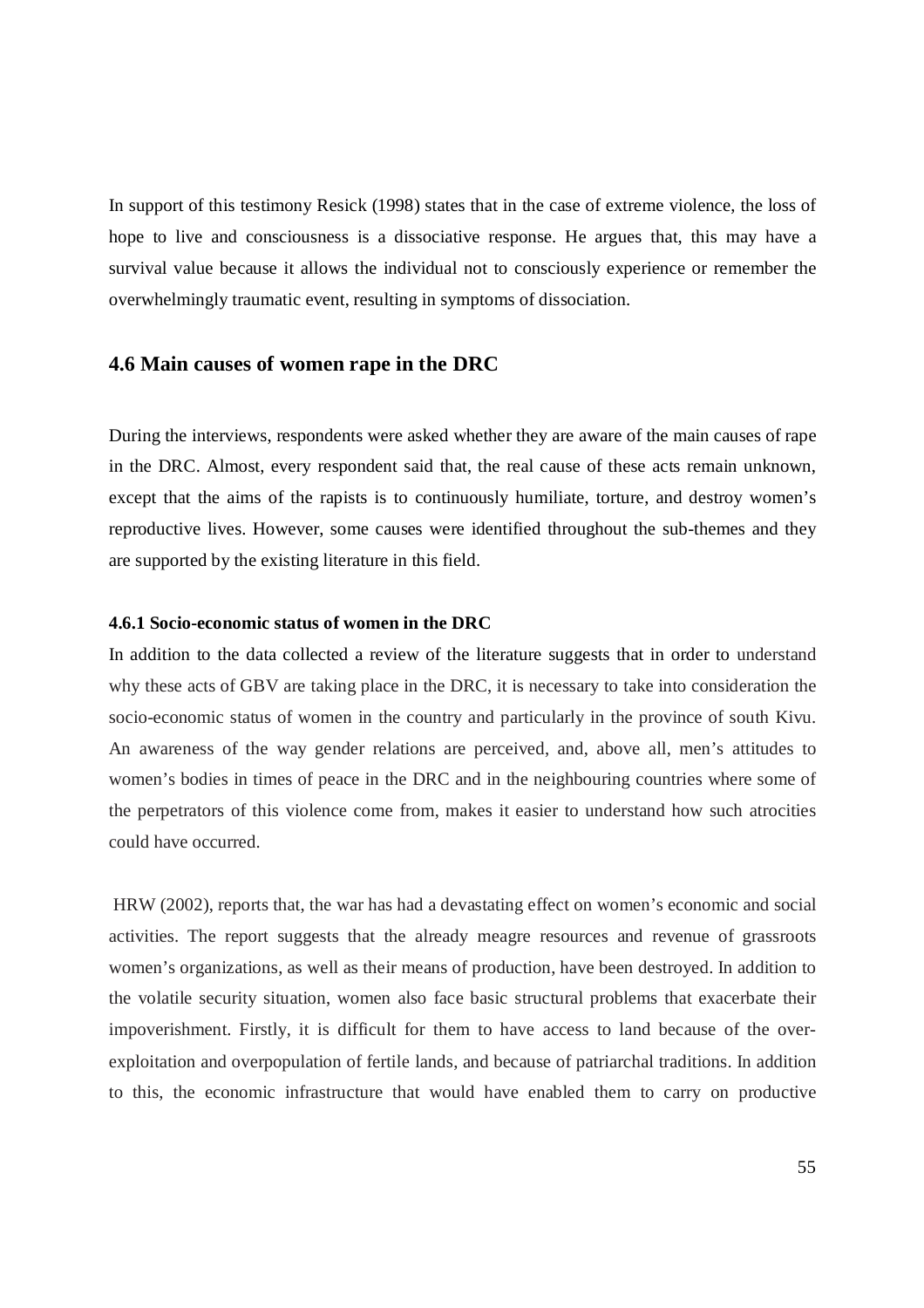activities has been destroyed. For example, Sifa and Nadia when asked how they are surviving replied:

"*Currently, we are relying on the food that we receive from lemera hospital because no one can go in the forest to look for food or collect firewood. If you go, obviously you will not come back. We cannot go to the market as well because they wait for us there*".

The war in the DRC has produced a large number of widows and displaced women who have become heads of households without them having had any preparation for this role. Most live below the poverty line and depend largely on food aid for their survival. War and poverty have forced many women and girls into prostitution as a means of survival, and this makes them particularly vulnerable to sexual violence. This has been described as 'survival sex' and creates conditions "in which abusive sexual relations are more widely accepted and where many men, both civilians and combatants, regard sex as a service that is easy to obtain by means of coercion" (Turshen and Twangiramariya 2001).

#### **4.6.2 Women's Place in Congolese Society**

Women in Congolese society occupy **a** low social status. An analysis of the characteristics of women, show that their level of education is relatively low, because in many families boys still get preference over girls when it comes to schooling. Moreover, a large number of girls from the most disadvantaged communities drop out of school because of marriage or early pregnancy. It is difficult for women to obtain access to the means of production such as land, property or credit. Moreover, certain aspects of Congolese legislation still discriminate against women. For example, a married woman must obtain her husband's permission before undertaking certain initiatives such as opening a bank account or asking for credit. Traditionally, women cannot inherit from their fathers or from their husbands. In the rural areas, women produce and manage 75% of food production, process their produce for family consumption, and sell 60% of their output at local markets, yet often they get nothing back from the proceeds, which tend to go directly into the pocket of their husbands (International Monetary Fund 2002).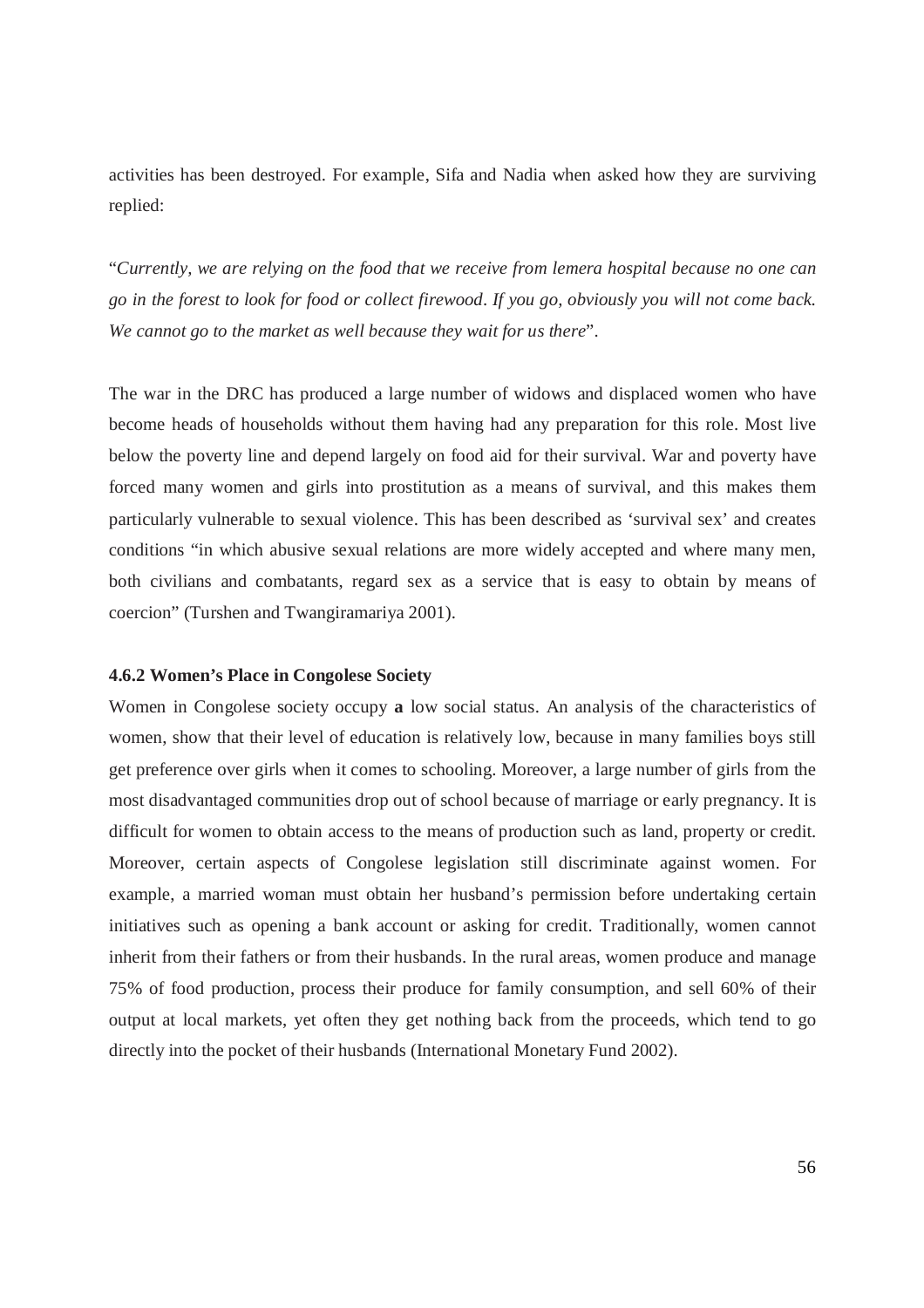Further reports reveal that, the province of South Kivu has almost no mechanisms in place for the advancement of women. Various international instruments for women's advancement, such as the Convention on the Elimination of all Forms of Discrimination against Women (CEDAW), and the Beijing Platform have rarely been applied because of lack of adequate funding. A survey carried out in 2001 by the DRC government and UNICEF across the whole of the Congo produced a damning assessment of the situation of women and children, revealing that it had deteriorated on almost all counts since 1995 (UNICEF 2001).

#### **4.6.3 The Rapist**

 The respondents stated that, in most cases, rapists went unnoticed and not punished after the action. This can be explained by the fact that the perpetrators are Burundians and Rwandan troops, who have lived through experiences of the 1994 genocide when rape was committed at its highest level. For these troops, rape has become common practice.

Nevertheless, although GBV in the DRC has worsened due to the war, all evidence suggests that it was also occurring, albeit on a smaller scale, in peacetime. In fact, in both countries, (Rwanda and Burundi) as pointed out by HRW (2002), domestic violence has always been widespread. In the private sphere, many women are subjected to sexual, physical and psychological violence. In Burundi, it is often members of armed groups who are blamed for sexual violence, but according to Dushirehamwe (2003), they are not the only ones to commit these crimes. Incest is being committed within families, with fathers sexually abusing their daughters. There have also been reports of children, and even babies being raped by people employed in the home to look after them. The situation in Rwanda is the same: the rural areas have experienced cases of domestic violence and of rape committed against women and young girls following the war and the genocide. All these facts strongly attest to the correlation between the domestic violence that takes place within the privacy of the home, and the violence perpetrated against women in the public sphere by soldiers and members of militia groups during times of armed conflict.

# **4.7 Long-term consequences of being raped**

This report has revealed that survivors of rape in the DRC have become victims of various health, psychological, and physical consequences of rape. Apart from this, the survivors are also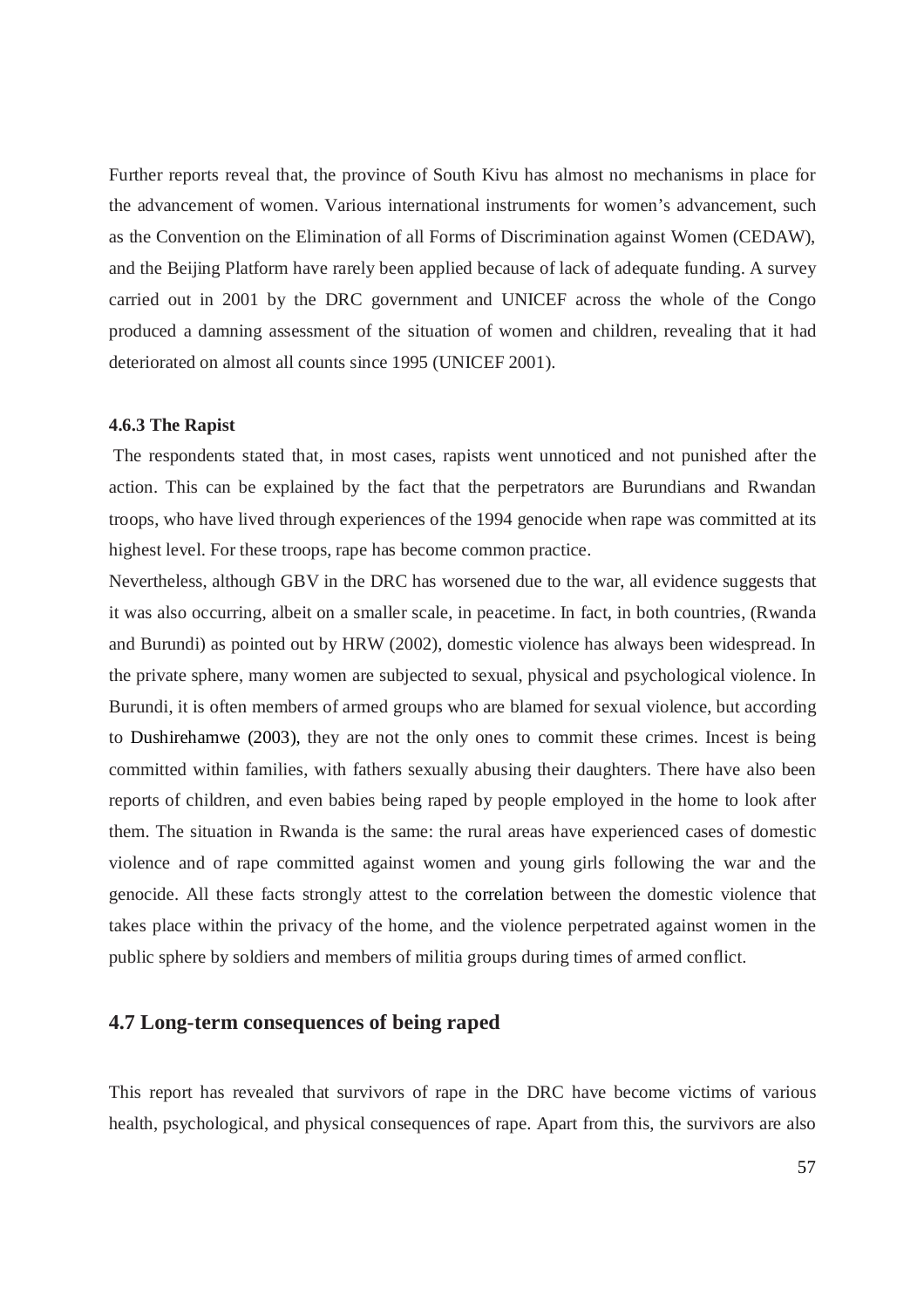victims of infectious diseases such as HIV which always appears in these women's testimonies. In addition, there is the problem of unwanted pregnancies and other social impacts.

#### **4.7.1 Health consequences**

Amongst the survivors interviewed, 8 out of 19 respondents were already HIV positive, as a result of the rape. Post et al. (2002) point out that factors such as vaginal tearing or other injuries which occur during rape could increase the risk of transmission in cases where the perpetrator is HIV positive. Furthermore, it is estimated that nearly 60% of combatants involved in the war in the DRC are HIV-positive according to the HRW (2002) which means that there is a high risk of infection. It is known, moreover, that the risk of HIV/AIDS being transmitted during forced and violent sexual intercourse is much higher than in the case of consensual intercourse. Also, the protective vaginal secretions that are present during normal sexual intercourse are absent in the case of rape. Girls who have not yet reached puberty run a high risk of HIV infection, in that they are more liable than older girls and adult women to suffer vaginal injuries during rape (ibid).

The fact that a substantial number of women were raped by different men and raped more than once makes it inevitable that many contracted the virus as a result (African Rights 2004). Some respondents have however not been able to disclose their status because of the stigma attached to HIV/AIDS. There are some women who are living with HIV/AIDS. They contracted it from their rapists. According to some of the respondents:

*"I am already diagnosed HIV positive…for me I am already dead"*

"*I am HIV positive, and I live on my own, so I have no hope to live any longer, no one will care about me*"

"*I can only tell you that I am HIV positive but I will not tell it to people in my community because they will all hate me. They will assume I wanted to carry the virus myself*"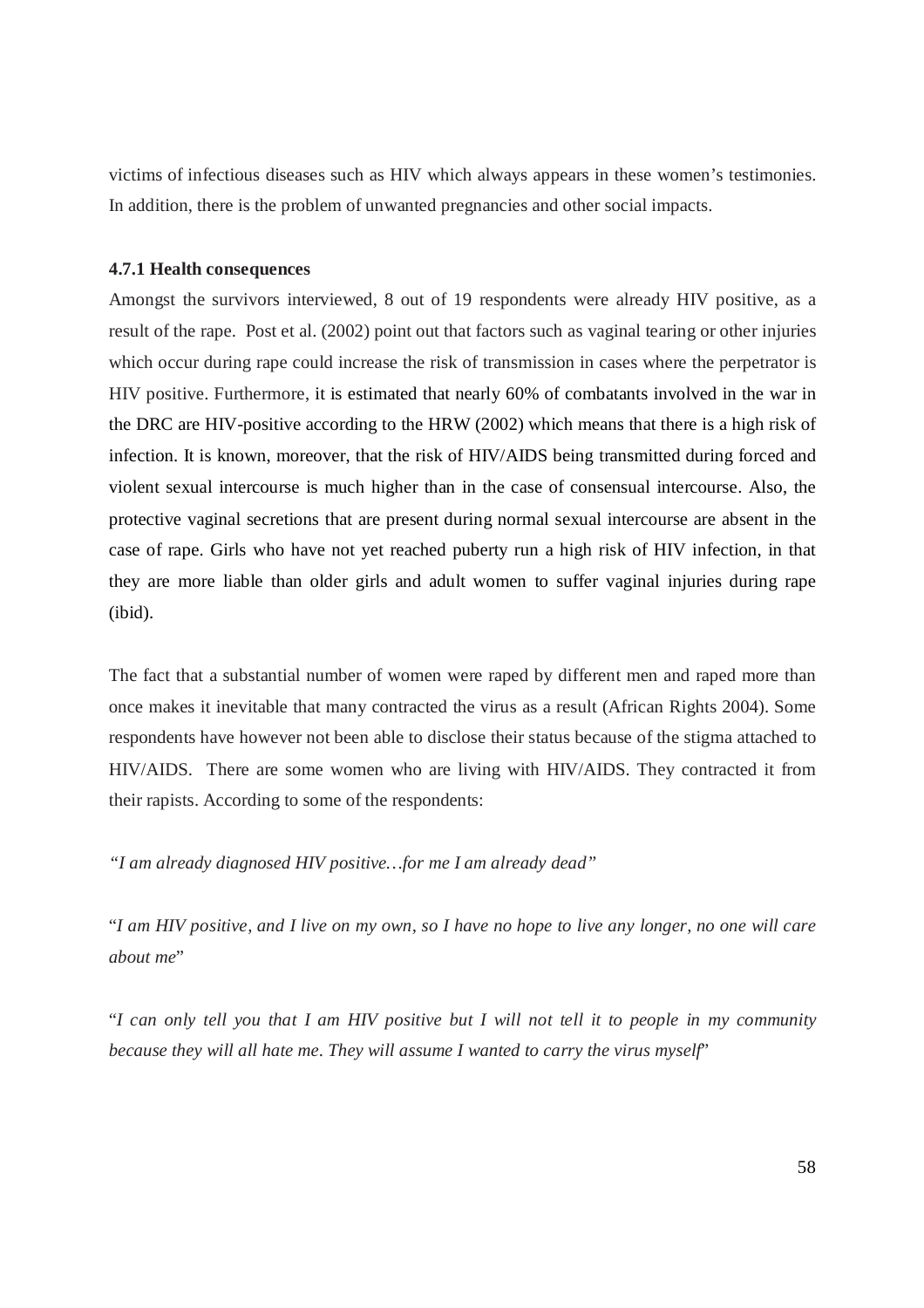Women who are HIV positive feel a sense of hopelessness. They regard it as a death sentence. In the DRC anti-retroviral treatment is not widely available, and few women will have the opportunity to access the treatment. After hearing all these testimonies accompanied with fear and lack of HIV education, the researcher referred them to the social worker and the psychologist for further counseling.

#### **4.7.2 Physical and reproductive health consequences**

Based on the survivors' testimonies alone, they suffer ongoing physical problems as a result of their experiences of rape. The table below summarises the number of survivors suffering from one or more rape related physical or psychological effects

Table 4.3

| <b>Sufferings</b>                                 | <b>Number of survivors</b> |
|---------------------------------------------------|----------------------------|
| Asthma                                            | $\overline{4}$             |
| Fear and Shame                                    | $\overline{4}$             |
| Phobia about soldiers                             | 17                         |
| Pregnancies following rape                        | 7                          |
| Diagnosed HIV/AIDS due to rape                    | 8                          |
| Pains when having sex with husband following rape | $\overline{3}$             |
| Vaginal discharge (blood & abscess)               | 6                          |
| Vaginal discharge (urine, water or faeces)        | 5                          |
| Pain in lower abdomen                             | 6                          |
| Headaches                                         | $\overline{4}$             |
| Stomach aches                                     | 5                          |
| Insomnia and nightmares                           | 3                          |
| Injuries caused by blows with machetes            | 5                          |
| Vaginal tearing and can't walk properly           | 5                          |
| Fistulas (Genital malfunction)                    | 5                          |
| None                                              | $\overline{0}$             |

Table 4.3 summarizes the health consequences following rape. It suggests that almost every survivor has been the victim of not less than five afflictions. Many of the women suffer serious medical problems. One of the women Kabisuba testifies: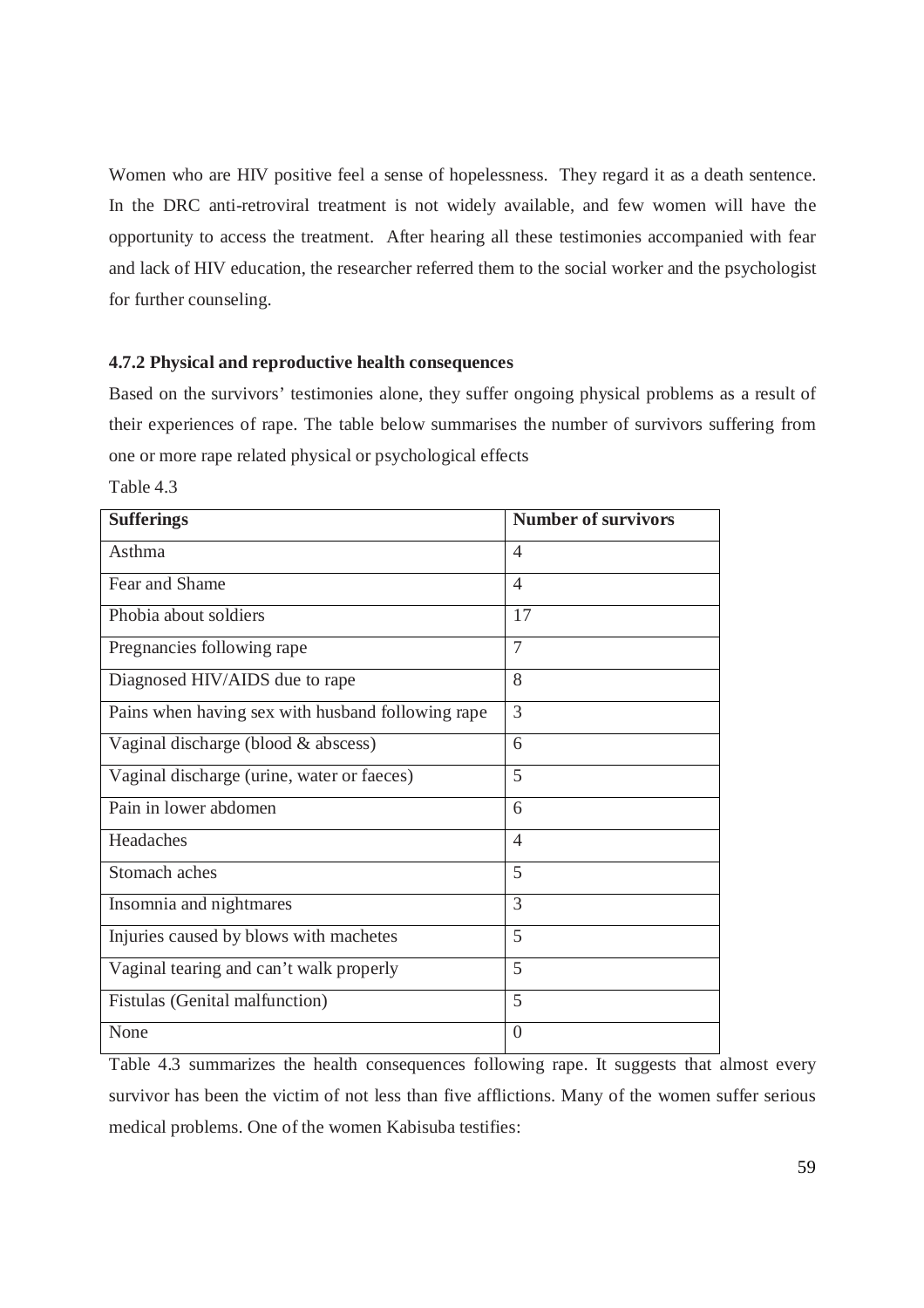"*They used me badly until there is no way to defend yourself, and I don't have a way to explain the way I felt that day. In fact after having sex with these many people, then when I had it with my husband I felt bad, then I started urinating every hour, that I could not stay in front of other people because they look at me very strangely, and start laughing when I go to the toilet every minute*".

Other respondents who returned to their husbands after rape and did not divorce their partners indicated:

"*After the rape, I felt a strange pain in my body, I went home, and there at home most of the time when I sleep with my husband I feel more pain*".

*"After this action I started bleeding seriously and since that day I can no longer walk properly. After two months, I realized I was pregnant, and when my husband heard this, he denied me"*

*"I was here in August 2009 for an operation, that time I was pregnant and bleeding seriously*"

Some women reported that they experienced severe side effects after rape. Some reported experiencing pain during intercourse, others reported severe bleeding. Some women reported that they fell pregnant, and others only found out about their pregnancies at the hospital. Others indicated:

"*After the rape, I started feeling very bad, and since then I felt big changes in my body, until I discovered I was pregnant. I became sick; I was pregnant and gave birth here*".

*"I felt very bad and started bleeding and feeling a strange pain in my lower abdomen. I started crying, every day I felt different pain, and now I am having a problem of fistulas asthma and insomnia"*.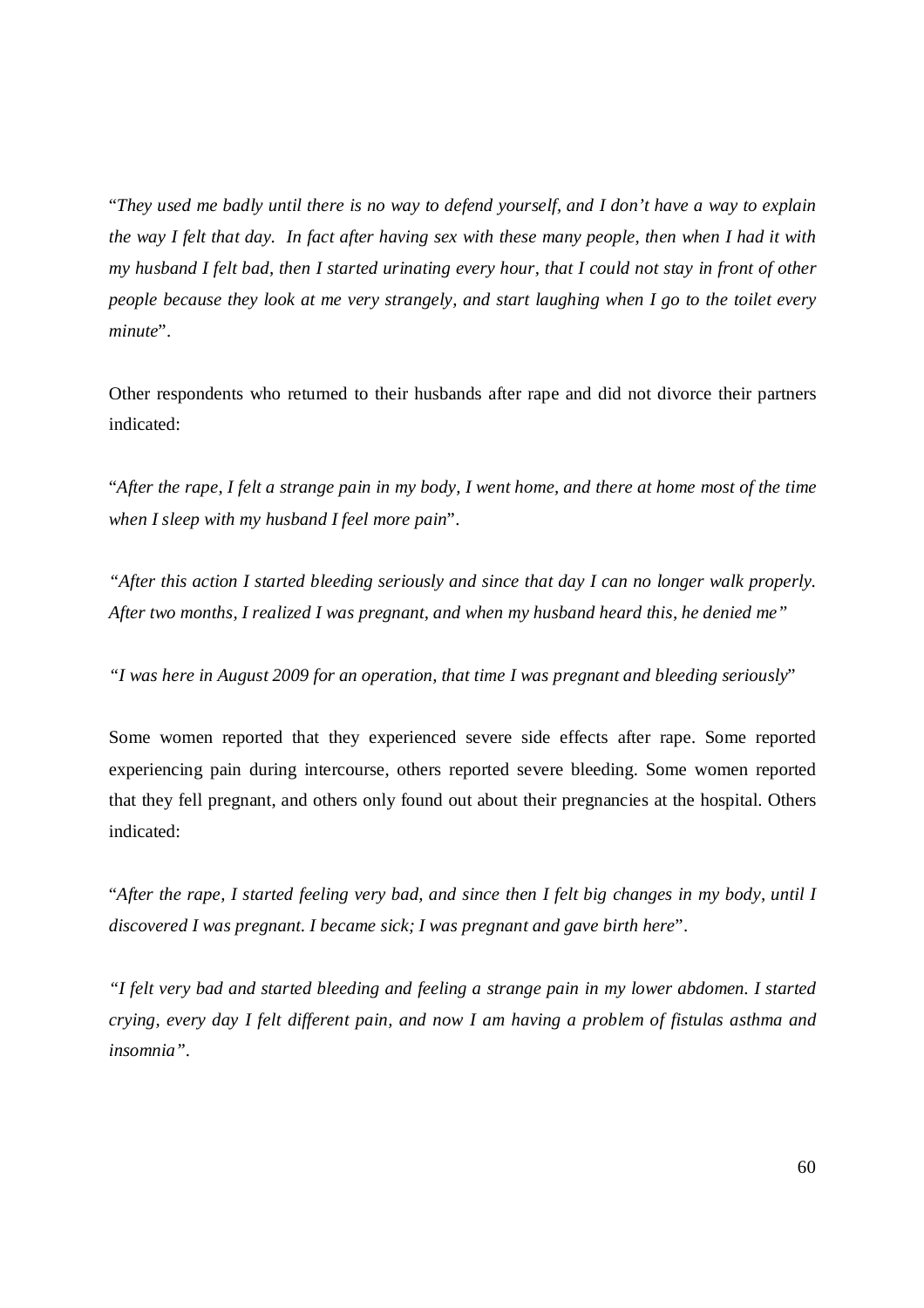Resick (1998) points out that every rape victim has her own way of reporting the incident and that it happens differently for every victim. Some women suffered psychological trauma that was evident in reports of extreme exhaustion, headaches and sleepless nights. Mazabuka who could not stop crying during the interview gave this testimony:

"*I can spend up to two month bleeding and since I was raped sometimes my tummy grows bigger, but the doctor also sometimes says he does not see that sickness. I also have regular headaches and asthma. Every night I have bad dreams about what happened to me, causing me to not want even to see a soldier during the day*".

Asira gives a closely related testimony:

"*This caused other problems because July this year I was admitted at the hospital again. The same thing happened again, where I started bleeding, every morning I will realise that I have wet the bed. The doctor tried to repair my Fistulas but it could not work, they then referred me to Lemera Hospital to meet with other gynaecologists, and right know I am only waiting for another operation because I have met with them already*"

Some women have suffered fistula which are holes in bladders, vagina and rectum caused by rape or attack using bayonets, wood, and even guns (UNFPA, 2005). The *Economist* magazine recently estimated that 80% of the fistula cases in the DRC were the result of sexual violence (UNFPA, 2006). These fistulas have caused women much embarrassment because they are constantly passing urine and they come to the hospital to repair their wounds. In most cases the interviews were interrupted and it was clear that the survivors could not continue, because they became very emotional.

At the end of the field work, the researcher had time to go through some interviews with the psychologists and the social worker, who is a nurse by profession. These interviews were conducted in the form of conversations, aiming at getting some additional information that might have not been reported by the survivors in traditional surveys. The psychologist reports: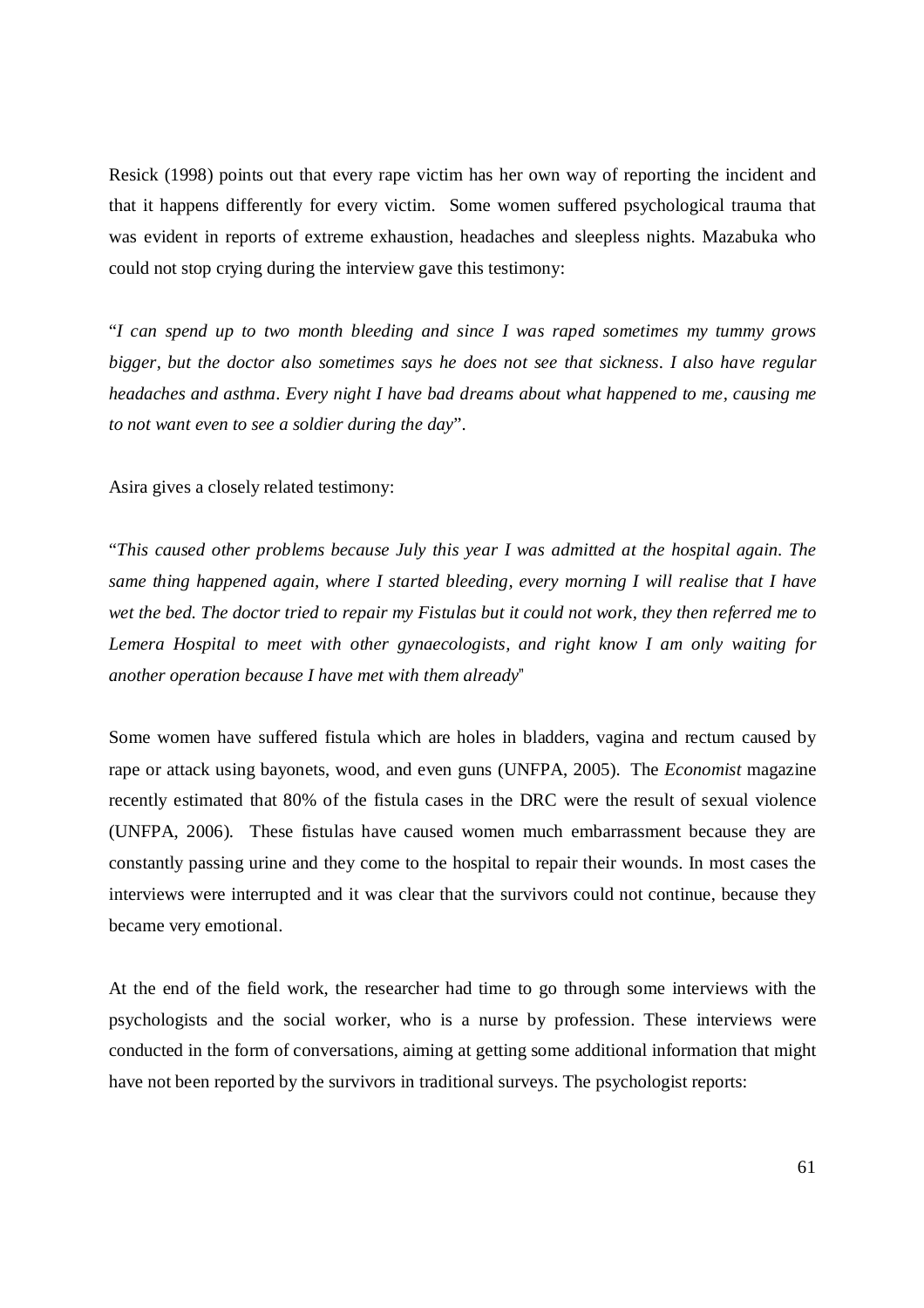*"We do not understand this situation at all; when they come here, some of them look dead already. And on our side we are overworking and since this is the only centre that takes care of such victims in the whole province, this puts us in big trouble. I even remember one woman coming here last week with a one year girl raped seriously. She is still under medication and this is so hard. If only the government could do something…look at they way they are walking, many of them have become mentally disturbed, especially those now living with HIV/AIDS, they do not speak to us politely anymore. They are tired of life they said. The others can never be able to fall pregnant because their reproductive system has been destroyed by the rapists. According to my view, the rapists were envisaging to destroy the women's reproductive life and the culture of our country".*

The experiences of the survivors are not only shocking to themselves but even to the service providers. The testimony of the psychologist at the centre makes it easy to understand that these atrocities are inhuman. After this declaration, in which she has shown her incapability and failure to understand the reasons for these acts, the social worker added:

*"I do not know how I can explain the experience of being raped. When they first come to the centre, we fail to understand the aim of the rapists, because after having sex with them they could at least allow them to go freely and not shoot, or insert objects in their vagina. The most serious problem with them is that of being refused by their partners, and we fail to deal with this. So the numbers keep increasing since after medication they have nowhere to go. Look at those with children, they come pregnant, now after delivery the hospital director has allocated some funding to start educating both the victims and their children. We do not know where the government is in all these. If these NGOs were not assisting, this centre would have been closed already and no one would be alive amongst them by now. Especially, those living with HIV, and those who gave births here, and who are under age. I believe whatever they told you is their real story because this time they are no longer afraid of telling their stories, like before. They said they were tired of living and they have nothing to hide anymore. The only thing is that they live with fear, not only of the soldiers but of their families left behind. Some of them do not believe they will ever see their families and are worried who is taking care of them now"*.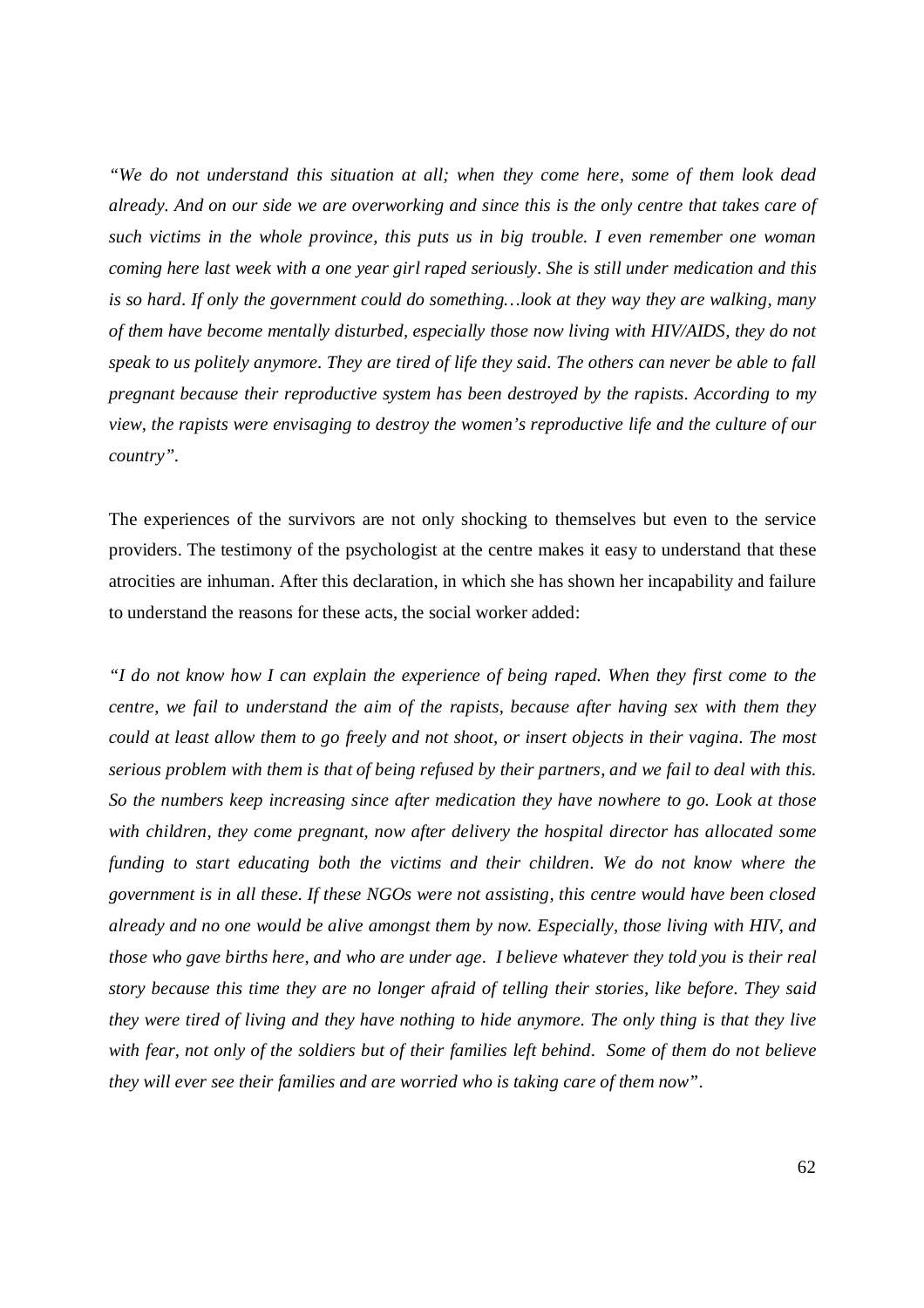The declarations of the services providers above do not differ much from that of the survivors. The psychologist and the social worker have demonstrated their concern about the destruction of other services facilities in the province. This according to them causes a big challenge and they are worried that if these acts do not stop, this unique centre will not be able to absorb all the survivors. The number of entrants per year is much higher than the releases, in fact they indicated that they may receive up to 3500 survivors per year but only 1700 will leave. The rest will stay, admitted or referred to other provinces to find doctors and other experts in the field related to their sufferings.

#### **4.7.3 Aftermaths**

This paragraph deals only with the general aftermaths of rape. While conducting the interviews, the researcher realized that there were many other challenges faced by the survivors but these remain unnoticed, for example, the future of the children born out of rape, the survivor's rejection from their communities and their wants addressed during the interviews. Out of the 19 survivors interviewed, seven had already tested pregnant, and 4 out of them had given birth and were living with their children. The others may have been pregnant but because they were still waiting for this particular test, nothing had been reported about them. Benitha was asked about her pregnancy during the interview and said:

"*Yes, this pregnancy that I am carrying is from that man who took me for two months. I left him in jail because I reported him and left"* 

It was clear that the main concerns for the survivors near to recovery are now concerns about the future of their children. Mapendo says:

"*I thank God because I was not diagnosed HIV positive, but some complications may occur during delivery if at all. The other main problem that I am faced with now is that of my children at school, my husband was helping carrying people's good on his head from one destination to another, and earned some amount for fees, but now he can no more, so there is no way to get money to pay for their school fees. Three of my children go to school but I cannot afford it. Even*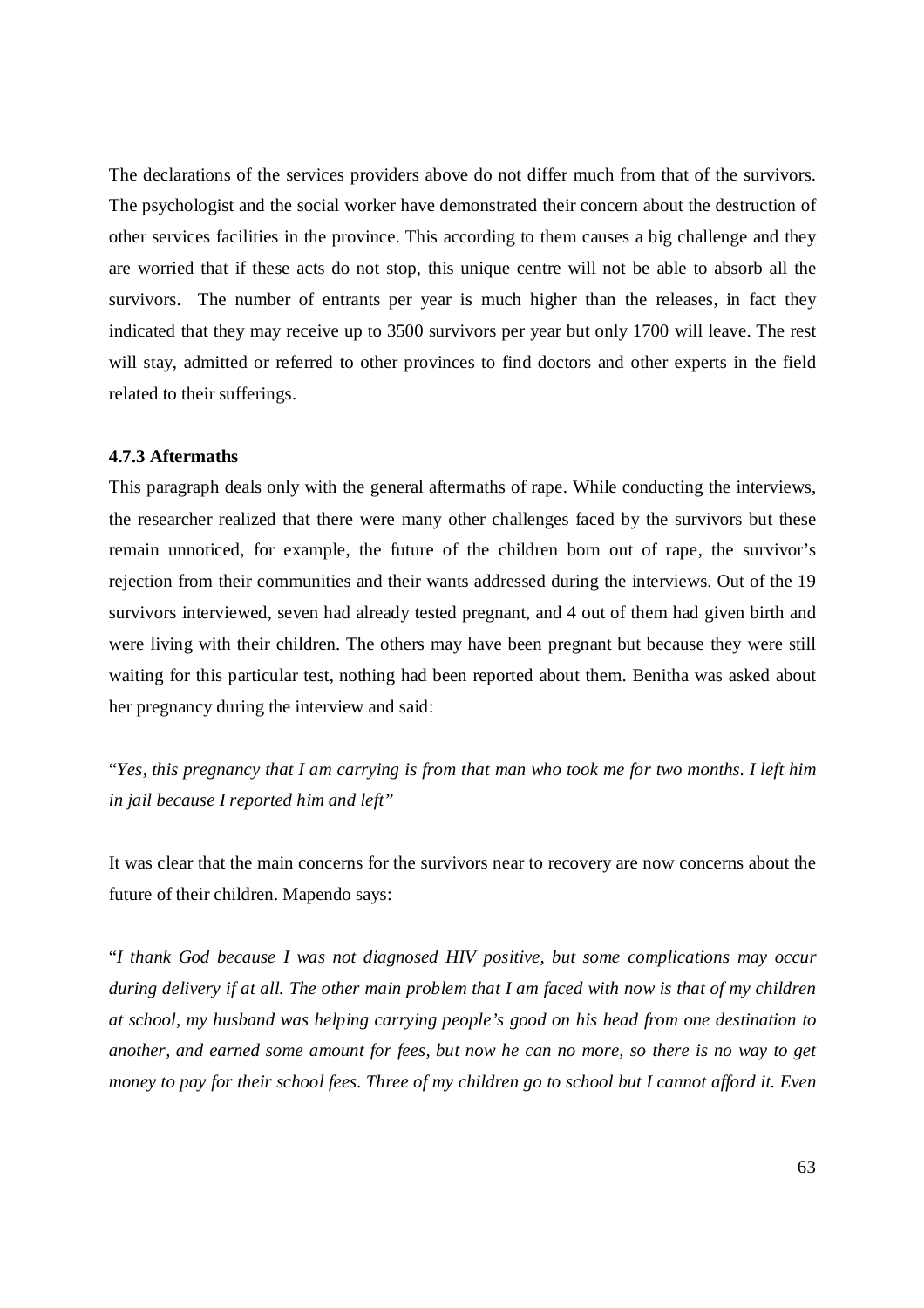*this pregnancy I am not sure about my delivery since I still have four month before this. We went there in search of life, and the whole money that we had saved already was taken off our hands*".

Other respondents were very concerned about HIV infections after being raped and expressed their worries and feelings. Their fear was exacerbated by the fact that, treatment for the virus is hard to access and that they experienced denial in their relationships and communities;, and; more importantly by the stigma attached to the sickness. Zawadi explains;

"*I have realised that I can have HIV/AIDS without notice, that is why I came here for the test and see how far I will go*"

Apart from this problem the survivors were concerned about the reactions of their communities. Many of the respondents reported being laughed at and given names when they returned to the communities. This according to some of the survivors has been another barrier for them to return home although they are feeling better. During the course of the interviews, 17 out of the 19 survivors reported being given names when they returned to their communities after rape. Most of them also indicated having a phobia about soldiers.

"*Everyone seeing me in our area laughs at me, they point fingers at me, and all these are because my husband insisted that I should not tell anyone that I was a victim of rape*".

"*People of my area call me wife of the interahamwe, and everyone who has been raped is called that name in our area*".

 "*You know, at home it had become a habit, at home, in the field or elsewhere, some would laugh at us and others do offer counselling. The other problem is the children we gave birth to after rape; no one wants them in our communities. They are calling them fruits of the killers)*".

Many respondents have been forced to adapt to this situation. They do not see it as strange any more, although it hurts and stigmatises the survivors. The other concern regarding these children born following rape is that, as reported by the respondents, they remain living reminders of the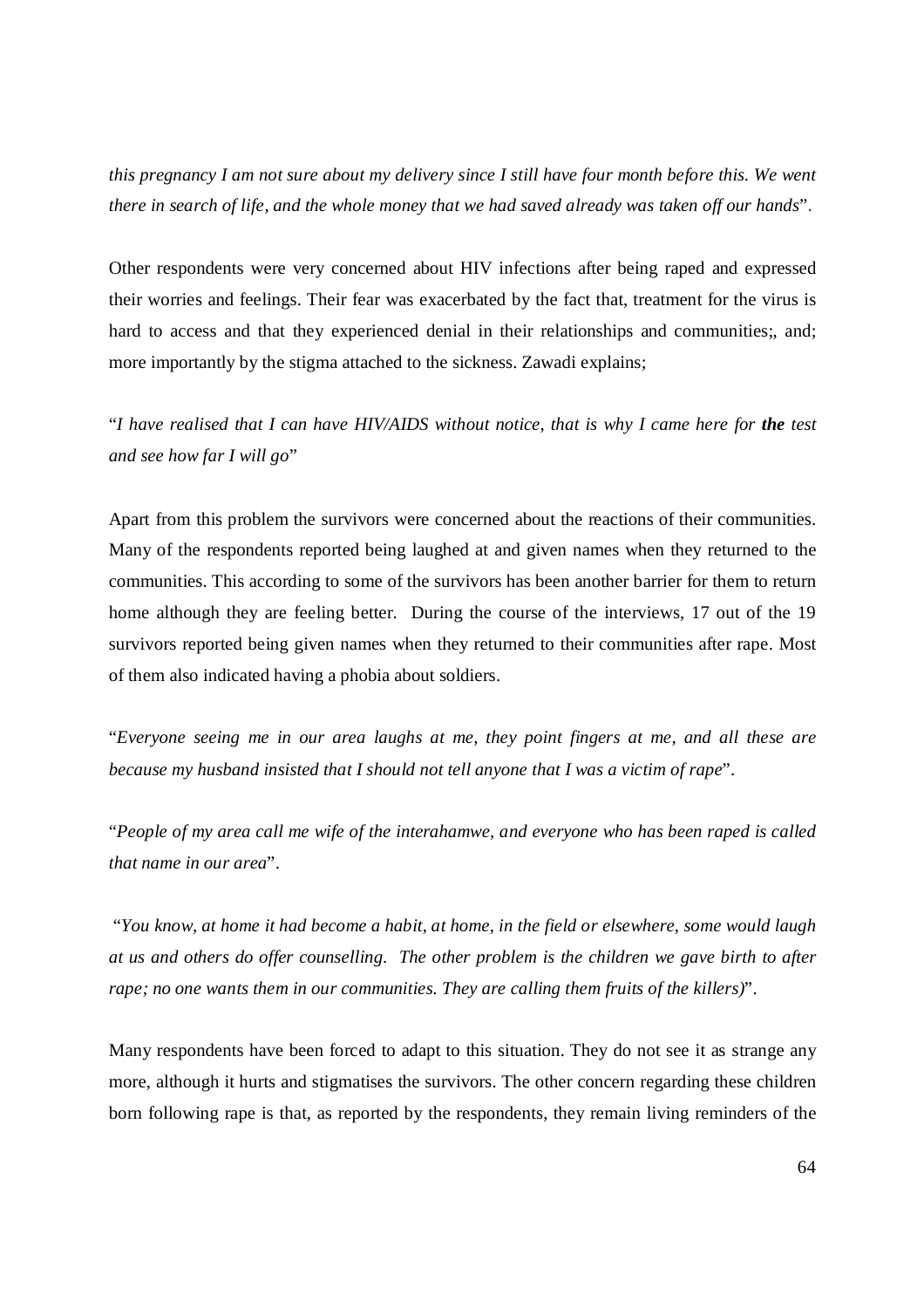acts posed by the perpetrators. This makes it hard for the survivors to forget what has happened to them. Research conducted by Wax (2004) reveals that; in Rwanda children of rape were a source of conflict amongst their families because they were permanent reminders of what happened during the genocide. Some mothers named them little killers because they were born from the militia who had killed their family members. All the participants in this study were very happy and reported to the researcher that they did not believe they are considered people, until the researcher came and shared his research with them and comforted them. Finally, they extended their thanks to the director of Lemera hospital.

"*Although our family members and community members do not consider us no more, we are happy that at least the researcher and the hospital are concerned with our situation*".

 "We *are happy because this report will be read by other people outside and they will definitely be informed of the situation women are going through in the Democratic Republic of Congo*"

During the preliminary interviews, almost all the women held this view believing that this research, if published, will bring awareness and consideration of their situation. Furthermore, the table above shows that women of all ages have been subjected to rape and sexual abuse, especially those of reproductive age from age 15 to 49. The main victims were women farmers and women of childbearing age, so the socio-economic consequences are disastrous on two counts. Firstly, women farmers are the main producers and the driving force behind the whole subsistence economy of the region; therefore attacks on them have led to a considerable reduction in incomes and increased poverty in the community. Secondly, the victims who are of childbearing age have developed serious reproductive health problems which have impacted negatively on their quality of life.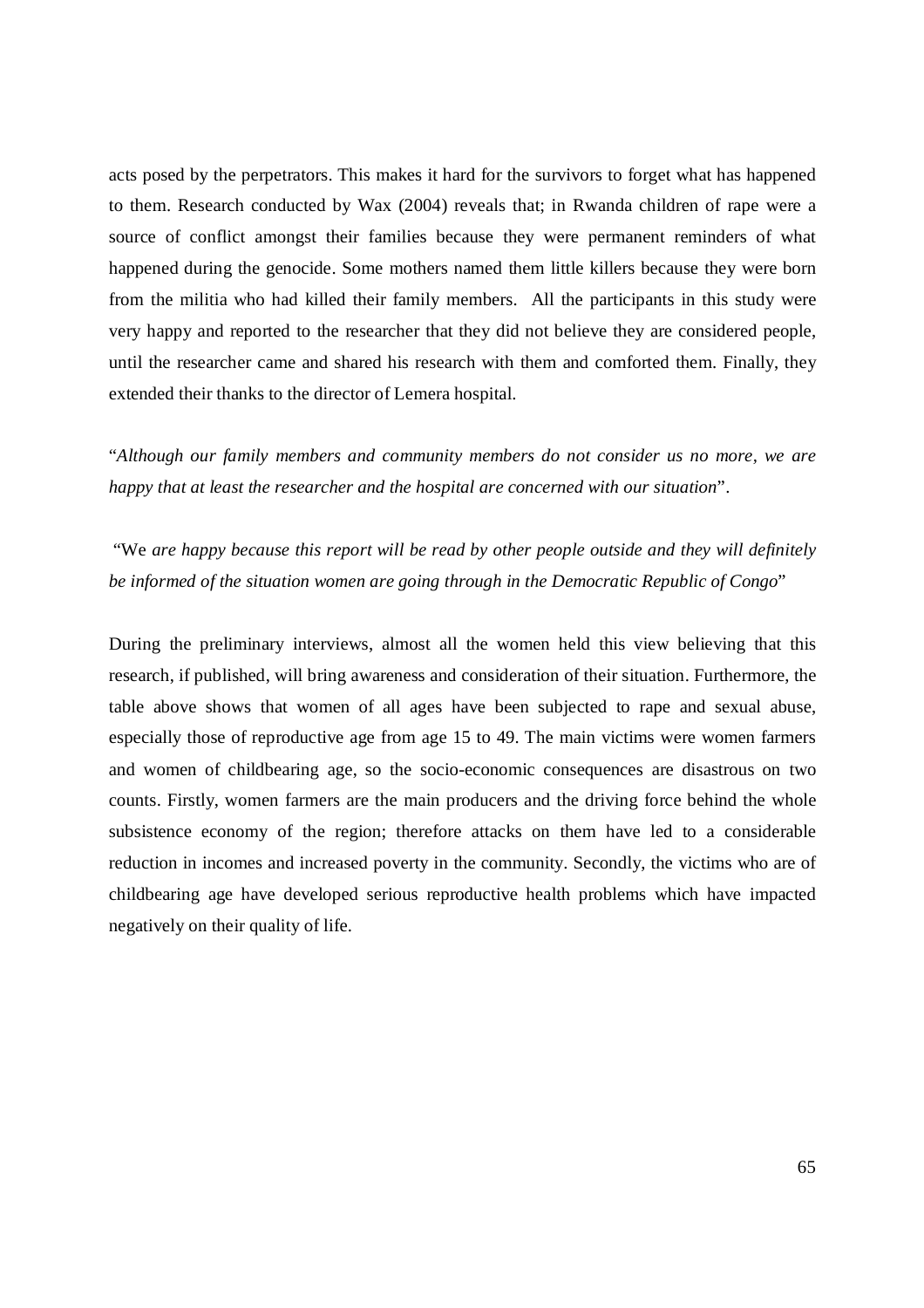# **CHAPTER FIVE**

# **DISCUSSION AND CONCLUSION**

### **5.1 Discussion**

The present study aimed at examining the consequences of gender based violence on the reproductive life of women. It has used the case of women survivors of rape who are living at Lemera hospital in the eastern province of the DRC. The data for the study was collected using in-depth interviews with the above mentioned survivors at the general referral hospital. This chapter presents a discussion of the main research findings.

A number of studies have been conducted in a attempt to understand the main causes and consequences of GBV. These studies are often aimed at uncovering the real causes and consequences of GBV in peace time and in some cases in times of war. The present study was interested in only exploring the consequences of gender based violence or rape in times of war. The aim was to document the experiences of GBV of women in a conflict situation and to determine the risks associated with it and how it impacts on their reproductive health.

However, as with most studies, the present one has its limitations. The sample was relatively small and the interviews were conducted over a limited period of time and therefore the conclusions of the study may not be generalizable to their population. Nevertheless, it is important to note that the key findings in the study are in most instances consistent with existing research literature.

This report suggest that the main causes of rape in the DRC are due to the status of women in the society, the views about and consideration of her body, the cultural detestation or rejection of women, the construction of masculinity and patriarchy. Moreover, the results indicate that the main consequences of GBV or rape in this particular conflict zone are: unwanted pregnancies and HIV/AIDS, including many physical, psychological and socio-economic consequences. It is significant to indicate here that, the most dominant consequences observed during the interviews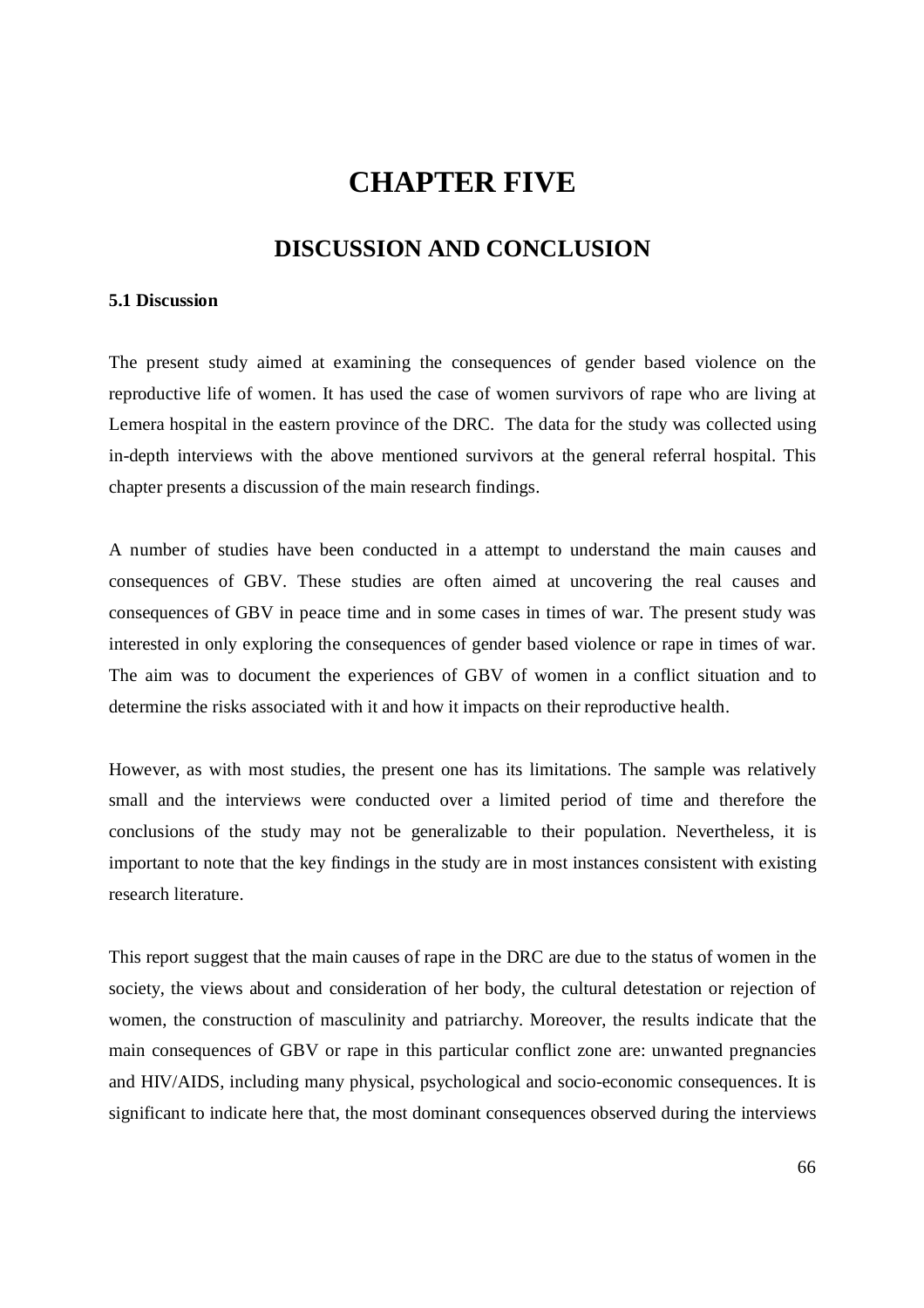were the physical, medical and psycho-social. These in addition to the above-mentioned ones have been documented by more than a few studies (UNAIDS 2006; Pavlish 2005; Amnesty International 2007; McDonnell and Faden 2001; Pratt and Werchick 2004; WHO 2006; Mukamana 2004).

The findings of this research concerning the reasons why women are victims of rape in the DRC are consistent with the existing literature and evidence which explain that many ethnic groups retain traditional practices that perpetuate the subservience of women by reducing them to the status of private property. In DRC the custom of levirate remains very much alive even today, thus depriving women of the right to freely choose a new spouse (SFVS, 2006: 9). Furthermore, the research findings reveal that some traditional gender roles prescribing female submission and male dominance are linked to rape. Neapolitan (1997) points out that in Australia, Germany, and Japan, incidents of violent sexual offenses were related to national levels of dominant masculinity. Moreover, studies in several countries have suggested that rigid gender roles and promotion of an ideology of male toughness are related to violence against women (Heise, 1994; Sanday, 1981).

The findings of this research concerning the consequences of rape on the reproductive health of women are consistent with the existing evidence earlier documented by a large body of researchers and medical practitioners. For example, most of the problems mentioned are damaging to women's reproductive health, and this is particularly significant as the majority of women interviewed are of childbearing age. Leucorrhoea (heavy periods), for example, immediately suggests the presence of a sexually transmitted infection. Dysuria (difficult or painful urinating), pains in the lower abdomen, and irregular periods can also all be symptoms of vaginal infections. These medical conditions can lead to primary sterility in women who have never given birth, or secondary sterility in those who have already had at least one baby (HRW, 2002). If they do not receive appropriate treatment in time, the infection can travel up the vagina and uterus and infect and block the fallopian tubes, thereby rendering fertilisation almost impossible and thus compromising a woman's future childbearing prospects. The same is true for prolapse of the womb and for vaginal tearing, which requires surgical repair, especially in the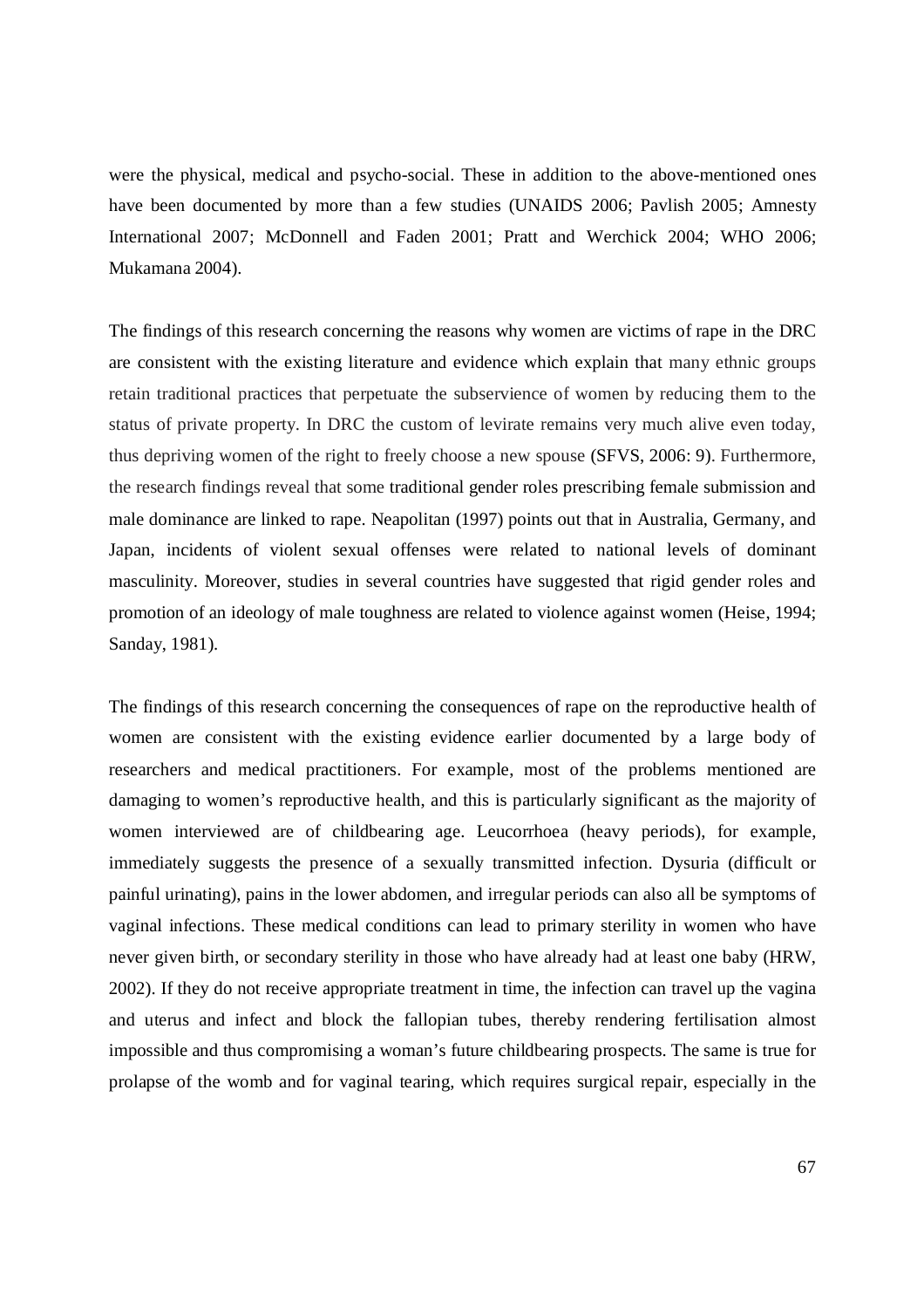case of women of childbearing age (RFDA 2003; Medecins sans Frontiere 2002 and Mukamana, 2004).

These authors further indicated that urine flowing from the vagina are an indication of fistulas, which also need surgical intervention. Women suffering from this have to wear sanitary towels constantly or in most cases, because of the poverty in which most of them live, just a piece of cloth, which they have to wash frequently. Women with vaginal fistulas often live apart from the rest of the community, because of the bad smells they give off and this may lead to their isolation from other members of their community. While all these problems affect the survivors interviewed; this report suggests that rape has led to the survivors' reproductive life being destroyed.

The findings of this research are also consistent with the existing evidence that the immediate effects of rape are changes in womanhood, identities, humiliation, torture, unwanted pregnancies and other aftermaths. Moreover, the long-term consequences include; phobia about soldiers, HIV/AIDS, stigma, many physical as well as socio-economic problems. These align with the main descriptions of the survivors experiences of being raped as sexual torture. However, many of the respondents were reluctant to talk about their experiences of being raped because they feared that no one could believe them. Wilson and Raphael (1993) point out that the integral part of the rapists' choice of torture methods is to ensure that, if the story is told, no one would believe it. In line with Wilson and Raphael (1993) explain that the objective of rape as sexual torture is to manifest aggression and deliberately cause physical and psychological damage to the victim. This is also directed to the women's sexuality, seeking to destroy their future sexual function. Most of the survivors interviewed reported suffering from reproductive health problems and the destruction of their sexual functions.

The finding of this research also suggests that shame and humiliation were the main expressions used by the participants to describe their experiences of being raped. According to Herman (2001) shame is explained as a response to helplessness and indignity suffered in the eyes of another person. The feeling of humiliation and shame in this study was explained by the public rape which the interviewees were subjected to.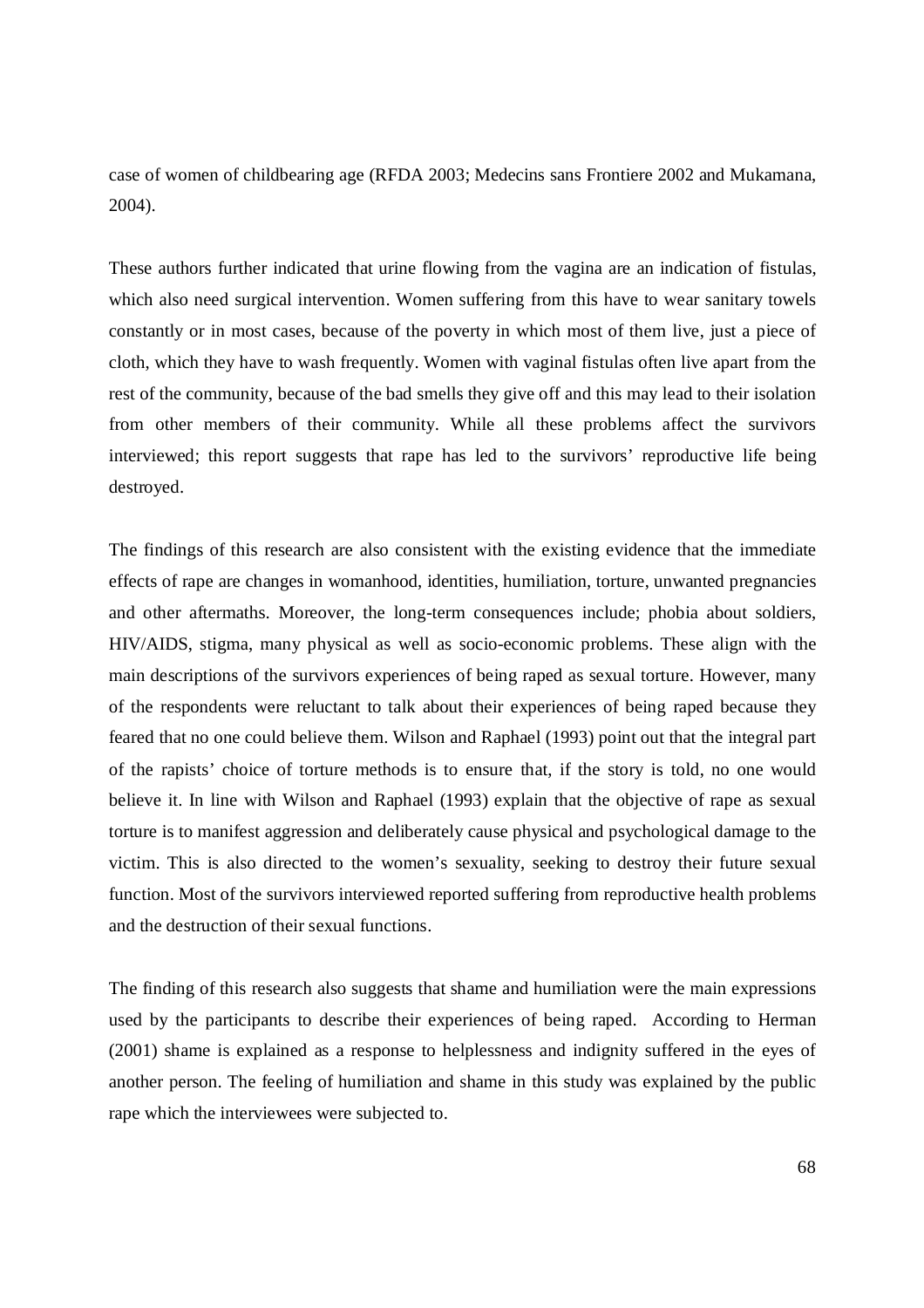The findings in this research concerning victimization suggested that rape may lead to stigmatisation in cultures with strong customs and taboos regarding sex and sexuality. For example, a rape victim especially one who was previously a virgin may be viewed by society as being 'damaged'. Victims in these cultures may suffer isolation, be disowned by friends and family, be prohibited from marrying, and be divorced if already married, or even killed. This phenomenon is known as secondary victimization (Rennison, 2001). Survivors in this study have reported being divorced and being considered damaged goods. Even those who were not married before the rape reported the fear of never getting married because society will not accept their marriages after the rape, because the act is considered taboo. Further literature in this field reveals that secondary victimisation is the re-traumatisation of the sexual assault, abuse, or rape through the responses from individuals and institutions. Types of secondary victimisation include victim blaming and inappropriate post-assault behavior or language by medical personnel, communities or other organisations with which the victim has contact (Campbell et al., 1999). This again aligns with the survivors' testimonies concerning the way they were blamed for allowing the rapists to take control of their bodies, although the community knew that they had no power to resist the perpetrator.

The respondents also indicated physical, psychological and social problems in addition to the above. Some of the survivors suffered from post traumatic stress disorder (PTSD), some with continuous fear and others with mental problems. Other research suggests that in comparison to the victims of other serious crimes, female victims of sexual assault experience the most traumas in response to the event (Markesteyn, 1992). In support of the above, Resick (1998) identifies rape as the trauma which is most likely to cause post traumatic stress disorder, which was explained by the fact that, during rape, the exposure to violence is high. Gobodo-Madikizela and Foster (2005) explain this further stating that responses to rape trauma are increasingly associated with post traumatic stress disorder (PTSD). Many of the women according to the psychologist are suffering from post traumatic stress disorder.

The finding of this research also revealed that many survivors are faced with the problem of stigma associated with rape. This was addressed by the social worker and psychologist when the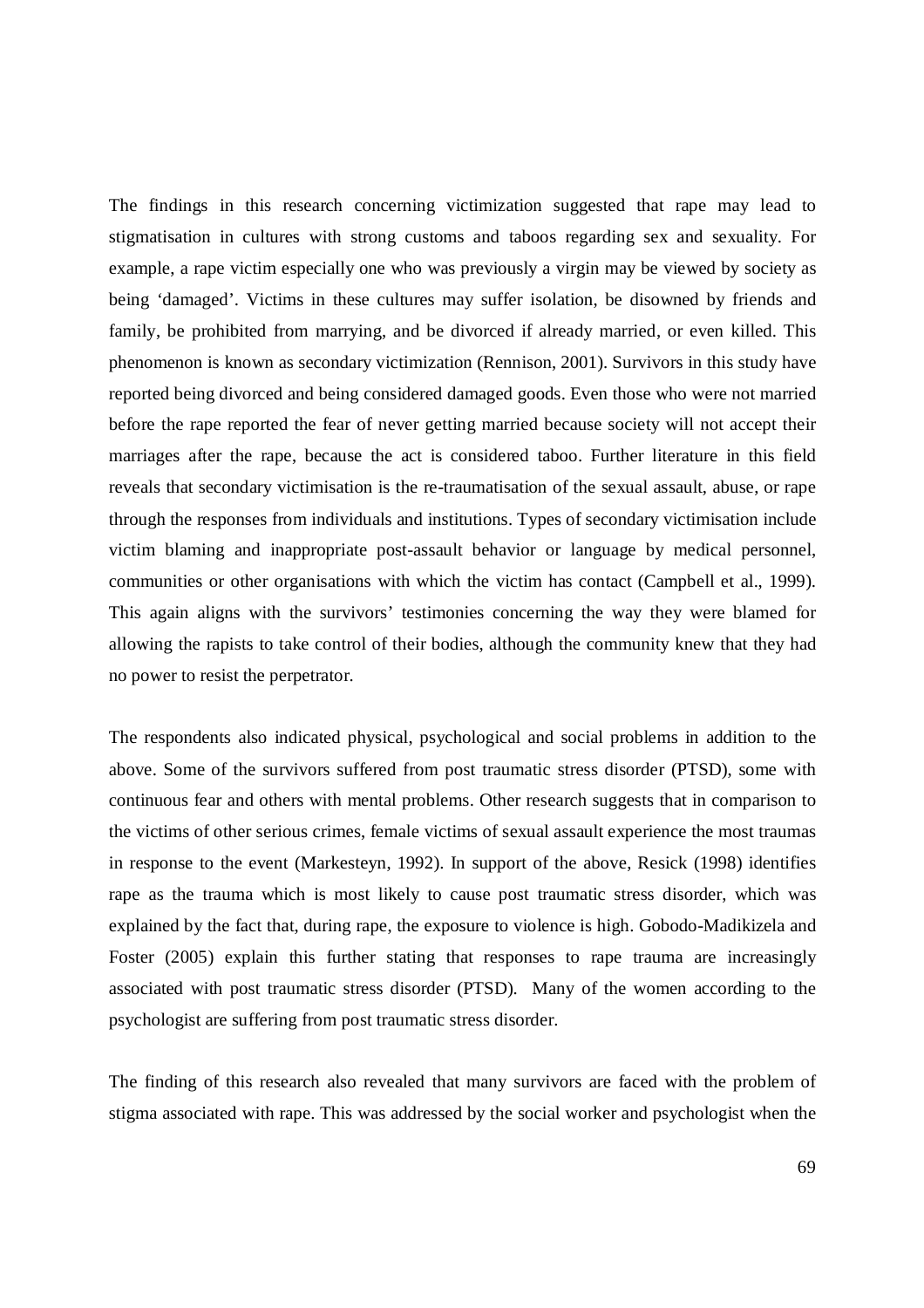survivors first came to the centre, but after they were diagnosed HIV positive, the problem became worse. According to the existing literature, a few authors indicated that in developing countries such as DRC, this stigmatization can be related to the information delivered in the early days of HIV/AIDS epidemic, which associated the epidemic with prostitution and concurrent sexual partners (Issiaka et al., 2001).

Most of the women reported HIV/AIDS as the main source of their fear and worries because it caused psychological, physical as well as sociological problems. The situation of affected women was further worsened by having children who were not accepted in the community, and were referred to as children of the rebels. This made their social integration very difficult (Wax 2004). However, these mothers although HIV positive, have not stopped doing everything they can for their children. Finding it hard to explain the motive behind HIV positive people caring so much for their children, a research conducted in Canada by Antle et al. (2001) revealed that: " mothers affected with HIV/AIDS focused on finding ways to create a happy and secure life for their children". These authors suggest that the survivors may be motivated by their potentially shortened life span and a desire to protect and prepare their children for their possible loss, as they know they may not be there at any time soon. The responses also reveal that these children are exposed to many other problems which include educational and financial problems as well as difficulty to integrate in the community as the fruit of rape (ibid).

The findings of this research were also consistent with the evidence that there occurs a change in the view of womanhood for survivors of rape. This change is evident in the difficulties that these women face when they try to explain how they were raped. Rape not only changes their view of womanhood but also affects their intimate relationships and their social interaction within the community. Young girls explained the fear they had of not getting married in the future, due to the loss of their virginity which they associated with the loss of their identity of being girl. In this regard Lebowitz and Roth (1994) explain that it is sexuality which defines the woman, and not the woman who defines her sexuality. Moreover, a few of the married women testified how they were refused by their husbands because they were raped or could not perform any better sexually, and others because they were affected with HIV/AIDS. Golding (1996) supported these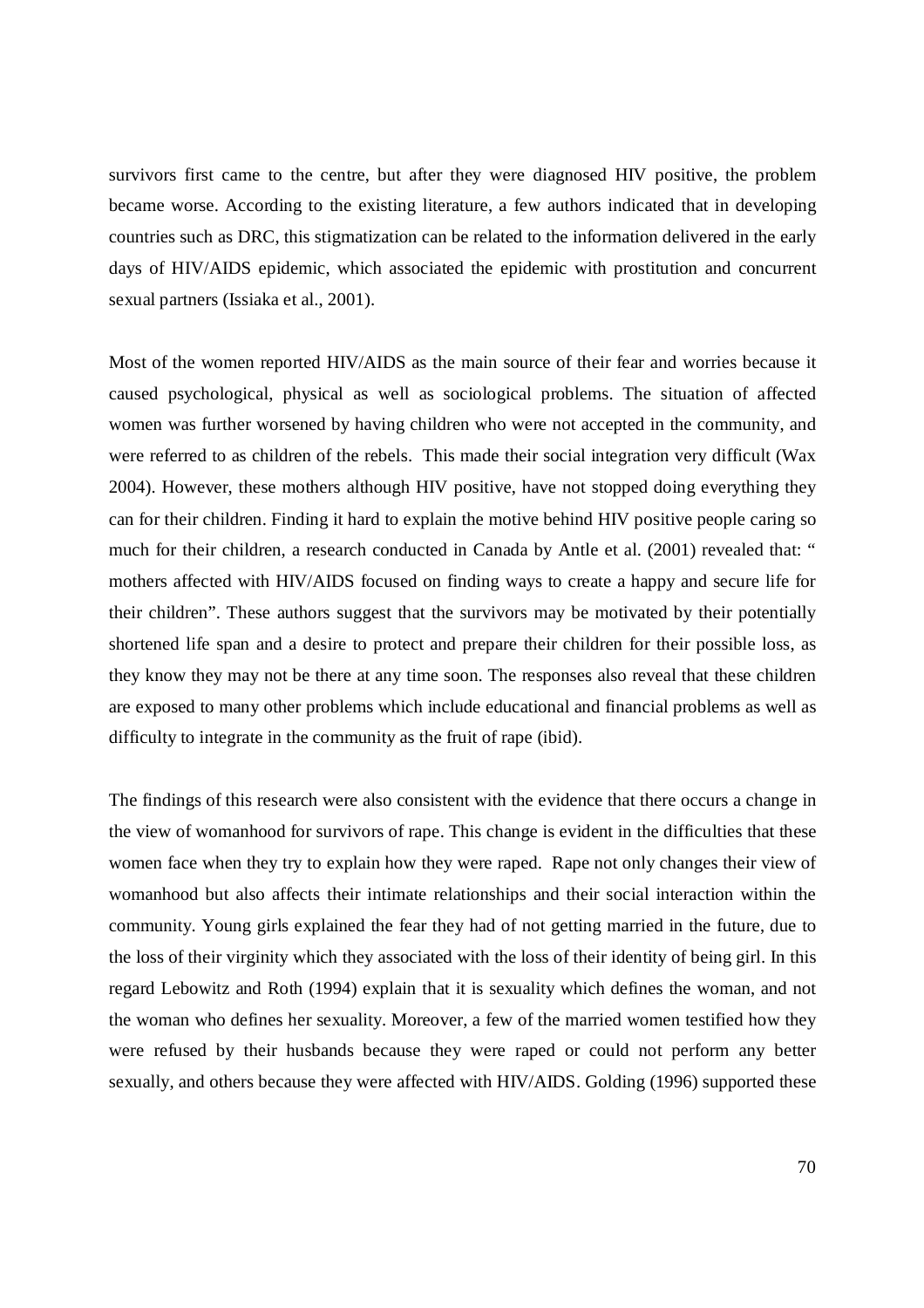experiences stating that the long-lasting sexual difficulties which many rape survivors experience are well documented.

Based on the findings of this research alone, it is suggested that rape can increase the risk of transmitting HIV. Jenny (1999) points out that, in forced vaginal penetration, abrasions and cuts commonly occur, thus facilitating the entry of the virus through the vaginal mucosa. Adolescent girls are particularly susceptible to HIV infection through rape, and even through unforced sex, because their vaginal mucous membranes have not yet acquired sufficient cellular density to provide the effective barrier that develops in the later teenage years (ibid). This review supports this report finding which revealed that half the total number of survivors who were diagnosed HIV positive after the test were adolescent girls. Forced sex in childhood or adolescence, for instance, increases the likelihood of engaging in unprotected sex, having multiple partners, participating in sex work, and substance abuse. Sexual coercion among adolescents and adults is also associated with low self-esteem and depression factors that are associated with many of the risk behaviors for HIV infection (Wingood and DiClemente, 2000). However, although this research did not include rape with an intimate partner, the findings suggest that some survivors were raped and abused by people they knew before, and this created low self-esteem and depression which exacerbated the risks of infections.

Survivors also report feelings of intense fear, depression, sexual dysfunction, lowered selfesteem and difficulties in social adjustment (Burt and Katz, 1991). Aligning this with Table 4, 2 in the report, seventeen out of the total of nineteen survivors interviewed reported having at least three or four of these feelings accompanied by distress. Foa and Rothbaum (1998) point out that in comparison to other crimes, survivors of rape appear to suffer from higher levels of distress both in the immediate aftermath of the event and for an extended period thereafter. Heise et al (1994) elaborate on this indicating that coming face to face with a rapist is a terrifying experience and hard to forget.

The findings of this research concerning unwanted pregnancies align with the existing body of literature which reveals that pregnancies may result from rape. The rate varies from different contexts and depends particularly on the extent to which non-barrier contraceptives are used. A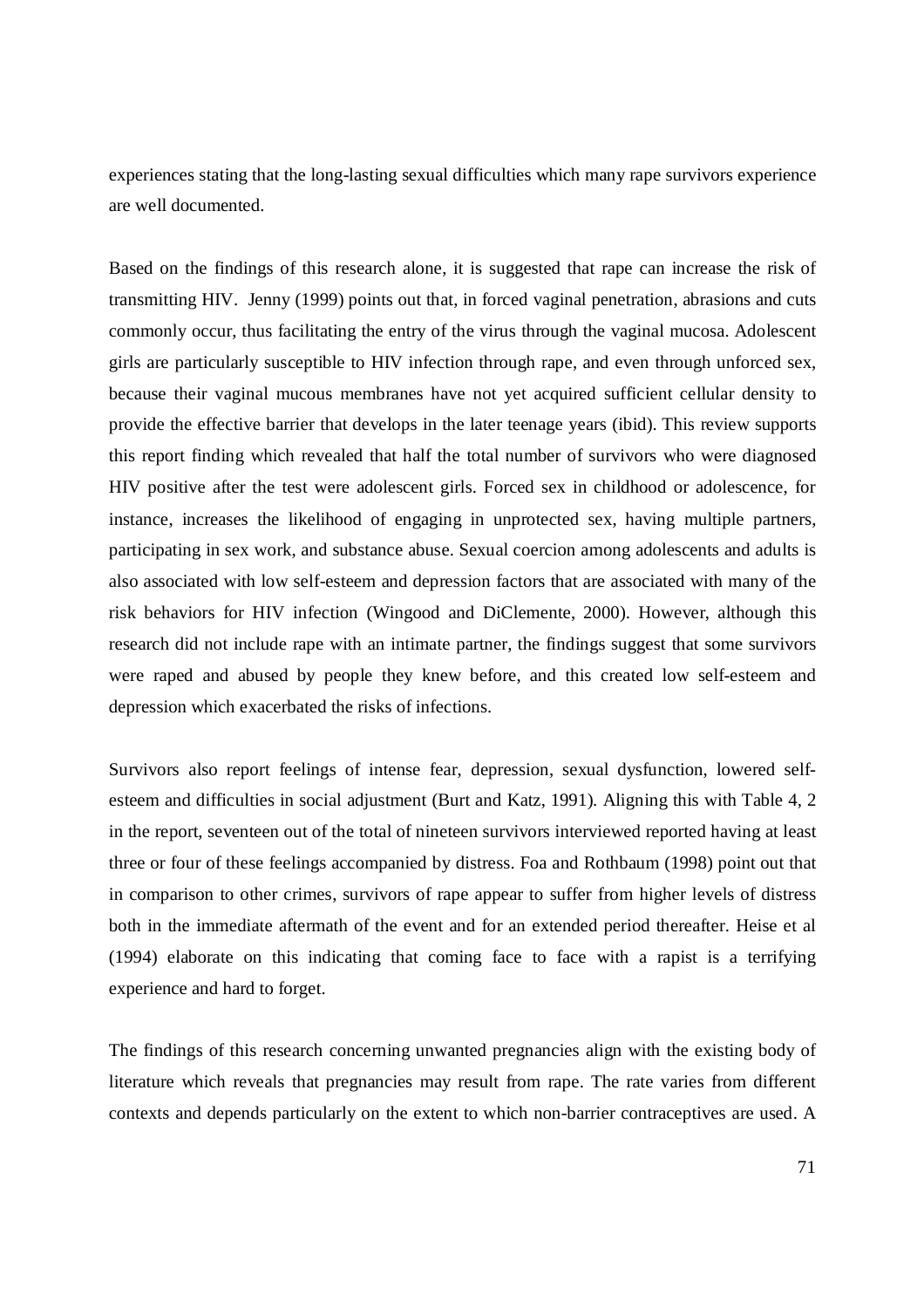study of adolescents in Ethiopia found that among women who reported being raped, 17% became pregnant after the rape (Mulugeta et al., 1998). These findings are further supported by a longitudinal study in the United States of over 4000 women followed for three years which found that the national rape related pregnancy rate was five percent among victims aged 12–45 years, producing over 32 000 pregnancies nationally each year (Holmes et al., 1996). Moreover, it is less likely that an adolescent girl who has been forced into sex will use condoms or other forms of contraception, increasing the likelihood of her becoming pregnant (Jewkes et al., 2001; Boyer and Fine, 1992). Drawing some similarities; a study of factors associated with teenage pregnancy in Cape Town, South Africa, found that forced sexual initiation was the third most strongly related factor, after frequency of intercourse and use of modern contraceptives (Jewkes et al., 2001). Forced sex or rape can also result in unintended pregnancies among adult women. In India, a study of married men revealed that men who admitted forcing sex on their wives were 2.6 times more likely to have caused an unintended pregnancy than those who did not admit to such behavior (Martin, 1999). Heise et al. (1994) adds that one of the most serious consequences of rape is the risk of unwanted pregnancy. As victims, women pay a high price in both physical and psychological implications for unwanted pregnancies.

The finding of this research concerning the consequences of GBV on the economics of reproductive health is consistent with the existing evidence. Martin (1999) indicates that an important dimension of GBV that is yet to be fully recognized is the extent to which treatment of the symptoms of abuse impose additional demands on the already limited resources of most national public heath care systems. The growing body of knowledge based on research findings, clinical reports and advocacy activities all point to the widespread prevalence of gender-based violence across class, cultural and geographical boundaries in all regions of the world (WHO, 2005). With this increased awareness has come the recognition that violence against women and girls represents a 'hidden' health burden which has not yet been fully grasped, particularly in its implications for the financial cost to the health-delivery system. According to the UNFPA (1998) the serious reproductive health consequences of gender-based violence translate into an even higher demand for curative care in the reproductive health services sector. This means that the culture of secrecy and silence concerning the causes of injury and pain suffered by many women and girls results in an inefficient use of available services, because treatment will provide only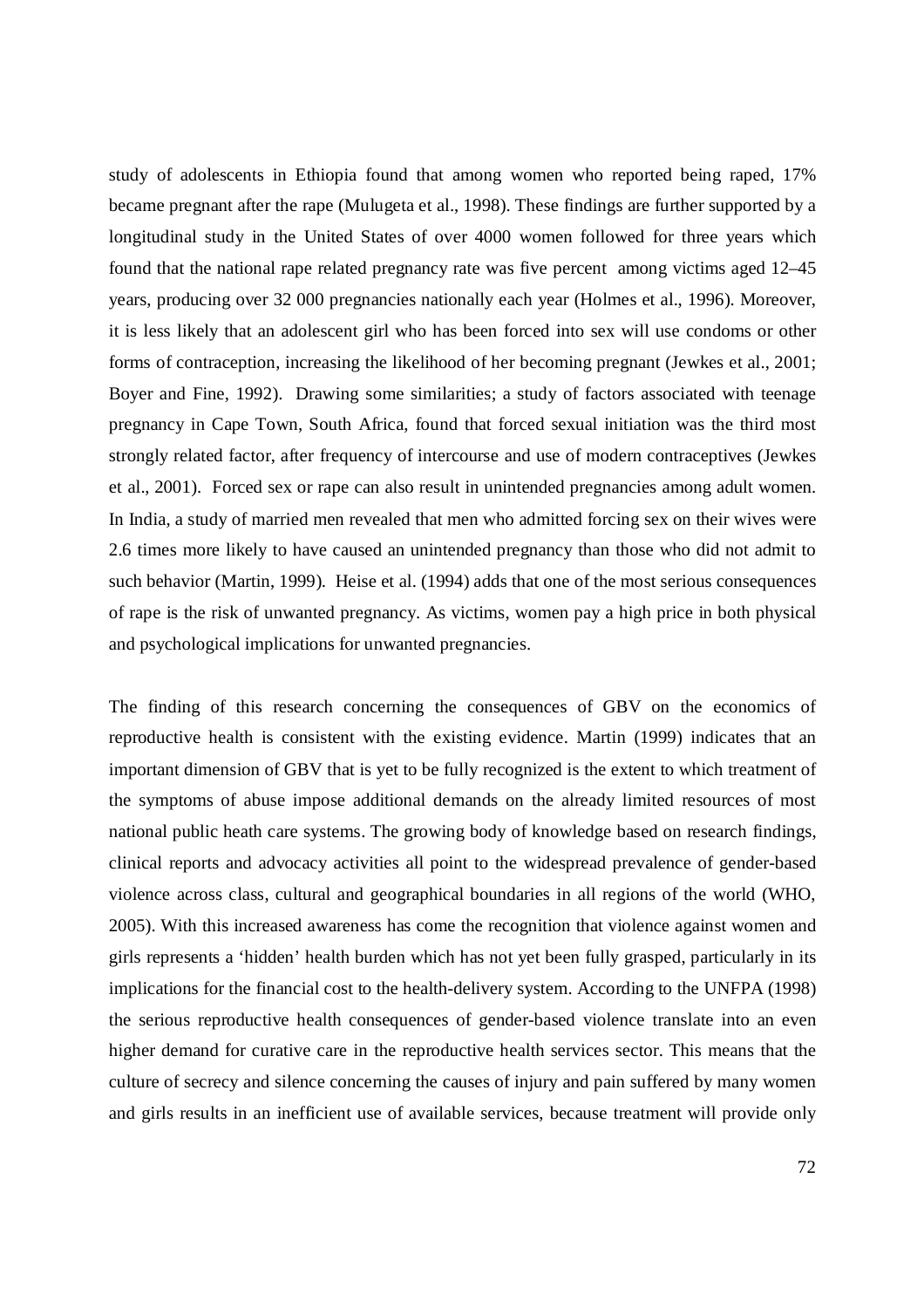temporary reprieve unless the root causes are directly addressed (ibid). The two key informants in this research have indicated the problem of shortage of utilities and trained health workers. They raised concerns about the existence of only one centre in the province, and worry that in the near future this may not be able to absorb the number of survivors who come in every day.

Among the most disturbing findings in this study was the fact that the villagers have lived with the knowledge of the possibility (and even the probability) of gang rape and the murder of covillagers, including children, but they were unable to prevent its occurrence, or escape the situation in which they as civilians were caught up. As the discussion of the findings and those of other similar reports indicate, many women who have been gang raped during the war in the DRC are without family or financial support. They are in no position to care for the child resulting from the rape, or to access AIDS treatment should this be necessary.

#### **5.2 Recommendations**

Research is designed to solve particular existing problems so there is a much larger audience eager to support research that is likely to be profitable or solve problems of immediate concern. It is therefore important to understand how research impacts decision making and problems solving. In order for the voices of these victims to be heard, there is a need for their cries to be written and read by the outside world. Furthermore, the problem of the perpetrator going unnoticed or unidentified can only be dealt with if these issues are documented. It is therefore imperative to recommend that, more research be conducted in the DRC on GBV, both for times of peace and times of war.

Out of the 19 interviews conducted with the victims, 11 raised problems concerning their children. These are the children they had before rape and those born following the rape. The respondents have recommended that the government should consider this issue and bring a solution to it. Given that many of the children are of school age, and no one cares about them; this was viewed as a state failure to protect these children. Therefore, they should be taken back to school where possible, in order for them to prepare for a bright future (UNICEF 2001).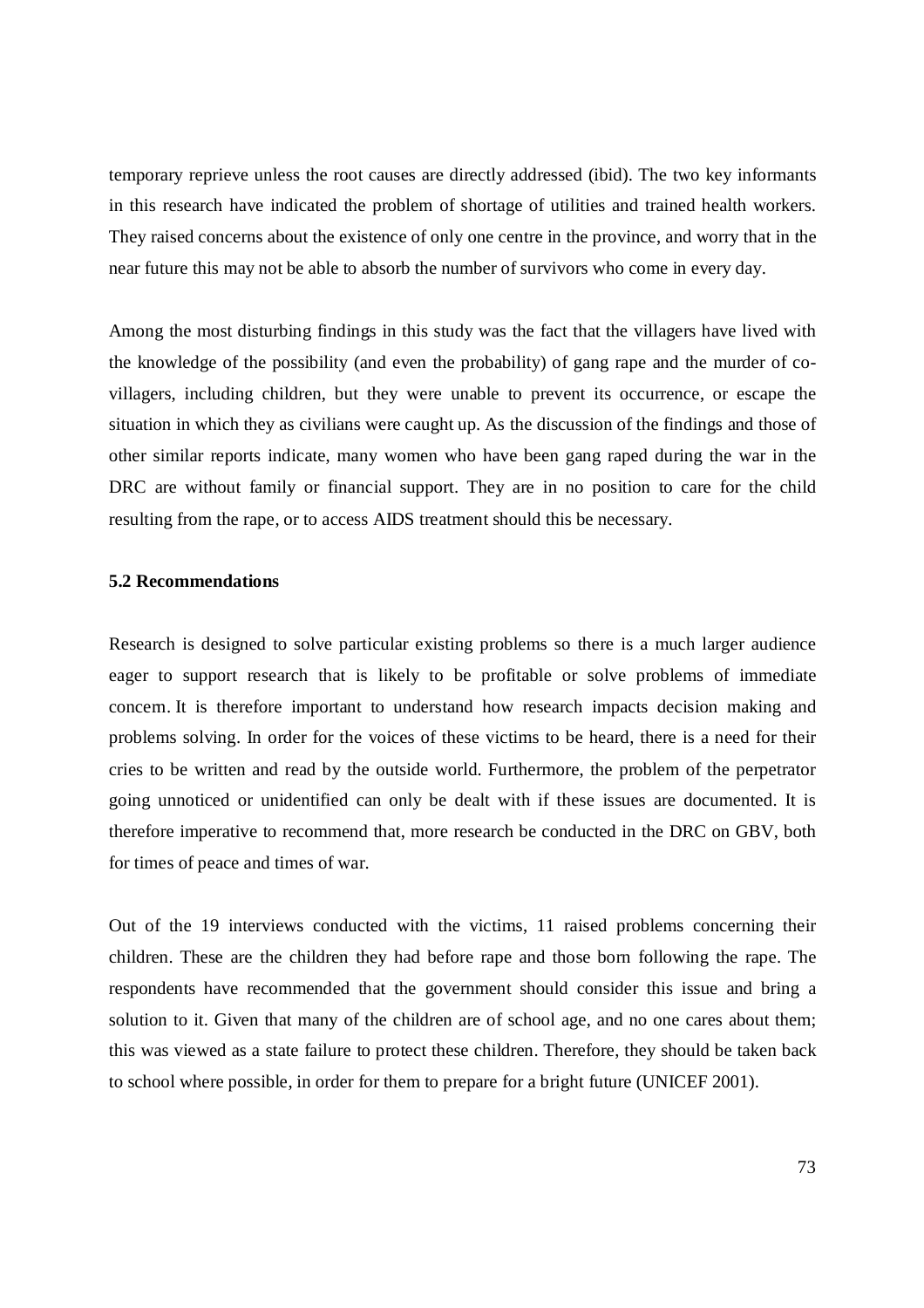The victims of rape, many of whom are very young, seemed desperate and discouraged about life. It is recommended that these traumatized victims receive trauma counseling and that the victims who have not been diagnosed HIV positive, be informed about and also receive HIV/AIDS counseling. Lastly, the government and the United Nations should make available anti-retrovirals for those affected and contraceptives for the rest of the women.

#### **5.3 Conclusion**

The study was conducted in the DRC with women living in Lemera hospital. It has used a qualitative methodology. With regard to the aims and the objectives of this study, the findings have shown that, women survivors of rape are highly exposed to the risks of unwanted pregnancies and HIV/AIDS infection. It has also shown that, amongst the survivors, many women are divorced following the rape and they therefore have to live on their own, while taking care of the children born following their rape. These children had been refused by the community and given names, because they are not considered belonging to their community. However, despite the care they receive at Lemera hospital where they are guarded, many of them live with fear about their future and that of their children, especially those living with HIV/AIDS.

Moreover, the women's stories provide a harrowing glimpse of their experiences and treatment and that of their women in their villages. They also capture the experiences of the survivors' kinsmen, male co-villagers and particularly husbands, fathers and sons who were forced to watch the rape of women in their villages. The report suggests that many of these men were brutally killed while or after attempting to defend wives and daughters to no avail. It is also the case that, in general, the victims of gang rape come largely from deep rural areas where the principal livelihood activities are small scale agriculture and petty trading. Here again, their injuries may affect their ability to continue earning a living successfully. Therefore, the picture painted of the future facing the survivors of this form of gender based violence is bleak.

The findings have also revealed that, many survivors suffer a number of medical problems and they have the constant phobia of soldiers since they were raped. Many other survivors had been told by the doctors that they will no longer be able to reproduce because their genital parts were destroyed during the rape. This conclusion suggests then that the main consequence of gender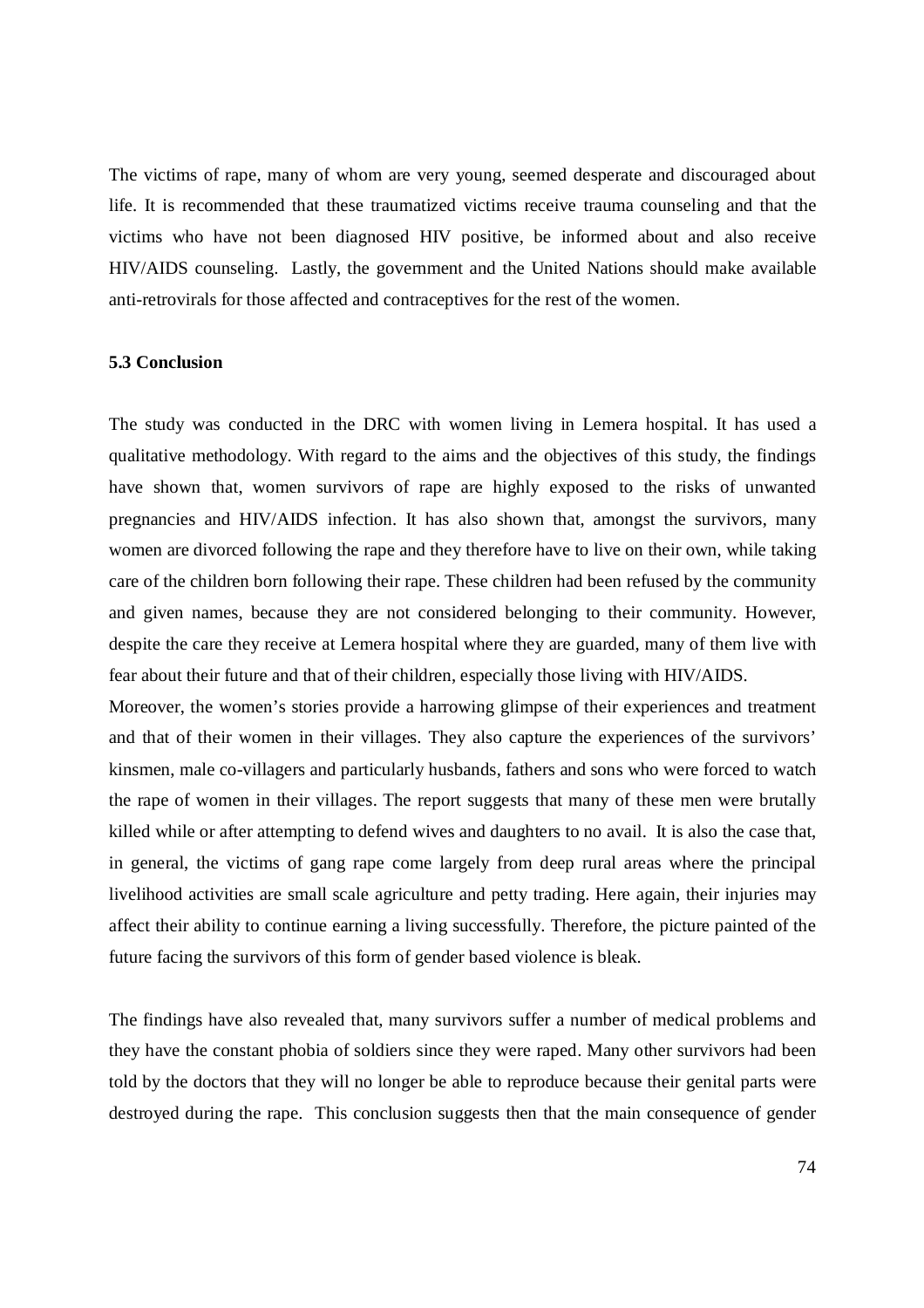based violence on women is the destruction of their reproductive lives and also, has put them at risk of HIV/AIDS and unwanted pregnancy.

Concerning the study's limitation, one might question the validity of the findings of so limited number of interviews were it not for the adequate supporting documentation from similar studies undertaken by a number of reputable international organization. Although the number of interviews conducted seemed not much (19 interviews), these were intensive and produced rich data. As the literature suggests, one of the hallmarks of good qualitative research is the depth and variety of the data it produces. The researcher was also limited by time and founds as well as the sensitivity and highly emotional context and topic of this dissertation would have precluded standard quantitative methodologies.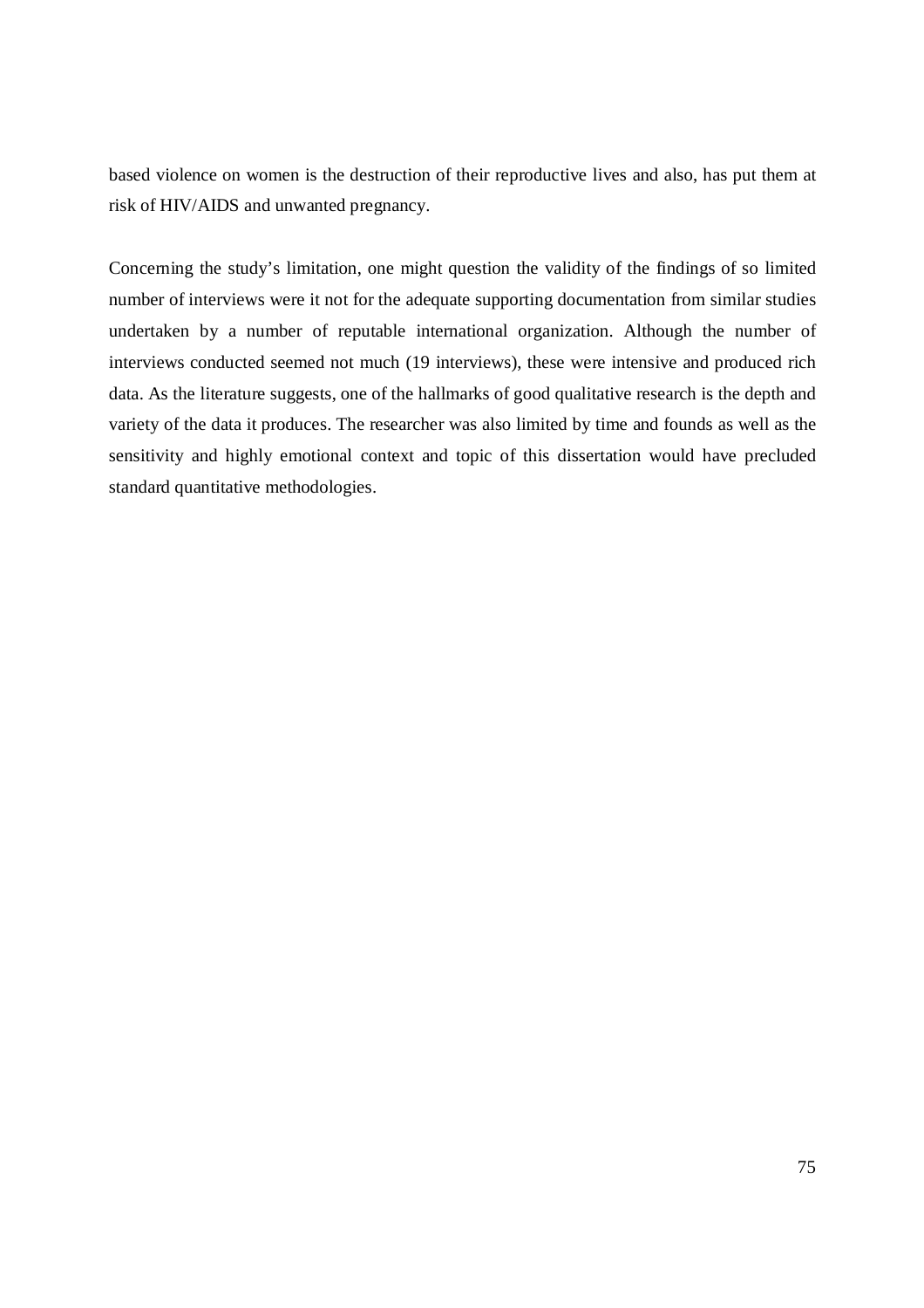# **References**

Acock A C. and Ireland N.K. (2004). *Attributions of blame in rape cases*: *the impacts of norm violence, gender, and sex-role attitudes.* Netherlands: Springer.

Ackermann, L. and De Klerck, G. W. (2002). Social Factors that make South African women vulnerable to HIV infection. *Health care for women international*, 23: 163-172

African Rights. (2004). *Broken bodies, torn spirits living with genocide, rape and HIV/AIDS*. A publication of African Rights.

Amnesty International. (2004). *Democratic Republic of Congo: Mass rape – time for remedies.* London: AI. http://web.amnesty.org/library/index/engafr620182004/. Accessed 15/12/2010

Amnesty International (2005). *The state of the World's Human Right: report 2005*. Accessed from: http://www.amnesty.org/en/library/info/POL10/001/2005

Amnesty International. (2006). *The state of the world's human rights*. Accessed from: http://www.amnesty.org/

Amnesty International. (2007). Eastern Congo: *Rape as a weapon of war: sexual violence and its consequences.* London: AI. http://web.amnesty.org/library/index/engafr620182004/ accessed 01/02/2010

Anderson, K. (2004). *Only Men Can Stop Rape*. Off Our Backs, 34 (9/10): 18-21.

Antle, B., Wells, L.M., Goldie, R.S., DeMatteo, D and King, S. (2001). Challenges of parenting for families living with HIV/AIDS. *Health Source; Nursing/Academic Edition*, 46(2): 2-10

Association Dushirehamwe (2003). *La Veilleuse*. Bujumbura: Ndushirehamwe Association

Bailey, K. (1982). *Methods of Social Research*. New York: The Free Press

Bailey, P.H. (1997). Finding your way around qualitative methods in nursing research. *Journal of Advanced Nursing*, 25(1), 18-22.

Baker, L. (2007). *Gender-based Violence Case Definitions: Towards Clarity in Incident Classification.* International Research Committee.

Bertrand, J. T., Mangani, N., Mansilu, M. and Landry, E. (1985). Factors influencing the use of traditional versus modern family planning methods in Bas Zaire. *Studies in Family Planning* 16: 25-27 cited by in Scopus 8.

Blaxter, L., Hughes, C. and Tight, M. (2001). *How to Research*. Buckingham: Open University Press.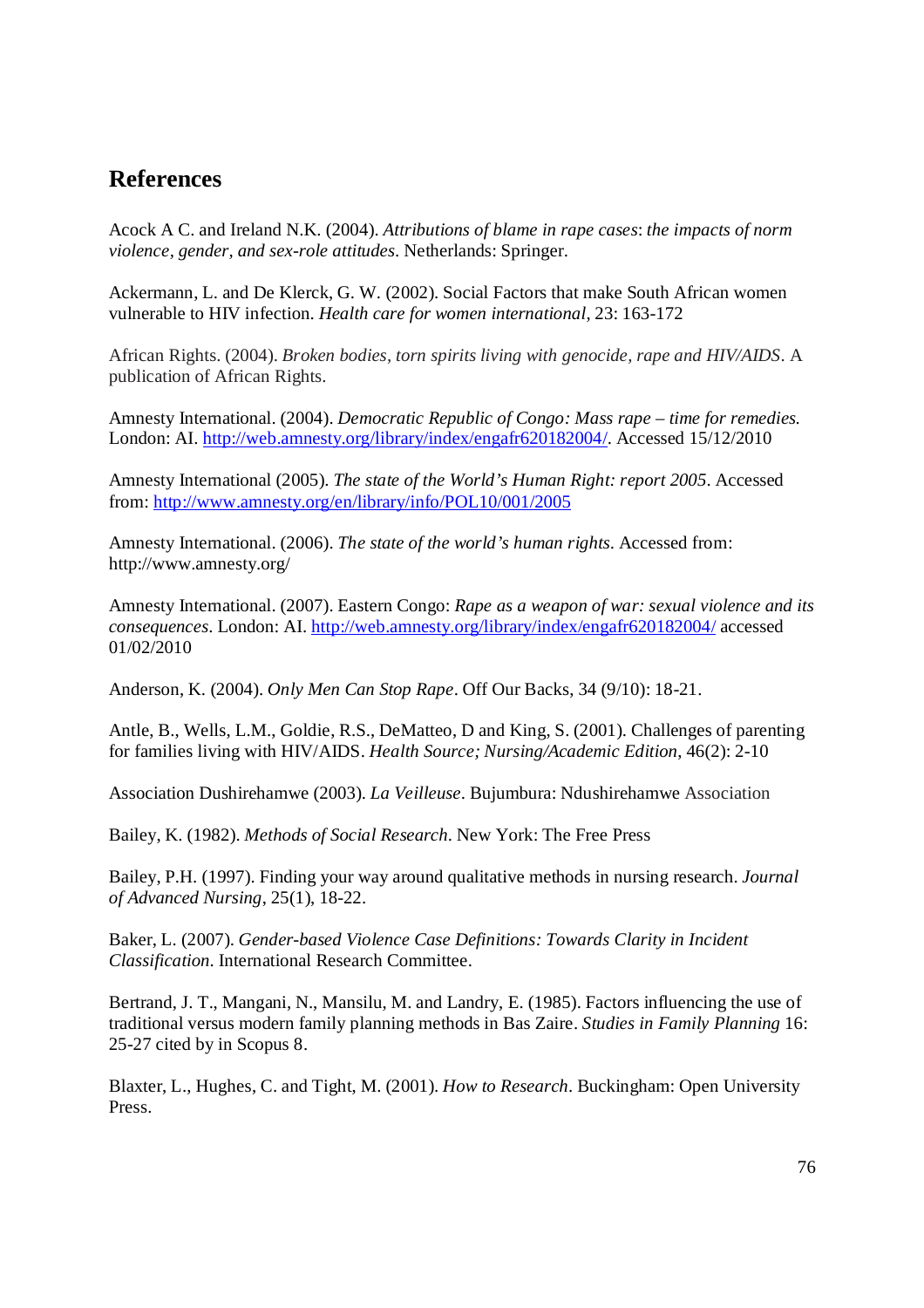Boute, J and Moullin, L.S. (2003). *Perspectives Regionales*. Kinshasa: Department du Plan.

Boyer, D. and Fine, D. (1992). Sexual abuse as a factor in adolescent pregnancy. *Family Planning Perspectives,* 24: 4–11.

Brackman, C. (1999). *L'enjeu congolais. L'Afrique après Mobutu*. Paris. Fayard.

Brownmiller, S**.** (1975). *Against our Will*: *Men, Women and Rape*. New York: Simon and Schuster.

Burt, M.R and Katz, B.L. (1991). Rape, Robbery and burglary: responses to actual and feared criminal victimization, with special focus on women and the elderly. *Victimology: An International Journal,* 10 (1-4): 325-358

Campanaro, J. (2001). Women, war and International law: The historical treatment of genderbased war crimes. *Georgetown Low Journal*, 89(8).2557-2592

Campbell, W., Robert, M and Weiss MD. (1999). *Physiology and Pharmacology of the Renal Pelvis and Ureter.* An imprint of Elsevier

Campbell, R and Self, T. (2004). The Impact of Rape on Women's Sexual Health Risk Behaviours. *Health Psychology*, vol. 23: 67-74.

Carpenter, R.C. (2000). *Assessing and Addressing the Needs of Children Born of Forced Maternity*. Canada: Winnipeg.

CEDAW. (2006). C*oncluding comments of the Committee on the Elimination of Discrimination against Women*: Democratic Republic of Congo. New York: United Nations.

Cherie, B. (2006). *Beacon of Hope*. *The World Today*. 62(3): 9-11

Cherniak, R. (2007). *Sexual Violence against Women as an Obstacle to Development*: *Investigating the Exclusion of Victims of Rape in the Democratic Republic of Congo*. McMaster University.

Cohen, P. (1997). *Research Methods in Education*. UK: Cambridge University Press

Colaizzi, J. (1978). *Homicidal Insanity* (1800-1985). University of Alabama Press

Combrinck, H and Skepu, Z. (2003). *Bail in Sexual Assault Cases: Victims Experiences. Gender Project: Community project*. South Africa: University of the Western Cape

Connell, R. W. (2003). *Hegemonic Masculinity: In Gender and Society*. Australia: University of Sydney.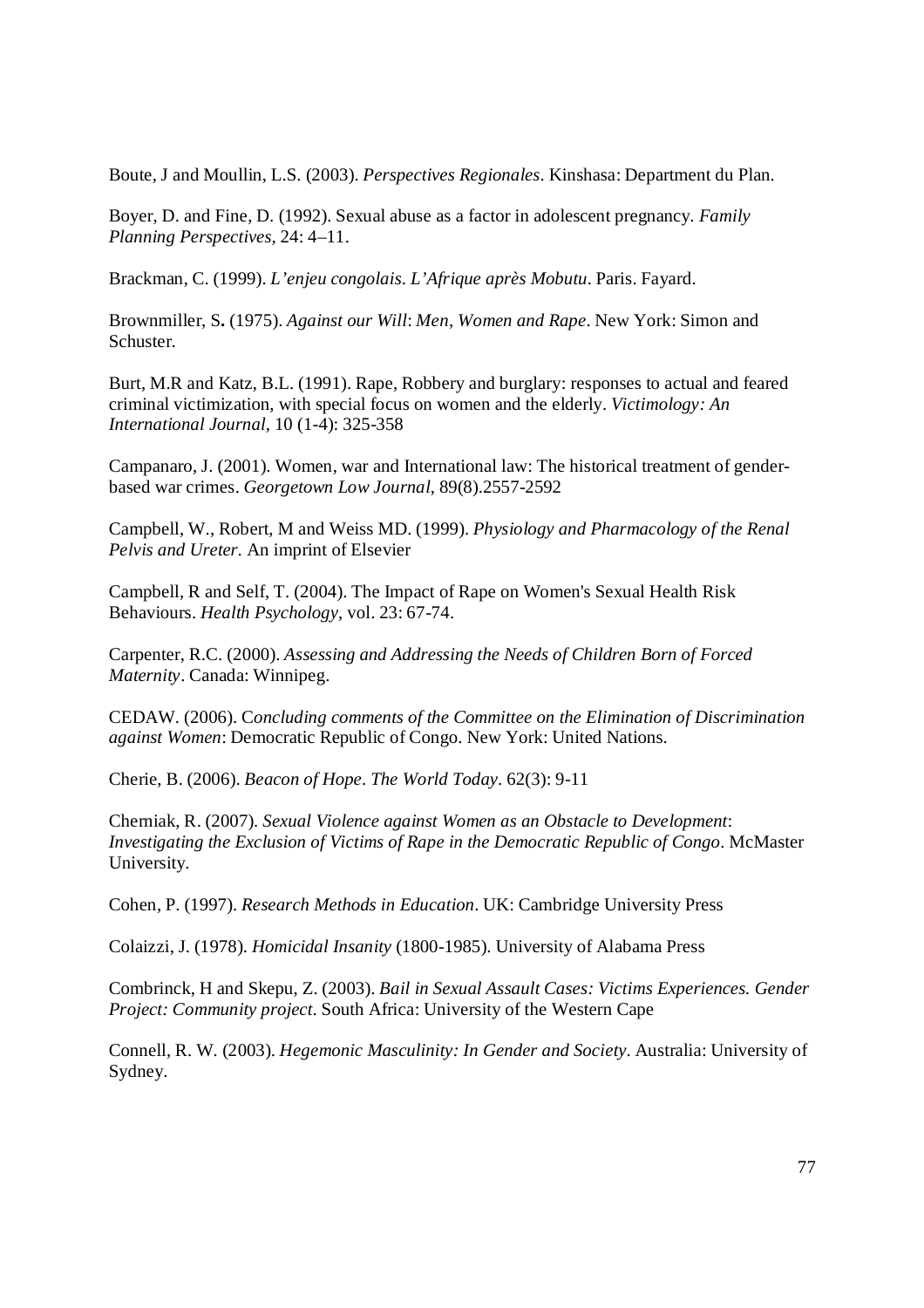CSVR. (1998). *Understanding Violence in South Africa: Politics, crime and impunity, Sociology Department Lecture to Community Medicine Class*. South Africa: University of the Witwatersrand.

Davis, R. C., Lorgio, A. J and Skogan, W. G. (1997). *Victims of crime*. London: Saga Publications.

De Bruyn, M. (1999). *Violence, unwanted pregnancies and abortion: A neglected women's right's issues:* Ipas.http://www.ipas.org/Publications/asset\_upload\_file354\_3352.pdf

Displaced children especially vulnerable to illness and military re-recruitment in North Kivu http://www.unicef.org/infobycountry/drcongo\_40899.html Date accessed 1 October 2009

Dowkin, S and Graham, K. (1981). *Practical thinking in a social world: how we act together.* London: Cambridge University Press

Ellis, H. (1999). *Feminism and Political Theory*. London: Sage Publications.

Ellis, L. (1999). *Theories of Rape*: *Inquiries into the causes of sexual aggression*. New York: Hemisphere Publishing Corporation.

Everstine, D.S and Everstine, L. (1989). *Sexual trauma in children and adolescents: Dynamics and treatement*. USA. Brunner/ Mazel

Fine, M., Weis, L., Weseen, S., and Wong, L. (2003). For whom? Qualitative research, representations, and social responsibilities. In N. Denzin and Y. Lincoln (Eds.). *The landscape of qualitative research: Theories and issues*. Thousand Oaks, CA: Sage.

Foa, E.B and Rothbaum O.R. (1998). Treating the trauma of rape: cognitive-behavioural therapy for PTSD. *Applied research forum.* National Online Resource Centre on Violence against Women.

Galleguillos, Dr. Nibaldo. (2007). *Personal interview*. Canada: McMaster University.

Gilberts, R and Walker. (2002). *Early modern hermaphrodites: sex and others stories*. Palgrave

Gingerich, P. D. (2005). Cetacea. In K. D. Rose and J. D. Archibald (eds**.),** Placental mammals: origin, timing, and relationships of the major extant clades, Johns Hopkins University Press, Baltimore: pp. 234-252.

Gobodo-Madikizela, P. and Foster, D.H. (2005). Psychology and human rights. In C.G. Tredoux, D.H. Foster, A. Allan, A. Cohen and D. Wassenaar (eds), *Psychology and law*, 343-382. Lansdowne, Cape Town: Juta Academic.

Golding, J.M. (1996). Sexual assault history and women's reproductive and sexual health. *Psychology of Women Quaterly* 20, 101-121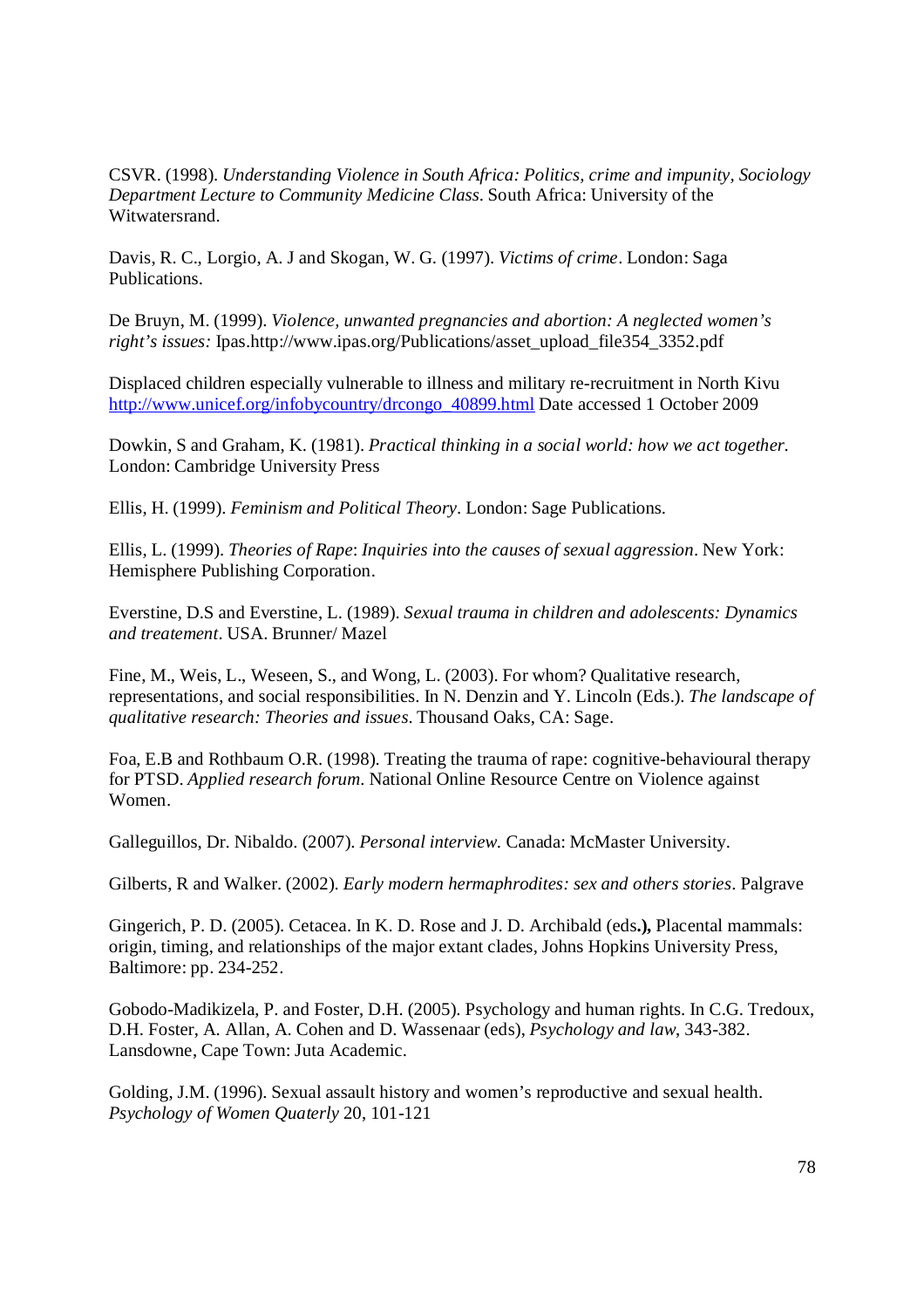Good, G. E., Hepper, M. J., Hillenbrand-Gunn, T and Wang, Li-Fei. (1995). Sexual and Psychological Violence: An Exploratory Study of Predictors in College Men. *Journal of Men's Studies*, 4 (1): 59-71

Goodwin. J. (1997). *Rwanda: Justice Denied*. Amnesty International http://www.echonyc.com/~onissues/f97rwanda.html

Gottschal, J. (2004). Exploring Wartime Rape. *Journal of Sex Research*, 41: 129-136.

Grinnell, R. M. (1988). *Social Work Research and Evaluation* (3<sup>rd</sup> ed). United States: Peacock Publishers, Inc.

Holloway, I. and Wheeler, S. (1996). *Qualitative research for Nurses*. Oxford: Blackwell Science.

Halloway, I. (1997). *Basic concepts for Qualitative research*. Blackwell Science.

Hayden, R. M. (2000). Rape and Rape -avoidance in Ethno-National Conflicts: Sexual Violence in Liminalized States. American Anthropologist. *Issue Number* 1: 27-41.

Heise, L. et al (1994). Gender-based violence and women's reproductive health. *International Journal of Obstetrics and Gynecology* 46.

Henri, N. M. (2005). *Disclosure, Sexual Violence and International Jurisprudence: A Therapeutic Approach*. Unpublished Doctoral Thesis: University of Melbourne.

Heger, L. and Emma, E. (1995). *Feminist Social Work*. London: Macmillan Education

Herman, J. L. (2001). *Trauma and Recovery*. London: London

Hodgson, J. and Kelly, D. (2004). *Sexual Violence: Policies, Practices, and Challenges in the United States and Canada.* Monsey, NY: Criminal Justice Press.

Holmes, M.M., Resnick H.S., Kilpatrick, D.G (1996). Rape-related pregnancy: estimates and descriptive characteristics from a national sample of women. *American Journal of Obstetrics and Gynecology* 179: 336-342.

Hong, L PhD. (2000).Toward a Transformed Approach to Prevention: Breaking the Link between Masculinity and Violence. *Journal of American College Health*, 48 (6): 269.

Human Right Watch. (1998). *Les civils pris pour cibles. Une guerre civile par personnes interposées au Burundi*. New York: HRW

HRW. (2002). *The War within the War: Sexual Violence against Women and Girls in Eastern Congo.* New York: Human Rights Watch.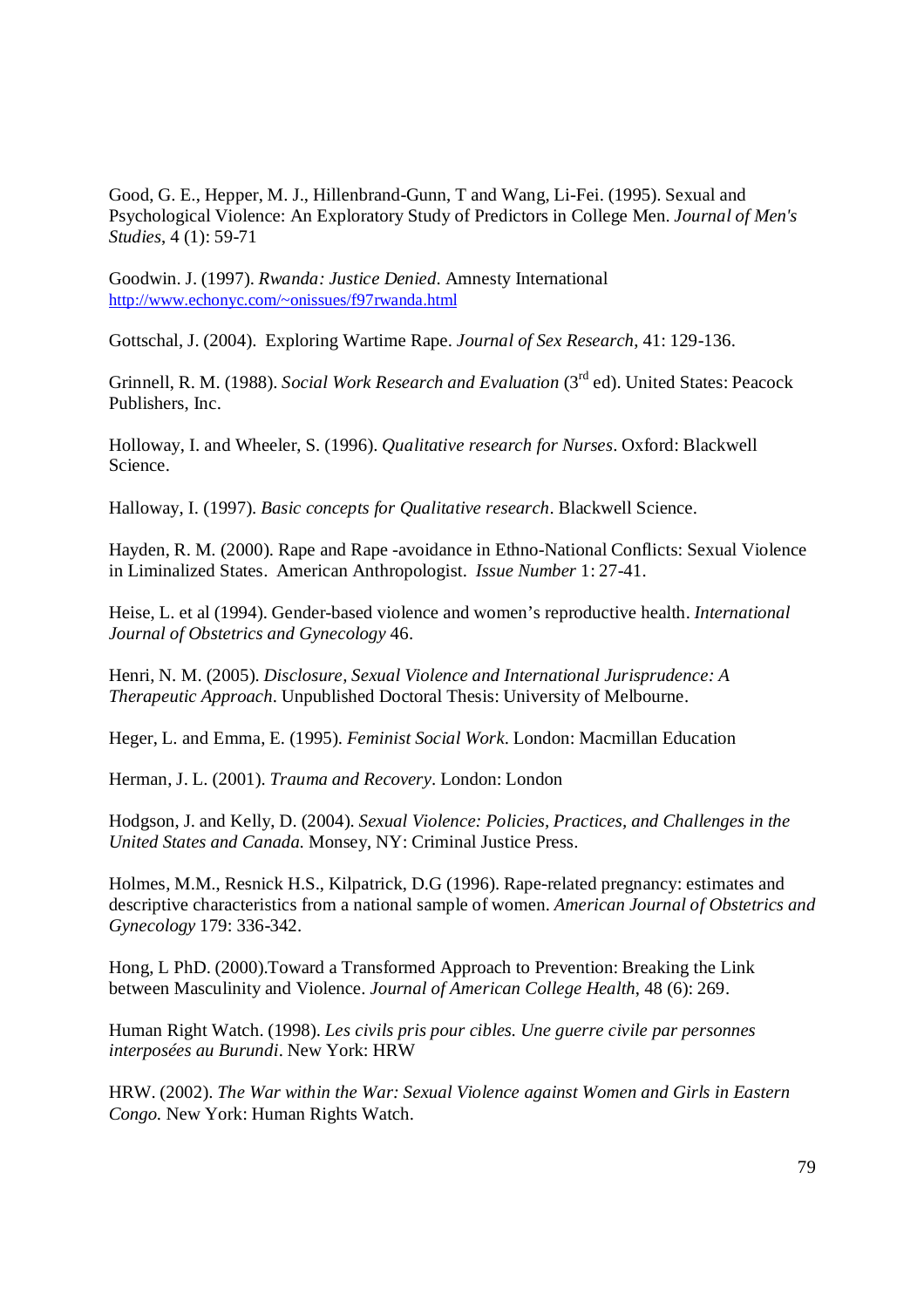IASC. (2005). *Guidelines for Gender-based Violence Interventions in Humanitarian Settings*: *Focusing on Prevention of and Response to Sexual Violence in Emergencies*. Accessed from: www.humanitarianinfo. org/iasc/pageloader. aspx?page=content-subsiditf\_ gender-gbv, 15/03/10

ICPD (1994). *Global Population Assistance report 1994 (UNFPA/NIDI*). Accessed from: http://www.un.org/popin/icpd2.htm, on 15. June 2009

IFPP. (2004). Gender based violence and reproductive health. *International Family Planning Perspective,* 30(4):36-39

International Monetary Fund. (2002). *Interim Poverty Reduction Strategy Paper*, Democratic Republic of the Congo, Kinshasa: IMF.

Issiaka, S., Cartoux, M., Ky-Zerbo, O., Tiendereogos, S., Meda, N., Dabis, F and Van de Pierre, P. (2001). Living with HIV: Women's experience in Burkina-Faso, West Africa. *AIDS care*, 13 (1): 123-128

Itano, N. (2009). *No Place Left to Bury the Dead*: *Denial, Despair and Hope in the African AIDS Pandemic*: http://www.goodreads.com/book/show/572148.No\_place\_left, Accessed, 10/03/10

Jefferson, L. R. (2004). *In War as in Peace: Sexual Violence and Women's Status*: *Human Rights Watch World Report*, January. http://www.hrw.org/. Site accessed, 24<sup>th</sup>/02/10

Jenny, C (1999). Sexually transmitted diseases in victims of rape. *New England Journal of Medicine,* 322:713–716.

Jewkes, R. (2000). Violence against women: an emerging health problem*. International clinical psychopharmacology,* 15: 37-45

Jewkes R, Levin J, Mbananga N, Bradshaw D. (2001). Rape of girls in South Africa. *Lancet* 359:(9303):319-20.

Jewkes, R., Penn-Kekana, L and Levin, J. (2002). Risk factors for domestic violence: findings from a South African cross-sectional study. *Social Science and Medicine,* 55:1603-1617

Jewkes, R. K., Levin, J.B. and Penn-Kekana, L.A. (2003). Gender inequalities, intimate partner violence and HIV preventive practices: Findings of a South African cross-sectional study. *Social science and Medecine,* 56: 125-135

Jewkes, Y. (ed.) (2007) *Crime Online*. Cullompton: Willan

Kayembe, P.K., Fatuma, B.A., Mapatano, MA and Mambu, T. (2006). *Prevalence and determinants of the use of modern contraceptive methods in Kinshasa*. Democratic Republic of Congo: Elsevier Inc.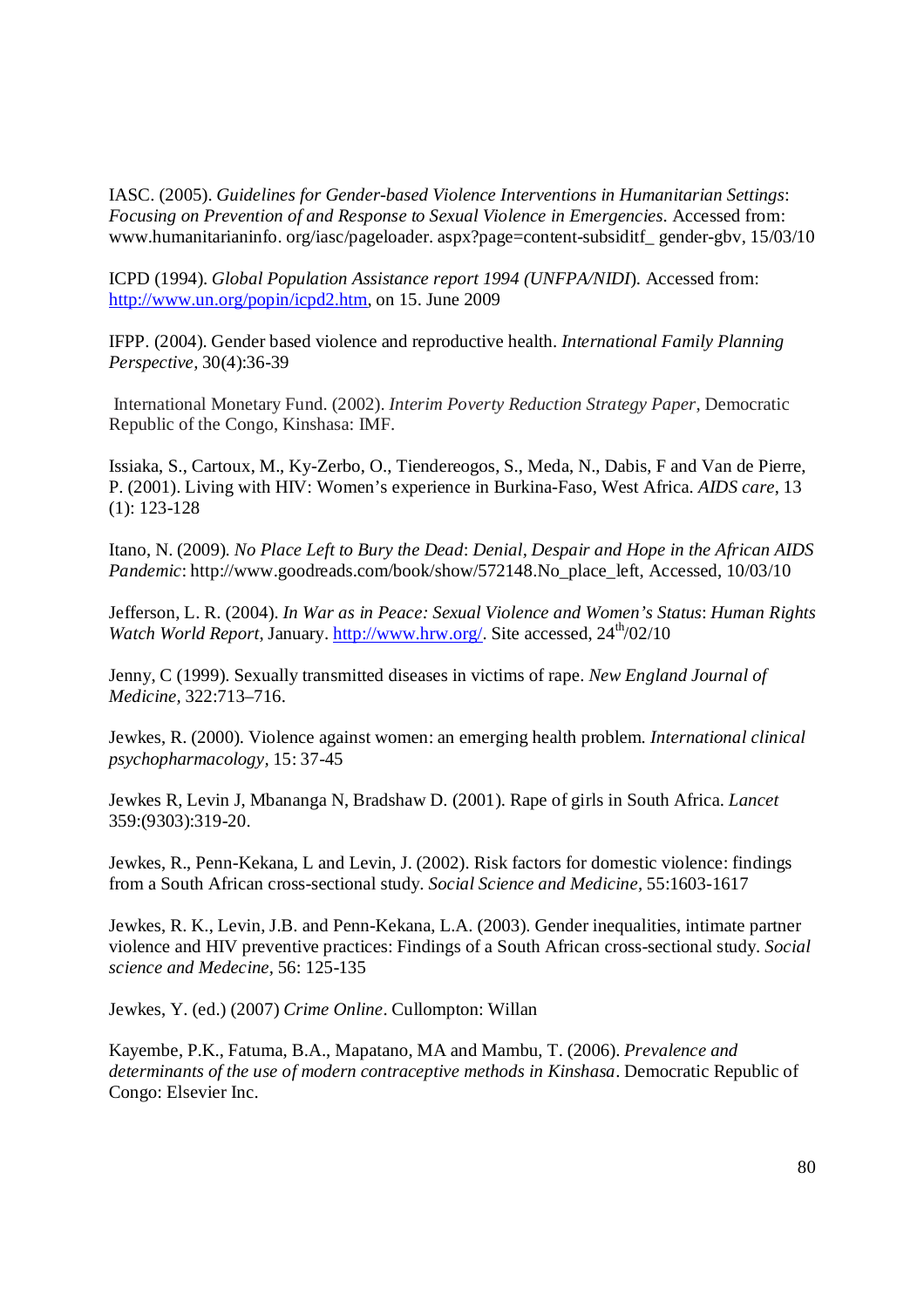Kirchner, S. (2007). Hell on Earth: Systemic Rape in Eastern Congo. *Journal of Humanitarian Assistance.* http://jha.ac/2007/08/06/hell-on-earth-systematic-rape-in-eastern-congo/. Site accessed on  $13^{th}/03/10$ 

Koo. K. L. (2002). Confronting a Disciplinary Blindness: Women War and Rape in the International Politics of Security*. Australian Journal of Political Science*, 37(3): 525-536

Landes, D. S. (1998), The Wealth and Poverty of Nations*: Why Some Are So Rich and Some So Poor*, New York: W.W. Norton, ISBN 0393040178

Lebowitz, L.J and Roth, S. (1994). I felt like a slut. The cultural context and women's response to being raped. *Journal of traumatic stress*, 7 (3): 363-390

Lefkowitz, B. (1999). Sexual Violence: Where Does It Come From*? Family Life Matters*, 100: 648-653

Lewis, C.M. (2002). *Briefing in Bio-Informatics.Henry Stewarts Publications* 1467-5463.VOL 3. NO 2. 146–153.

Littlewood, R. (1997). Military Rape. *Anthropology Today.* 13(2): 7-16

McDonnell, K.A and Faden, R, O. C. P. (2001). Health related quality of life among women living with HIV. *Quality of Life Research*, 2001(9): 931-940.

MacFarlane, A. C. (1995). *The Severity of Trauma*. New York: Plenum Press

Mac Kendrick, M. and Hoffman, W. (1990). *Working with Abusive Women*. London: Sage Pubications.

MacKinnon, C. A. (2006). *Women's lives: Men's laws.* London: Cambridge University Press

Malamuth, N. and Heilmann, M. (1998). Evolutionary psychology and sexual aggression. In C. B. Crawford, & D. Krebs (Eds.) *Handbook of Evolutionary Psychology: Ideas, issues and applications*. Hillsdale, NJ: Erlbaum.

Mann, P. (1985). *Methods of Social Investigation*. New York: Basil Blackwell.

Markesteyn, T. (1992). *The psychological impact of non-sexual criminal offences on victims*. Canada: Corrections Branch, Ministry of the Solicitor General.

Marlow, C. (1998). *Research methods for generalist social workers*. Berlin: Oxford University Press

Martin, S.L. (1999) Sexual behaviour and reproductive health outcomes: associations with wife abuse in India. *Journal of the American Medical Association*, 282:1967–1972.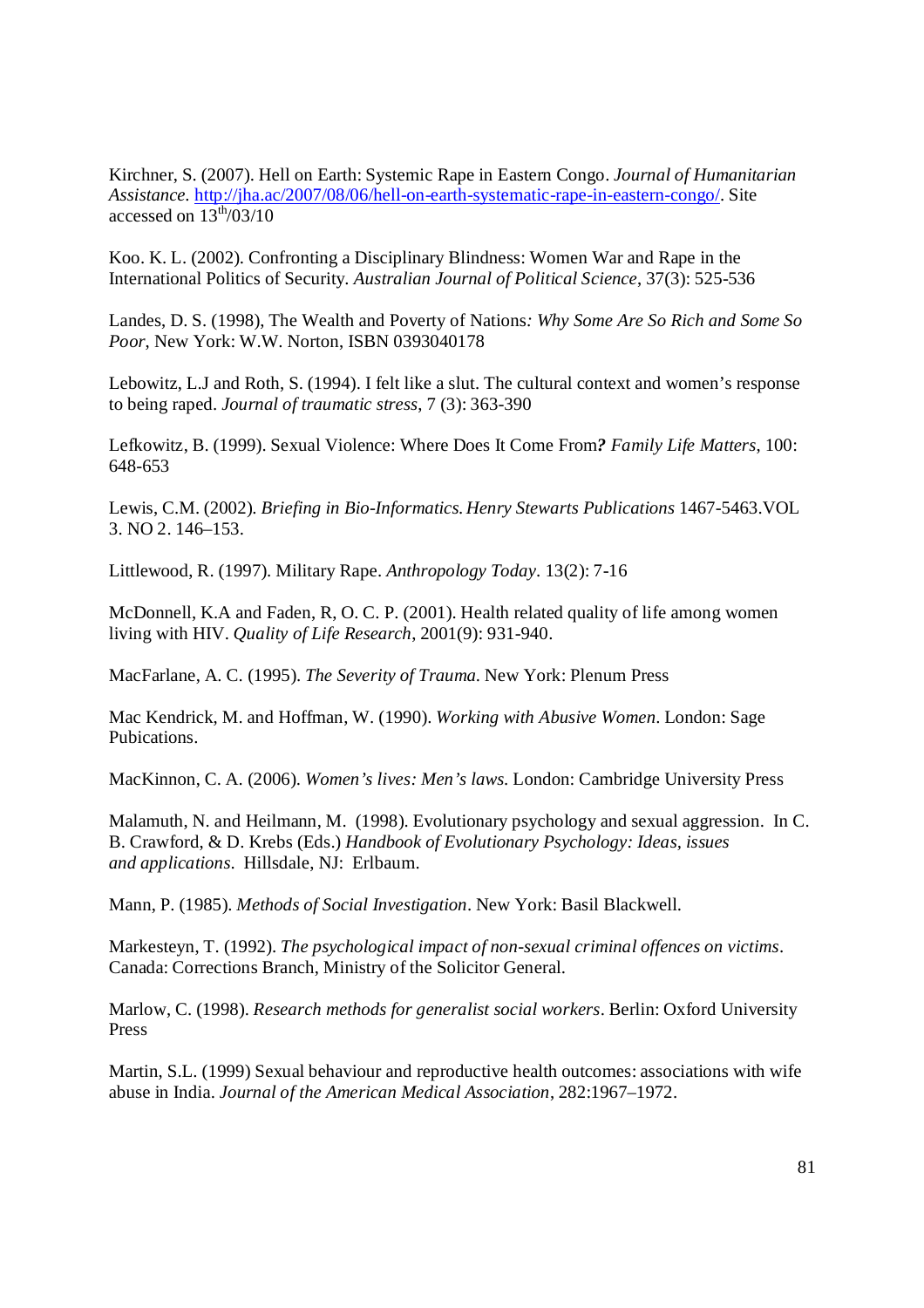Médecins sans Frontières (2002). *The humanitarian situation in the Territories of Uvira, Nundu and Fizi, South Kivu, DRC*. *An Assessment Report*. Netherlands. MSF

Moffett, H. (2006). These Women, They Force us to Rape Them: Rape as Narrative of Social Control in Post-Apartheid South Africa. *Journal of Southern African Studies*, 32(3): 129-791

Monett, D. R., Sullivan, T.J. and Dejong, C. R. (1998). *Applied social Research*: *Tool for the human services.* London: SAGE Publications.

Monet, J., Bogdan, R.C., and Biklen, S.K. (2003). *Qualitative research for education: An introduction to theory and methods (4th ed.)*. Boston: Allyn and Bacon.

Muehlenhard, C. L., Danoff-Burg, S., and Powch, I. G. (1996). Is rape sex or violence? Conceptual issues and implications. In D. M. Buss & N. Malamuth (Eds.), *Sex, power, conflict: Feminist and evolutionary perspectives*. New York: Oxford University Press.

Mugawe, D. and Powell, A. (2006). *Born to High Risk: Violence Against Girls in Africa*. The African Child Policy Forum.

Mukamana, D. (2004). *Exploring the lived experience of rape survivors following the 1994cide in Rwanda.* A master's dissertation submitted at the School of Nursing. South Africa: University of KwaZulu-Natal.

Mulugeta, E., Kassaye, M., Berhane, Y. (1998). Prevalence and outcomes of sexual violence among high school students. *Ethiopian Medical Journal,* 36:167–174.

Narayan, U. (1997). *Dislocating cultures: identities, traditions and third-world feminism*. London: Routledge.

Neapolitan, R. (1997). The Cognitive Processing of Causal Knowledge,' in D. Geiger and P. Shenoy (Eds.) *Uncertainty in Artificial Intelligence 97*. CA: Morgan Kaufmann, San Mateo.

Pan-American Health Organization. (2007). *Gender and HIV/AIDS*: *Women, Health and Development Programme*. Fact Sheet. WHO.

Pavlish, C. (2005). Refugee Women's Health: Collaborative Inquiry with Refugee Women in Rwanda. *Health Care for Women International* 26, (10): 880-896.

Pitcher G.J., Bowley, D.M. (2002). Infant Rape in South Africa. *Lancet.* 2002 Jan 26. 359(9303): 274-5.

Pohl, F. (1992). *Outnumbering the dead*. Muze and Bablio. Inc

Polit, D.F. and Hungler, B.P. (1999). *Nursing Research: Principles and Methods*. 6<sup>th</sup> ed. Philadelphia. Lippincott.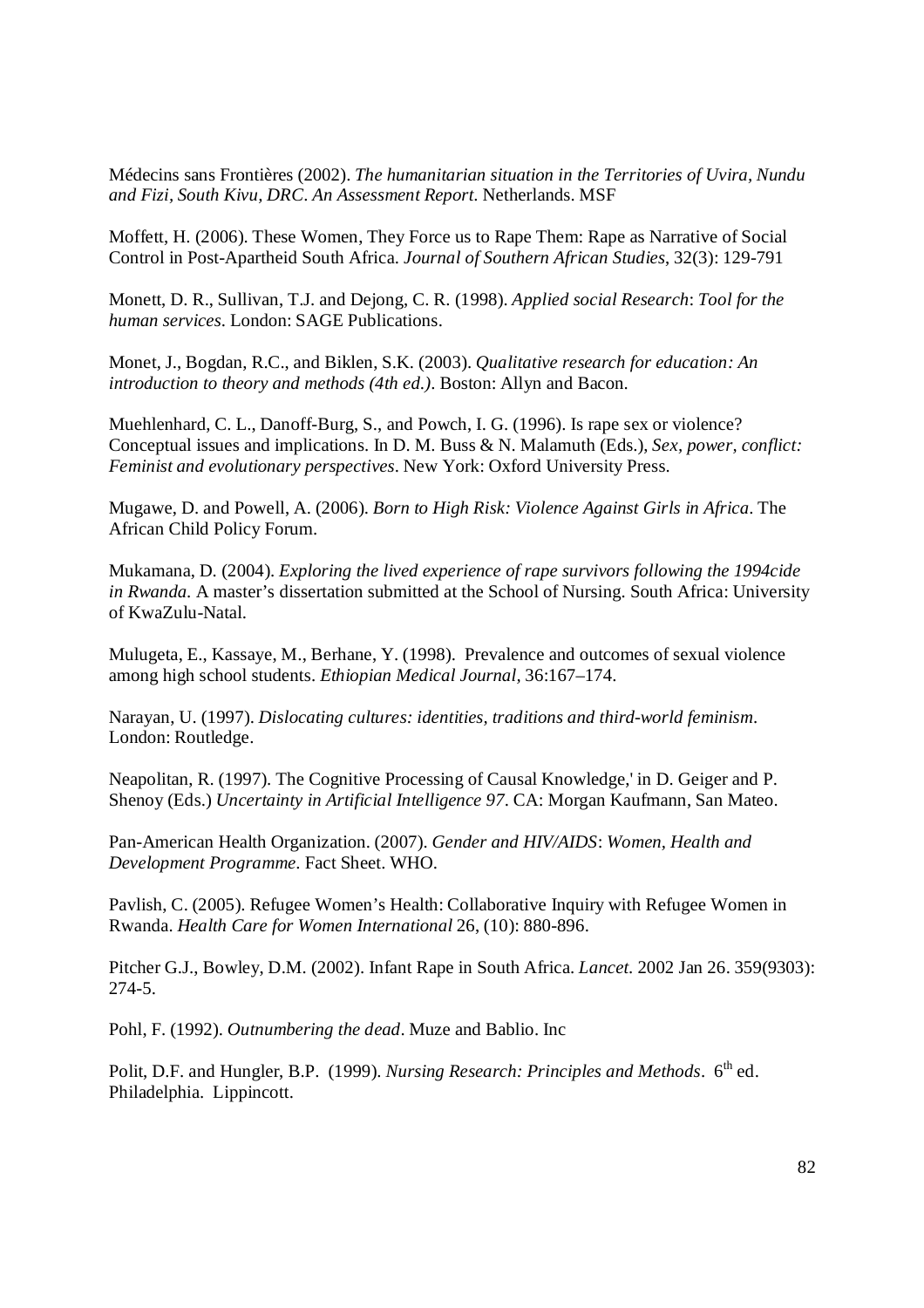Post, A. L., Maxwell, C., Mezey, J. N and Wibert and N.W. (2002). The rape tax: Tangible costs sexual violence*. Journal of interpersonal violence*, 17 (7): 773-780

Pratt, M. and Werchick, L. (2004). Sexual Terrorism: Rape as a Weapon of War in Eastern Democratic Republic of Congo. *USAID/DCHA Assessment Report*. http://www.peacewomen.org/resources/DRC/USAIDDCHADRC. Accessed on 04th/ 04/ 10

Punch, K. (2005). *Introduction to social research: Quantitative and qualitative approaches, 2nd edition*. London: SAGE

RFDA. (2003). *Women's Bodies as a Battleground: Sexual Violence against Women and Girls during the War in the Democratic Republic of Congo*. London: International Alert.

Rennison, C. M. (2001). *Criminal Victimization* 2000: *Changes 1999-2000 with Trends 1993- 2000.* Washington, DC: US Department of Justice.

Resick, K. S. (1998). *Violence against Women.* USA: Green haven Press.

Rihters, A. (1998). *Sexual violence in wartime. Psycho-socio-cultural wounds and healing processes: the example of former Yugoslavia war*. London: Free Association Books

Ritchie J. and Lewis J. (2003). *Qualitative Research Practice: A Guide for Social Science Students and Researchers*. London: Sage

Rubin, G. (1975). The Traffic in Women: notes on the political economy of sex. Reiter, R. (ed.) *Toward an Anthropology of Women*. 9 (7): 105-151

Root, M. (1996). *Ethnocultural aspects of posttraumatic stress disorder*. Washington DC: American Psychological Association.

Sanday, M (2007). *Fraternity Gang Rape: Sex, Brotherhood, and Privilege on Campus*. USA: New York University Press

Saltzman, L., Fanslow, J., McMahon, P. and Shelley, G. (1999). *Intimate partner violence surveillance: uniform definitions and recommended data elements*. SA: National Centre for Injury Prevention and Control.

Scarry, E. (1985). *The body in pain: the making and unmaking of the world*. OUP

Shanks, L., Ford, N., Schull, M., De Jong, K. (2001) Responding to Rape. *Lancet*, 357(9252): 304

Shanks, L. (2000). Rape in War: The Humanitarian response. *Canadian Medical Association*. 163(9): 1152-1156

Sharon, L. (1994). *Dealing with Rape*. Johannesburg, South Africa: Sached Books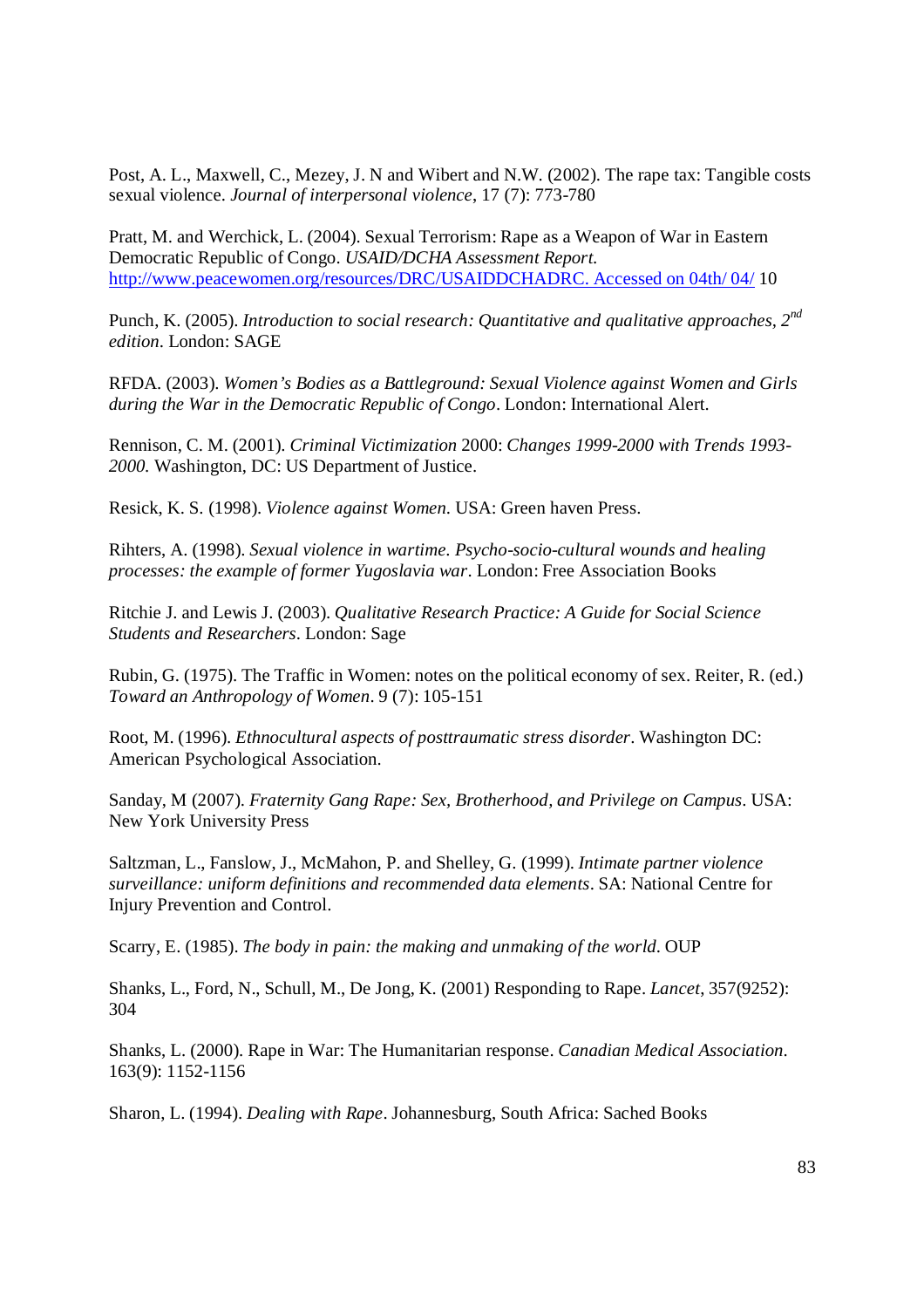Seifert, R. (1996). The Second front: The logic of sexual violence in Wars. *Women's Studies International Forum.* 19(1/2): 35-43

SFVS (2006). Sortir du Traumatisme. *Bulletin Trimestriel*, No. 002: Goma. DRC

Smith, C. (1983). *How to succeed at the medical interview*. Blackwell Publishers

Sowell, R.L., Phillips, K.D., Seals, B. Murdaugh, C. and Rush, C. (2002). Incidence and correlates of physical violence among HIV infected women at risk for pregnancy in the Southeast United States. *Journal of the Association of Nurses in AIDS Care*, 13 : 46-58.

Taslitz, A. (1999). *Rape and the Culture of the Courtroom*. New York: New York University Press.

Terre Blanche, M and Durrheim, K. (1999). *Research in Practice: Applied methods for the Social Science*. South Africa: University of Cape Town Press

Thornhill, R and Palmer, C. T. (2000). Why Men Rape. **Sciences**, 40 (1): 30-37.

Thornhill, R. (1999). *The Biology of Human Rape*. Accessed on 15<sup>th</sup>, May, 2009, from:http://cvber.law.harvard.edu/vawOQ/theories of rape.html

Turshen, M. and Twagiramariya, C. (eds.). (2001). *Ce que font les femmes en temps de guerre: Genre et conflit en Afrique*. Paris: L'harmattan.

UNAIDS (2005-2006). *The kingdom of Swaziland National AIDS Spending Assessment: level and flow of resources and expenditures for the response to HIV/AIDS*. Geneva: UNAIDS

UNAIDS. (2006)*. Report of the Global AIDS Epidemic*. Geneva: UNAIDS.

UNAIDS. (2007). *The Global Coalition on Women and AIDS, Stop Violence against Women Fight AIDS*. Geneva: UNAIDS.

UNFPA. (1998). *Reproductive Health Effects of Gender Based Violence: Policy and Programme Implications*. New York. UNFPA.

UNFPA. (2005). Statement on Gender-based Violence: UNFPA. http://www.ippf.org/imap/gbv2000/index.html. Accessed on 12/04/2010

UNFPA. (2006). *Etat des Lieux sur la situation des violences sexuelles et les capacités des intervenants au Nord et au Sud-Kivu*. DRC: UNFPA

UNICEF. (2001). *The Big Picture: Statistics Basic Indicators* http://www.unicef.org/infobycountry/drcongo\_statistics.html#5. Date accessed 29 July 2009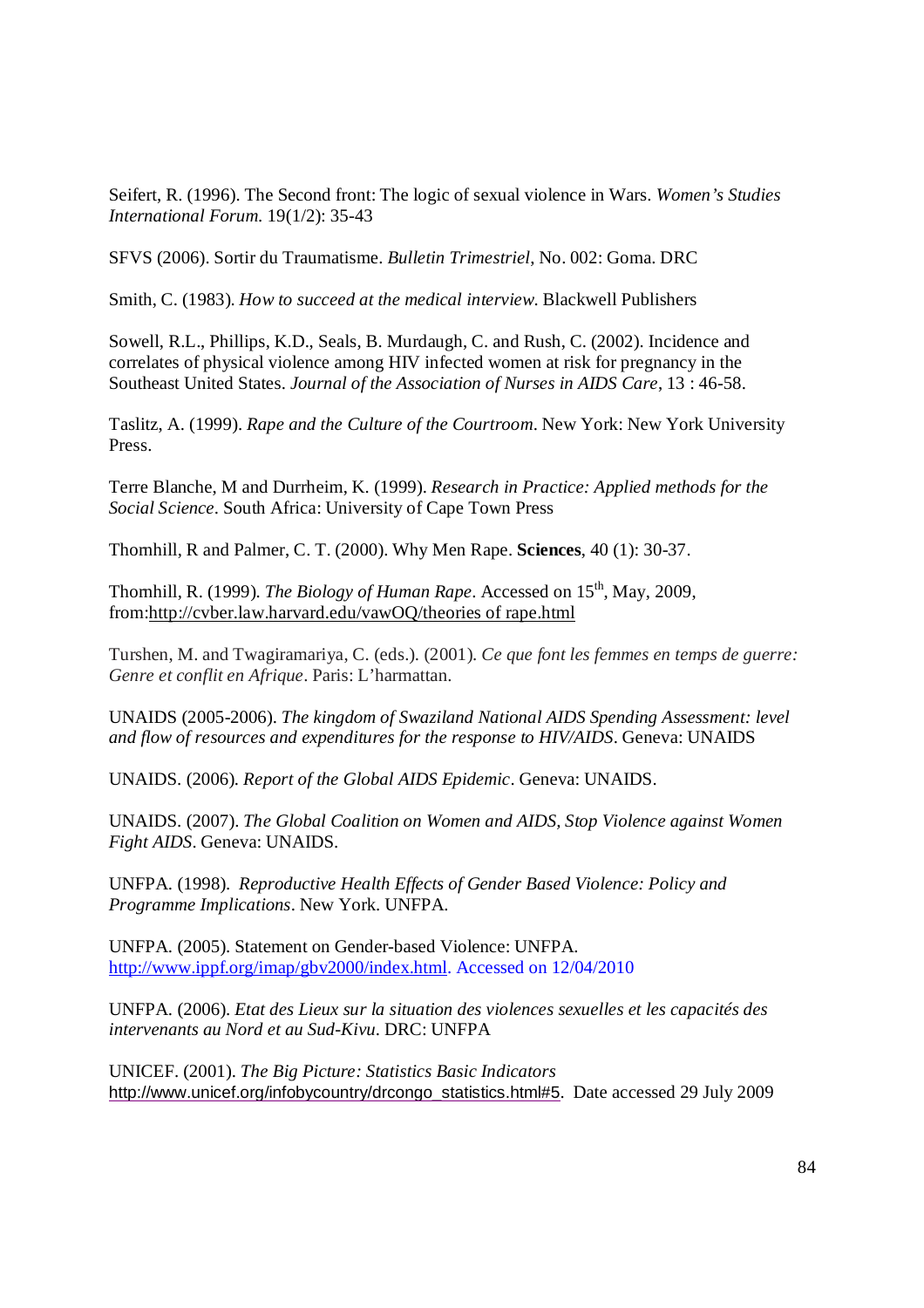UNICEF (2002). *Unicef's Priorities for children 2001-2005*. New York: UNICEF

UNICEF Annual Report 2004 -State of the World's Children (2005) http://www.unicef.org/sowc05/english/sowc05.pdf Date accessed 3 February 2010

UNICEF. (2005). *The impact of conflict on women and girls in west and central Africa and the UNICEF response*. New York: UNICEF.

 UNICEF. (2007). *232 children released from Mayi-Mayi forces in the Kivus by UNICEF and partners*. http://www.unicef.org/media/media\_41816.html. Accessed, 20-05.2009

UN (1995). *Forty-eighth session of the preliminary list, Human Rights Questions: Humans Rights Situations and Reports of Special Raporteurs and Representatives*. New York: United **Nations** 

United Nations Report (2001): *Ninth Report of Secretary General on the United Nations Mission in the Democratic Republic of Congo*. New York: United Nations. UN. (2006). *Gender mainstreaming: An overview*. New York: UN Office of the Special Adviser on Gender Issues and Advancement of Women.

UNESCO. (1999). *Needs based resources allocation in education: via formula funding schools.* Edited by Kenneth, N; Ross, R and Rosalind. UNESCO Publication, France: International Institute for Educational Planning (IIEP).

Vlassenroot, K and Raeymaekers, T. (2003). *The Formation of New Political Complexes: Dynamics of Conflict in Ituri, DRC*. *Occasional Paper*. Centre for African Studies, University of Copenhagen.

Vlassenroot K., Peters, K. and Richards, P (2003). *What happens to youth during and after wars? RAWOO Working Paper*. Netherlands: Development Assistance Council

Walters, K.L., Simon, J.M. and Harris, C. (2000). Patterns and predictors of HIV risk among urban American Indians. *American Indians and Alaska Native Mental Health Research,* 9, 1-21

Wax, E. (2004). Learning to love children of hate. *Sunday Tribune News*. April 4 2004

WHO. (2003a). *The World Health Report 2003*: *shaping the future*. Geneva: WHO.

WHO. (2003b). *Adherence to long-term therapies: evidence for actions*. Geneva. WHO

WHO. (2005). *Violence against women and HIV/AIDS Information Sheet*: *Joint WHO and The global Coalition on Women and AIDS paper 200.* Geneva: World Health Organization

WHO. (2005). *The World Health Report*: *make every mother and child count*. Geneva. WHO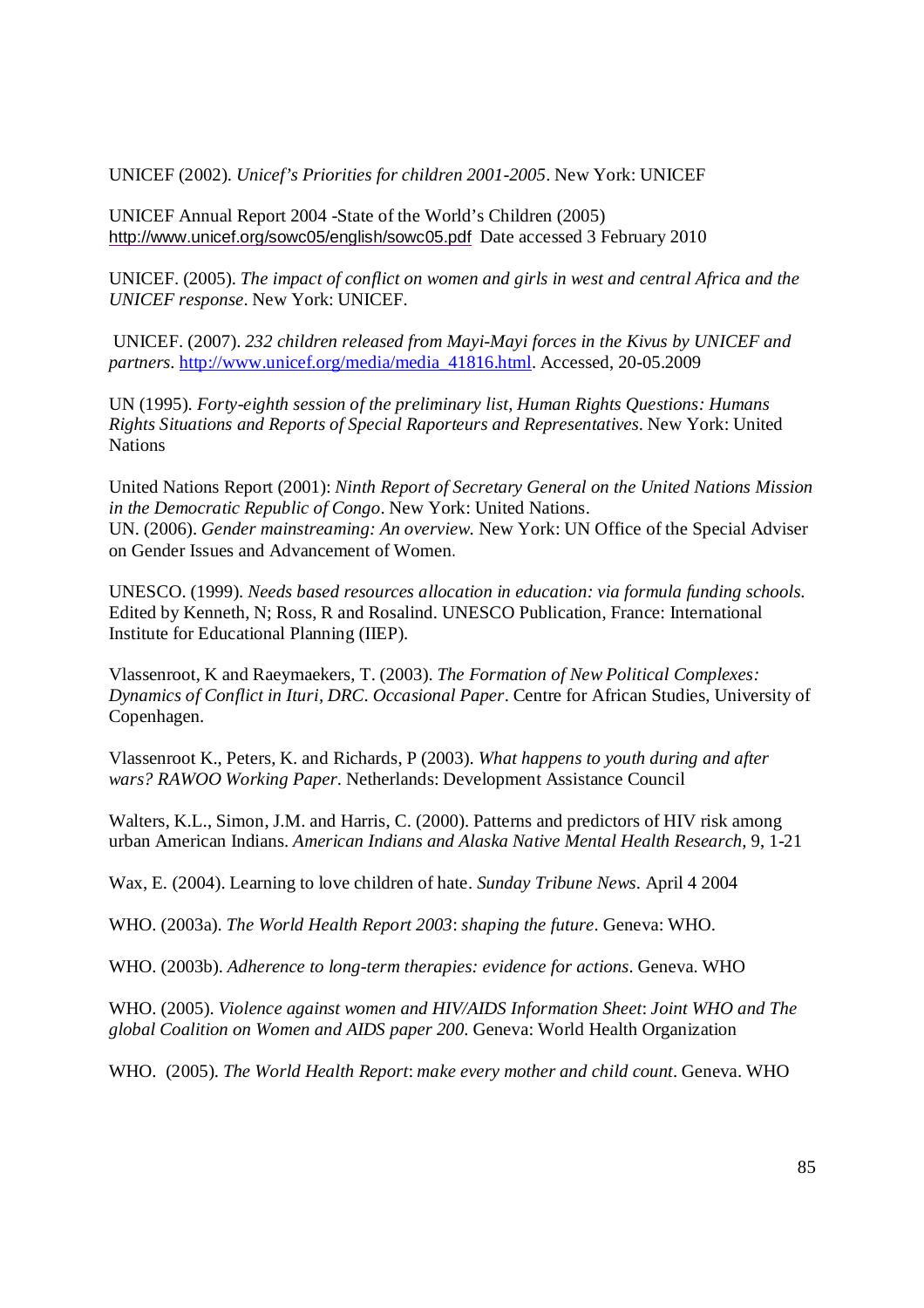Weseen, S. and Wong, L. (2003). For whom? Qualitative research, representations, and social responsibilities, in N. K. Denzin and Y. S. Lincoln (eds) *The Landscape of Qualitative Research Theories and Issues.* London: Sage Publications.

Weedon, C. (1987). *Feminist Practice and Poststructuralist Theory*. Oxford UK and New York USA: Blackwell.

Williams, J.M. G. (1984). *The psychological treatment of depression*: *a guide to the theory and practice of cognitive behavior therapy*. Croom Helm

Wilson, P. J and Raphael, B. (1993). *International handbook of traumatic stress syndromes.* New York and London: Plenum Press.

Wingood G., DiClemente R., Raj A. (2000). Adverse consequences of intimate partner abuse among women in non-urban domestic violence shelters. *American Journal of Preventive Medicine,* 19:270–275*.*

Woodlife, L. (2004) *Rethinking consumer disadvantage*: *the importance of qualitative research: International Journal of Retail & Distribution Management*. Emerald Group Publishing Limited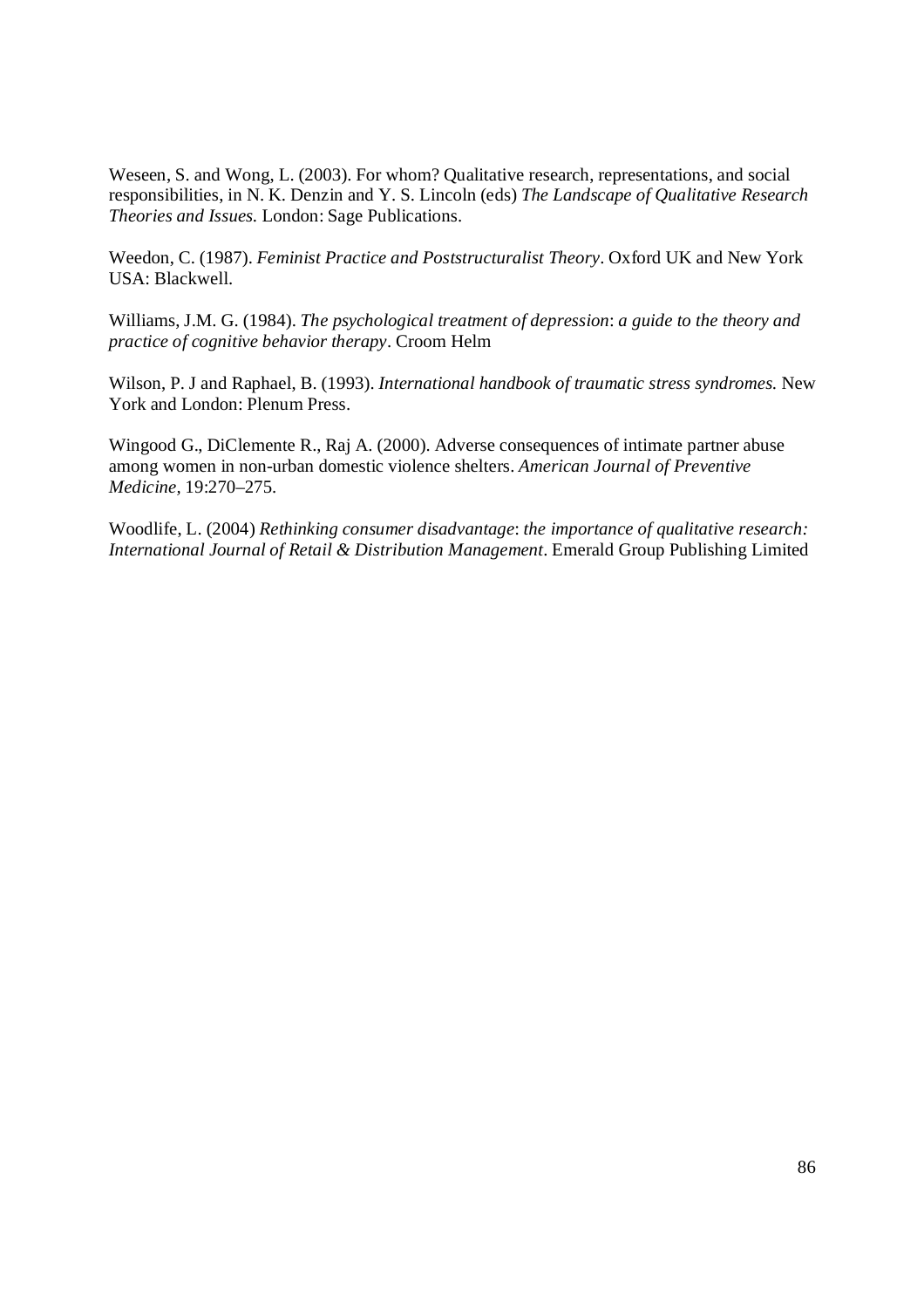#### Appendix 1



**Panzi** <sup>8<sup>e</sup> CEPAC<br>
Département des Cuvres Médicales</sup> *HOPITAL GENERAL DE REFERENCE DE PANZI hgrpanzi@hotmai]com*  B.P. 266 BUKAVU RD CONGO

#### **INVITATION**

To whom it may concern,

We are very pleased to invite Mr. ZIHINDULA GANZA MUNGU THEOS, Student at the University Kwazulu Natal, to the site visits at Panzi General Referral Hospital in Bukavu/DRCongo.

We hereby, allow Mr. ZIHINDULA GANZA to conduct his research at Panzi hospital in the project of victims of sexual violence. All expenses will be in charge of the student.

Bukavu, July 15th, 2008

Panzi General Referral Hospital  $\mathbf C$ Dr DENIS M. MUKWEGE Medical Director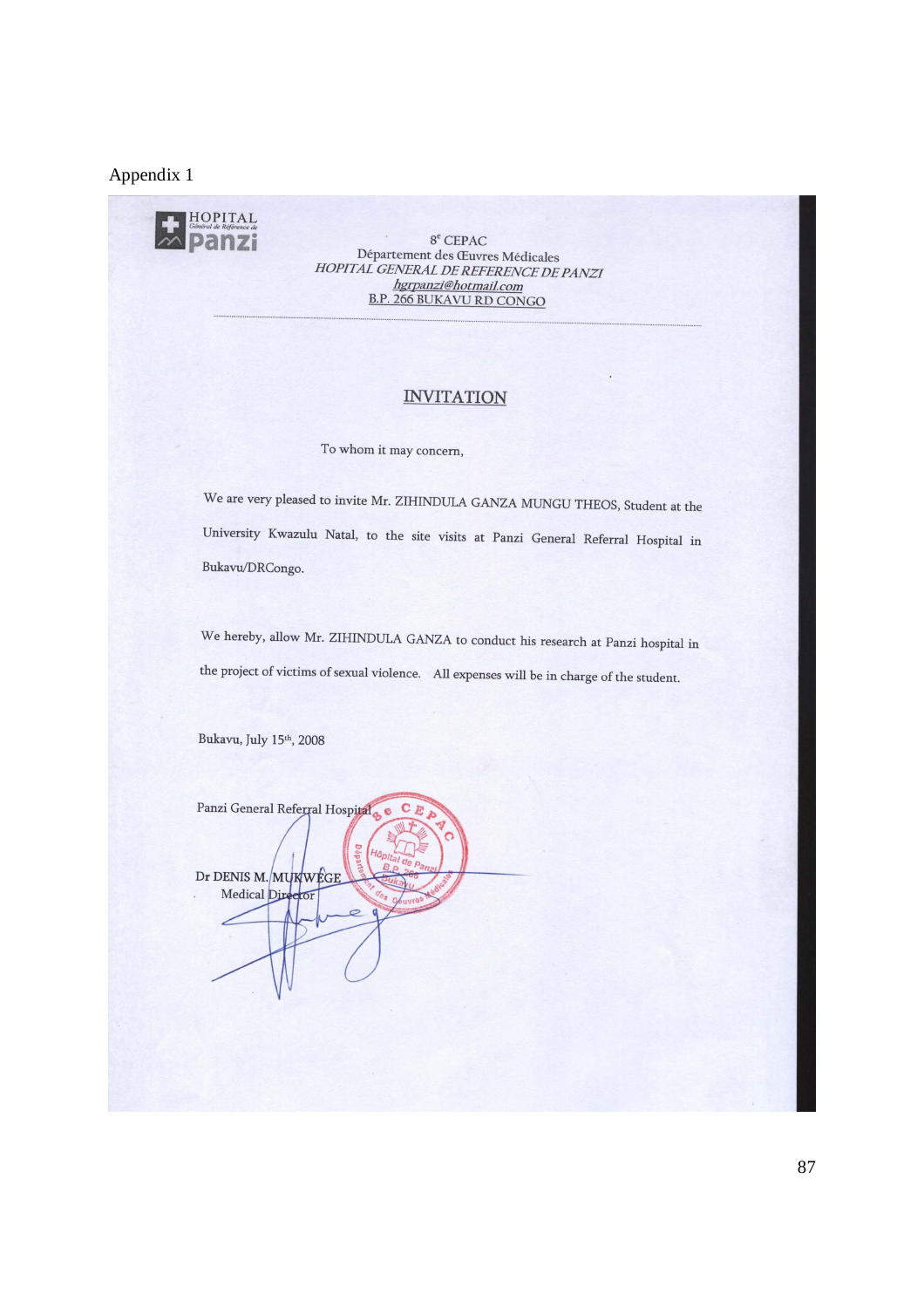## Appendix 2 **QUESTIONAIRE (SURVIVORS)**

| A, interview details |  |
|----------------------|--|
|                      |  |
|                      |  |
|                      |  |
|                      |  |
|                      |  |

### B. Biography

C. Related Questions

What is your reason of being at this hospital?/ *sababu gain imefanya ufike hapa kwa hii hospital?*

How did you come here?/ *umefikaje hapa ao umeletwa na nani hapa?*

How long have you been at this place*?/ umekuwa hapa yapata muda gain?*

Have you had any experience of violence? If yes what form did it take? If no do you know of any? /*Je umeshaka patwa na tatizo ya kukamatwa kwa nguvu? Kama ndiyo ilikuwaje; na kama hapana je, unajuwa mtu ambaye hii hali imeishaka mufikiya?*

Can you spell out what was your immediate reaction after being a victim of sexual violence*?/ je unaweza nieleza namna gain ulijisikiya baada yaw ewe kubakwa?*

According to your own experiences, what was the immediate reaction of your partner after he/she knew that you were a victim of rape?/ *kufuatana nay ale yaliokupata binafsi, mme ao mke wako aliposikiya hi habari yako ya kubakwa aliipokeya namna gain?*

What was the reaction of other members of your community after they heard that you were a victim of rape*?/ ndugu jamaa na marafiki walikupokeya namna gani baada ya kusikiya kama ulibakwa ao kukamatwa kwa nguvu?*

What do you think is the major cause of gender based violence in this province/country?/ *unafikiri ni nini sababu kubwa ya kubakwa kwa wanawake katika upande huu wa inci?*

What are the risks associated with gender based violence?/ *ni hatari gain ambayo unafikiri inaweza kutakeya kisha kumatwa kwa nguvu?*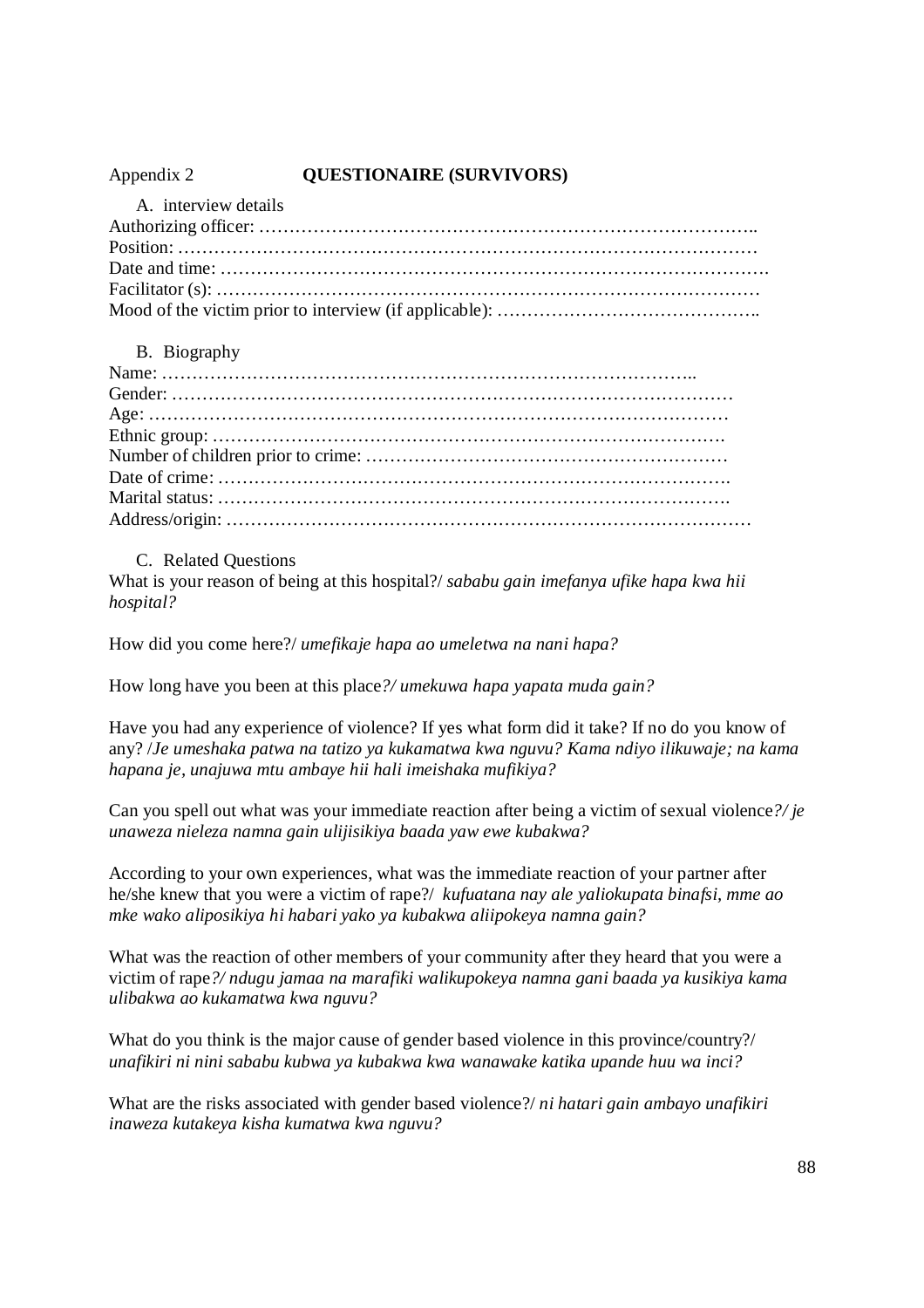Have you ever experienced an unwanted pregnancy? / *je umeisha pata mamba ambayo haukuweza kutarajiya?*

Have you ever thought of your own risk of HIV infection*?/ je umeishaka fikiriya ajili ya ugonjwa wa ukimwi?*

Do you consider yourself at risk of HIV infection? Why or why not*?/ je unajifikiriya kuwa kwa hatari ya ugonjwa huo? Kama ndiyo ao hapana ni sababu gani*

What are the obstacles that women face in protecting themselves against gender based violence in this province/country?/ *viziwizi gain ndivyo wamama wanakutana navyo wanapotaka kujizuiya kutokubakwa?*

Do you think that in these conflicts men were also raped? */ unawaza nieleza kama wanaume nao walikuwa wanabakwa katika hii vita?*

If yes, why do you think men were also raped?/ *kama ndiyo kwa nini unafikiri wanaume nao walikuwa wakibakwa?*

In your own experience, do you think this mass rape was ethnically motivated*?/ je unafikiri haya mambo yaliyokufikiya yalikuwa yanafanyika kikabila?*

If yes, what is the ethnic group you think was the most affected?/ *kama ndiyo ilikuwa zaidi imebakwa?*

If both men and women were victims, what do you think are the likely factors that contributed to this crime?/ *Kama wote wanaume na wanawake walikuwa katika hii hatari ya kubakwa, unafikiri ni nini sababu kubwa ilifanya hii itendeke?*

Can you state the reaction of the local authorities when a case of rape is brought before them?/ *je unaweza nieleza kama umeisha ona mtu aliyeshitakiwa kwa kubakwa anafungwa ao huachiliwa tu hivyo?*

Now as you are here at the hospital, is there not any other place were these victims are accommodated*?/ je ulivyo hapa hospitali, je hakuna mahali pengine ambako watu hawa waliobakwa wanachungwa?*

Are you satisfied by the services rendered at this hospital? If no would you suggest something more to improve the service?/ J*e unatosheka na jinsi munavyo chungwa hapa? Kama hapana, unaweza kunieleza mawazo mengine unakuwa nayo ajili yah ii kazi hapa?*

Do you have any recommendation to other women (unraped), to the Government andto the NGOs around?/ N*i ushauri gain ambao unaweza kutowa kwa wamama ambao hawakubakwa, kwa wakubwa wa serikali, ao kwa hawa wanaotowa misaada kwenu?*